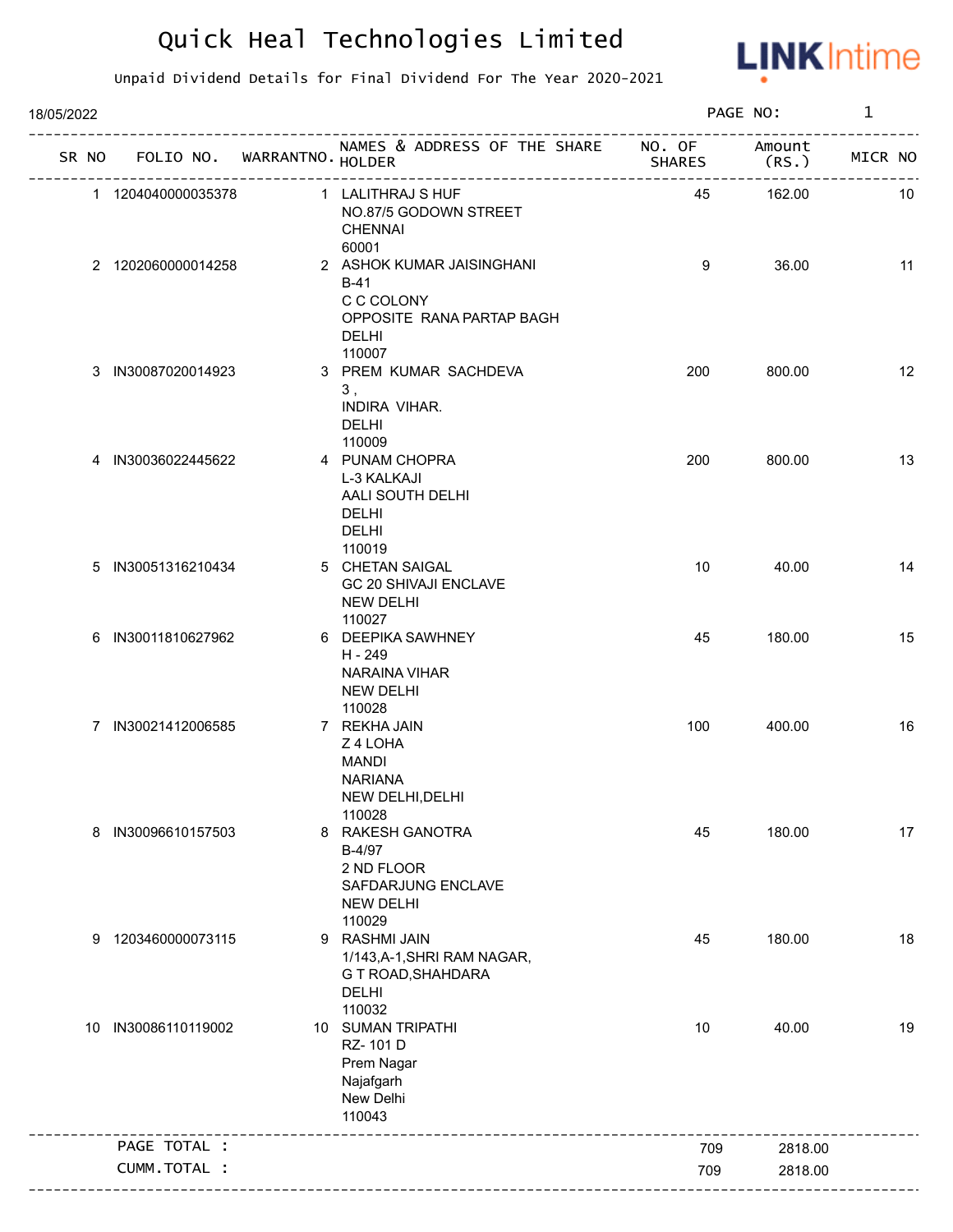

| 18/05/2022 |                     |                                   |                                                                                                                |                | PAGE NO:        | $\overline{2}$ |
|------------|---------------------|-----------------------------------|----------------------------------------------------------------------------------------------------------------|----------------|-----------------|----------------|
|            |                     | SR NO FOLIO NO. WARRANTNO. HOLDER | NAMES & ADDRESS OF THE SHARE NO. OF                                                                            | <b>SHARES</b>  | Amount<br>(RS.) | MICR NO        |
|            | 11 1208870019049024 |                                   | 11 MANOJ SHARMA<br>H N0 76 A BLOCK STREET NO<br>8 BHAJANPURA                                                   | 10             | 40.00           | 20             |
|            |                     |                                   | NORTH EAST DELHI<br>110053                                                                                     |                |                 |                |
|            | 12 IN30245310003793 |                                   | 12 DEEPAK SURANA<br>21/49<br>OLD RAJINDER NAGAR<br><b>NEW DELHI</b><br>110060                                  | 100            | 400.00          | 21             |
|            | 13 IN30245310004518 |                                   | 13 RAJENDRA KUMAR SURANA<br>21/49<br>2nd FLOOR OLD RAJENDER NAGAR<br><b>NEW DELHI</b><br>110060                | 100            | 400.00          | 22             |
|            | 14 IN30018310697731 |                                   | 14 SANJAY KUMAR SARRAF<br>B\1\1222<br><b>VASANT KUNJ</b><br><b>NEW DELHI</b><br>110070                         | 34             | 136.00          | 23             |
|            | 15 IN30226910263284 |                                   | 15 RABINDRA MINTRI<br>A 59, CHETAK APPT,<br>SECTOR 9,<br>ROHINI,<br>DELHI<br>110085                            | 250            | 1000.00         | 24             |
|            | 16 1202990002226638 |                                   | 16 PARDEEP JAIN<br>1154/16<br><b>FARIDABAD</b><br><b>FARIDABAD</b><br>121002                                   | 150            | 600.00          | 25             |
|            | 17 1201060000366551 |                                   | 17 SURENDRA KUMAR SHARMA<br>H NO 17P, SECTOR 10 A,<br>VILL. KADIPUR TEHSIL-GURGAON<br><b>GURGAON</b><br>122001 | $\overline{2}$ | 8.00            | 26             |
|            | 18 IN30160410406596 |                                   | 18 SATYA DEV<br><b>VPO TITOLI</b><br>AIJHM COLLEGE<br><b>ROHTAK</b><br><b>ROHTAK</b><br>124001                 | 45             | 180.00          | 27             |
|            | 19 IN30160410751972 |                                   | 19 MONA.<br>H NO 543 29 MODEL TOWN<br><b>ROHTAK</b><br>HARYANA 124001<br><b>ROHTAK</b><br>124001               | 45             | 180.00          | 28             |

|          | PAGE TOTAL | 1445 | 5762.00 |
|----------|------------|------|---------|
|          | CUMM.TOTAL | 1445 | 5762.00 |
| -------- |            |      |         |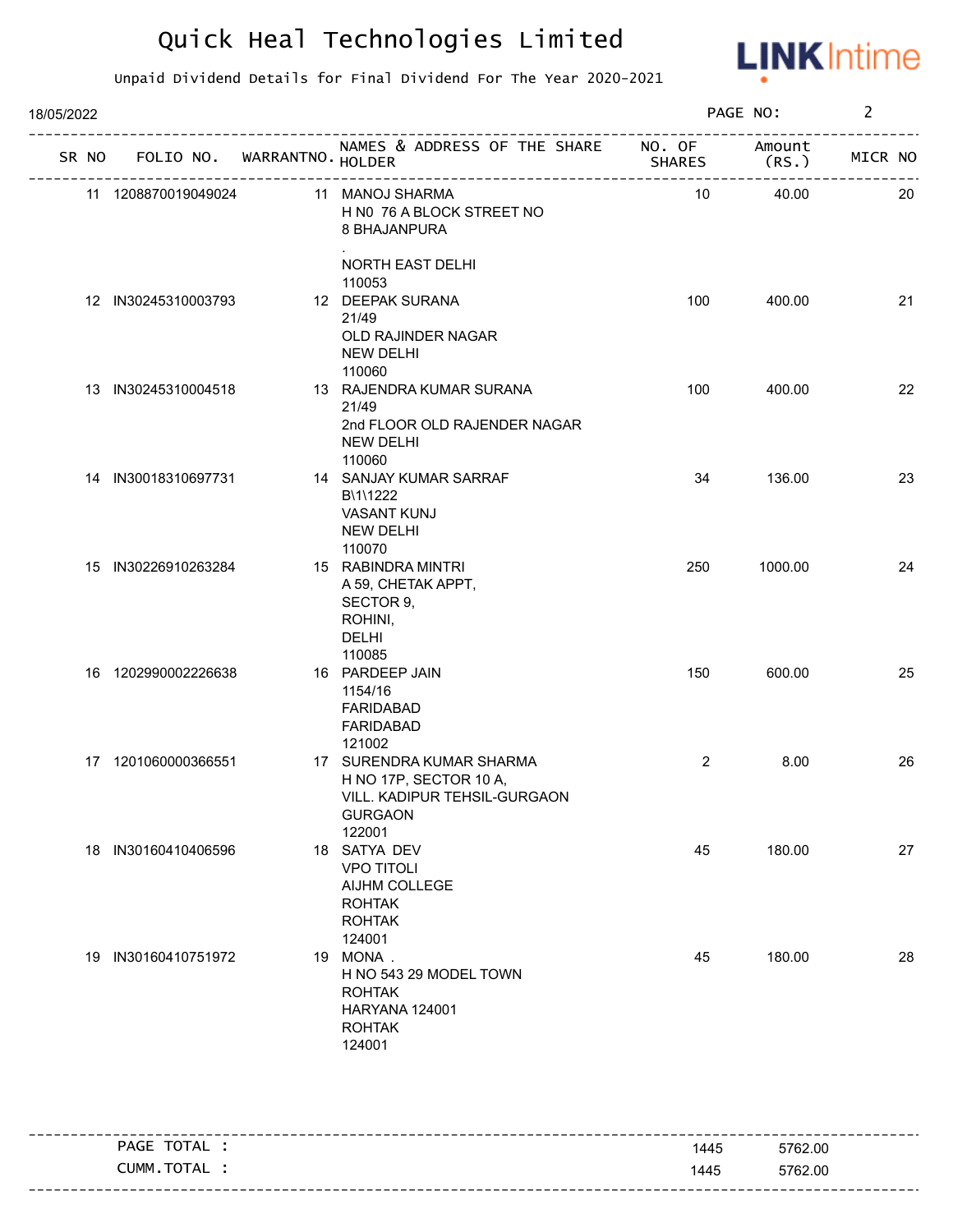

| 18/05/2022 |                     |                            |                                                                                                                               |               | PAGE NO:        | 3       |    |
|------------|---------------------|----------------------------|-------------------------------------------------------------------------------------------------------------------------------|---------------|-----------------|---------|----|
| SR NO      |                     | FOLIO NO. WARRANTNO HOLDER | NAMES & ADDRESS OF THE SHARE NO. OF                                                                                           | <b>SHARES</b> | Amount<br>(RS.) | MICR NO |    |
|            | 20 IN30094010060750 |                            | 20 JAGESH BAGHEL<br>1300<br>$U.E.-II$<br>HISAR(HARYANA)<br>125001                                                             | 45            | 180.00          |         | 29 |
|            | 21 1202420000289271 |                            | 21 VIJENDER SINGH PANGHAAL<br>H.NO. 412,<br>UE II<br><b>HISAR</b><br>125001                                                   | 45            | 180.00          |         | 30 |
|            | 22 1201910101546031 |                            | 22 ROHTASH AGARWAL<br>HOUSE NO 248, W. NO. 3<br>HOUSING BOARD COLONY<br>SIRSA ROAD<br>Hisar<br>125001                         | 45            | 180.00          |         | 31 |
|            | 23 IN30236510094472 |                            | 23 ANIL KUMAR GOEL<br>H.NO.-1561<br>WARD NO-23,<br>URBAN ESTATE-2, HISAR<br><b>HARYANA</b><br>125005                          | 100           | 400.00          |         | 32 |
|            | 24 IN30094010343200 |                            | 24 SUMIT KEDIA<br>NO - 83<br>WARD NO - 21<br>ANAJ MANDI<br>SIRSA (HARYANA)<br>125055                                          | 45            | 162.00          |         | 33 |
|            | 25 IN30310810081393 |                            | 25 RADHA RANI MAHIPAL<br><b>BHADRA BAZAR</b><br>MOMAN NAMBAR DAR ST.<br><b>SIRSA</b><br>125055                                | 45            | 180.00          |         | 34 |
|            | 26 1201910102970150 |                            | 26 SARITA BISHNOI<br>H. NO-189, SECTOR-20<br>PART-I HUDA<br><b>SIRSA</b>                                                      | 150           | 600.00          |         | 35 |
|            | 27 IN30294310092132 |                            | 125055<br>27 SANJAY AGGARWAL<br>S/O MANGAT RAI AGGARWAL<br>RAI SINGH KI DHANI<br><b>GALI NO-2</b><br><b>BHIWANI</b><br>127021 | 32            | 128.00          |         | 36 |
|            | 28 1201910101606890 |                            | 28 VANDANA SOOD<br>HOUSE NO. 32<br>RANJEET ENCLAVE<br><b>KARNAL</b><br>Karnal<br>132001                                       | 45            | 180.00          |         | 37 |
|            | PAGE TOTAL :        |                            |                                                                                                                               | 1997          | 7952.00         |         |    |
|            | CUMM.TOTAL :        |                            |                                                                                                                               | 1997          | 7952.00         |         |    |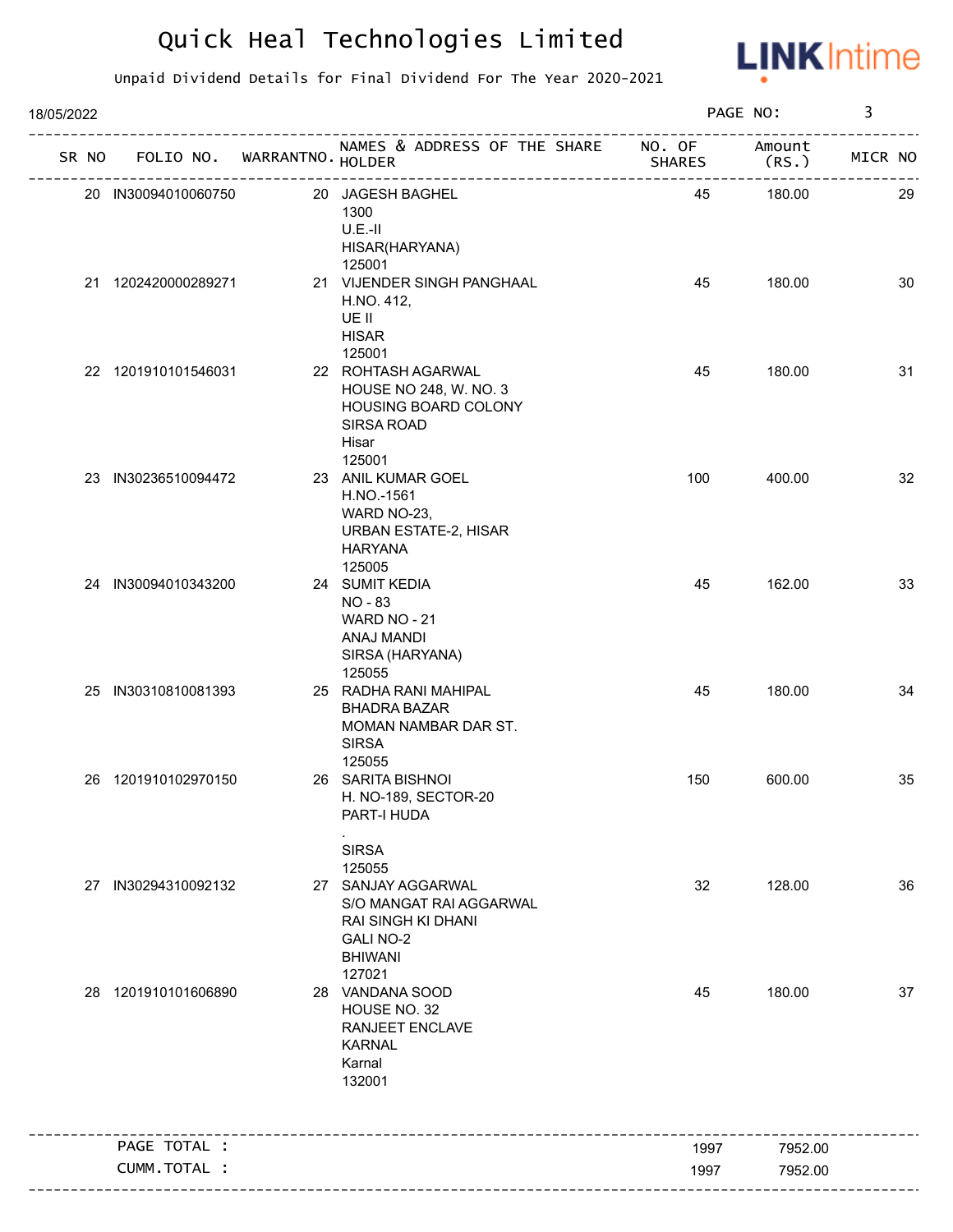

| 18/05/2022 |       |                     |                             |                                                                                                                             |        | PAGE NO:        | 4       |
|------------|-------|---------------------|-----------------------------|-----------------------------------------------------------------------------------------------------------------------------|--------|-----------------|---------|
|            | SR NO |                     | FOLIO NO. WARRANTNO. HOLDER | NAMES & ADDRESS OF THE SHARE NO. OF<br>--------------------------------                                                     | SHARES | Amount<br>(RS.) | MICR NO |
|            |       | 29 1201130000423376 |                             | 29 KIRAN KUMAR<br>H. NO. 77, SECTOR - 8,<br>PART - II,<br>URBAN ESTATE,<br>KARNAL<br>132001                                 | 200    | 800.00          | 38      |
|            |       | 30 IN30155721260969 |                             | 30 RISHAB JAIN<br>4523/1, BAZARA BAZAR<br>AMBALA CANTT<br>133001                                                            | 17     | 68.00           | 39      |
|            |       | 31 IN30088814414413 |                             | 31 SUMAN SAPRA<br>H NO 158 RAM PURA COLONY<br>YAMUNA NAGAR<br><b>HARYANA</b><br>YAMUNA NAGAR<br>135001                      | 10     | 40.00           | 40      |
|            |       | 32 1202540000312604 |                             | 32 DARSHNA RANI<br>WARD NO. 7/430<br><b>JAIN STREET ZIRA</b><br><b>DISTT. FEROZEPUR</b><br>ZIRA<br>142047                   | 32     | 128.00          | 41      |
|            |       | 33 1202890001034149 |                             | 33 DEVINDER SINGH<br>744/6<br><b>ONKAR NAGAR</b><br><b>GURDASPUR</b><br>143521                                              | 22     | 88.00           | 42      |
|            |       | 34 1201910103217739 |                             | 34 PUSHPINDER KAUR RALLOWAL<br>W/O AMARJIT SINGH RALLOWAL<br>GT ROAD AMAN NAGAR<br><b>SURANUSSI</b><br>JALANDHAR<br>144027  | 50     | 200.00          | 43      |
|            | 35    | IN30051315728604    |                             | 35 MIRZA WASIM AFZAL<br><b>KAMANAGAR PORA</b><br>NEAR JAMIA MASJID<br><b>SRINAGAR</b><br><b>JAMMU AND KASHMIR</b><br>192000 | 100    | 400.00          | 44      |
|            |       | 36 1202890001344314 |                             | 36 MOHD KHALIL BHAT<br><b>PASHPORA</b><br><b>SHOPIAN</b><br><b>SHOPIAN</b><br>192302                                        | 30     | 120.00          | 45      |
|            |       | 37 1100001100016244 |                             | 37 SPFL SECURITIES LTD<br>15/63 M CIVIL LINES<br><b>KANPUR</b><br><b>KANPUR</b><br>208001                                   | 360    | 1296.00         | 46      |

| PAGE TOTAL | 2818 | 11092.00 |
|------------|------|----------|
| CUMM.TOTAL | 2818 | 11092.00 |
|            |      |          |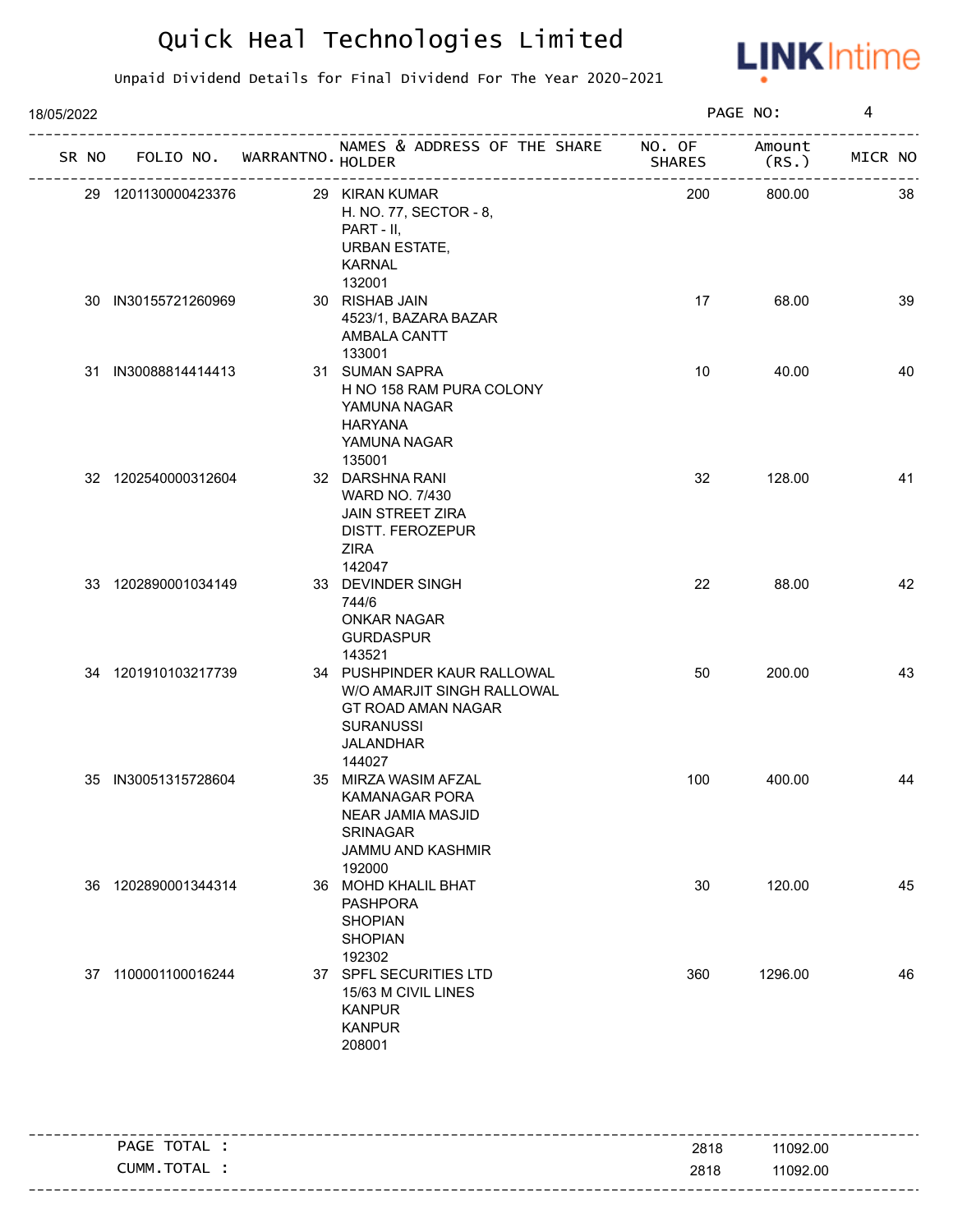

| 18/05/2022 |                     |                             |                                                                                                                                 |               | PAGE NO:       | 5       |    |
|------------|---------------------|-----------------------------|---------------------------------------------------------------------------------------------------------------------------------|---------------|----------------|---------|----|
| SR NO      |                     | FOLIO NO. WARRANTNO. HOLDER | NAMES & ADDRESS OF THE SHARE NO. OF                                                                                             | <b>SHARES</b> | Amount<br>(RS. | MICR NO |    |
|            | 38 IN30088813520905 |                             | 38 SHANTI UMARAW<br>549 W2<br>DAMODAR NAGAR<br><b>KANPUR</b><br>208027                                                          | $\mathbf{1}$  | 4.00           |         | 47 |
|            | 39 IN30133017836839 |                             | 39 SAPNA SHARMA<br>32<br><b>LOWTHER ROAD</b><br><b>GEORGE TOWN</b><br>ALLAHABAD<br>211002                                       | 200           | 800.00         |         | 48 |
|            | 40 IN30133019100766 |                             | 40 ANUPAMA SHARMA<br>32<br><b>LOWTHER ROAD</b><br><b>GEORGE TOWN</b><br>ALLAHABAD<br>211002                                     | 100           | 400.00         |         | 49 |
|            | 41 IN30133019621893 |                             | 41 AJAY KUMAR SHARMA<br>1096 SHIV NAGAR COLONY<br>ALLAHPUR<br>ALLAHABAD<br>211006                                               | 100           | 400.00         |         | 50 |
|            | 42 IN30045013124049 |                             | 42 SANJAY KUMAR AGRAWAL<br>D 37/97 BARADEO<br>KODI KI CHOWKI<br><b>VARANASI</b><br><b>UTTAR PRADESH</b><br>221001               | 300           | 1200.00        |         | 51 |
|            | 43 1203350001880246 |                             | 43 RAMESH KUMAR OTWANI<br>PLOT NO. 36<br>SINDHU NAGAR<br><b>SIGRA</b><br>VARANASI<br>221001                                     | 10            | 40.00          |         | 52 |
|            | 44 1304140004165923 |                             | 44 PRABODH KUMAR PANT<br>C27/249C<br>SWAMI VIVEKANAND NAGAR<br>JAGATGANJ VARANASI CANTT<br>VARANASI<br>221002                   | 3             | 12.00          |         | 53 |
|            | 45 1204470003655062 |                             | 45 PRADEEP KUMAR SINGH<br><b>VILL MANIKA PUR</b><br>PO SAHSON<br>ALLAHABAD<br>221507                                            | 3             | 12.00          |         | 54 |
|            | 46 1201090004182957 |                             | 46 JAGDISH PRASAD<br>SAKET PURI GAYAWAL BAGICHA<br>NR RANI KARAWATI KANIYA SCHOOL<br>SABARI CHUNGI<br><b>MIRZAPUR</b><br>231001 | 6             | 24.00          |         | 55 |
|            | PAGE TOTAL :        |                             |                                                                                                                                 | 3541          | 13984.00       |         |    |
|            | CUMM.TOTAL :        |                             |                                                                                                                                 | 3541          | 13984.00       |         |    |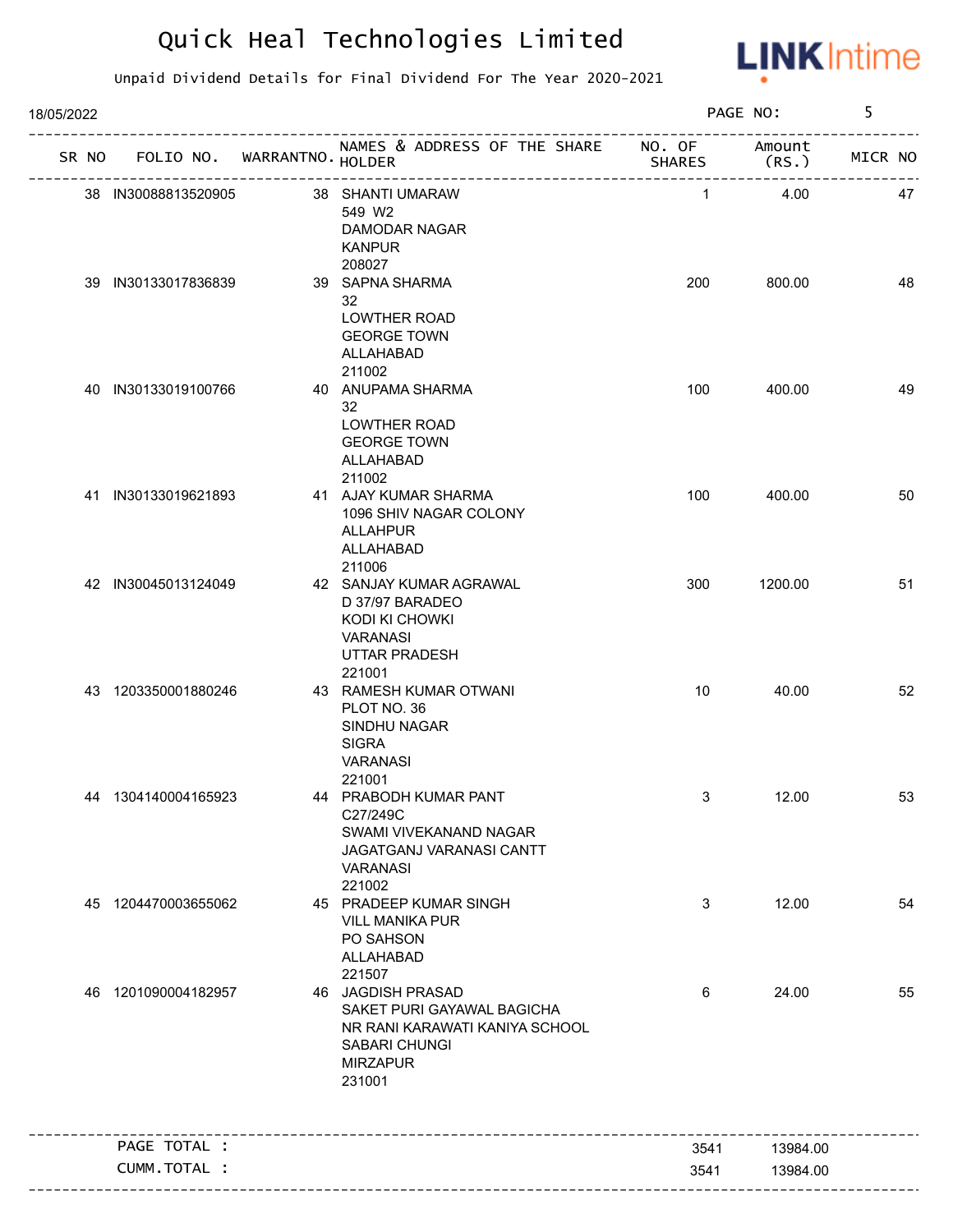

| 18/05/2022 |                     |                             |                                                                                                                        |                | PAGE NO:        | 6       |
|------------|---------------------|-----------------------------|------------------------------------------------------------------------------------------------------------------------|----------------|-----------------|---------|
| SR NO      |                     | FOLIO NO. WARRANTNO. HOLDER | NAMES & ADDRESS OF THE SHARE NO. OF                                                                                    | SHARES         | Amount<br>(RS.) | MICR NO |
|            | 47 IN30267930287855 |                             | 47 MUKESH CHANDRA RUSTAGI<br>A 26 SHAKTI NAGAR<br>LINE PAR<br>BEHIND G R P<br><b>MORADABAD</b>                         | 25             | 100.00          | 56      |
|            | 48 IN30021412802949 |                             | 244001<br>48 VIKAS AGRAWAL<br>BHIKUMAL PYARELAL STATION ROAD<br>KASHIPUR UTTRANCHAL<br>244713                          | 223            | 892.00          | 57      |
|            | 49 1204470002562734 |                             | 49 MOHIT KUMAR JAIN<br><b>JAIN STREET SEOHARA</b><br><b>DISTT BIJNOR</b><br><b>SEOHARA</b><br><b>SEOHARA</b><br>246746 | 15             | 60.00           | 58      |
|            | 50 IN30198310212972 |                             | 50 PUSHPENDRA KUMAR<br>MOH. - SHAMLI,<br>NAJIBABAD (U.P.)<br>246763                                                    | 38             | 152.00          | 59      |
|            | 51 1201060002507519 |                             | 51 DINESH KUMAR KUCHHAL<br>B-99 AVAS<br><b>VIKAS</b><br><b>SAHARANPUR</b><br>247001                                    | 40             | 160.00          | 60      |
|            | 52 1301440002058293 |                             | 52 CHANCHAL UNIYAL.<br><b>HOUSE NO 145/2</b><br><b>RACE COURSE</b><br>PO ARAGAR<br><b>DEHRADUN</b><br>248001           | 10             | 40.00           | 61      |
|            | 53 IN30045012950213 |                             | 53 SATYA PRASAD SATI<br>PO LOWER NATTHANPUR<br>DEHRADUN<br><b>UTTARANCHAL</b><br>248001                                | 30             | 120.00          | 62      |
|            | 54 1208080000003594 |                             | 54 RAJINDER DATT<br>C.J.M<br><b>INAVERLY</b><br><b>MUSSOORIE</b><br><b>DEHRADUN</b><br>248179                          | 100            | 400.00          | 63      |
|            | 55 1201130000274529 |                             | 55 PAWAN CHAWLA<br>L-12, HARILOK COLONY,<br>JWALAPUR,<br><b>HARIDWAR</b><br>249407                                     | 200            | 800.00          | 64      |
|            | 56 1203350001641709 |                             | 56 RAJEEV DAVE<br>S/O VINOD KUAMR DAVE<br>C 43<br>PANDAV NAGAR<br><b>MEERUT</b><br>250001                              | $\overline{7}$ | 28.00           | 65      |
|            | PAGE TOTAL :        |                             |                                                                                                                        | 4229           | 16736.00        |         |
|            | CUMM.TOTAL :        |                             |                                                                                                                        | 4229           | 16736.00        |         |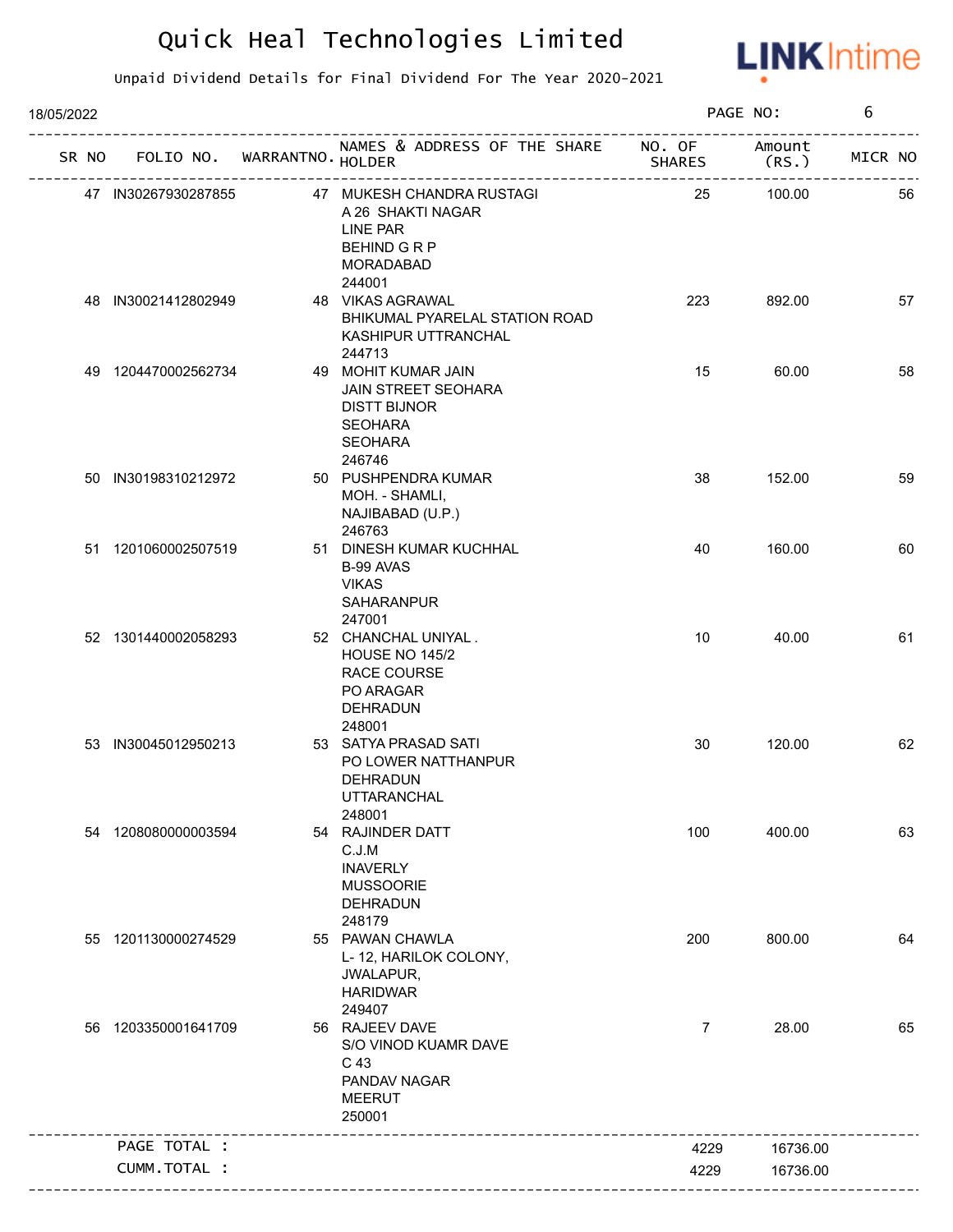

| 18/05/2022 |                             |                                                                                                                        |               | PAGE NO:        | $\overline{7}$ |
|------------|-----------------------------|------------------------------------------------------------------------------------------------------------------------|---------------|-----------------|----------------|
| SR NO      | FOLIO NO. WARRANTNO. HOLDER | NAMES & ADDRESS OF THE SHARE NO. OF<br>-----------------------------------                                             | <b>SHARES</b> | Amount<br>(RS.) | MICR NO        |
|            | 57 1204720009523585         | 57 CHANDRA DHAR<br>1/79 SHRADHA PURI PHASE 1<br><b>KANKER KHERA</b><br><b>MEERUT</b><br><b>MEERUT</b>                  | 100           | 400.00          | 66             |
|            | 58 IN30070810840908         | 250001<br>58 amrita jaiswal<br>65 ghura mau bangla<br>sitapur<br>sitapur, UP                                           | 80            | 320.00          | 67             |
|            | 59 1206140000040288         | 261001<br>59 ASHOK KUMAR AGARWAL<br>280 THOMPSON GANJ NR PNB<br><b>SITAPUR</b><br><b>SITAPUR</b><br>261001             | 70            | 280.00          | 68             |
|            | 60 IN30039417942284         | 60 SWEETY SACHDEVA<br>H NO 484<br><b>NAI BASTI</b><br><b>KHERI</b><br><b>LAKHIMPUR</b>                                 | 50            | 200.00          | 69             |
|            | 61 1202060000610472         | 262701<br>61 RAJ KUMAR PATHAK<br>MR RAJKUMAR PATHAK<br>AURANGABAD<br><b>MATHURA</b>                                    | 4             | 16.00           | 70             |
|            | 62 IN30021413808819         | 281001<br>62 PRAMILA SETH<br>SE 39<br><b>SWAMI BAGH</b><br><b>AGRA</b><br>282005                                       | 30            | 120.00          | 71             |
|            | 63 IN30039418357930         | 63 JAI PRAKASH KUSHWAHA<br>S/O SHRI SUNDAR LAL KUSHWAHA<br>261/2 MASIHA GANJ<br>SIPRI BAZAR<br><b>JHANSI</b><br>284001 | 10            | 40.00           | 72             |
|            | 64 1301440004111560         | 64 DINESH CHANDRA CHATURVEDI<br>NUMBER 931<br><b>RAM NAGAR</b><br>ORAI, JALAUN, ORAI, ORAI<br><b>JALAUN</b><br>285001  | 100           | 400.00          | 73             |
|            | 65 IN30133020906689         | 65 RAM AVATAR JAIN<br>8 VIJAYNAGAR COLONY<br><b>BEHIND MUNGASKA</b><br><b>ALWAR</b><br><b>ALWAR</b><br>301001          | 32            | 115.00          | 74             |
|            | PAGE TOTAL :                |                                                                                                                        | 4705          | 18627.00        |                |
|            | CUMM.TOTAL :                |                                                                                                                        | 4705          | 18627.00        |                |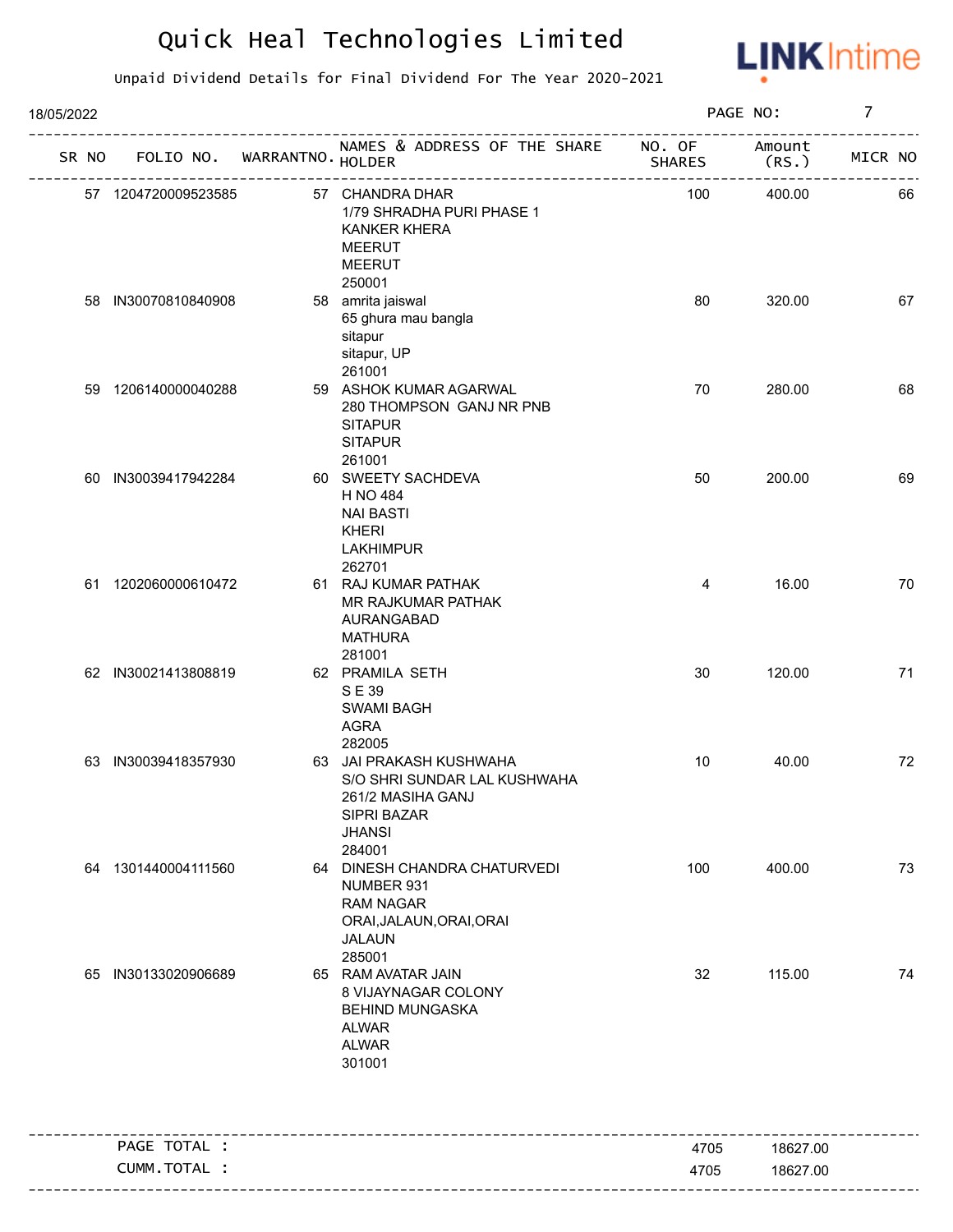

| 18/05/2022 |                     |                                   |                                                                                                                                |               | PAGE NO:        | 8       |
|------------|---------------------|-----------------------------------|--------------------------------------------------------------------------------------------------------------------------------|---------------|-----------------|---------|
|            |                     | SR NO FOLIO NO. WARRANTNO. HOLDER | NAMES & ADDRESS OF THE SHARE NO. OF                                                                                            | <b>SHARES</b> | Amount<br>(RS.) | MICR NO |
|            | 66 IN30133019935097 |                                   | 66 BIMLA DEVI<br>H NO.27<br><b>SCHEME NO.1</b><br>ARYA NAGAR<br><b>ALWAR</b>                                                   | 45            | 180.00          | 75      |
|            | 67 IN30133020809264 |                                   | 301001<br>67 BHAGWAN SAHAI GUPTA<br>5/28<br><b>NEB HOUSING BOARD</b><br>BEHIND ANAJ MANDI<br>ALWAR RAJASTHAN<br>301001         | 45            | 180.00          | 76      |
|            | 68 IN30311610321986 |                                   | 68 HARISH VERMA<br>40 MANGAL VIHAR<br><b>SCHEME NO 5</b><br>ALWAR                                                              | 105           | 420.00          | 77      |
|            | 69 IN30373510004482 |                                   | 301001<br>69 REKHA JAIN<br>HOUSE NO 7<br><b>VIKAS PATH</b><br>ALWAR<br>ALWAR RAJASTHAN<br>301001                               | 200           | 800.00          | 78      |
|            | 70 1202060000260482 |                                   | 70 PRABHA SINGHAL<br>H NO 67<br><b>CHURI MARKET</b><br>DIWAN BHAWAN<br>ALWAR<br>301001                                         | 45            | 180.00          | 79      |
|            | 71 1201770100805086 |                                   | 71 NARESH SHARMA<br>4/331, KALA KUAN                                                                                           | 50            | 200.00          | 80      |
|            | 72 1201770100807406 |                                   | <b>ALWAR</b><br>301001<br>72 NEELU MATHUR<br>2/5688 KALA KUAN<br><b>HOSING BOARD</b><br><b>ALWAR</b><br><b>ALWAR</b><br>301001 | 45            | 180.00          | 81      |
|            | 73 1202060000115520 |                                   | 73 SHIV KANT GUPTA<br>ANAND NAGAR COLONY<br><b>ALWAR</b><br><b>KHERTHAL</b><br>301404                                          | 100           | 360.00          | 82      |
|            | 74 1203660000049539 |                                   | 74 MONIKA MODANI<br>1571, MODANI BHAWAN<br>JAT KE KEWA KA RASTA<br><b>CHANDPOLE BAZAR</b><br><b>JAIPUR</b><br>302001           | 45            | 180.00          | 83      |
|            | PAGE TOTAL :        |                                   |                                                                                                                                | 5385          | 21307.00        |         |
|            | CUMM.TOTAL :        |                                   |                                                                                                                                | 5385          | 21307.00        |         |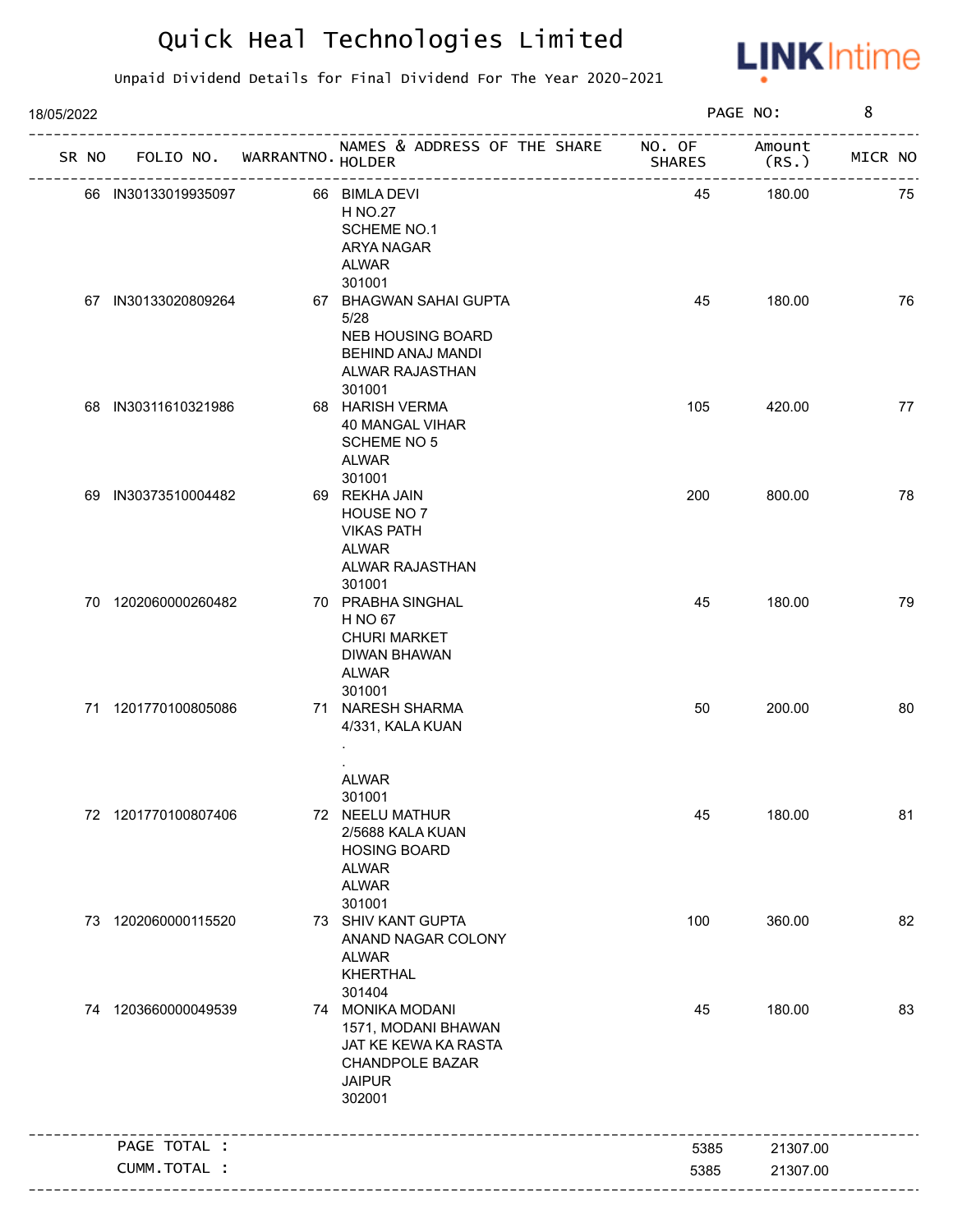

| 18/05/2022 |  |                     |                                   |                                                                                                                                                 |               | PAGE NO:        | 9       |    |
|------------|--|---------------------|-----------------------------------|-------------------------------------------------------------------------------------------------------------------------------------------------|---------------|-----------------|---------|----|
|            |  |                     | SR NO FOLIO NO. WARRANTNO. HOLDER | NAMES & ADDRESS OF THE SHARE NO. OF                                                                                                             | <b>SHARES</b> | Amount<br>(RS.) | MICR NO |    |
|            |  | 75 IN30270020204435 |                                   | 75 SATYA NARAIN DANGAYACH<br>H. NO-645<br>JAI LAL MUNSHI KA RASTA<br><b>CHANDPOLE BAZAR</b><br><b>JAIPUR</b><br>302001                          | 45            | 144.00          |         | 84 |
|            |  | 76 1202920000115204 |                                   | 76 SANTOSH KUMAR SONI<br>7, LAKSHMI NAGAR<br>GURUDWARE KE PAS, GALI NO.3<br>MANGODI WALO KI BAGICHI<br><b>JAIPUR</b><br>302002                  | 45            | 180.00          |         | 85 |
|            |  | 77 1202600200020533 |                                   | 77 DHEERAJ KHANDELWAL<br>HOUSE NO.65<br>DESH BHUSHAN NAGAR<br><b>GALTA GATE</b><br><b>JAIPUR</b><br>302002                                      | 45            | 180.00          |         | 86 |
|            |  | 78 IN30116010060588 |                                   | 78 ASHOK JAIN<br>607<br><b>BORDI KA RASTA KI SHANPOLE</b><br><b>BAZAR</b><br><b>JAIPUR</b><br>302003                                            | 45            | 180.00          |         | 87 |
|            |  | 79 IN30116030006678 |                                   | 79 SANJAY AGARWAL<br>P.NO. 3121<br>BAGROO WALON KA RASTA<br>IIIRD CHAURAHA, CHANDPOLE<br>BAZAR,<br><b>JAIPUR</b><br>302003                      | 45            | 180.00          |         | 88 |
|            |  | 80 IN30116030241695 |                                   | 80 ANNU KUMAR PHOPHLIA<br>2072<br>BARAH GANGOUR KA RASTA<br><b>JOHARI BAZAR</b><br><b>JAIPUR</b><br>302003                                      | 45            | 180.00          |         | 89 |
|            |  | 81 IN30116030254170 |                                   | 81 AMIT AGARWAL<br>3703<br>PHUTTA KHURRA<br>RAMGANJ BAZAR<br><b>JAIPUR</b><br>302003                                                            | 45            | 180.00          |         | 90 |
|            |  | 82 IN30051315536282 |                                   | 82 SHILPA KHANDELWAL<br><b>B 3A SAWAI PAV KI BAGICHI</b><br><b>JANTA COLONY</b><br>NEAR RIKSHA STAND JAIPUR<br>JAIPUR RAJASTHAN INDIA<br>302004 | 8             | 32.00           |         | 91 |
|            |  |                     |                                   |                                                                                                                                                 |               |                 |         |    |

| PAGE TOTAL . | 5708 | 22563.00 |
|--------------|------|----------|
| CUMM.TOTAL   | 5708 | 22563.00 |
|              |      |          |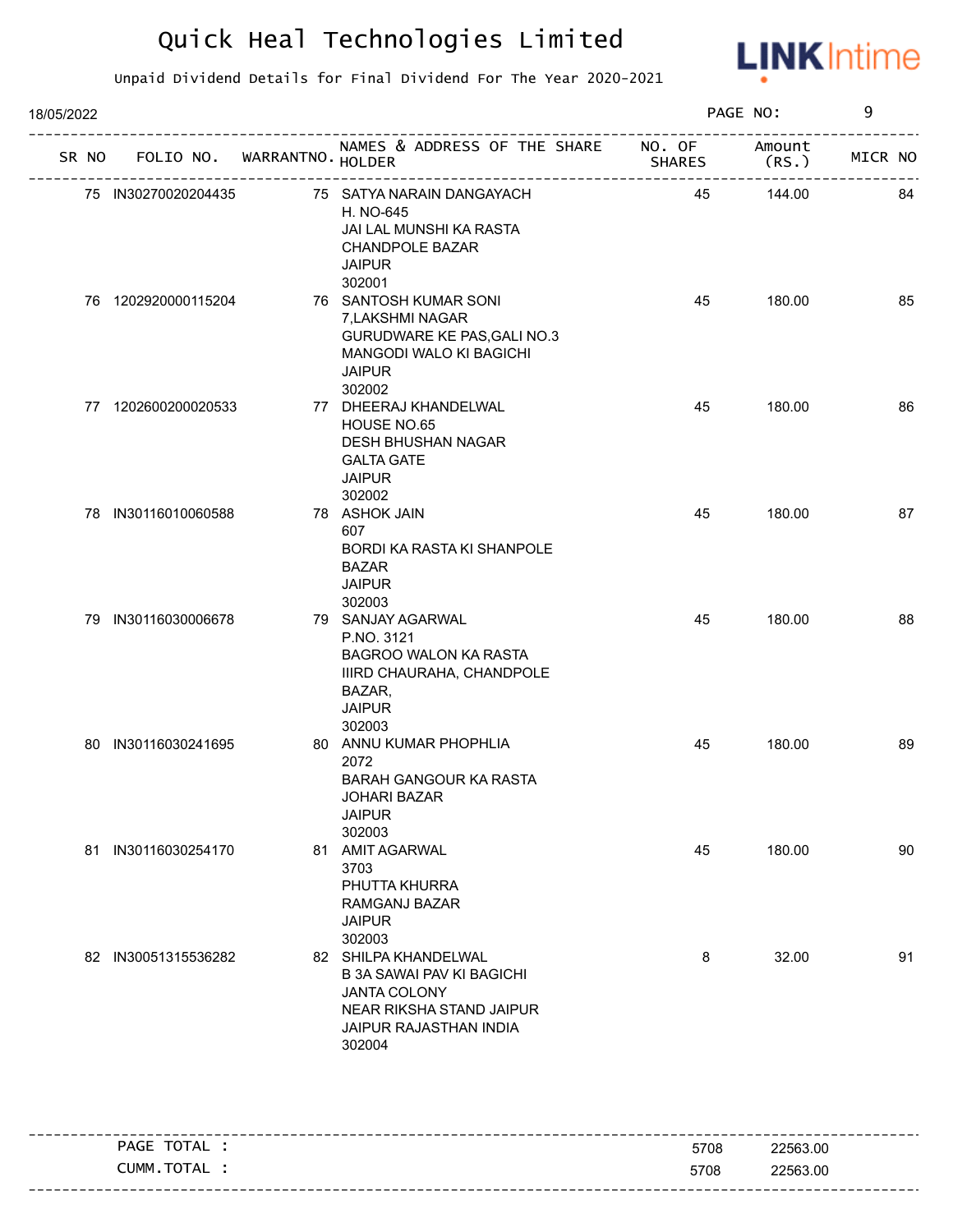

| 18/05/2022 | SR NO FOLIO NO. WARRANTNO. HOLDER<br>83 IN30021413723253<br>83 ABHA YADAV<br>2/685<br>A JAWAHAR NAGAR<br><b>JAIPUR</b><br>302004<br>84 IN30148520282504<br>84 JYOTI GOYAL<br>$B-40$<br><b>GOYAL CLINIC RIKSHA STAND</b><br><b>JANTA COLONY</b><br><b>JAIPUR</b><br>302004<br>85 IN30148520176384<br>85 SHIKA KHANDELWAL<br>A-64B<br><b>JANTA COLONY</b><br><b>JAIPUR</b><br>302004<br>86 1202600200031281<br>86 ANIL KUMAR GUPTA<br>PHASE-111<br><b>JHALANA DOONGRI</b><br><b>JAIPUR</b><br>302004<br>87 1201770100304263<br>87 VIJENDRA GOYAL<br>333, LALANIYON KA CHOWK<br>GOPAL JI KA RASTA<br><b>JOHARI BAZAR</b><br><b>JAIPUR</b><br>302005<br>88 IN30148520206605<br>88 NIMA KHANDELWAL<br>25<br><b>KALYAN PURI</b><br><b>JHOTWARA</b><br><b>JAIPUR</b><br>302012<br>89 SURENDRA SABOO<br>89 IN30210510528811<br>SB - 95, OPP. - RAJASTHAN |                     |  |                                                                                                                           | PAGE NO:       |                 | 10      |  |
|------------|--------------------------------------------------------------------------------------------------------------------------------------------------------------------------------------------------------------------------------------------------------------------------------------------------------------------------------------------------------------------------------------------------------------------------------------------------------------------------------------------------------------------------------------------------------------------------------------------------------------------------------------------------------------------------------------------------------------------------------------------------------------------------------------------------------------------------------------------------|---------------------|--|---------------------------------------------------------------------------------------------------------------------------|----------------|-----------------|---------|--|
|            |                                                                                                                                                                                                                                                                                                                                                                                                                                                                                                                                                                                                                                                                                                                                                                                                                                                  |                     |  | NAMES & ADDRESS OF THE SHARE NO. OF                                                                                       | SHARES         | Amount<br>(RS.) | MICR NO |  |
|            |                                                                                                                                                                                                                                                                                                                                                                                                                                                                                                                                                                                                                                                                                                                                                                                                                                                  |                     |  |                                                                                                                           | $\overline{2}$ | 8.00            | 92      |  |
|            |                                                                                                                                                                                                                                                                                                                                                                                                                                                                                                                                                                                                                                                                                                                                                                                                                                                  |                     |  |                                                                                                                           | 45             | 180.00          | 93      |  |
|            |                                                                                                                                                                                                                                                                                                                                                                                                                                                                                                                                                                                                                                                                                                                                                                                                                                                  |                     |  |                                                                                                                           | 45             | 180.00          | 94      |  |
|            |                                                                                                                                                                                                                                                                                                                                                                                                                                                                                                                                                                                                                                                                                                                                                                                                                                                  |                     |  | GF-116, JDA COLONY ROYALTY MARG                                                                                           | 45             | 180.00          | 95      |  |
|            |                                                                                                                                                                                                                                                                                                                                                                                                                                                                                                                                                                                                                                                                                                                                                                                                                                                  |                     |  |                                                                                                                           | 45             | 180.00          | 96      |  |
|            |                                                                                                                                                                                                                                                                                                                                                                                                                                                                                                                                                                                                                                                                                                                                                                                                                                                  |                     |  |                                                                                                                           | 45             | 180.00          | 97      |  |
|            |                                                                                                                                                                                                                                                                                                                                                                                                                                                                                                                                                                                                                                                                                                                                                                                                                                                  |                     |  | <b>UNIVERSITY</b><br>NEAR P.N.B. BANK,<br>J.L.N. MARG, BAPU NAGAR,<br><b>JAIPUR</b><br>302015                             | 45             | 162.00          | 98      |  |
|            |                                                                                                                                                                                                                                                                                                                                                                                                                                                                                                                                                                                                                                                                                                                                                                                                                                                  | 90 IN30133020147057 |  | 90 KAMLESH KUMAR JAIN<br><b>B</b> 53 A<br>NATRAJ NAGAR IMALI WALA PHATAK<br><b>JYOTI NAGAR</b><br><b>JAIPUR</b><br>302015 | 45             | 180.00          | 99      |  |

| _ _ _ _ _ _ _ _ |                |      |          |
|-----------------|----------------|------|----------|
|                 | PAGE TOTAL     | 6025 | 23813.00 |
|                 | TOTAL<br>CUMM. | 6025 | 23813.00 |
|                 |                |      |          |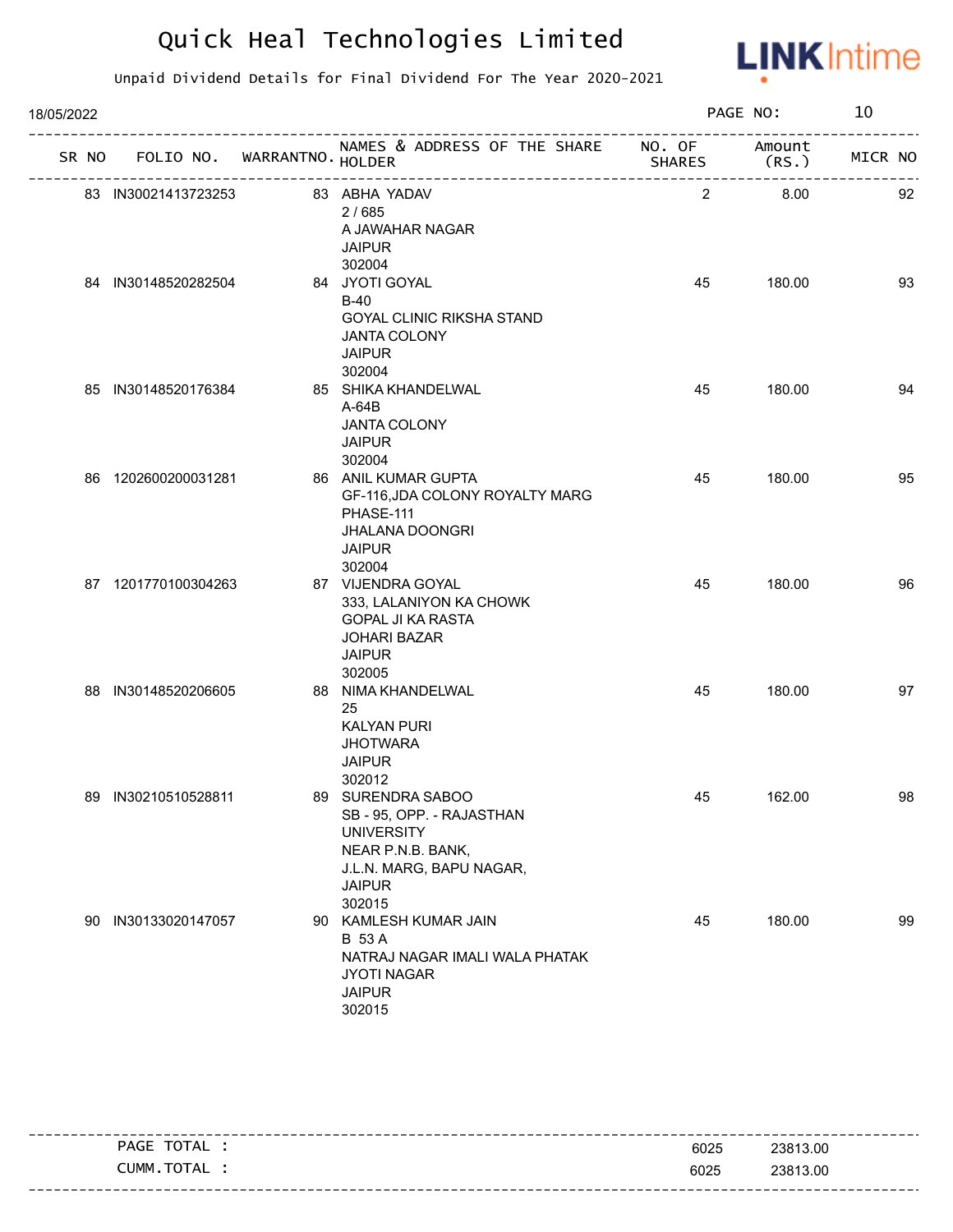

| 18/05/2022 |                             |                                                                                                                                                             |               | PAGE NO:        | 11      |
|------------|-----------------------------|-------------------------------------------------------------------------------------------------------------------------------------------------------------|---------------|-----------------|---------|
| SR NO      | FOLIO NO. WARRANTNO. HOLDER | NAMES & ADDRESS OF THE SHARE NO. OF                                                                                                                         | <b>SHARES</b> | Amount<br>(RS.) | MICR NO |
|            | 91 1205830000001748         | 91 DEVENDRA KUMAR VARUN<br>SANCHETI HUF<br>161, MAHAVIR NAGAR, PRATHAM<br><b>DURGAPURA</b><br>WARD NO. 21<br><b>JAIPUR</b><br>302015                        | 45            | 162.00          | 100     |
|            | 92 IN30112716941475         | 92 HANSA PATNI<br>SB <sub>2</sub><br><b>BHAWANI SINGH MARG</b><br><b>BAPU NAGAR</b><br><b>JAIPUR</b><br>302015                                              | 50            | 200.00          | 101     |
|            | 93 1201910100224640         | 93 RAJ KUMAR JAIN<br>FLAT NO-402, B-72<br>D D TOWER RAJENDRA MARG<br><b>BAPU NAGAR</b><br><b>JAIPUR</b><br>302015                                           | 45            | 180.00          | 102     |
|            | 94 1205830000001830         | 94 SHAKUNTALA DEVI SANCHETI<br>161, MAHAVEER NAGAR PRATHAM<br><b>DURGAPURA</b><br>WARD NO. 21<br><b>JAIPUR</b><br>302015                                    | 45            | 180.00          | 103     |
|            | 95 1202920000089010         | 95 KUNAL JHALANI<br>$D-12,$<br><b>SHASTRI NAGAR</b><br>BEHIND MOCHION KI CHHABIL<br><b>JAIPUR</b><br>302016                                                 | 45            | 180.00          | 104     |
| 96         | 1100001000014289            | 96 JSEL SECURITIES LTD.<br>STOCK EXCHANGE BUILDING,<br>J.L.N .MARG,<br>MALVIYA NAGAR,<br><b>JAIPUR</b><br>302017                                            | 325           | 1170.00         | 105     |
| 97         | 1202920000066599            | 97 RAM AVTAR SINGH<br>17, GANESH COLONY<br>MAHESH NAGAR 80, FEET ROAD<br><b>SHYAM NAGAR</b><br><b>JAIPUR</b><br>302018                                      | 50            | 200.00          | 106     |
| 98         | 1201770100335389            | 98 KAMAL KISHOR SHARMA (HUF).<br>FLAT NO G-1, PLOT NO - 62-63<br>YASHODA APARTMENT EVERST<br><b>VIHAR</b><br><b>NIRMAN NAGAR</b><br><b>JAIPUR</b><br>302018 | 50            | 180.00          | 107     |
|            | PAGE TOTAL :                |                                                                                                                                                             | 6680          | 26265.00        |         |
|            | CUMM.TOTAL :                |                                                                                                                                                             | 6680          | 26265.00        |         |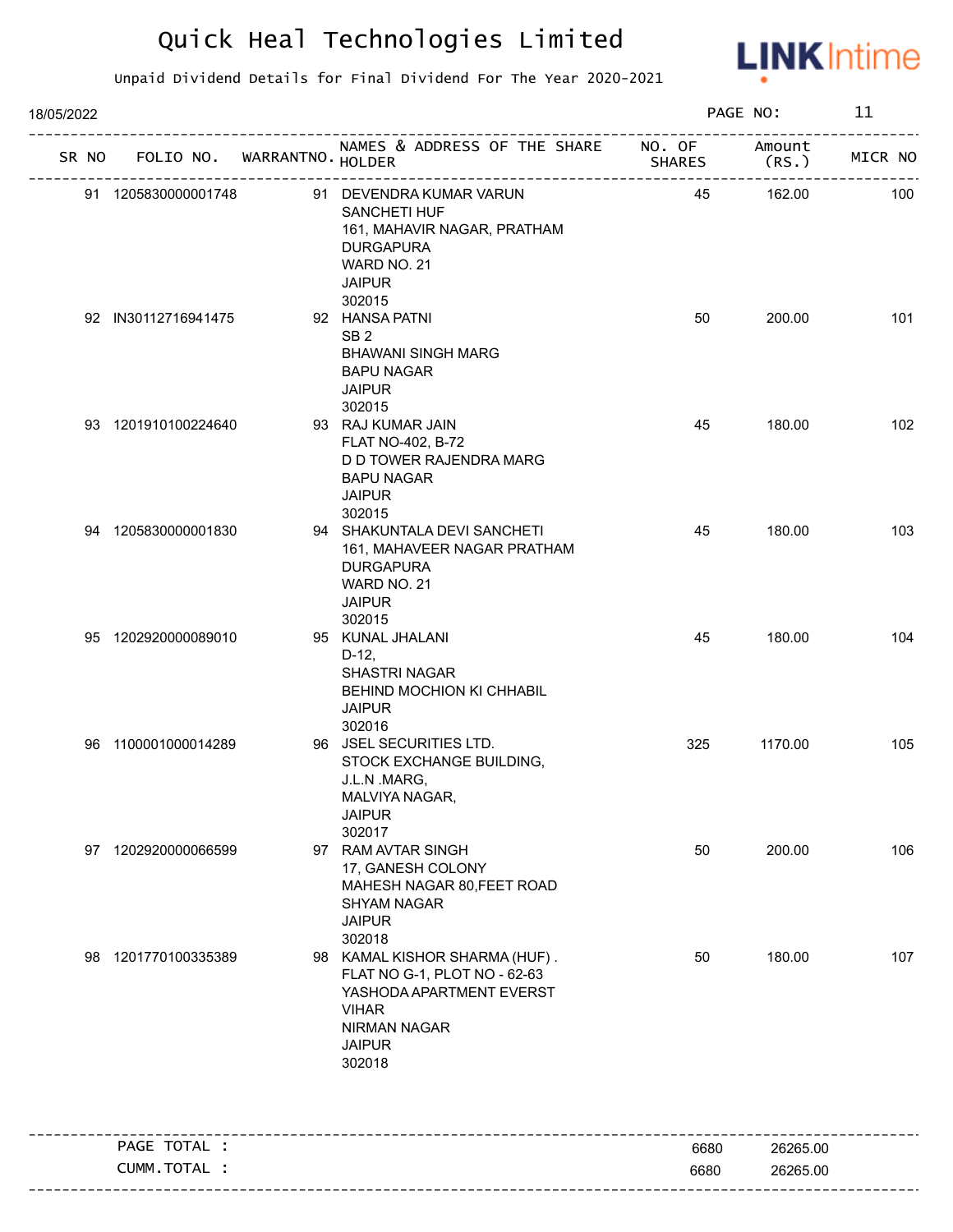

| 18/05/2022 |                      |                             |                                                                                                                                      |        | PAGE NO:        | 12      |
|------------|----------------------|-----------------------------|--------------------------------------------------------------------------------------------------------------------------------------|--------|-----------------|---------|
| SR NO      |                      | FOLIO NO. WARRANTNO. HOLDER | NAMES & ADDRESS OF THE SHARE NO. OF                                                                                                  | SHARES | Amount<br>(RS.) | MICR NO |
|            | 99 IN30198311047995  |                             | 99 AMITA SHARMA<br>16 NAREDA COLONY JHARKHAND<br><b>MODE</b><br><b>KHATIPURA</b>                                                     | 8      | 32.00           | 108     |
|            |                      |                             | JAIPUR (RAJ)<br>302021<br>100 SHANKAR LAL RAWAT                                                                                      |        |                 |         |
| 100        | IN30169610330362     |                             | 3/111 B, PARASARAM NAGAR<br><b>SCHEME</b><br>6 DHEHAR KA BALAJI WARD NO 6<br><b>JAIPUR RAJASTHAN</b><br><b>JAIPUR</b><br>302039      | 45     | 180.00          | 109     |
|            | 101 1202470000085893 |                             | 101 RADHEYSHYAM KHANDELWAL<br>1 APOLLO APARTMENT CENTRE 3<br><b>VIDHYA DHAR NAGAR</b><br><b>JAIPUR</b><br>302039                     | 45     | 180.00          | 110     |
|            | 102 IN30133018460703 |                             | 102 MUKESH TILWANI<br>H.NO. 1 JH 26<br><b>JANTA COLONY</b><br><b>VAISHALI NAGAR</b><br>AJMER (RAJASTHAN)<br>305006                   | 45     | 180.00          | 111     |
|            | 103 IN30148520113346 |                             | 103 KAVITA DEVI RATHI<br>BEHIND ROADWAYS BUS STAND<br>PLOT NO. 861, SUBASH COLONY<br><b>MADANGARJ</b><br><b>KISHANGARH</b><br>305801 | 45     | 180.00          | 112     |
|            | 104 IN30045011133255 |                             | 104 SARITA SARDA<br>A-9 TILAK NAGAR<br>JAIPUR ROAD<br>MADANGANJ KISHANGARH<br>305801                                                 | 45     | 180.00          | 113     |
| 105        | IN30198310382502     |                             | 105 KAILASH CHAND BANDARI<br>H.NO. 15, SOLANKI,<br>G. NO-2,<br>SHAHPURA MOHALLA,<br>BEAWAR (RAJ.)<br>305901                          | 45     | 180.00          | 114     |
| 106        | IN30220111491857     |                             | 106 SHIV KUMAR SHARMA<br>S/O PRABHATI LA SHARMA<br>E - 2 / 8, BAPU NAGAR SETI<br><b>CHITTORGARH</b><br>312001                        | 25     | 100.00          | 115     |
|            | 107 1203420000006691 |                             | 107 SNEHA RAMESH JAIN<br>13 - PANCHOLI BHAVAN<br>SARVRITU VILAS COLONY<br><b>GULABBAG ROAD</b><br><b>UDAIPUR</b><br>313001           | 60     | 240.00          | 116     |
|            | PAGE TOTAL :         |                             |                                                                                                                                      | 7043   | 27717.00        |         |
|            | CUMM.TOTAL :         |                             |                                                                                                                                      | 7043   | 27717.00        |         |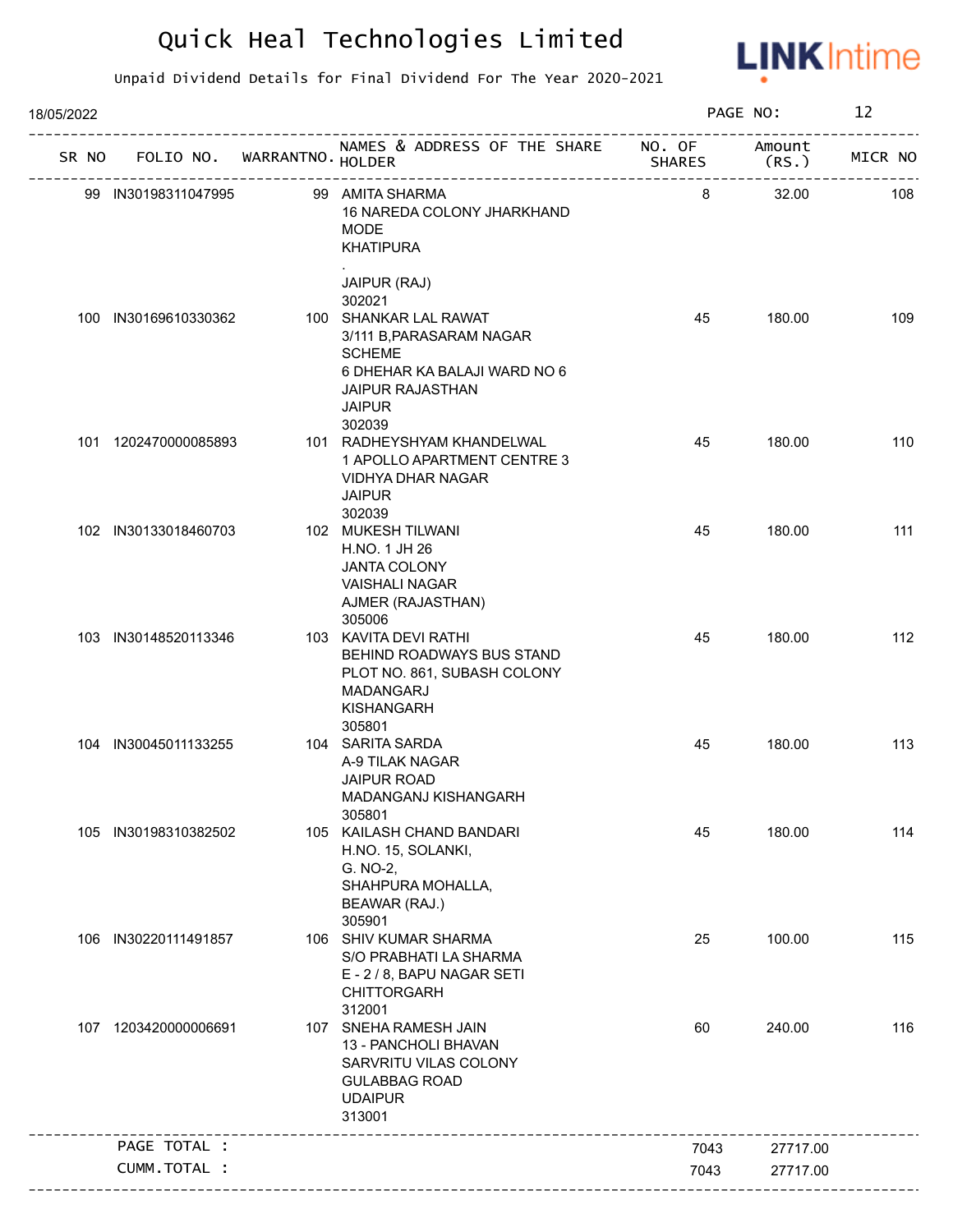

| 18/05/2022 |                      |                             |                                                                                                                                         |                         | PAGE NO:         | 13      |
|------------|----------------------|-----------------------------|-----------------------------------------------------------------------------------------------------------------------------------------|-------------------------|------------------|---------|
| SR NO      |                      | FOLIO NO. WARRANTNO. HOLDER | NAMES & ADDRESS OF THE SHARE<br>__________________________                                                                              | NO. OF<br><b>SHARES</b> | Amount<br>(RS. ) | MICR NO |
|            | 108 1203350000950168 |                             | 108 ANJALI GOYAL<br>65/2 ASHOK NAGAR<br>WARD NO 30<br>TH GIRVA<br><b>UDAIPUR</b>                                                        | 25                      | 100.00           | 117     |
|            | 109 1304140001123371 |                             | 313001<br>109 BHUWANESH SOHANLAL PAGARIA<br><b>NAIABADI</b><br>ASOTIYA ROAD WARD NO 13<br><b>KANKROLI</b><br><b>RAJSAMAND</b><br>313324 | 100                     | 400.00           | 118     |
|            | 110 1201770100716724 |                             | 110 RAKESH MOHAN<br>S/O SH. MOHAN KUMAR<br>A-167,<br><b>JAWAHAR NAGAR,</b><br><b>BHARATPUR</b><br>321001                                | 20                      | 80.00            | 119     |
|            | 111 1301440001624960 |                             | 111 SEEMA THANTHERA.<br>POLICE LINE<br><b>BARA ROAD</b><br><b>KOTA</b><br>324001                                                        | 50                      | 200.00           | 120     |
|            | 112 1203390000141042 |                             | 112 SHANTI NAMDEV<br>GOVIND VILLA, DIGOD HAVELI KE<br>PICHE, VIKRAM CHOWK,<br><b>LADPURA</b><br><b>KOTA</b><br>324006                   | 13                      | 52.00            | 121     |
|            | 113 IN30383310014450 |                             | 113 RAM NIWAS CHANDEL<br>303, JAIN MANDIR KE PICHE<br>CHAREL GALI,<br>CHAWANI, KOTA<br>ROJHALA, KOTA, RAJASTHAN<br>324007               | 20                      | 80.00            | 122     |
|            | 114 1301760000771626 |                             | 114 VEERENDRA SINGH RAO<br>AGARPURA (B) JAIN MANDIR<br><b>BANSWARA</b><br>327001                                                        | 45                      | 180.00           | 123     |
| 115        | IN30611420078272     |                             | 115 PAWAN KUMAR MAHATMA<br><b>NEAR MEENAS WELL</b><br>PO - SARDARSHAHAR<br>DISTT. CHURU, RAJASTHAN<br>331403                            | 1                       | 4.00             | 124     |
|            | 116 1201770100510486 |                             | 116 VIKRAM SINGH<br>108, MOHALLA RAJAPUTAN<br>KHODA, TH. SALASAR<br>DIST. CHURU<br><b>KHONDAN</b><br>331508                             | 250                     | 1000.00          | 125     |
|            | PAGE TOTAL :         |                             |                                                                                                                                         | 7567                    | 29813.00         |         |
|            | CUMM.TOTAL :         |                             |                                                                                                                                         | 7567                    | 29813.00         |         |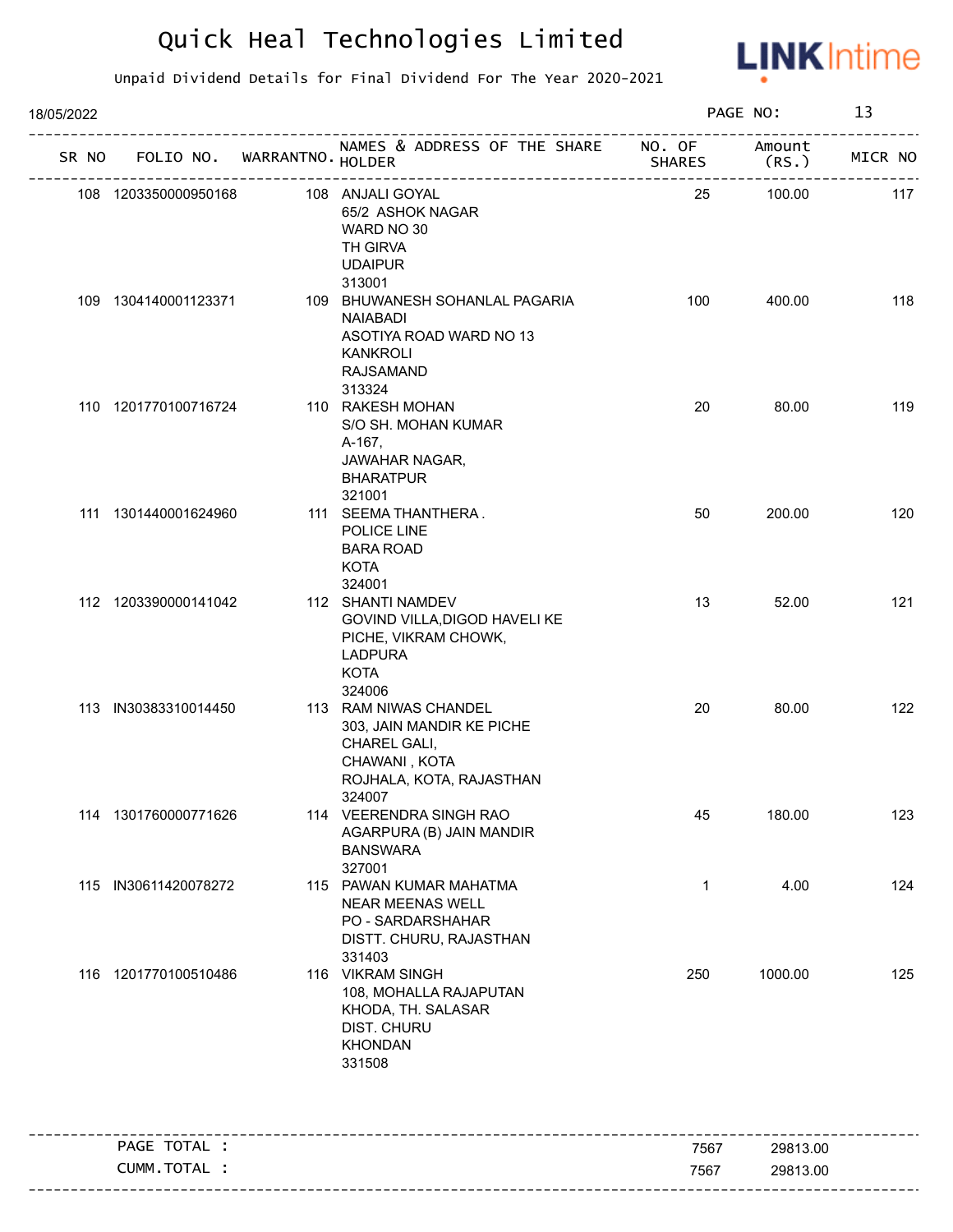

| 18/05/2022 |                      |                             |                                                                                                                    |               | PAGE NO:        | 14      |
|------------|----------------------|-----------------------------|--------------------------------------------------------------------------------------------------------------------|---------------|-----------------|---------|
| SR NO      |                      | FOLIO NO. WARRANTNO. HOLDER | NAMES & ADDRESS OF THE SHARE NO. OF<br>----------------------------------                                          | <b>SHARES</b> | Amount<br>(RS.) | MICR NO |
|            | 117 1203660000179841 |                             | 117 HIMANSHU GOYAL<br><b>SURANI BAZAR</b><br>SHRI MADHO PUR<br>332715                                              | 45            | 180.00          | 126     |
|            | 118 1203680000041669 |                             | 118 LAL CHAND BAGRI<br>OPP SITA RAM GATE<br>OUT SIDE JASSUSAR GATE<br><b>BIKANER</b><br><b>BIKANER</b>             | 25            | 100.00          | 127     |
|            | 119 1201770100702897 |                             | 334001<br>119 RAJNI BOTHRA<br>SUNDER LAL SOHAN LAL BOTHRA<br><b>BOTHRA MOHALLA</b><br>$\sim$                       | 32            | 128.00          | 128     |
|            | 120 IN30051314216409 |                             | <b>BIKANER</b><br>334005<br>120 RAJESH GARG<br>25 N BLOCK<br>SRI GANGANAGAR<br><b>RAJASTHAN</b>                    | 45            | 162.00          | 129     |
|            | 121 IN30116030426986 |                             | 335001<br>121 GHISU SINGH RATHORE<br><b>GULJAR PURA</b><br><b>MAKRANA</b><br><b>NAGAUR</b>                         | 90            | 360.00          | 130     |
|            | 122 1201210100342494 |                             | 341505<br>122 KISHAN BHATTER HUF<br>KHETANADI<br><b>MONDARE ROAD</b>                                               | 45            | 162.00          | 131     |
|            | 123 IN30018312444245 |                             | <b>JODHPUR</b><br>342001<br>123 BRAJENDRA BHANDARI                                                                 | 27            | 108.00          | 132     |
|            |                      |                             | 440 B 3RD C ROAD<br>SARDARPURA<br><b>JODHPUR</b><br>342001                                                         |               |                 |         |
|            | 124 IN30169610081170 |                             | 124 SANGEETA ARORA<br>HATHIRAM KA ODA<br>OPP TO ARORA STUDIO<br><b>JODHPUR</b><br><b>RAJASTHAN</b><br>342001       | 29            | 116.00          | 133     |
|            | 125 1201210100292741 |                             | 125 MEENA DEVI<br>37, VADERA BHAWAN<br><b>BAKHAT SAGAR COLONY</b><br><b>NEHRU PARK</b><br><b>JODHPUR</b><br>342001 | 45            | 180.00          | 134     |
|            | 126 1201210100344147 |                             | 126 MOHAN RAM CHOUDHARY<br>24, RATANADA EXTENSION<br><b>JODHPUR</b><br>342001                                      | 45            | 180.00          | 135     |
|            | PAGE TOTAL :         |                             |                                                                                                                    | 7995          | 31489.00        |         |
|            | CUMM.TOTAL :         |                             |                                                                                                                    | 7995          | 31489.00        |         |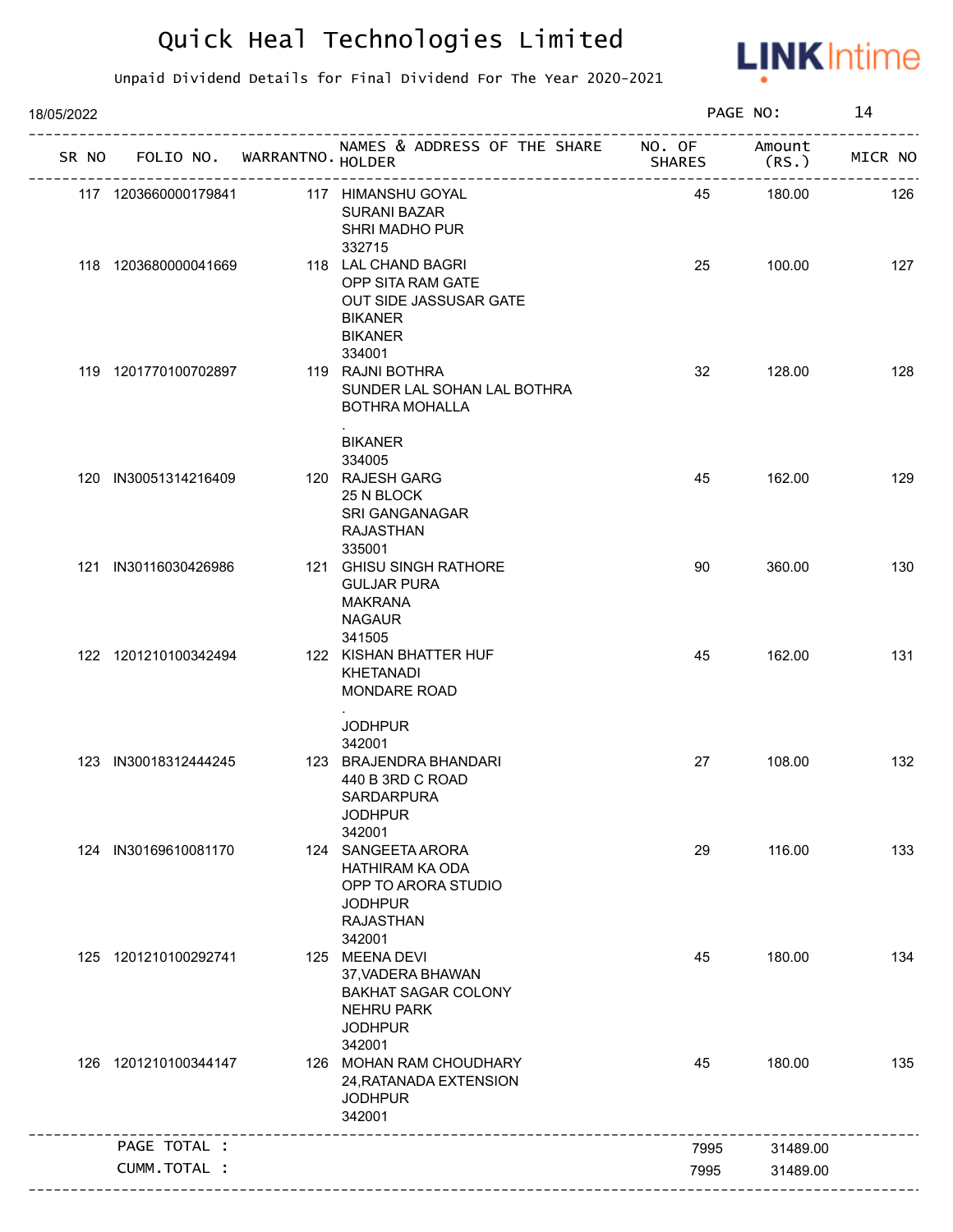

| 18/05/2022 |                             |                                                                                                                            |              | PAGE NO:        | 15      |
|------------|-----------------------------|----------------------------------------------------------------------------------------------------------------------------|--------------|-----------------|---------|
| SR NO      | FOLIO NO. WARRANTNO. HOLDER | NAMES & ADDRESS OF THE SHARE NO. OF<br>_______________________________                                                     | SHARES       | Amount<br>(RS.) | MICR NO |
|            | 127 1201210100321621        | 127 AKANKSHA DHARIWAL<br>KAZIWARA MOTI CHOWK                                                                               | 32           | 128.00          | 136     |
|            |                             | <b>JODHPUR</b>                                                                                                             |              |                 |         |
|            |                             | 342001                                                                                                                     |              |                 |         |
|            | 128 1202000000038929        | 128 KALAWATI BALDAWA<br><b>BALDAWA TEXTILES</b><br>KATLA BAZAR<br><b>JODHPUR</b><br>342001                                 | 10           | 40.00           | 137     |
|            | 129 1201210100124633        | 129 KAMLA SINGHVI<br>DHODIRON KA MOHALLA<br>NEAR PIPLI MANDIR<br><b>JODHPUR</b><br>342001                                  | 25           | 100.00          | 138     |
|            | 130 IN30177410615011        | 130 KAVITA DHOOT<br>W/O JITENDRA KASAT 13<br>LALA LAJPAT RAI COLONY 5th<br><b>CHOPASANI ROAD</b><br><b>JODHPUR</b>         | 45           | 180.00          | 139     |
|            | 131 1202000000418344        | 342003<br>131 RAMESH CHAND JAIN<br>37 UIT COLONY<br>NEAR 18 SECTOR CHB<br><b>JODHPUR</b><br>342008                         | 11           | 44.00           | 140     |
|            | 132 1201210100160300        | 132 SANTOSH NAGORI<br>C-10, KAMLA NEHRU NAGAR<br><b>Ist EXTENSION</b><br><b>JODHPUR</b><br>342009                          | 285          | 1140.00         | 141     |
|            | 133 1301760000344233        | 133 PARWATI DEVI PANWAR<br><b>JEENGARON KA MOHALLA</b><br><b>PHALODI</b><br>342301                                         | 45           | 180.00          | 142     |
|            | 134 1203320001546504        | 134 SUNIL KUMAR PANWAR<br>JEENGARON KA MOHALLA<br>POST PHALODI<br><b>DIST JODHPUR</b><br><b>PHALODI</b><br>342301          | 45           | 180.00          | 143     |
| 135        | IN30311610125912            | 135 ANITA DEVI SANKHLECHA<br>C/O KEWAL CHAND HERA LAL<br><b>LAXMI BAZAR</b><br><b>BARMER</b><br><b>RAJASTHAN</b><br>344001 | 32           | 128.00          | 144     |
|            | 136 IN30311610040925        | 136 BHISHAM KUMAR KELA<br>WARD NO - 32<br><b>BARIO KA BASS</b><br><b>BARMER</b><br>(RAJ)<br>344001                         | $\mathbf{1}$ | 4.00            | 145     |
|            | PAGE TOTAL :                |                                                                                                                            | 8526         | 33613.00        |         |
|            |                             |                                                                                                                            |              |                 |         |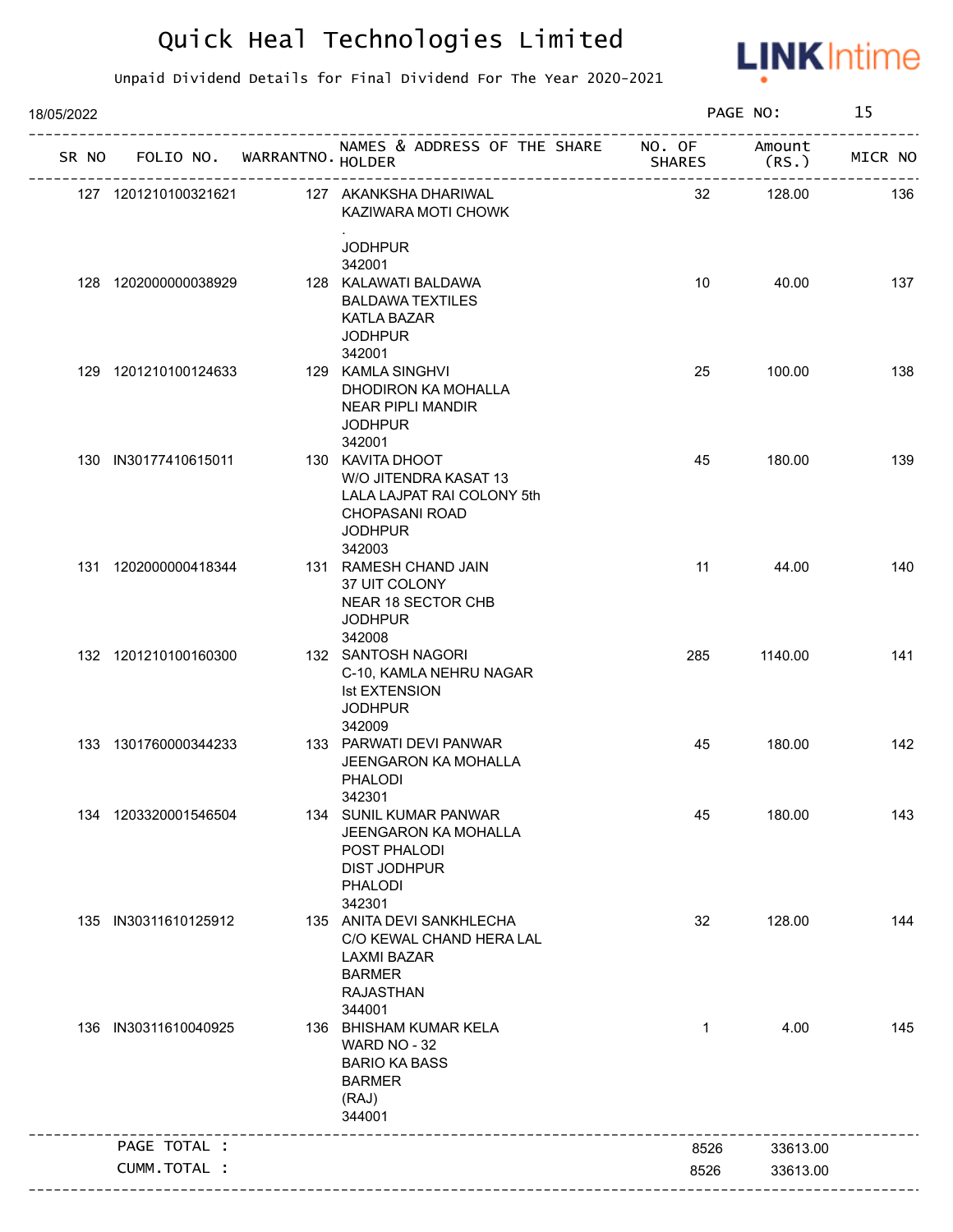

| 18/05/2022 |                             |                                                                                                                          |                         | PAGE NO:        | 16      |
|------------|-----------------------------|--------------------------------------------------------------------------------------------------------------------------|-------------------------|-----------------|---------|
| SR NO      | FOLIO NO. WARRANTNO. HOLDER | NAMES & ADDRESS OF THE SHARE                                                                                             | NO. OF<br><b>SHARES</b> | Amount<br>(RS.) | MICR NO |
|            | 137 1203320001793012        | 137 LOON CHAND MAHAVEER CHAND<br><b>HUF</b><br>MAHAVEER COLONY<br><b>BALOTRA</b><br>344022                               | 45                      | 162.00          | 146     |
|            | 138 1202990004996638        | 138 SHASHIKANT BHIKHALAL HAKANI<br>64 MALVIYA NAGAR<br><b>GONDAL ROAD</b><br><b>RAJKOT</b><br>360001                     | 75                      | 300.00          | 147     |
|            | 139 IN30103924179766        | 139 MEENABEN R THAKRAR<br>2 JAGNATH PLOT<br><b>JALARAM NIWAS</b><br>OPP RAM KRISHNA ASHRAM<br><b>RAJKOT</b><br>360001    | 45                      | 180.00          | 148     |
|            | 140 IN30097411139476        | 140 SHETH VIMAL<br>D-201, MANMANDIR APPARTMENT,<br>7, VARDHMAN NAGAR,<br>PALACE ROAD,<br>RAJKOT.<br>360001               | 45                      | 180.00          | 149     |
|            | 141 IN30097411165540        | 141 ARVINDBHAI NANCHANDBHAI<br><b>RUPERA</b><br>L-59, ARADHANA PARK,<br><b>MEGHANI BAUG,</b><br>SURENDRANAGAR.<br>360001 | 32                      | 128.00          | 150     |
|            | 142 IN30097410097936        | 142 RITESH M. LADWA<br>SHRINATHJI KRUPA,<br>13-C, GOPALNAGAR,<br>RAJKOT.<br>360001                                       | 32                      | 128.00          | 151     |
|            | 143 IN30097410100169        | 143 NEELABEN A .BHALSOD<br>4/13 JAIRAJ PLOT<br>PUSHPARAJ<br>NEAR GUNDAWADI HOSPITAL<br><b>RAJKOT</b><br>360001           | 45                      | 180.00          | 152     |
| 144        | IN30097410157067            | 144 FRANCIS D'SOUZA<br>GANGA APARTMENT,<br>2/5, COLLEGE WADI,<br>NR. KATHAWAR GYMKHANA,<br>RAJKOT.<br>360001             | 45                      | 180.00          | 153     |
|            | 145 IN30097410418756        | 145 ARVIND BHALSOD<br>'PUSPRAJ',<br>41/3, JAYRAJ PLOT,<br>B/H. GUNDAWADI HOSPITAL,<br>RAJKOT.<br>360001                  | 45                      | 180.00          | 154     |
|            | PAGE TOTAL :                |                                                                                                                          | 8935                    | 35231.00        |         |
|            | CUMM.TOTAL :                |                                                                                                                          | 8935                    | 35231.00        |         |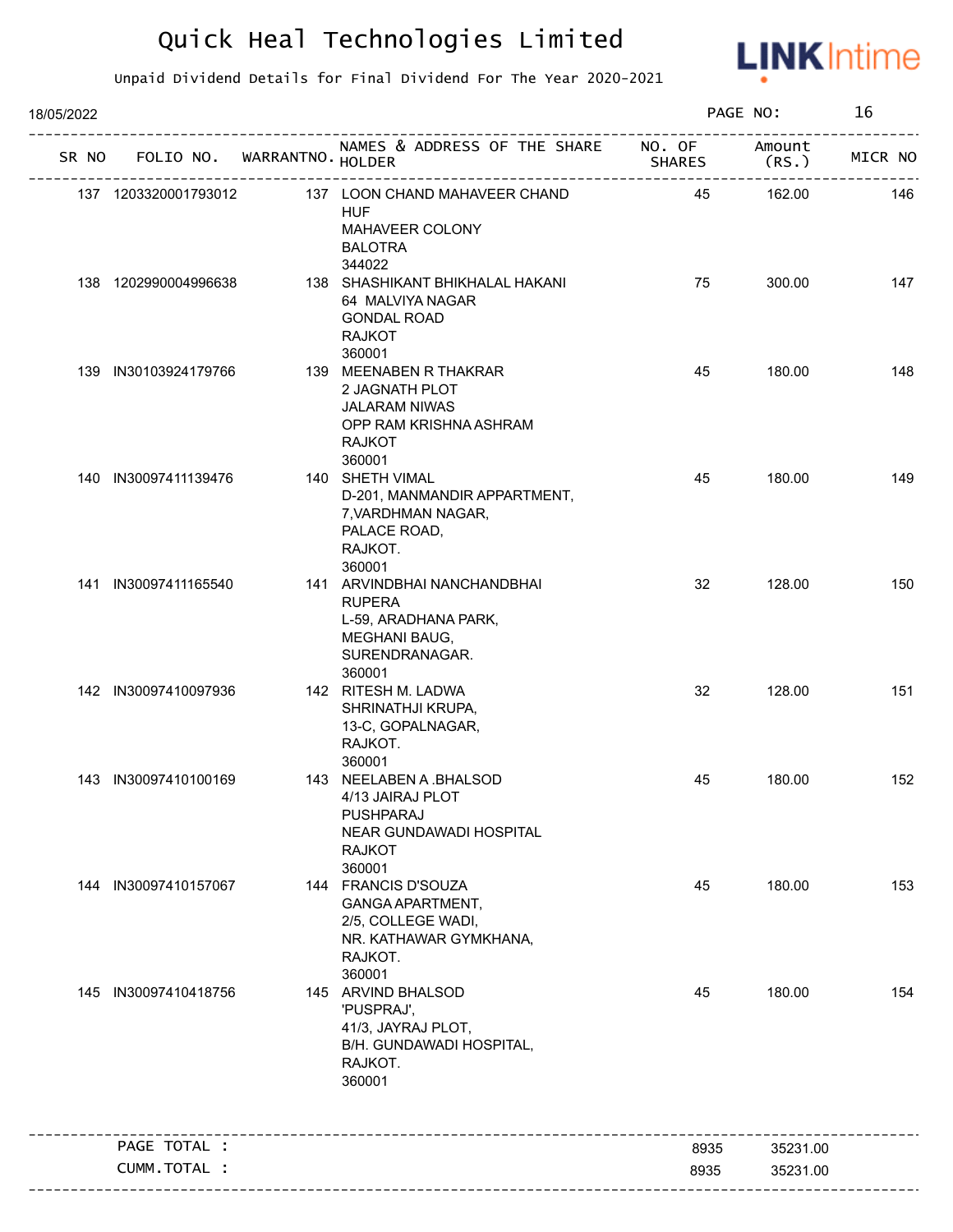

| 18/05/2022 |                      |                             |                                                                                                                                          |               | PAGE NO:        | 17      |
|------------|----------------------|-----------------------------|------------------------------------------------------------------------------------------------------------------------------------------|---------------|-----------------|---------|
| SR NO      |                      | FOLIO NO. WARRANTNO. HOLDER | NAMES & ADDRESS OF THE SHARE NO. OF                                                                                                      | <b>SHARES</b> | Amount<br>(RS.) | MICR NO |
|            | 146 1301990000232565 |                             | 146 SHASHIKANTBHAI CHUNILAL SHETH<br>11-PANCHNATH PLOT<br><b>GOVARDHAN KUNJ</b><br><b>RAJKOT</b><br>360001                               | 45            | 180.00          | 155     |
|            | 147 1301990000129608 |                             | 147 DIVYA AMITBHAI JOSHI<br>216 BALMUKUND PLOAT<br><b>SHAMIR</b><br><b>RAJKOT</b><br><b>RAJKOT</b><br>360001                             | 45            | 180.00          | 156     |
|            | 148 1201800000170167 |                             | 148 KARTIK ASHOK KUNDALIA<br>40/41/B SANKALP SIDDHI PARK<br>NEAR INCOME TAX SOCIETY<br>AIRPORT ROAD<br><b>RAJKOT</b><br>360001           | 32            | 128.00          | 157     |
|            | 149 1301990000115196 |                             | 149 SANJAY JAYANTILAL KESHARIYA<br><b>GOPAL KUNJ</b><br>3-RAGHUVIR PARA,<br><b>RAJKOT</b><br>360001                                      | 45            | 180.00          | 158     |
|            | 150 1301990000044182 |                             | 150 CHAMPAKLAL KANJIBHAI KUNDALIA<br><b>DANAPITH</b><br><b>RAJKOT</b><br>360001                                                          | 45            | 180.00          | 159     |
|            | 151 1207100000006492 |                             | 151 SOMAIYA BHAVINI RAJESH<br>PRAHLAD,<br>PLOT 27/41,<br>RAJKOT,<br><b>RAJKOT</b><br>360001                                              | 32            | 128.00          | 160     |
|            | 152 1301990000122596 |                             | 152 MANOJ MANSUKHLAL SHINGALA<br>ANUPAMA 3/9 MILPARA CORNER<br><b>RAJKOT</b><br><b>RAJKOT</b><br>360002                                  | 45            | 180.00          | 161     |
|            | 153 1301990000177308 |                             | 153 ARUNABEN ARVINDRAI MODI<br>GUJ.HOU.BOARD, M-30.<br>STREETNO-3, KALAVAD ROAD,<br>OPP.MAHILA COLLEGE,<br><b>RAJKOT</b><br>360002       | 45            | 180.00          | 162     |
|            | 154 IN30097410429591 |                             | 154 NALINIBEN G. RANPURA<br>C/O. G. KHUSHALDAS AND SONS,<br>G. K. PALACE, PALACE ROAD,<br>7, VARDHMAN NAGAR CORNER,<br>RAJKOT.<br>360002 | 45            | 180.00          | 163     |

| TOTAL<br>PAGE  | 9314 | 36747.00 |
|----------------|------|----------|
| TOTAL<br>CUMM. | 9314 | 36747.00 |
|                |      |          |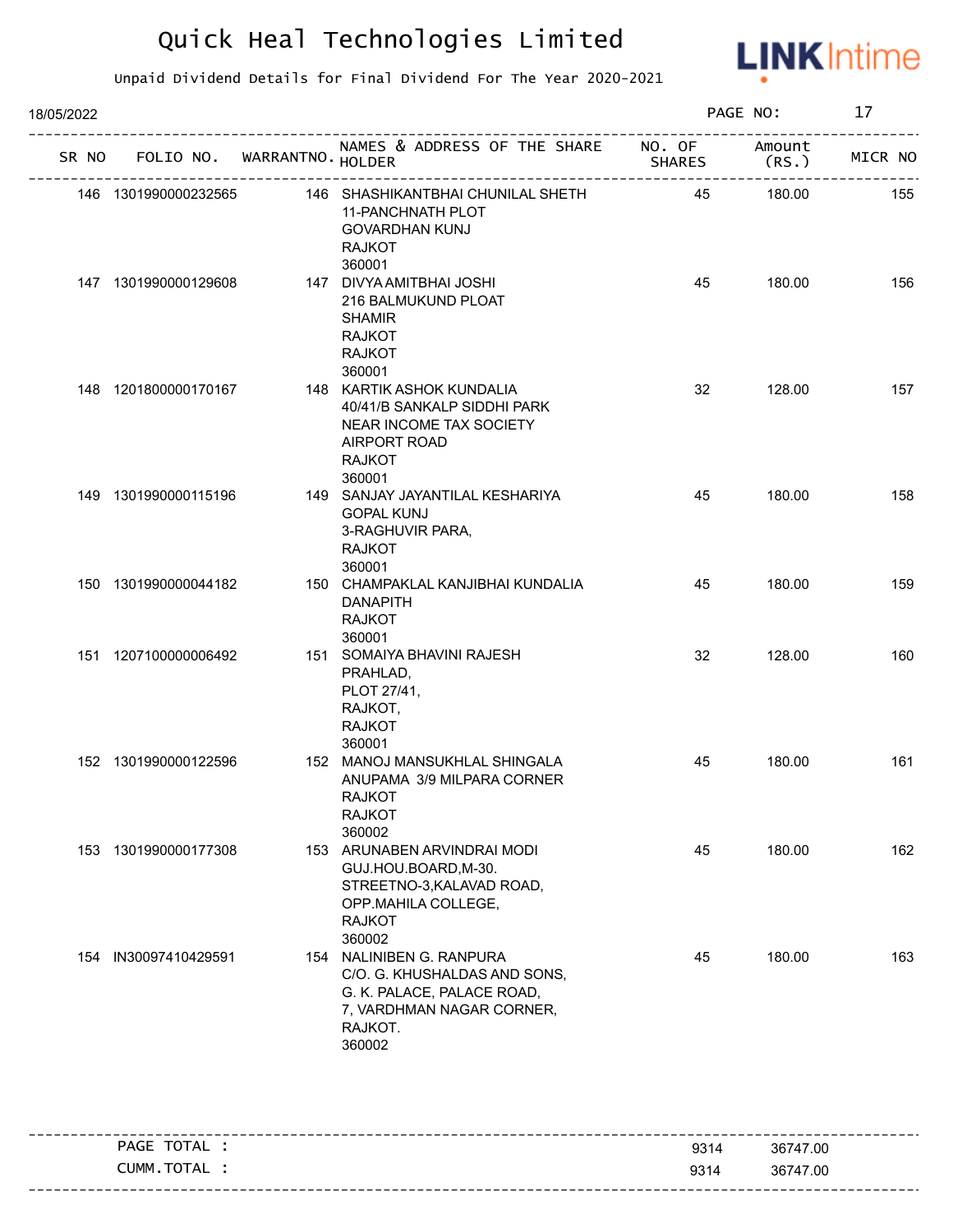

| 18/05/2022 |                             |                                                                                                                                            |                         | PAGE NO:        | 18      |
|------------|-----------------------------|--------------------------------------------------------------------------------------------------------------------------------------------|-------------------------|-----------------|---------|
| SR NO      | FOLIO NO. WARRANTNO. HOLDER | NAMES & ADDRESS OF THE SHARE                                                                                                               | NO. OF<br><b>SHARES</b> | Amount<br>(RS.) | MICR NO |
|            | 155 1203320009596321        | 155 BHARAT JADAVAJIBHAI KACHA<br>HASANWADI MN ROAD<br>SHYAMKUNJ NR SHAKTIHARDWARE<br><b>RAJKOT</b><br>360002                               | 26                      | 104.00          | 164     |
|            | 156 IN30311611257697        | 156 REKHA JITENDRA JOGI<br>A-201 GANESH COMPLEX<br>4 RANCHHOD NAGAR<br>PEDAK ROAD RAJKOT<br><b>GUJARAT</b>                                 | 32                      | 128.00          | 165     |
|            | 157 1203320000135075        | 360003<br>157 PARESH SHIVABHAI ASODARIA<br>6-RADHA NAGAR<br><b>RAJKOT</b><br><b>RAJKOT</b><br>360003                                       | 45                      | 180.00          | 166     |
|            | 158 1301990000111121        | 158 SUKESH MADHUSUDAN MEHTA<br>ORIENT SUKGICAL CO.<br>62, COMMERCIAL CHAMBAR,<br>SATTA BAZAR, NR. DANAPITH<br><b>RAJKOT</b><br>360004      | 45                      | 180.00          | 167     |
|            | 159 1301990000093019        | 159 NAYNABEN KISHANKUMAR<br><b>KAKADIYA</b><br>4, SILVER AVENUE BL.NO.82, B/H<br>PARIMAL SC. ATMIYA KALAWAD RD.<br><b>RAJKOT</b><br>360005 | 45                      | 180.00          | 168     |
|            | 160 1301990000323042        | 160 AMIT VINODRAI JOSHI<br>SAMIR 2/6 BALMUKUND SOCIETY<br>NIRMALA CONVENT ROAD<br><b>RAJKOT</b><br>360005                                  | 45                      | 180.00          | 169     |
|            | 161 1201320000693537        | 161 VINOD NANJIBHAI VADUKUL<br>SHUBHAM ARCHANA PARK 8<br><b>UNIVERSITY ROAD</b><br><b>RAJKOT</b><br>360005                                 | 32                      | 128.00          | 170     |
|            | 162 1204470006148010        | 162 JAYESH VRAJLAL GHIA<br>902, SUNCITY PEARL APPT,<br>SADHUVASVANI RD, RAJKOT,<br>SAU UNI AREA,<br><b>RAJKOT</b><br>360005                | 38                      | 152.00          | 171     |
|            | 163 IN30097410374952        | 163 KARIA SATISH CHUNILAL<br>TULIP APPARTMENT, FLAT NO. 901,<br>OPP. SENT MARRY SCHOOL,<br>KALAWAD ROAD,<br><b>RAJKOT</b><br>360005        | 32                      | 128.00          | 172     |
|            | PAGE TOTAL :                |                                                                                                                                            | 9654                    | 38107.00        |         |
|            | CUMM.TOTAL :                |                                                                                                                                            | 9654                    | 38107.00        |         |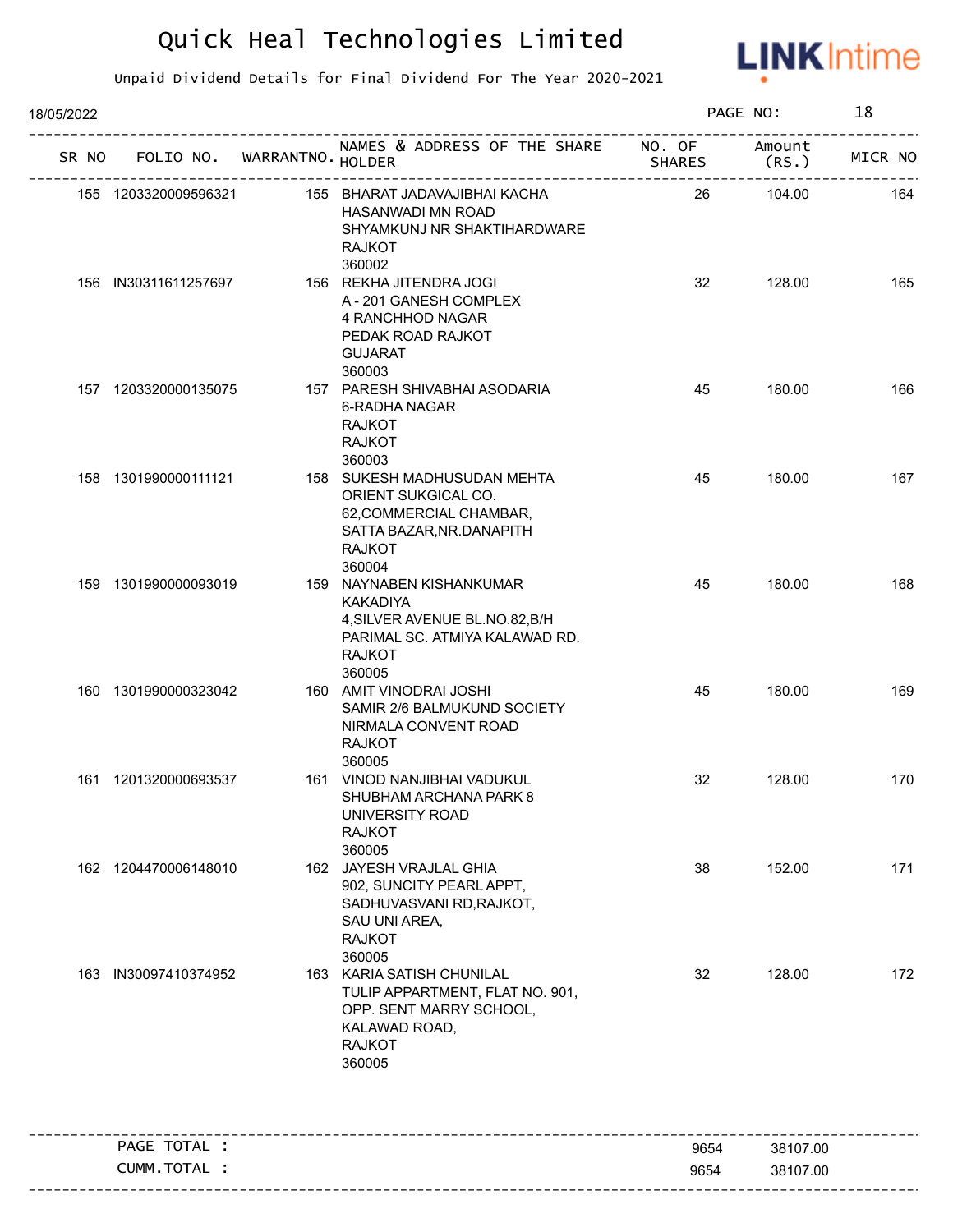

| 18/05/2022 | FOLIO NO. WARRANTNO. HOLDER<br>------------------------------<br>164 KAMLESHKUMAR KANTILAL<br>164 IN30097411187643<br>KALAVADIA<br>KESHAV, 1 SHAKTINAGAR,<br>OPP. PARIMAL SCHOOL,<br>B/H HAVELI,<br>RAJKOT.<br>360005<br>165 IN30103924462612<br>165 MANOJ NAVALBHAI SODHA<br><b>NIKUNJ</b><br>3 NAHERU NAGAR NANAMAVA ROAD<br>OPP<br>KANAIYA PROVISION NEAR<br><b>MALDHARICHOWK</b><br><b>RAJKOT</b><br>360005<br>166 AJITBHAI KANTILAL HARKHANI<br>IN30097411671050<br>SHIVAM,<br>SHAKTI NAGAR, MAIN ROAD,<br>OPP. ODDYSEE TOWER, KALAWAD<br>ROAD,<br><b>RAJKOT</b><br>360005<br>167 RESHMABEN RAMESHBHAI GAMI<br>167 IN30097411627417<br>602, LAV KUSH APPARTMENT,<br>JALARAM PLOT 2,<br>NEAR MAHARSHI TOWER,<br>UNIVERSITY RD,<br><b>RAJKOT</b><br>360007<br>168 IN30097410401557<br>168 SANJIV KUMAR VIRPARIA<br>SIDDHARTH GOLD APPARTMENT,<br>BLOCK NO. C-201, SADHUVASVANI<br>ROAD,<br>NR. GITANJALI COLLAGE,<br>RAJKOT.<br>360007<br>169 BHAVNA JAYESHKUMAR SHETH<br>169 1207020000203799<br>GOPAL HANUMAN MADHI CHOWK<br><b>RIYA ROAD</b><br><b>RAJKOT</b> |  | PAGE NO:                                                                                                |                         | 19              |         |
|------------|---------------------------------------------------------------------------------------------------------------------------------------------------------------------------------------------------------------------------------------------------------------------------------------------------------------------------------------------------------------------------------------------------------------------------------------------------------------------------------------------------------------------------------------------------------------------------------------------------------------------------------------------------------------------------------------------------------------------------------------------------------------------------------------------------------------------------------------------------------------------------------------------------------------------------------------------------------------------------------------------------------------------------------------------------------------------|--|---------------------------------------------------------------------------------------------------------|-------------------------|-----------------|---------|
| SR NO      |                                                                                                                                                                                                                                                                                                                                                                                                                                                                                                                                                                                                                                                                                                                                                                                                                                                                                                                                                                                                                                                                     |  | NAMES & ADDRESS OF THE SHARE                                                                            | NO. OF<br><b>SHARES</b> | Amount<br>(RS.) | MICR NO |
|            |                                                                                                                                                                                                                                                                                                                                                                                                                                                                                                                                                                                                                                                                                                                                                                                                                                                                                                                                                                                                                                                                     |  |                                                                                                         | 45                      | 180.00          | 173     |
|            |                                                                                                                                                                                                                                                                                                                                                                                                                                                                                                                                                                                                                                                                                                                                                                                                                                                                                                                                                                                                                                                                     |  |                                                                                                         | 45                      | 180.00          | 174     |
| 166        |                                                                                                                                                                                                                                                                                                                                                                                                                                                                                                                                                                                                                                                                                                                                                                                                                                                                                                                                                                                                                                                                     |  |                                                                                                         | 200                     | 800.00          | 175     |
|            |                                                                                                                                                                                                                                                                                                                                                                                                                                                                                                                                                                                                                                                                                                                                                                                                                                                                                                                                                                                                                                                                     |  |                                                                                                         | 45                      | 180.00          | 176     |
|            |                                                                                                                                                                                                                                                                                                                                                                                                                                                                                                                                                                                                                                                                                                                                                                                                                                                                                                                                                                                                                                                                     |  |                                                                                                         | 45                      | 180.00          | 177     |
|            |                                                                                                                                                                                                                                                                                                                                                                                                                                                                                                                                                                                                                                                                                                                                                                                                                                                                                                                                                                                                                                                                     |  | 360007                                                                                                  | 86                      | 344.00          | 178     |
|            | 170 IN30097410156435                                                                                                                                                                                                                                                                                                                                                                                                                                                                                                                                                                                                                                                                                                                                                                                                                                                                                                                                                                                                                                                |  | 170 LATIF HAJI KASAM KASMANI<br>SATIDERI KUTIYANAWALA PLOT,<br>UPLETA,<br><b>DIST. RAJKOT</b><br>360490 | 36                      | 144.00          | 179     |
| 171        | IN30097411514120                                                                                                                                                                                                                                                                                                                                                                                                                                                                                                                                                                                                                                                                                                                                                                                                                                                                                                                                                                                                                                                    |  | 171 NIKUNJ P PATTANI<br>C/O. PRABHAT STUDIO,<br>PANJARA POLE CHOWK,<br><b>UPLETA</b><br>360490          | 45                      | 180.00          | 180     |
|            | PAGE TOTAL :                                                                                                                                                                                                                                                                                                                                                                                                                                                                                                                                                                                                                                                                                                                                                                                                                                                                                                                                                                                                                                                        |  |                                                                                                         | 10201                   | 40295.00        |         |
|            | CUMM.TOTAL :                                                                                                                                                                                                                                                                                                                                                                                                                                                                                                                                                                                                                                                                                                                                                                                                                                                                                                                                                                                                                                                        |  |                                                                                                         | 10201                   | 40295.00        |         |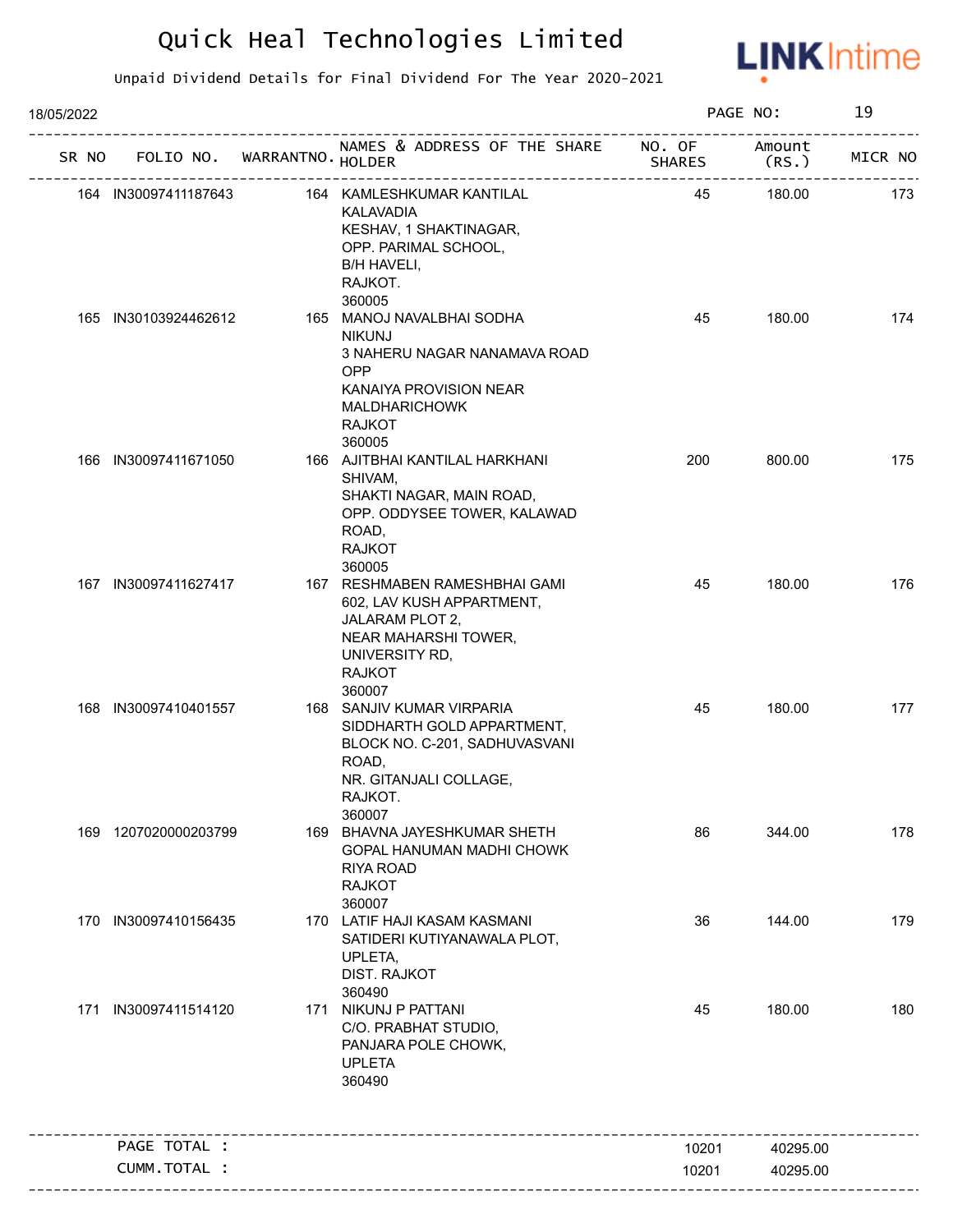

| 18/05/2022 |                             |                                                                                                                                       |                         | PAGE NO:        | 20      |
|------------|-----------------------------|---------------------------------------------------------------------------------------------------------------------------------------|-------------------------|-----------------|---------|
| SR NO      | FOLIO NO. WARRANTNO. HOLDER | NAMES & ADDRESS OF THE SHARE                                                                                                          | NO. OF<br><b>SHARES</b> | Amount<br>(RS.) | MICR NO |
|            | 172 IN30097410973137        | 172 MUKESHBHAI KANTILAL KAKKAD<br>YADAV ROAD,<br>UPLETA.<br>360490                                                                    | 45                      | 180.00          | 181     |
|            | 173 1202990005676428        | 173 PRATAPRAI SHANTILAL PATTANI<br>Jawahar Society<br>Upleta Dist Rajkot<br>Rajkot<br>360490                                          | 45                      | 180.00          | 182     |
|            | 174 IN30103924207266        | 174 SHANTILAL MAGANLAL PATTANI<br>NEAR GAYATRI TEMPLE<br><b>BHUTVAD ROAD</b><br>BHANVAD,<br>DIST JAMNAGAR GUJARAT<br>360510           | 100                     | 400.00          | 183     |
|            | 175 IN30097410105743        | 175 DHANVANTRAY MOHANLAL MEHTA<br><b>HUF</b><br>C/O. SHAH RAJESH SHANTILAL AND<br>CO.,<br><b>GRAIN MARKET,</b><br>JAMNAGAR.<br>361001 | 32                      | 115.00          | 184     |
|            | 176 IN30097410784131        | 176 MANOJ B. PARMAR<br>3, MOMAI NAGAR,<br>SHRIJI KRUPA,<br>JAMNAGAR.<br>361001                                                        | 45                      | 180.00          | 185     |
|            | 177 IN30097411040427        | 177 POONAM NIMISH JHAVERI<br>SHALI BHADRA APPT.,<br>A/402, 4TH FLOOR,<br>PANCHESHWAR TOWER ROAD,<br>JAMNAGAR.<br>361001               | 32                      | 128.00          | 186     |
|            | 178 IN30097411067082        | 178 NIPURNA RAMESH SHAH<br>RAM NIVAS,<br>VAJU KANDOI NO DELO,<br>NEAR ANANDA BAWA CHAKLO,<br>JAMNAGAR.<br>361001                      | 45                      | 180.00          | 187     |
| 179        | IN30051314711534            | 179 HARILAL G VAGHELA<br><b>KALYAN CHOWK</b><br>O/S KALAVAD GATE<br><b>JAMNAGAR</b><br><b>GUJARAT</b><br>361001                       | 44                      | 176.00          | 188     |
| 180        | IN30051312576680            | 180 KISHOR DINESHBHAI PARMAR<br>MAKWANA SOCIETY<br>O/S KALAVAD GATE<br><b>JAMNAGAR</b><br><b>GUJARAT</b><br>361001                    | 32                      | 128.00          | 189     |
|            | PAGE TOTAL :                |                                                                                                                                       | 10621                   | 41962.00        |         |
|            | CUMM.TOTAL :                |                                                                                                                                       | 10621                   | 41962.00        |         |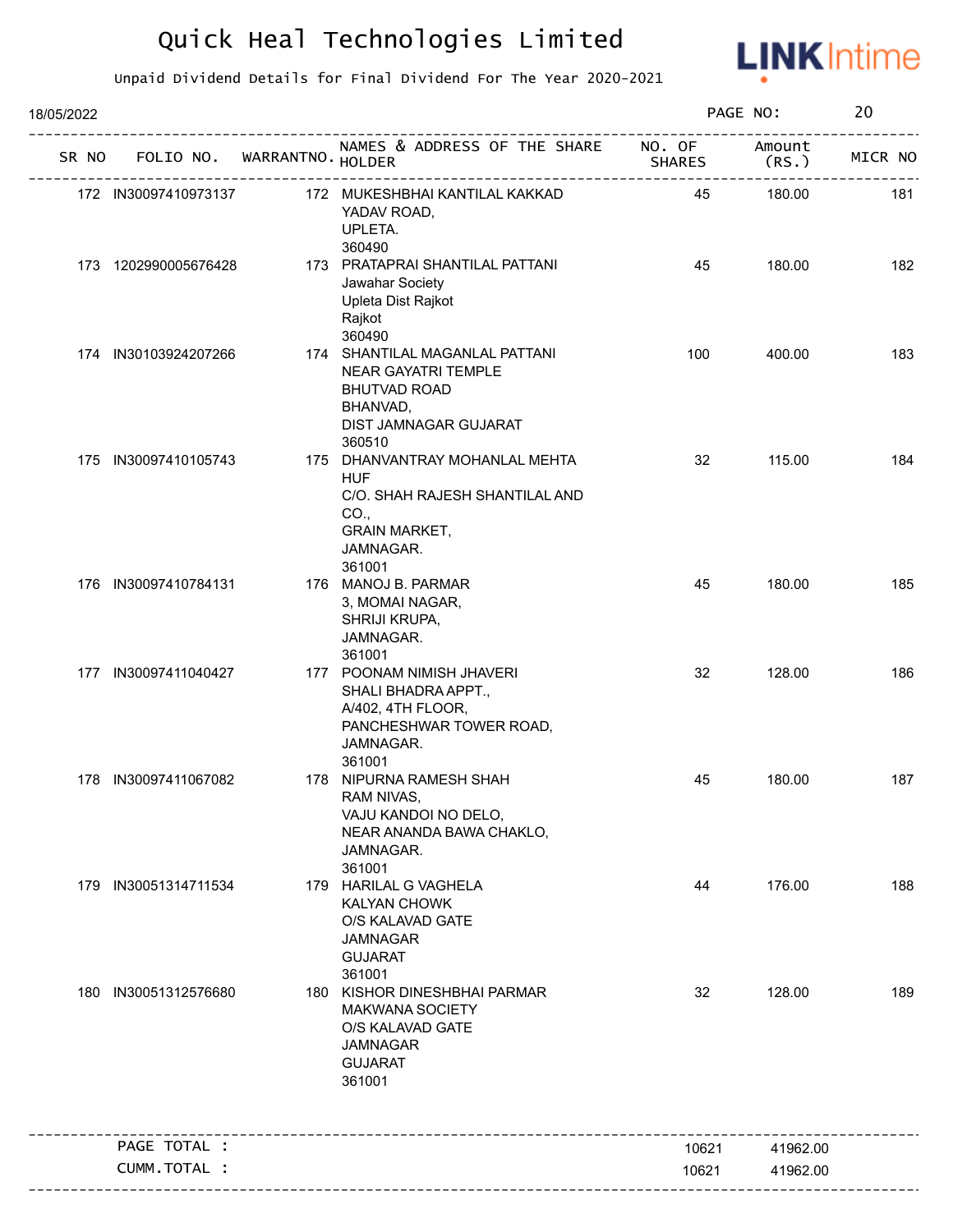

| 18/05/2022 |                             |                                                                                                                                         |        | PAGE NO:       | 21      |
|------------|-----------------------------|-----------------------------------------------------------------------------------------------------------------------------------------|--------|----------------|---------|
| SR NO      | FOLIO NO. WARRANTNO. HOLDER | NAMES & ADDRESS OF THE SHARE NO. OF                                                                                                     | SHARES | Amount<br>(RS. | MICR NO |
|            | 181 IN30311610536856        | 181 RONAK RASHMIKANT SHAH<br>NEAR ANANDABAVA<br><b>CHAKLOW</b><br><b>JAMNAGAR</b><br>361001                                             | 32     | 128.00         | 190     |
|            | 182 IN30246110508837        | 182 VAISHALIBEN MUKESHBHAI MEHTA<br>SODHA DELO, NR. HPO<br>OPP.JAIN DERASAR<br>NR.CHANDIBAZAR GPO<br><b>JAMNAGAR</b><br>361001          | 32     | 128.00         | 191     |
|            | 183 IN30127630599754        | 183 KOMAL ZAVERI<br>C 2 RUTVIRAJ APPARTMENT<br>SWASTIK SOCIETY<br>OPP ESSAR HOUSE<br><b>JAMNAGAR</b><br>361001                          | 45     | 180.00         | 192     |
|            | 184 1204470001070781        | 184 HETAL R KHAGRAM<br>C/O VIMAL TRADERS<br><b>GRAIN MARKET CHAMBER</b><br><b>HALL ROAD</b><br><b>JAMNAGAR</b><br>361001                | 25     | 100.00         | 193     |
|            | 185 IN30021414651461        | 185 DIPAK JAYANTILAL POPAT<br>AUM STREET NO 1 KAILASHANAGAR<br>OPP <sub>S</sub><br>T DEPOT<br><b>JAMNAGAR GUJARAT</b><br>361005         | 207    | 828.00         | 194     |
|            | 186 1203320006968899        | 186 BHANDERI VASIM A<br>FLAT NO 28/B<br><b>SILVER SOCIETY</b><br>TITODIWADI NR KHOJANAKA<br><b>JAMNAGAR</b><br>361005                   | 45     | 180.00         | 195     |
|            | 187 IN30097410001865        | 187 JOLLY RATILAL DHULIA<br>RANJITNAGAR,<br>BLOCK NO. A - 13,<br><b>FLAT NO. 145,</b><br>JAMNAGAR.<br>361005                            | 32     | 128.00         | 196     |
|            | 188 IN30097410734053        | 188 JITENDRA ARJANBHAI KHUNTI<br>PLOT NO 51/A MANGAL DEEP 1<br>BEHIND AMBAVADI RANJIT SAGAR<br><b>ROAD</b><br><b>JAMNAGAR</b><br>361005 | 72     | 288.00         | 197     |
| 189.       | IN30097411105485            | 189 BHARATKUMAR R. BHATT<br>C-12/1963,<br>RANJIT NAGAR,<br>JAMNAGAR.<br>361005                                                          | 45     | 180.00         | 198     |
|            | PAGE TOTAL :                |                                                                                                                                         | 11156  | 44102.00       |         |
|            | CUMM.TOTAL :                |                                                                                                                                         | 11156  | 44102.00       |         |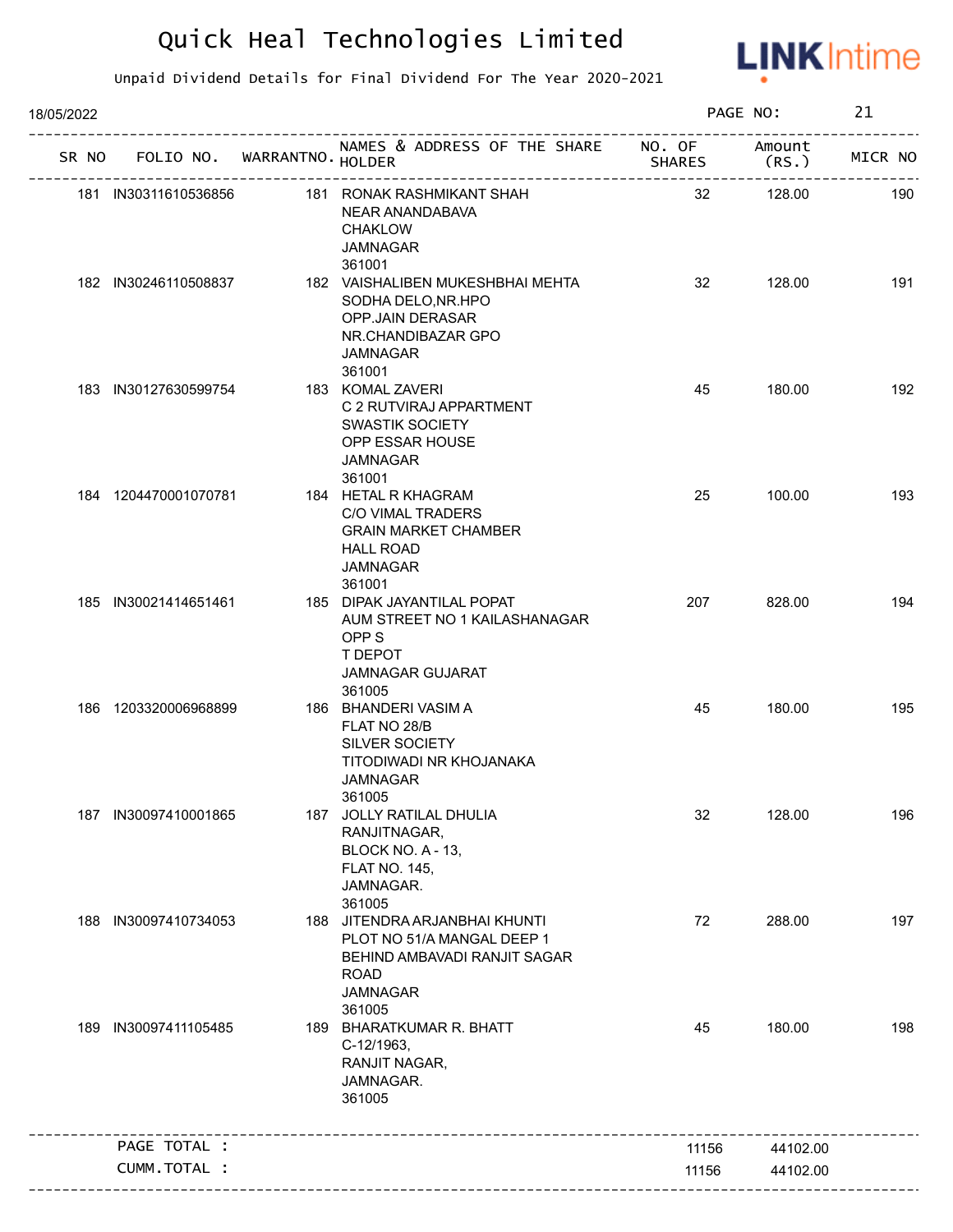

| 18/05/2022 |                      |                                   |                                                                                                                                                       |        | PAGE NO:        | 22      |
|------------|----------------------|-----------------------------------|-------------------------------------------------------------------------------------------------------------------------------------------------------|--------|-----------------|---------|
|            |                      | SR NO FOLIO NO. WARRANTNO. HOLDER | NAMES & ADDRESS OF THE SHARE NO. OF                                                                                                                   | SHARES | Amount<br>(RS.) | MICR NO |
|            | 190 IN30097411715906 |                                   | 190 DAKSHA JAGDISH BUDDH<br>121 GREEN CITY,<br>OPP BHANU PETROL PUMP,<br>RANJIT SAGAR ROAD,<br><b>JAMNAGAR</b><br>361005                              | 15     | 60.00           | 199     |
|            | 191 IN30103913563702 |                                   | 191 DILIPKUMAR SOMCHAND GOSRANI<br><b>SATISH SADAN</b><br><b>44 DIGVIJAY PLOT</b><br><b>JAMNAGAR</b><br>361005                                        | 45     | 180.00          | 200     |
|            | 192 1201320000710697 |                                   | 192 AMRUTLAL VALJIBHAI BODA<br>117 DIYAM PARK<br>B/H DIVYAM COMPLEX OPP<br>KHODIYAR COLONY<br><b>JAMNAGAR</b><br>361006                               | 57     | 228.00          | 201     |
|            | 193 1203320002773369 |                                   | 193 PIYUSH KANTILAL SANCHANIYA<br>DAYANAND SOCIETY<br>OPP NEW OCTROI GATE<br><b>SLOP GULABNAGAR</b><br><b>JAMNAGAR</b><br>361007                      | 25     | 100.00          | 202     |
|            | 194 IN30097410752503 |                                   | 194 RIZWAN ALIMAMAD KASMANI<br>OCEAN READY WEAR,<br>OPP. IT OFFICE,<br>ZAVER CHAMBER, P. N. MARG,<br>JAMNAGAR.<br>361008                              | 32     | 128.00          | 203     |
|            | 195 IN30097410762457 |                                   | 195 JITENDRA HARIBHAI VACHHANI<br>ARADHANA SOCIETY, BLOCK NO. 19,<br>RAJNIGANDHA MARG,<br>PRATAP PALACE, SARU SECTION<br>ROAD,<br>JAMNAGAR.<br>361008 | 45     | 180.00          | 204     |
|            | 196 IN30097410462752 |                                   | 196 NITA NARENDRAKUMAR MEHTA<br>3, PATEL COLONY,<br>B/H. ST. ANN'S SCHOOL,<br>JAMNAGAR.<br>361008                                                     | 49     | 196.00          | 205     |
|            | 197 IN30097410491111 |                                   | 197 UDAYKUMAR CHANDRAKANT LIYA<br>4, HIMMATNAGAR COLONY,<br>OPP. SURESH LAUNDRY,<br>ROAD NO. 01,<br>JAMNAGAR.<br>361008                               | 45     | 180.00          | 206     |

| PAGE TOTAL | 11469 | 45354.00 |
|------------|-------|----------|
| CUMM.TOTAL | 11469 | 45354.00 |
|            |       |          |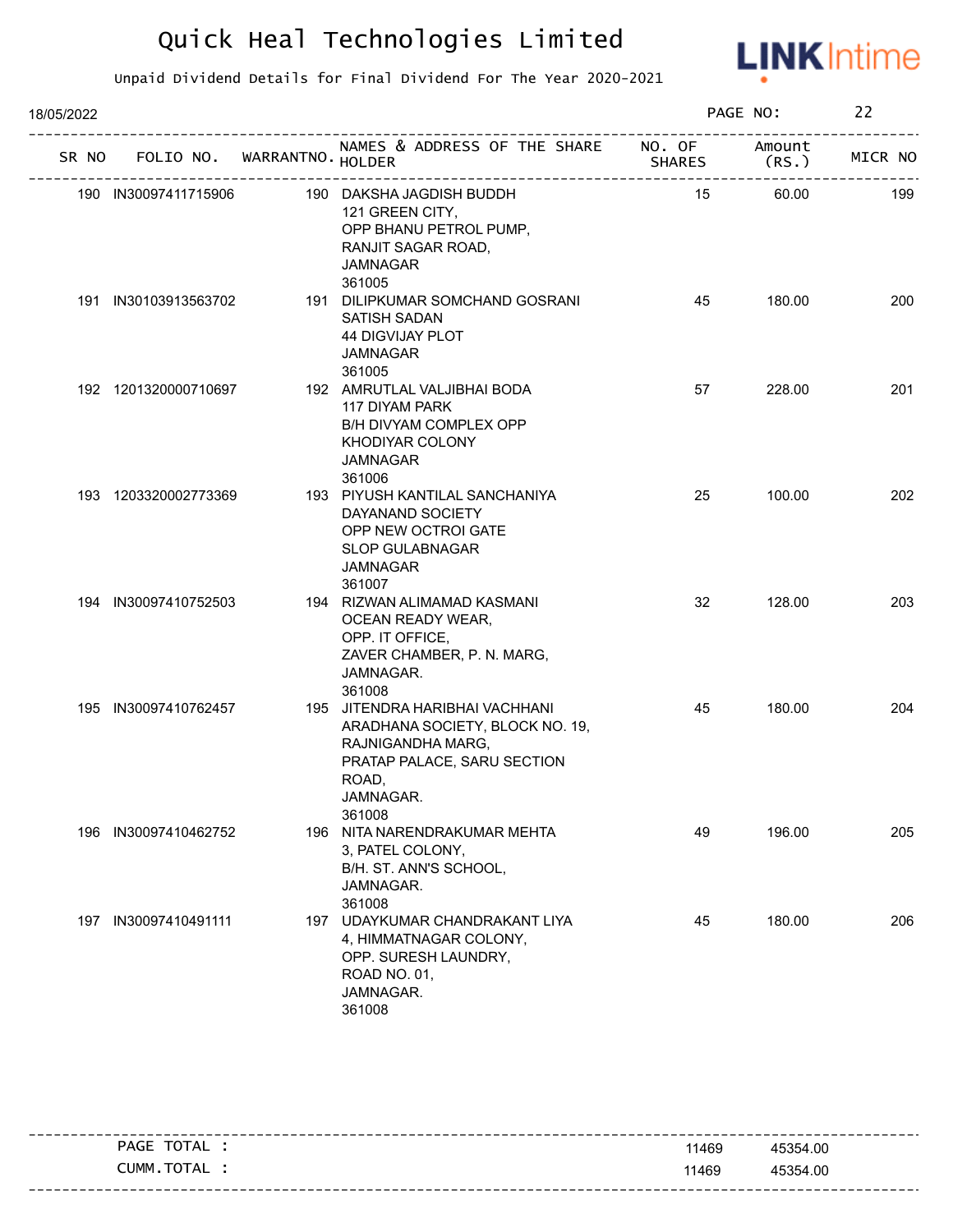

| 18/05/2022 |                             |                                                                                                                                                      |                         | PAGE NO:        | 23      |
|------------|-----------------------------|------------------------------------------------------------------------------------------------------------------------------------------------------|-------------------------|-----------------|---------|
| SR NO      | FOLIO NO. WARRANTNO. HOLDER | NAMES & ADDRESS OF THE SHARE                                                                                                                         | NO. OF<br><b>SHARES</b> | Amount<br>(RS.) | MICR NO |
|            | 198 IN30051313263278        | 198 GOKANI JAY PRAHLAD BHAI<br>C/O ASHOK GOKANI JALARAM<br><b>SMRUTI</b><br>2 ANAND COLONY<br><b>B/H NEW MENTAL HOSP</b><br><b>JAMNAGAR GUJARAT</b>  | 32                      | 128.00          | 207     |
|            | 199 1201200000033464        | 361008<br>199 MEPABHAI GOVABHAI CHOCHA<br>POST MOTI BHALSAN.,<br>VILL MOTI BHALSAN.,                                                                 | 143                     | 572.00          | 208     |
|            | 200 1201320000662105        | <b>JAMNAGAR</b><br>361012<br>200 PARBATBHAI M BHOCHIYA                                                                                               | 45                      | 180.00          | 209     |
|            |                             | KAILASH NAGAR<br>SHAKTI NAGAR<br>KHAMBHALIA<br>361305                                                                                                |                         |                 |         |
|            | 201 1201320000526739        | 201 PALLAVI VIPULBHAI GOKANI<br><b>RAMNATH SOCIETY</b><br>KHAMBHALIA<br>361305                                                                       | 32                      | 128.00          | 210     |
|            | 202 1201320000589633        | 202 SEJAL MANISH PABARI<br>JODHPUR GATE<br><b>JAM KHAMBHALIA</b><br>KHAMBHALIA<br>361305                                                             | 32                      | 128.00          | 211     |
|            | 203 1203820000012471        | 203 RAMESHCHANDRA GOVINDBHAI<br><b>FATANIYA</b><br>SNEHAL PARK, BLOCK NO 20<br>NR. DWARKAPURI SOCIETY<br>NR. SHASHIKUNJ<br><b>JUNAGADH</b><br>362001 | 95                      | 380.00          | 212     |
|            | 204 IN30097410356653        | 204 KAMLESH VASANTRAI GADHIA<br>JAWAHAR ROAD,<br>OPP. J. V. N. S. BANK LTD.,<br>JUNAGADH.<br>362001                                                  | 32                      | 128.00          | 213     |
| 205        | IN30097410438575            | 205 HITESH CHANIYARA<br>UMA NIVAS,<br>VIDYANAGAR SOCIETY,<br>KESHOD.<br>362220                                                                       | 50                      | 200.00          | 214     |
| 206        | IN30097411586456            | 206 KANJIBHAI BHURABHAI MOVALIYA<br>AVADH,<br>SHIV NAGAR, NEAR SHYAM<br>APPRTMENT,<br>AMRUT NAGAR ROAD,<br><b>KESHOD</b><br>362220                   | 100                     | 400.00          | 215     |
|            | PAGE TOTAL :                |                                                                                                                                                      | 12030                   | 47598.00        |         |
|            | CUMM.TOTAL :                |                                                                                                                                                      | 12030                   | 47598.00        |         |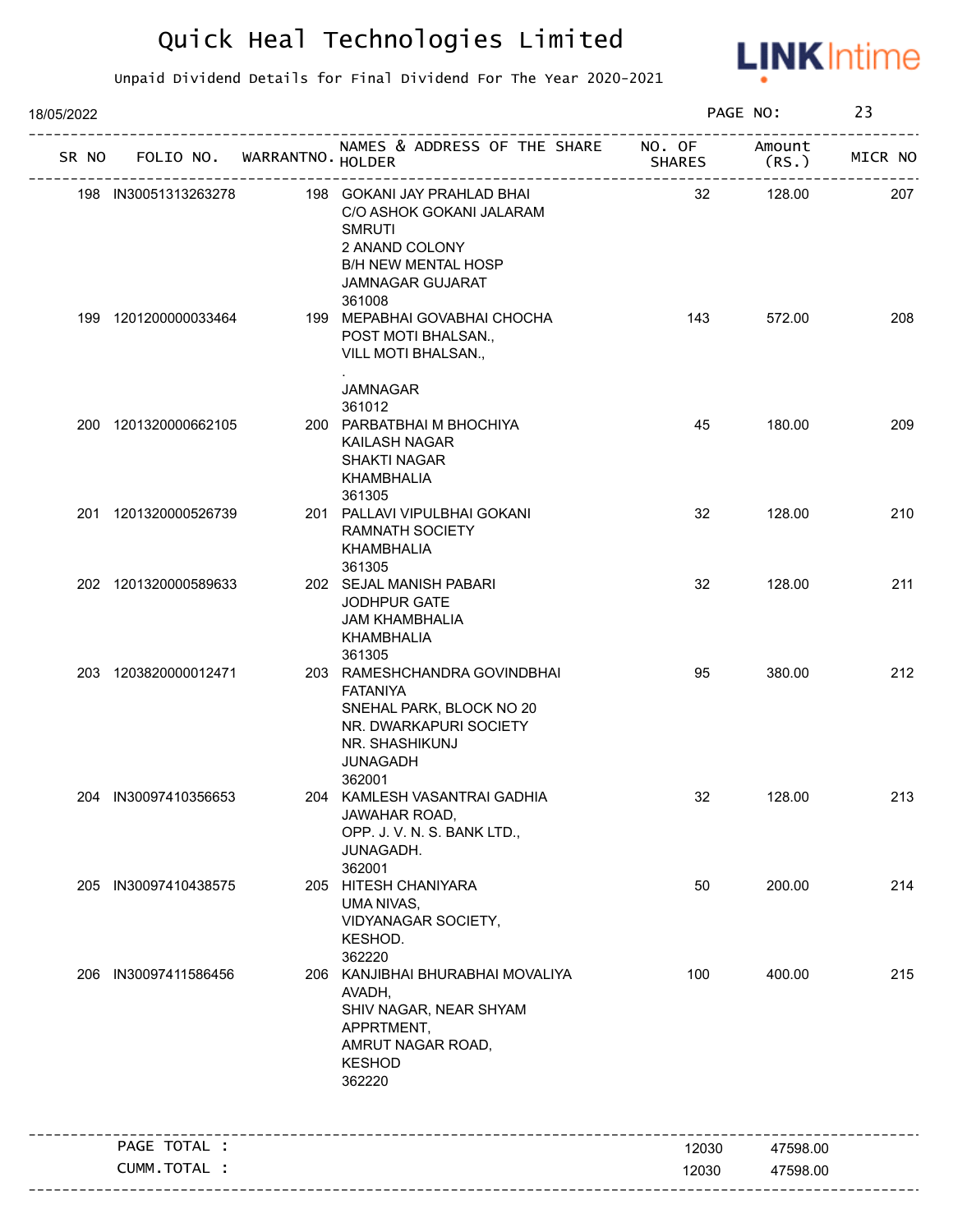

| 18/05/2022 |                             |                                                                                                                                       |               | PAGE NO:        | 24      |
|------------|-----------------------------|---------------------------------------------------------------------------------------------------------------------------------------|---------------|-----------------|---------|
| SR NO      | FOLIO NO. WARRANTNO. HOLDER | NAMES & ADDRESS OF THE SHARE NO. OF                                                                                                   | <b>SHARES</b> | Amount<br>(RS.) | MICR NO |
|            | 207 IN30097411468222        | 207 GARCHAR HAMIRBHAI D<br>AT AND POST DIVASA,<br>TAL. MANGROL,<br>DIST. JUNAGADH,<br>DIVASA.<br>362240                               | 12            | 48.00           | 216     |
|            | 208 IN30097411295743        | 208 DHIRAJBEN H. CHHATRALA<br>KRUSHN NAGAR SOCIETY,<br>BLOCK NO. 12-A,<br>MANAVADAR.<br>362630                                        | 45            | 180.00          | 217     |
|            | 209 IN30097411135833        | 209 CHETANABEN J. KALOLA<br>NEELKAMAL,<br>4, KAILASH NAGAR SOCIETY,<br>MANAVADAR.<br>362630                                           | 357           | 1428.00         | 218     |
|            | 210 IN30097410937550        | 210 JAY MANISHBHAI MAHETA<br>GANDHI CHOWK,<br>MANAVADAR.<br>362630                                                                    | 45            | 180.00          | 219     |
|            | 211 IN30097410724689        | 211 RATILAL KESHAVBHAI BHUT<br>UMA PARK -11 B,<br>GIRIRAJ NAGAR,<br>MANAVADAR.<br>362630                                              | 45            | 180.00          | 220     |
|            | 212 1203320000999458        | 212 SURESHCHANDRA MANILAL<br><b>KHAGRAM</b><br>SHYAM APPARTMENT<br><b>CINEMAROAD</b><br><b>MANAVADAR</b><br><b>JUNAGADH</b><br>362630 | 10            | 40.00           | 221     |
|            | 213 IN30097410757208        | 213 SONALBEN P. GANDHI<br>22, KOTHARI SOCIETY,<br>SURENDRANAGAR.<br>363001                                                            | 32            | 128.00          | 222     |
|            | 214 IN30097410399317        | 214 RAMNIKLAL GANDALAL HIRVANIA<br>'PARTH',<br>NEW RAILWAY STATION ROAD,<br><b>GAYTRI PARK,</b><br>SURENDRANAGAR.<br>363001           | 22            | 88.00           | 223     |
|            | 215 IN30097410025181        | 215 BINA MANOJ SHAH<br>OUT SIDE DUDHREJ FATAK,<br>OPP. SADHANA SOCIETY,<br>SURENDRANAGAR.<br>363001                                   | 212           | 848.00          | 224     |
|            | 216 IN30097411022169        | 216 KAILASHBEN MANISHBAHI SONI<br>ARUN SOCIETY,<br>DAL MILL ROAD,<br>SURENDRANAGR.<br>363001                                          | 75            | 300.00          | 225     |
|            | PAGE TOTAL :                |                                                                                                                                       | 12885         | 51018.00        |         |
|            | CUMM.TOTAL :                |                                                                                                                                       | 12885         | 51018.00        |         |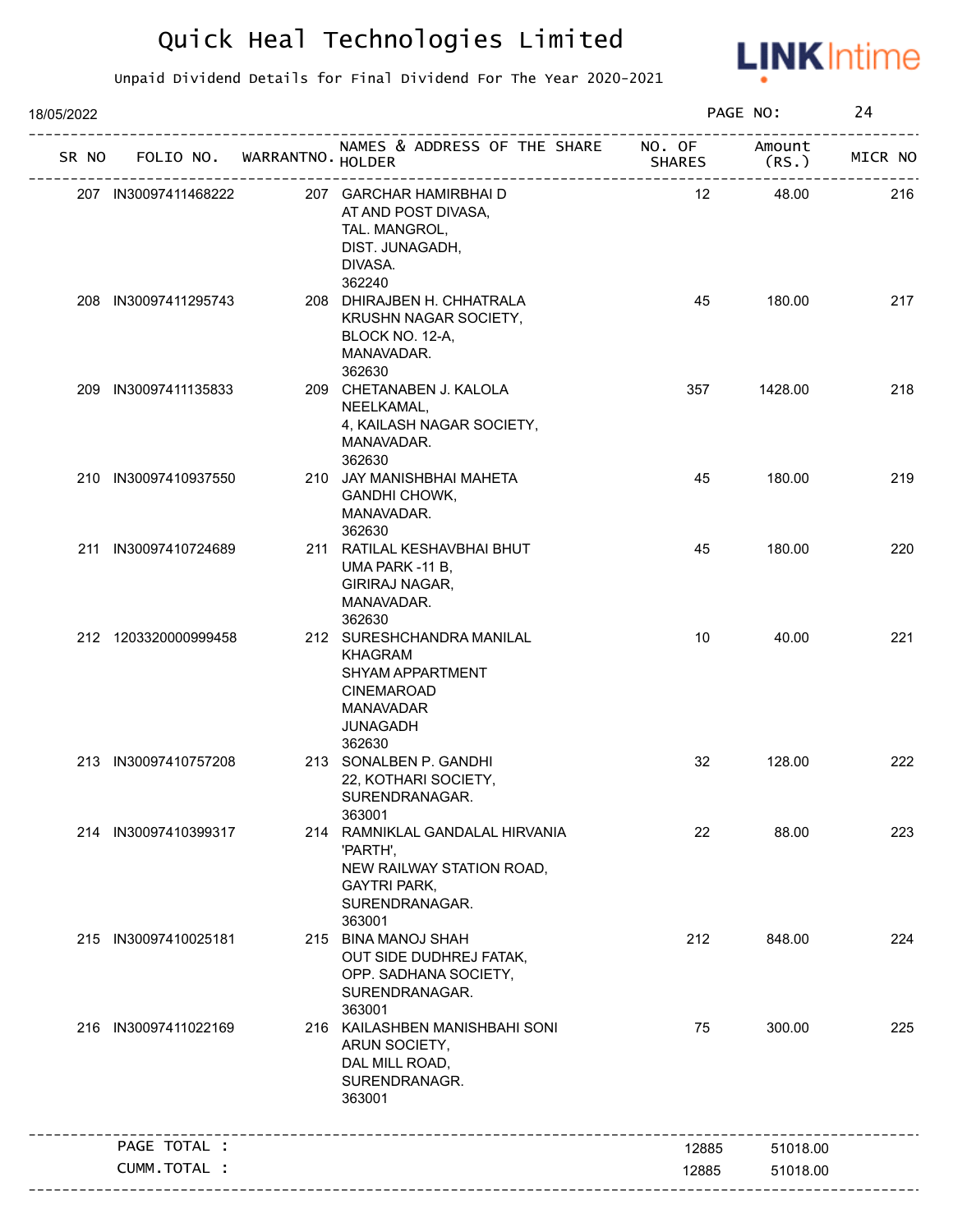

| 18/05/2022 |                      |                             |                                                                                                                          |        | PAGE NO:        | 25      |
|------------|----------------------|-----------------------------|--------------------------------------------------------------------------------------------------------------------------|--------|-----------------|---------|
| SR NO      |                      | FOLIO NO. WARRANTNO. HOLDER | NAMES & ADDRESS OF THE SHARE NO. OF<br>אאת<br>-------------------------------                                            | SHARES | Amount<br>(RS.) | MICR NO |
|            | 217 IN30097411087246 |                             | 217 SHAH DAXESH<br>LAXMIDHAM,<br>NR. MARDIA NIVAS,<br>SURENDRANAGAR.<br>363001                                           | 45     | 180.00          | 226     |
|            | 218 IN30097411173591 |                             | 218 REKHA MAYURKUMAR MEHTA<br>RATHOD NIWAS,<br>OPP. MILL BUNGLOW,<br>DALL MILL ROAD,<br>SURENDRANAGAR.<br>363001         | 32     | 128.00          | 227     |
|            | 219 IN30097411186683 |                             | 219 MEHTA RUCHITA RAJENDRAKUMAR<br>RATHOD NIWAS<br>OPP. MILL BUNGLOW,<br>DAL MILL ROAD,<br>SURENDRANAGAR<br>363001       | 32     | 128.00          | 228     |
|            | 220 IN30097411141205 |                             | 220 ZALAK MAYURKUMAR MEHTA<br>RATHOD NIVAS OPP.MILL BUNGLOW,<br>SURENDRANAGAR,<br>SURENDRANAGAR.<br>363001               | 32     | 128.00          | 229     |
|            | 221 IN30127630474946 |                             | 221 PADMABEN NAGINDAS SHAH<br>OLD JUNCTION ROAD<br><b>GIRIRAJ MAHADEV GALI</b><br>SURENDRANAGAR<br>363001                | 4      | 16.00           | 230     |
|            | 222 IN30199110671896 |                             | 222 KISHORBHAI DIPSINGH TANK<br><b>MANGALAM PARK</b><br>NR. BHANUBHAI SHUKAL VADI<br><b>RATANPAR</b><br>363002           | 32     | 128.00          | 231     |
|            | 223 IN30097410944776 |                             | 223 BHUPENDRA KOTHARI<br>11-B, AMRUTKUNJ SOCIETY,<br>OPP. KONDH NI VADI,<br>JINTAN ROAD,<br>SURENDRANAGAR.<br>363002     | 45     | 180.00          | 232     |
|            | 224 1203820000049829 |                             | 224 KEYUR ANILKUMAR VORA<br><b>ISHWARNAGAR SOCIETY</b><br><b>JINTAN ROAD</b><br>SURENDRANAGAR<br>363002                  | 25     | 100.00          | 233     |
| 225        | 1202970000073181     |                             | 225 Ambalal Chaturdas Adalaja<br>49, Vishvakunj Society,<br>Near Jain Derasar,<br>Ratanpar,<br>Surendra Nagar,<br>363020 | 32     | 128.00          | 234     |

|            |       | ---------------------------------- |
|------------|-------|------------------------------------|
| PAGE TOTAL | 13164 | 52134.00                           |
| CUMM.TOTAL | 13164 | 52134.00                           |
|            |       |                                    |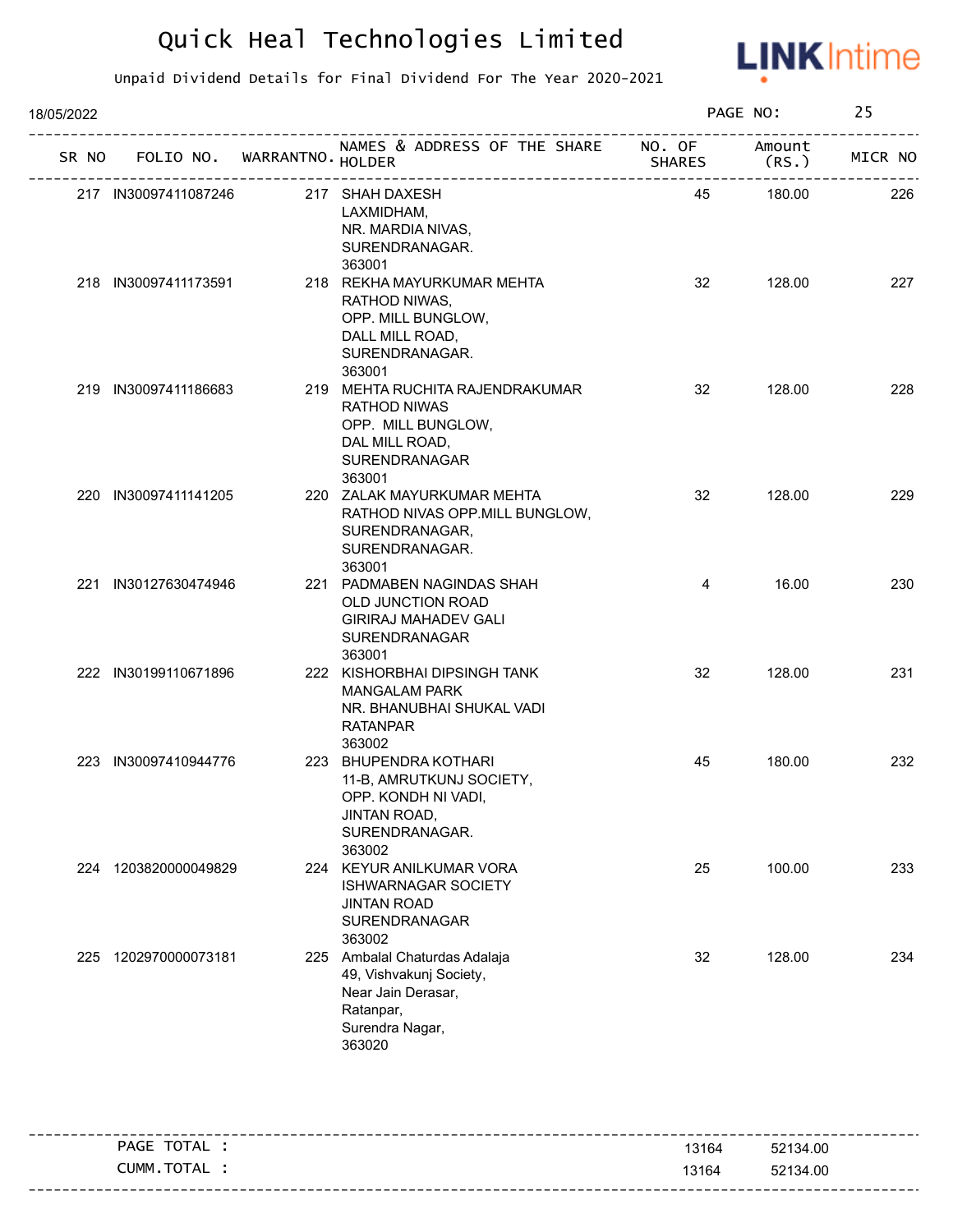

| 18/05/2022 |                      |                             |                                                                                                                            |               | PAGE NO:        | 26      |
|------------|----------------------|-----------------------------|----------------------------------------------------------------------------------------------------------------------------|---------------|-----------------|---------|
| SR NO      |                      | FOLIO NO. WARRANTNO. HOLDER | NAMES & ADDRESS OF THE SHARE NO. OF                                                                                        | <b>SHARES</b> | Amount<br>(RS.) | MICR NO |
|            | 226 IN30097411121264 |                             | 226 GOVINDBHAI KANJIBHAI PATEL<br>122, SANJIVANI SOCIETY,<br>RATANPAR.<br>SURENDRANAGAR<br>363020                          | 45            | 180.00          | 235     |
|            | 227 IN30097410274065 |                             | 227 KOKILABA PRABHATSINH ZALA<br>G.I.D.C. HOUSING ZONE,<br>PLOT NO. 79,<br>DIST. SURENDRANAGAR,<br>WADHWAN CITY.<br>363030 | 45            | 180.00          | 236     |
|            | 228 IN30097410638582 |                             | 228 BIMALBHAI J. SHAH<br>NEAR VYAS CHORA,<br>DHRANGADHRA.<br>363310                                                        | 45            | 180.00          | 237     |
|            | 229 IN30097410947219 |                             | 229 SONAGARA PARSOTAM K.<br>NR. VYAS CHORA,<br>DHRANGADHRA.<br>363310                                                      | 32            | 128.00          | 238     |
|            | 230 IN30097411699916 |                             | 230 HITESHBHAI M SHAH<br>OPP. K L MEHTA DISPENSARY,<br>B/H. NEW VEG MARKET,<br><b>DHRANGADHRA</b><br>363310                | 45            | 180.00          | 239     |
|            | 231 1201320000733313 |                             | 231 KETAN V SONI<br>SHREEJI NIVAS<br><b>FULGALI</b><br>DHRANGADHRA<br>363310                                               | 45            | 180.00          | 240     |
|            | 232 1203320002636148 |                             | 232 CHATANKUMAR CHHELSHANKER<br><b>JOSHI</b><br>24/ YASHASHWAR SOCITY<br><b>SUNDRAM BHAVAN</b><br><b>LIMBDI</b><br>363421  | 50            | 200.00          | 241     |
|            | 233 IN30097411613051 |                             | 233 DELIWALA ARUNABEN S<br>TRIKAM PARA,<br>MAIN BAZAR,<br>DIST. SURENDRANAGAR,<br><b>MULI</b><br>363510                    | 45            | 180.00          | 242     |
|            | 234 IN30097411608729 |                             | 234 PARAG LALITRAY SANGHVI<br>SANGHVI STREET,<br><b>WANKANER</b><br>363621                                                 | 45            | 180.00          | 243     |
|            | 235 IN30097411529244 | 235                         | DASHRATH A DADAL<br>LUHAR STREET,<br>DIST. RAJKOT,<br><b>WANKANER</b><br>363621                                            | 45            | 180.00          | 244     |
|            | PAGE TOTAL :         |                             |                                                                                                                            | 13606         | 53902.00        |         |
|            | CUMM.TOTAL :         |                             |                                                                                                                            | 13606         | 53902.00        |         |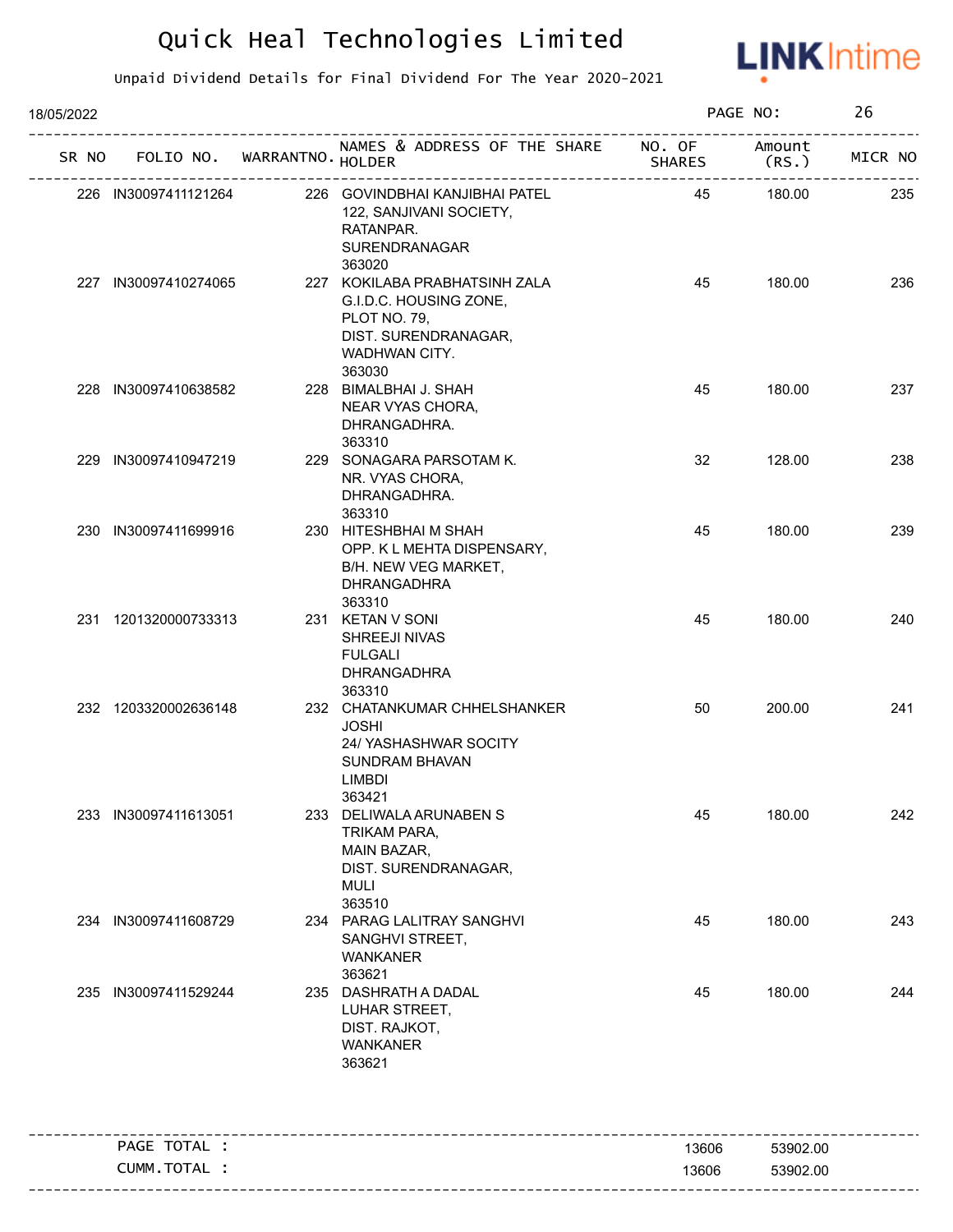

| 18/05/2022 |                             |                                                                                                                                                       |                         | PAGE NO:         | 27      |
|------------|-----------------------------|-------------------------------------------------------------------------------------------------------------------------------------------------------|-------------------------|------------------|---------|
| SR NO      | FOLIO NO. WARRANTNO. HOLDER | NAMES & ADDRESS OF THE SHARE                                                                                                                          | NO. OF<br><b>SHARES</b> | Amount<br>(RS. ) | MICR NO |
|            | 236 IN30097411148782        | 236 GOPLANI JYOTIKA PREM<br>216-MADHAV DARSHAN WAGHAWADI<br><b>ROAD</b><br><b>BHAVNAGAR</b>                                                           | 32                      | 128.00           | 245     |
|            | 237 IN30097411172469        | 364001<br>237 TARAMATI RASIKLAL SHAH<br>B 5. DEVARYA,<br>OPP. GEB OFFICE,<br>AMBAWADI,<br>BHAVANAGAR.<br>364001                                       | 72                      | 288.00           | 246     |
|            | 238 IN30097411193640        | 238 SANGHAVI GUNVANTRAI D<br><b>RAJWADI</b><br><b>B/H MANSHIHJI HOSPITAL</b><br><b>BHAVANAGAR</b><br>364001                                           | 45                      | 180.00           | 247     |
|            | 239 IN30097410980044        | 239 MITABEN MUKESHKUAMR SANGHAVI<br>PLOT NO.549,<br>JAIN SOCIETY,<br>VIJAYRAJNAGAR,<br>BHAVNAGAR.<br>364001                                           | 32                      | 128.00           | 248     |
|            | 240 IN30097411074354        | 240 AVINASH MANHARLAL VYAS<br>503, PANNA TOWER,<br>PLOT NO 1940/B,<br>NR. RUPANI,<br>BHAVNAGAR.<br>364001                                             | 32                      | 128.00           | 249     |
|            | 241 IN30097410719917        | 241 LATABEN SATISHKUMAR UNDAVIYA<br>SUBHASHNAGAR,<br>PLOT NO. 20//1,<br>LAXMI SOCIETY,<br>BHAVNAGAR.<br>364001                                        | 32                      | 128.00           | 250     |
|            | 242 IN30097410764217        | 242 KEDAR JASVANTRAY OZA<br>NAGAR POLE,<br>VORA BAZAR,<br>BHAVNAGAR.<br>364001                                                                        | 45                      | 180.00           | 251     |
|            | 243 IN30097410774426        | 243 KAMLESH RAMESHCHANDRA SHAH<br>SHIVAM CO HSG SOCIETY<br>PLOT NO 114B GROUND FLOOR<br>BH GANDHI SMRUTI CRESENT<br>HARIYALA PLOT BHAVNAGAR<br>364001 | 45                      | 180.00           | 252     |
|            | 244 IN30097410739389        | 244 NILAMBEN PRAVINCHANDRA<br><b>RATHOD</b><br>C/O. DR. PRAVEEN J. RATHOD,<br>TARSAMIA,<br>BHAVNAGAR.<br>364001                                       | 34                      | 136.00           | 253     |
|            | PAGE TOTAL :                |                                                                                                                                                       | 13975                   | 55378.00         |         |
|            | CUMM.TOTAL :                |                                                                                                                                                       | 13975                   | 55378.00         |         |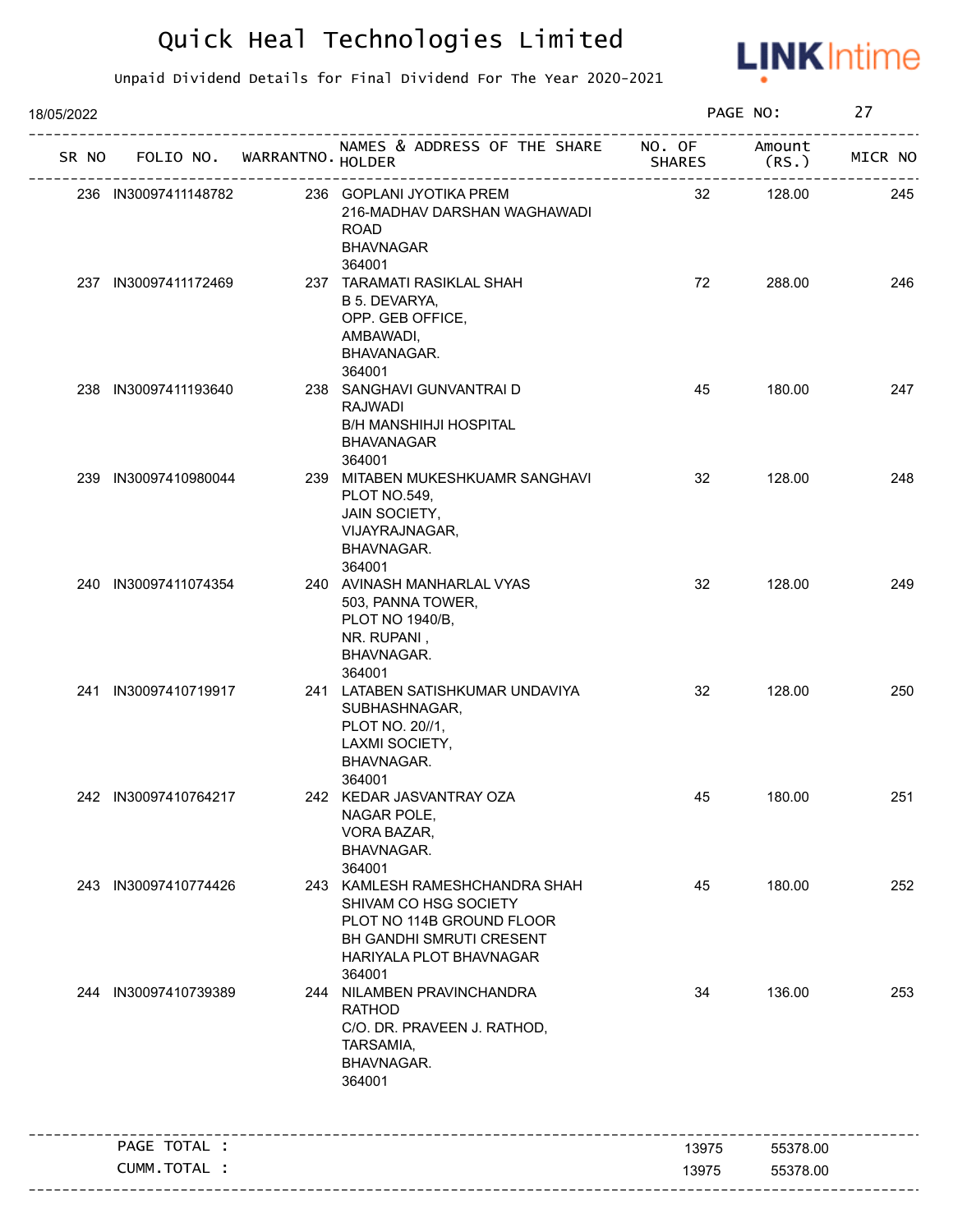

| 18/05/2022 |                             |                                                                                                                                                                        |               | PAGE NO:        | 28      |
|------------|-----------------------------|------------------------------------------------------------------------------------------------------------------------------------------------------------------------|---------------|-----------------|---------|
| SR NO      | FOLIO NO. WARRANTNO. HOLDER | NAMES & ADDRESS OF THE SHARE NO. OF                                                                                                                                    | <b>SHARES</b> | Amount<br>(RS.) | MICR NO |
|            | 245 IN30045011898839        | 245 VIMAL RASIKLAL SHETH<br>302, VASUPUJYA APARTMENT<br>NANBHAWADI<br>KALANALA<br>BHAVNAGAR, GUJARAT<br>364001                                                         | 45            | 180.00          | 254     |
|            | 246 IN30045013087778        | 246 PAYAL VISHNUKUMAR BALCHANDANI<br>1757/B PRABHAT SOC<br>SARDARNAGAR<br><b>BHAVNAGAR</b><br><b>GUJARAT</b><br>364001                                                 | 15            | 60.00           | 255     |
|            | 247 IN30045013387310        | 247 JATIN ASWINBHAI PAREKH<br><b>OMEGA RUBBERS</b><br><b>LATI FUWARA</b><br><b>BHAVNAGAR</b><br><b>GUJARAT</b><br>364001                                               | 45            | 180.00          | 256     |
|            | 248 IN30045011099135        | 248 GOPLANI PREM DAULATRAM<br>2/6, MADHAV DARSHAN<br>WAGHWADI ROAD<br><b>BHAVNAGAR</b><br><b>GUJARAT</b><br>364001                                                     | 45            | 180.00          | 257     |
|            | 249 IN30199110682829        | 249 VISHNUPRASHAD BHANUSHANKAR<br><b>TRIVEDI</b><br>" VIBHAHAR ", PLOT NO. 613, A/4<br><b>B/H. KARIMBHAI'S CHALI</b><br><b>BORDIGATE</b><br><b>BHAVNAGAR</b><br>364001 | 45            | 180.00          | 258     |
|            | 250 IN30199110186717        | 250 RAJENDRA D SHETH<br>TULSI BAYI NI DELI<br><b>BHADEVANI SHERI</b><br><b>BHAVNAGAR</b><br>364001                                                                     | 45            | 180.00          | 259     |
| 251        | IN30199110217418            | 251 SHAH VISHAL VINODBHAI<br>26-F ASIRVAD<br>NEAR MAHALAXMI SCHOOL ROAD<br>OPP - RAMDAS ASHRAM<br><b>BHAVNAGAR</b><br>364001                                           | 45            | 180.00          | 260     |
|            | 252 IN30199110506129        | 252 NAMRATA HASMUKH KATARIA<br>401, RAVIRAJ FLAT<br>BESIDE RANGILA ROW HOUSE<br><b>GANGESHWAR MAHADEV ROAD</b><br><b>SURAT</b><br>364001                               | 195           | 780.00          | 261     |

| TOTAL<br>PAGE | 14455 | 57298.00 |
|---------------|-------|----------|
| CUMM.TOTAL    | 14455 | 57298.00 |
|               |       |          |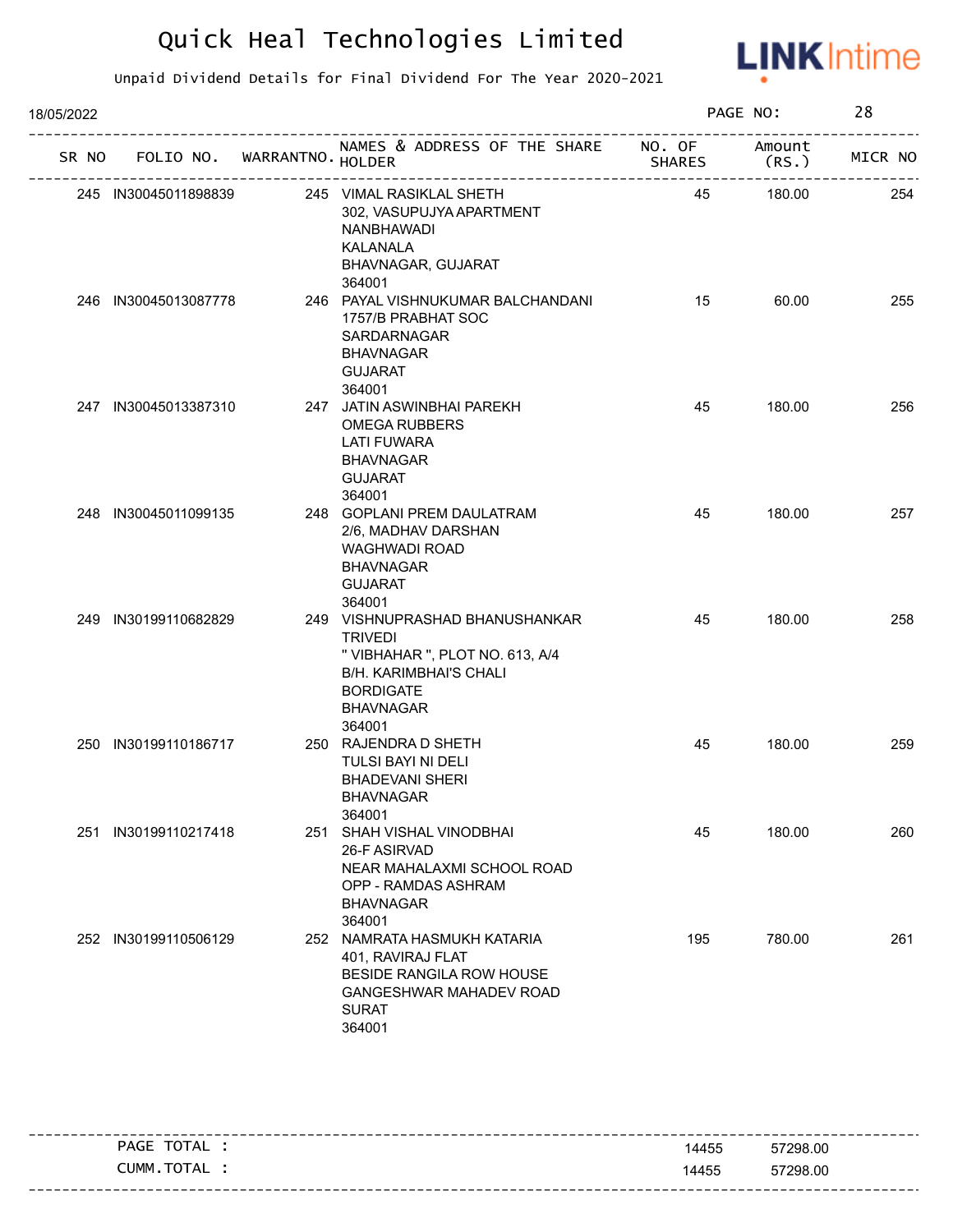

| 18/05/2022 |                             |                                                                                                                                          |               | PAGE NO:        | 29      |
|------------|-----------------------------|------------------------------------------------------------------------------------------------------------------------------------------|---------------|-----------------|---------|
| SR NO      | FOLIO NO. WARRANTNO. HOLDER | NAMES & ADDRESS OF THE SHARE NO. OF                                                                                                      | <b>SHARES</b> | Amount<br>(RS.) | MICR NO |
|            | 253 IN30199110004282        | 253 BHARAT NARENDRA VAGHANI<br>PLOT NO-1043 B-1<br>AMBA WADI<br><b>ISHTA KRUPA</b><br><b>BHAVNAGAR</b>                                   | 54            | 216.00          | 262     |
|            | 254 IN30311610501504        | 364001<br>254 PATEL HETALBEN AJAY<br>KANBIWAD DHAJAGRAWAL<br>1ST OPP.LEA EL WADI<br><b>BHAVNAGAR</b><br><b>BHAVNAGAR</b><br>364001       | 321           | 1284.00         | 263     |
|            | 255 1203320000765378        | 255 CHARMI NAIMESHBHAI SHAH<br>12/A NANBHAWADI<br>NEAR MADHAVDEEP<br><b>COMPLEX KALANALA</b><br><b>BHAVNAGAR</b><br>364001               | 45            | 180.00          | 264     |
|            | 256 1203320001383741        | 256 HARSHAD TALSHIBHAI PATEL<br>PLOT NO 55<br>NEW PEOPLE SOCIETY<br><b>SUBHASHNAGAR</b><br><b>BHAVNAGAR</b><br>364001                    | 45            | 180.00          | 265     |
|            | 257 IN30373510002092        | 257 RAMABEN RATILAL HIRANI<br>PLOT NO 2148/B-1<br>KISAN PARK B/H POOJA FLAT<br>WAGHAWADI ROAD<br><b>BHAVNAGAR GUJARAT</b><br>364002      | 45            | 180.00          | 266     |
|            | 258 IN30097411594518        | 258 BHARATBHAI PARSOTAMDAS PATEL<br>PLOT NO. 342/A,<br>SHERINO. 6,<br>VIJAYRAJ NAGAR,<br><b>BHAVNAGAR</b><br>364002                      | 45            | 180.00          | 267     |
| 259        | IN30199110300577            | 259 MAYANK MUKESHKUMAR SHAH<br>LIG-59, SHASTRINAGAR<br><b>NEAR SHANKAR MANDIR</b><br><b>BHAVNAGAR</b><br>364003                          | 50            | 200.00          | 268     |
|            | 260 1204470000783960        | 260 PATEL DAXABEN ASHOKBHAI<br>PLOT-25-B, MEGHDOOT SOC,<br>RTO ROAD, OPP IND JEWELS-<br>CIRCLE, BHAVNAGAR,<br><b>BHAVNAGAR</b><br>364003 | 45            | 180.00          | 269     |
| 261        | 1202870000012182            | 261 KETAN RAGHAVBHAI ITALIYA<br>PLOT 365, STREET 5,<br>VIJAYRAJ NAGAR,<br><b>BHAVNAGAR</b><br><b>BHAVNAGAR</b><br>364003                 | 300           | 1200.00         | 270     |
|            | PAGE TOTAL :                |                                                                                                                                          | 15405         | 61098.00        |         |
|            | CUMM.TOTAL :                |                                                                                                                                          | 15405         | 61098.00        |         |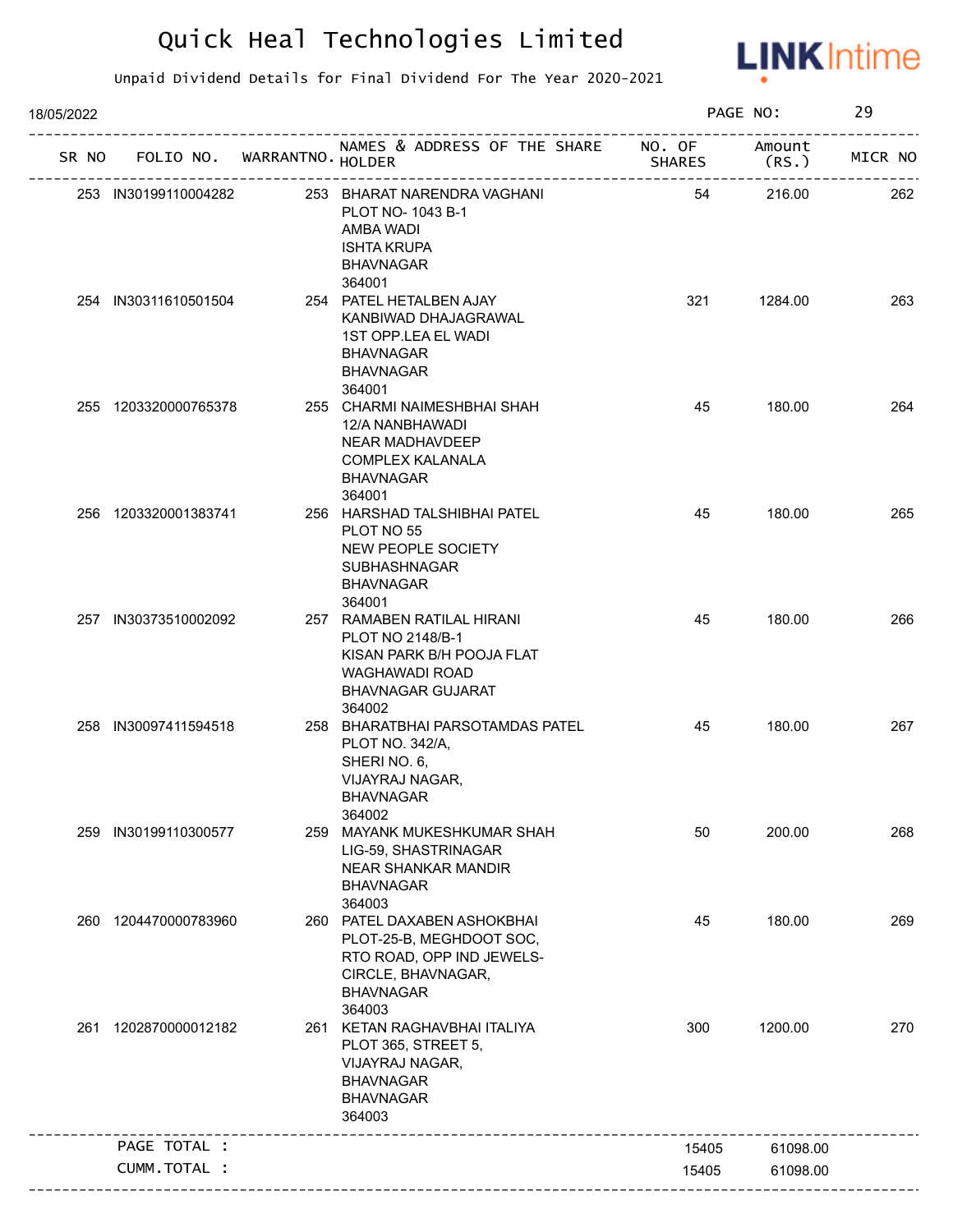

| 18/05/2022 |                             |                                                                                                                                                |               | PAGE NO:        | 30      |
|------------|-----------------------------|------------------------------------------------------------------------------------------------------------------------------------------------|---------------|-----------------|---------|
| SR NO      | FOLIO NO. WARRANTNO. HOLDER | NAMES & ADDRESS OF THE SHARE NO. OF                                                                                                            | <b>SHARES</b> | Amount<br>(RS.) | MICR NO |
|            | 262 1202550000167330        | 262 JYOTIBEN ASHOKBHAI SANGHAVI<br>SUKHADIYA SHERI<br>MAHUVA (M)<br><b>BHAVNAGAR</b><br>364290                                                 | 110           | 440.00          | 271     |
|            | 263 1203380000003990        | 263 SARJUKUMAR NAVINCHANDRA<br><b>GOPANI</b><br>C/O POPATLAL NARANDAS GOPANI<br><b>PARA</b><br><b>BOTAD</b>                                    | 64            | 256.00          | 272     |
|            | 264 IN30097410540460        | 364710<br>264 MALTIBEN P. MAVANI<br>17, SAHAKAR NAGAR SOCIETY,<br>STATION ROAD,<br>BOTAD.<br>364710                                            | 57            | 228.00          | 273     |
|            | 265 IN30097410514346        | 265 HIRENBHAI ANANTRAI MODI<br>NANDVANDAN VERAIPA SOCIETY<br><b>MODI SHERI</b><br><b>AMRELI</b><br>365601                                      | 25            | 100.00          | 274     |
|            | 266 IN30021414625046        | 266 BHAGAVATI NILESH SHELADIA<br>3 1284 POSTAL SOCIETY AMRELI<br><b>CHITAL</b><br><b>ROAD</b><br>AMRELI GUJARAT<br>365601                      | 45            | 180.00          | 275     |
|            | 267 1203320004164541        | 267 JERAMBHAI VAGHAJIBHAI DESAI<br><b>JASHVANTADH PARA</b><br><b>B/H PRA SCHOOL AT CHITAL</b><br><b>AMRELI</b><br>365620                       | 90            | 360.00          | 276     |
|            | 268 IN30097410440640        | 268 PRABHULAL VARAIYA<br>01 RATNAKAR<br><b>VARDHMAN NAGAR</b><br>OPP VARDHMAN TOWER<br><b>BHUJ</b><br>370001                                   | 45            | 180.00          | 277     |
|            | 269 IN30097410609479        | 269 NITIN MANUBHAI MODI<br>918, JAHAPANANI POLE,<br>KALPUR,<br>AHMEDABAD.<br>380001                                                            | 45            | 180.00          | 278     |
|            | 270 IN30098210572033        | 270 TEJAS JITENDRAKUMAR SHAH<br>C-78, GAGAN VIHAR FLATS, 1ST<br><b>FLOOR</b><br>NR.BORSALI APPARTMENT<br><b>KHANPUR</b><br>AHMEDABAD<br>380001 | 32            | 128.00          | 279     |
|            | PAGE TOTAL :                |                                                                                                                                                | 15918         | 63150.00        |         |
|            | CUMM. TOTAL :               |                                                                                                                                                | 15918         | 63150.00        |         |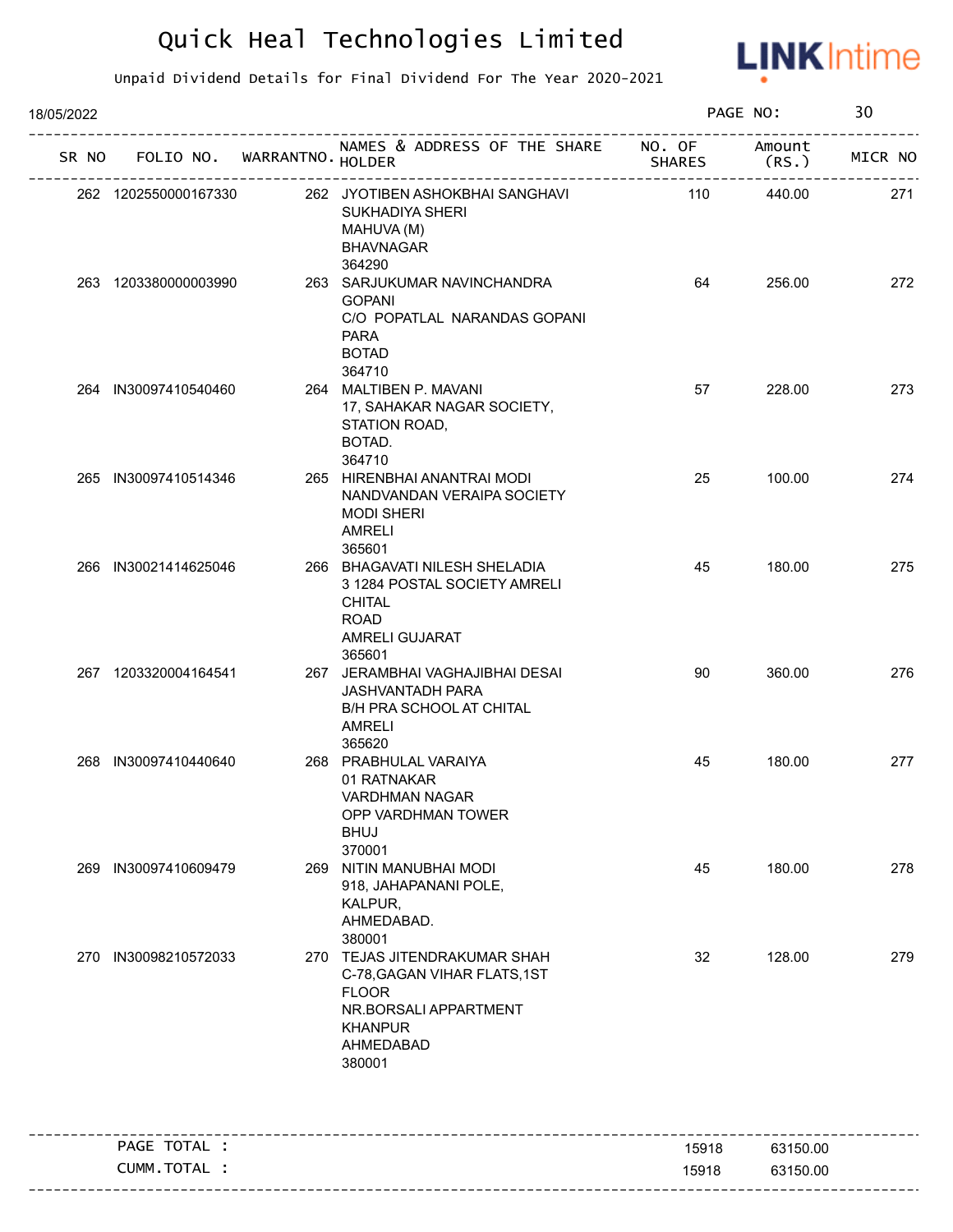

| 18/05/2022 |                      |                             |                                                                                                                                                      |                         | PAGE NO:        | 31      |
|------------|----------------------|-----------------------------|------------------------------------------------------------------------------------------------------------------------------------------------------|-------------------------|-----------------|---------|
| SR NO      |                      | FOLIO NO. WARRANTNO. HOLDER | NAMES & ADDRESS OF THE SHARE                                                                                                                         | NO. OF<br><b>SHARES</b> | Amount<br>(RS.) | MICR NO |
|            | 271 IN30098210709784 |                             | 271 MOHAMEDHANIF YUSUFBHAI<br><b>PATHAN</b><br>816, MAHARAJ NO DEHLA BAHAR,<br>KHARAWALA DEHLA,<br><b>JAMALPUR</b><br>AHMEDABAD<br>380001            | 45                      | 180.00          | 280     |
|            | 272 IN30198310287585 |                             | 272 ASHOK RATANLAL KOTHARI<br>A-13, NAKODA PARK SOCIETY,<br>SHAHIBAUG,<br>AHMEDABAD (GUJ.)<br>380001                                                 | 32                      | 128.00          | 281     |
|            | 273 IN30148530019717 |                             | 273 JAGDISH J. PANCHAL<br>68/1, KADIAWALO KHNCHO,<br>RUPAPARI,<br>DARIYAPUR,<br>AHEMDABAD.<br>380001                                                 | 45                      | 180.00          | 282     |
|            | 274 IN30148510249601 |                             | 274 PUSHPRAJ RANGRAJ CHOPRA<br>462/31, SAKAR BAZAR<br>OPP, PATEK MARKET<br>AHMEDABAD<br>380001                                                       | 32                      | 128.00          | 283     |
|            | 275 IN30164510218143 |                             | 275 MEHULBHAI A THAKKAR<br>SHREE MEHUL BULLION SHOP NO 40<br>SANKADI SHERI OPP B O I<br><b>MANEKCHOWK</b><br>AHMEDABAD<br>380001                     | 45                      | 180.00          | 284     |
|            | 276 1203230000023791 |                             | 276 MOHMED SOHEL VALI MOHMED<br>CHANDNIWALA<br><b>NAVI MOHLAT</b><br><b>MOTIVAHORWAD</b><br><b>NEAR MINARA MASJID</b><br><b>HIMATNAGAR</b><br>380001 | 100                     | 400.00          | 285     |
|            | 277 1203320000688918 |                             | 277 JAWAHARLAL GIRISHKUMAR HUF<br><b>466 PURSHOTTAM MARKET</b><br>SAKAR BAZZAR KALUPUR<br>AHMEDABAD<br>380002                                        | 45                      | 162.00          | 286     |
|            | 278 1203300000025036 |                             | 278 SANTOSH MAHAVIRCHAND LUNKAD<br>466/1/1, PURSHOTTAM MARKET,<br>SAKAR BAZAR,<br>AHMEDABAD<br>380002                                                | 45                      | 180.00          | 287     |
|            | 279 IN30148510248763 |                             | 279 ARVINDKUMAR RANGRAJ CHOPRA<br>462/31, SAKAR BAZAR<br>OPP, PATEL MARKET<br>AHMEDABAD<br>380002                                                    | 32                      | 128.00          | 288     |
|            | PAGE TOTAL :         |                             |                                                                                                                                                      | 16339                   | 64816.00        |         |
|            | CUMM.TOTAL :         |                             |                                                                                                                                                      | 16339                   | 64816.00        |         |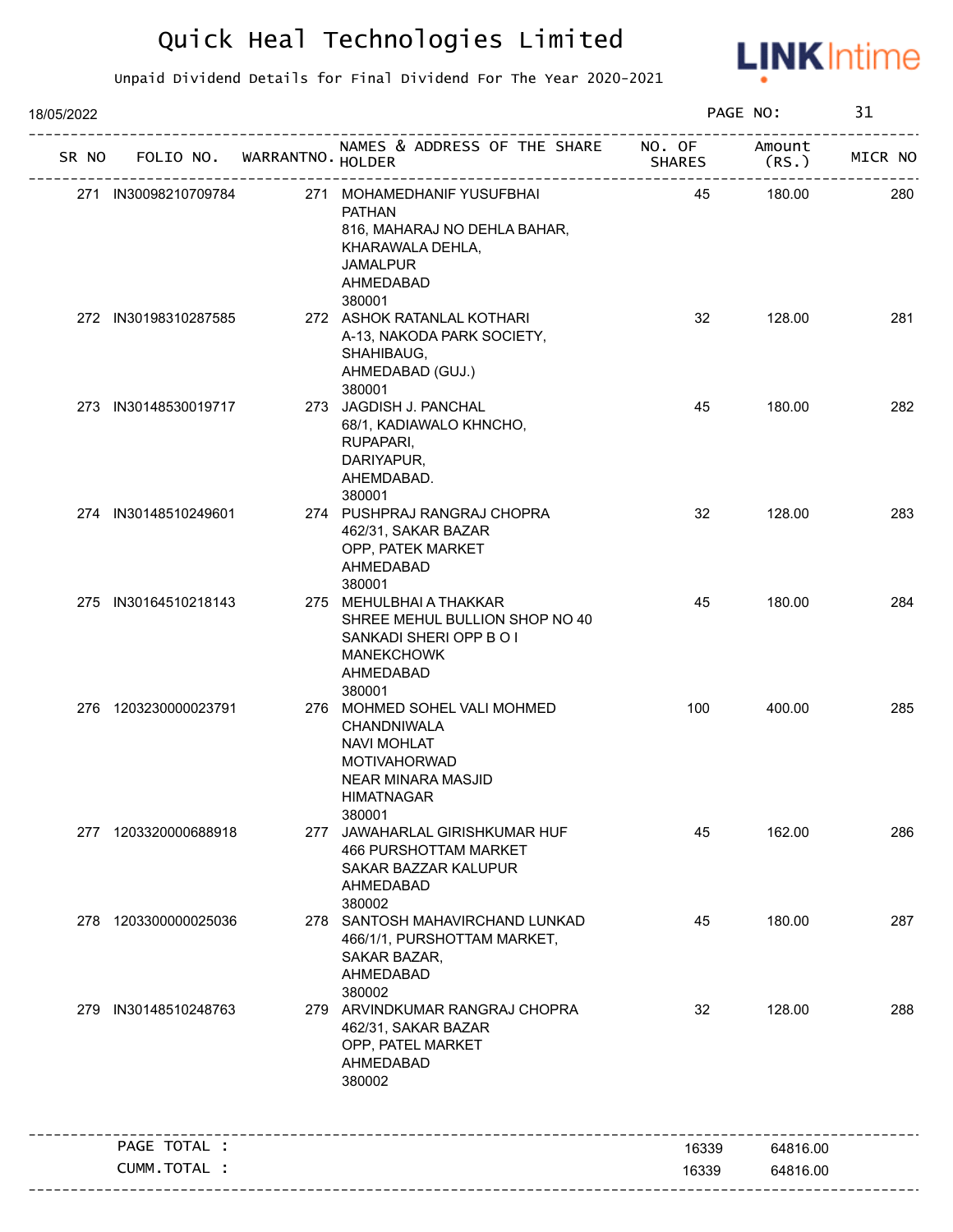

| 18/05/2022 |     |                      |                                   |                                                                                                                                                 |               | PAGE NO:       | 32      |
|------------|-----|----------------------|-----------------------------------|-------------------------------------------------------------------------------------------------------------------------------------------------|---------------|----------------|---------|
|            |     |                      | SR NO FOLIO NO. WARRANTNO. HOLDER | NAMES & ADDRESS OF THE SHARE NO. OF                                                                                                             | <b>SHARES</b> | Amount<br>(RS. | MICR NO |
|            |     | 280 IN30146910056812 |                                   | 280 PATEL ANKIT NATVARLAL<br>C/9, MILAP FLAT<br>OPP. RANAKPUR SOCIETY<br><b>SHAHIBAUG</b><br>AHMEDABAD<br>380004                                | 45            | 180.00         | 289     |
|            |     | 281 IN30148510357533 |                                   | 281 AMRAVDEVI RANGRAJ CHOPRA<br>B/7, ALAKNANDA MANDAKINI CHS<br><b>SHAHIBAUG</b><br>NR CIVIL HOSPITAL<br>AHMEDABAD<br>380004                    | 32            | 128.00         | 290     |
|            |     | 282 IN30246110339798 |                                   | 282 NIMIT ROHITKUMAR SHAH<br>21, SUBHASH NAGAR SOCIETY<br>NR BANK OF BARODA<br>GIRDHARNAGAR, SHAHIBAG<br>AHMEDABAD<br>380004                    | 243           | 972.00         | 291     |
|            |     | 283 IN30429510416202 |                                   | 283 PRAKASH CHAND B JAIN<br>D 21 2ND FLOOR OM TOWERS<br><b>GODA CAMP ROAD SHAHI BAUG</b><br>AHMEDABAD<br>380004                                 | 45            | 180.00         | 292     |
|            |     | 284 IN30305210089988 |                                   | 284 JYOTI J SHAH<br>PUNYASHREE, NR. RAJIV FLATS<br><b>B/H CIRCUIT HOUSE</b><br>POST OFFICE, SHAHIBAUG<br>AHMEDABAD<br>380004                    | 30            | 120.00         | 293     |
|            |     | 285 IN30034310882366 |                                   | 285 RAKESH MAHENDRABHAI<br><b>SANGHAVI</b><br>B/204, KEDAR TOWER,<br>SHAHIBAUG,<br>AHMEDABAD.<br>380004                                         | 45            | 180.00         | 294     |
|            |     | 286 1201370000072491 |                                   | 286 CHAMPADEVI DALICHAND JAIN<br>28, SHAHIBAUGH SOCIETY,<br>OPP POLICE COMISSONER OFFICE,<br>SHAHIBAUGH, AHMEDABAD CITY,<br>AHMEDABAD<br>380004 | 32            | 128.00         | 295     |
|            | 287 | IN30305210281110     |                                   | 287 RAMNIKLAL TRIBHUVANDAS<br><b>SANGHVI</b><br>101 SARVODAYBHUVAN<br><b>DHARMANAGAR</b><br><b>SABARMATI</b><br>AHMEDABAD<br>380005             | 214           | 770.00         | 296     |

| TOTAL<br>PAGE  | 17025 | 67474.00                            |
|----------------|-------|-------------------------------------|
| TOTAL<br>CUMM. | 17025 | 67474.00                            |
|                |       | ------------------------<br>- - - - |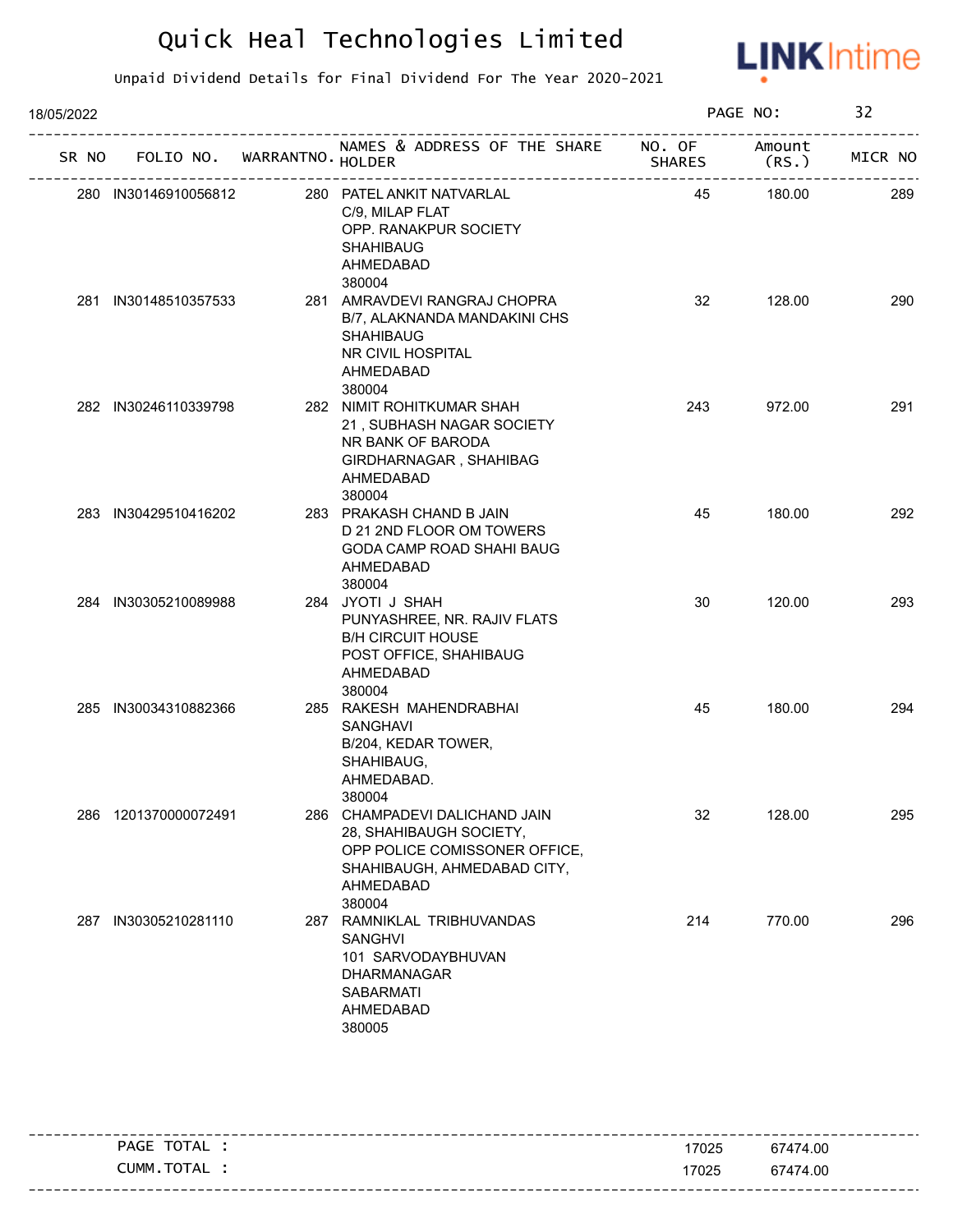

| 18/05/2022 |                                   |                                                                                                                                        |               | PAGE NO:       | 33      |
|------------|-----------------------------------|----------------------------------------------------------------------------------------------------------------------------------------|---------------|----------------|---------|
|            | SR NO FOLIO NO. WARRANTNO. HOLDER | NAMES & ADDRESS OF THE SHARE NO. OF<br>------------------------                                                                        | <b>SHARES</b> | Amount<br>(RS. | MICR NO |
|            | 288 1203320002145671              | 288 ASHOKKUMAR C RAVAL<br>22 ANANDKUNJ SOC<br><b>KHOTHARI TOWER</b><br>RAMNAGAR SABARMATI<br>AHMEDABAD                                 | 15            | 60.00          | 297     |
|            | 289 IN30305210167992              | 380005<br>289 KAUSHLYA RAVI KANWANI<br>NR. BHAGWATI APPT.<br>AMBAVADI<br>RAMANAGAR SABARMATI<br>AHMEDABAD<br>380005                    | 32            | 128.00         | 298     |
|            | 290 IN30246110346463              | 290 VIKRAM JAIN<br><b>B 13 SUMERU APP</b><br><b>JAIN NAGAR</b><br>KABIR CHOWK SABARMATI<br>AHMEDABAD<br>380005                         | 45            | 180.00         | 299     |
|            | 291 IN30246110317034              | 291 KANTABEN SHANTILAL SHAH<br>8., RAGHUNANDAN APPRATMENT<br>OPP.WATER TANK<br><b>SABARMATI</b><br>AHMEDABAD<br>380005                 | 200           | 800.00         | 300     |
|            | 292 IN30246110090065              | 292 UDAY K VORA<br><b>G/2 PARASMANI SOCIETY</b><br>Nr AMTS BUS DEPO<br>JAWAHARCHOWK SABARMATI<br>AHMEDABAD<br>380005                   | 45            | 180.00         | 301     |
|            | 293 IN30148510282985              | 293 SHAH MANUBHAI CHUNILAL<br>SHYAM BHAVAN, NR BUNGLOW<br><b>NO.97</b><br>DHARAM NAGAR SOC, PART-2<br>SABARMATI<br>AHMEDABAD<br>380005 | 45            | 180.00         | 302     |
|            | 294 IN30169611148507              | 294 AMBADEVI MAGANLAL JAIN<br>25, HIGHWAY PARK SOCIETY<br>RAMBAUG ROAD<br><b>SABARMATI</b><br><b>AHMEDABAD</b><br>380005               | 41            | 164.00         | 303     |
| 295        | IN30164510181945                  | 295 KOTHARI CHANDRIKABEN<br>NARESHKUMAR<br>18/A, HARUDAY KUNJ FLAT<br>D.CABIN<br><b>SABARMATI</b><br>AHMEDABAD<br>380005               | 45            | 180.00         | 304     |
|            | PAGE TOTAL :                      |                                                                                                                                        | 17493         | 69346.00       |         |
|            | CUMM.TOTAL :                      |                                                                                                                                        | 17493         | 69346.00       |         |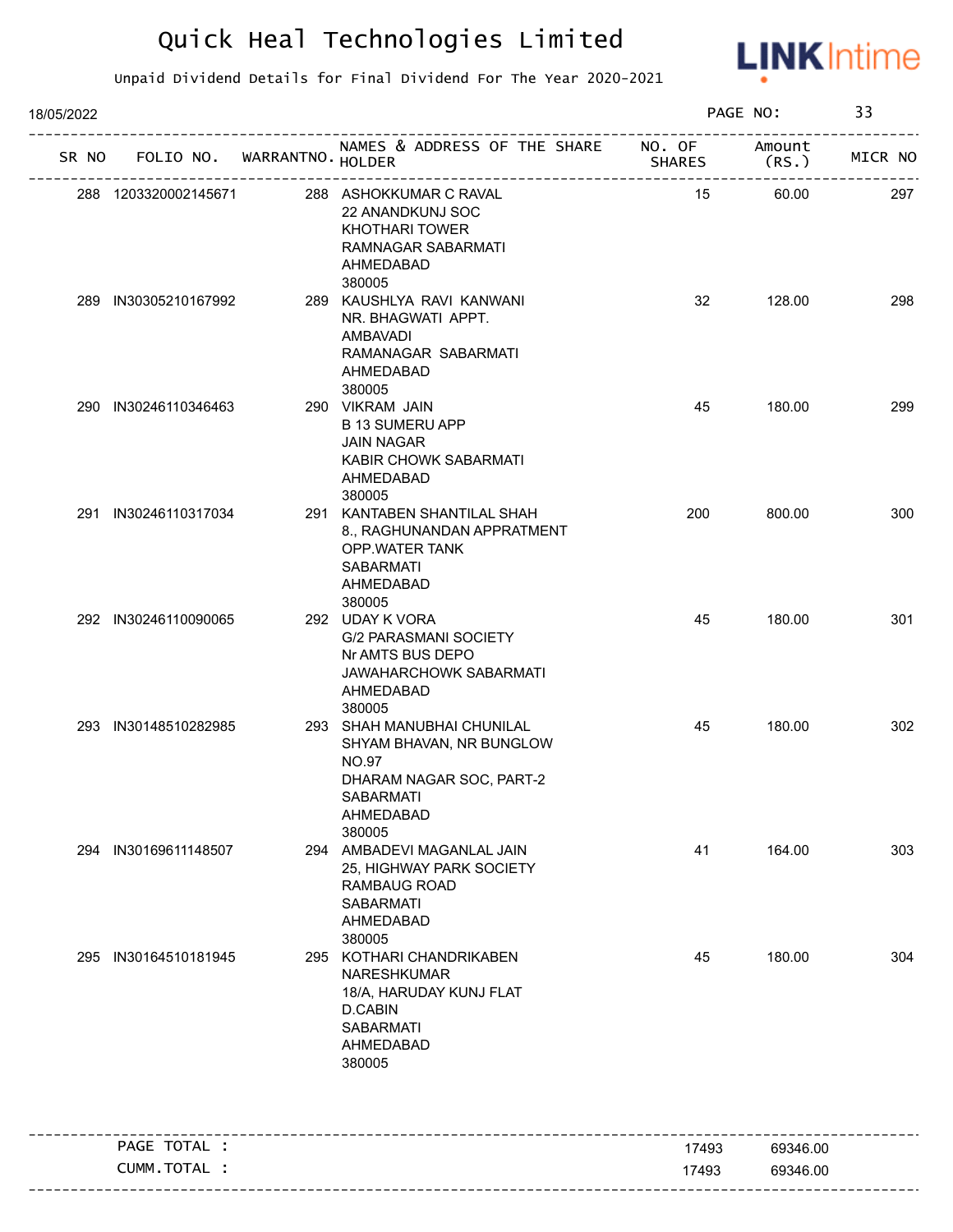

| 18/05/2022 |                                   |                                                                                                                                            |                                                  | PAGE NO:       | 34      |
|------------|-----------------------------------|--------------------------------------------------------------------------------------------------------------------------------------------|--------------------------------------------------|----------------|---------|
|            | SR NO FOLIO NO. WARRANTNO. HOLDER | NAMES & ADDRESS OF THE SHARE NO. OF                                                                                                        | <b>SHARES</b><br>. _ _ _ _ _ _ _ _ _ _ _ _ _ _ _ | Amount<br>(RS. | MICR NO |
|            | 296 IN30169610904133              | 296 DILIPKUMAR MANILAL KOTHARI<br>501 DHARMENDRA ANKLEV<br>OPP JAIN NAGAR KABIR CHOCK<br>SABARMATI AHMEDABAD COTY<br>AHMEDABAD<br>380005   | 45                                               | 180.00         | 305     |
|            | 297 1100001100018051              | 297 ALB STOCK BROKING PVT LTD<br>SHAAN 203<br>NR SAKAR 2<br>OPP TOWN HALL ELLISBRIDGE<br>AHMEDABAD<br>380006                               | 100                                              | 360.00         | 306     |
|            | 298 IN30021412304770              | 298 VAIBHAVI ANAND SHAH<br>14 AJIT SOCIETY<br>OPP DIPAK NAGAR BHAGVAN<br>NAGAR TEKRO<br>PALDI<br>AHMEDABAD                                 | 45                                               | 180.00         | 307     |
|            | 299 1204150000318046              | 380006<br>299 KINJALBEN RAJENDRAKUMAR<br><b>SHETH</b><br>6, SOPAN APT., 2ND FLOOR,<br><b>GUJARAT SOCIETY,</b><br><b>PALDI</b><br>AHMEDABAD | 32                                               | 128.00         | 308     |
|            | 300 IN30034310148689              | 380006<br>300 HARSHA GAUTAM JHAVERI<br>A-301, SHAKUN APARTMENT,<br>THAKOR PARK SOCIETY,<br>BH.SCHOOL NO. 12,<br>AHMEDABAD.<br>380007       | 45                                               | 180.00         | 309     |
|            | 301 IN30097410836065              | 301 SHAH JIGEN KUMARPAL<br>10, MIRAL FLATS,<br>BHAGVAN NAGAR TEKRA,<br>PALDI,<br>AHMEDABAD.<br>380007                                      | 45                                               | 180.00         | 310     |
|            | 302 IN30164510309932              | 302 JAIN SUBHASHCHAND<br>FLAT NO, 301 SHRADDA APPT,<br>NR. EKTA TOWER,<br>BAREJ ROAD, VASNA<br>AHMEDABAD<br>380007                         | 45                                               | 180.00         | 311     |
| 303        | IN30146910017914                  | 303 DHANPAL CHINUBHAI SHAH<br><b>B-301 ASHADHI AVENUE</b><br><b>JETHABHAI PARK</b><br>NARAYAN NAGAR ROAD, PALDI<br>AHMEDABAD<br>380007     | 45                                               | 180.00         | 312     |
|            | PAGE TOTAL :                      |                                                                                                                                            | 17895                                            | 70914.00       |         |
|            | CUMM.TOTAL :                      |                                                                                                                                            | 17895                                            | 70914.00       |         |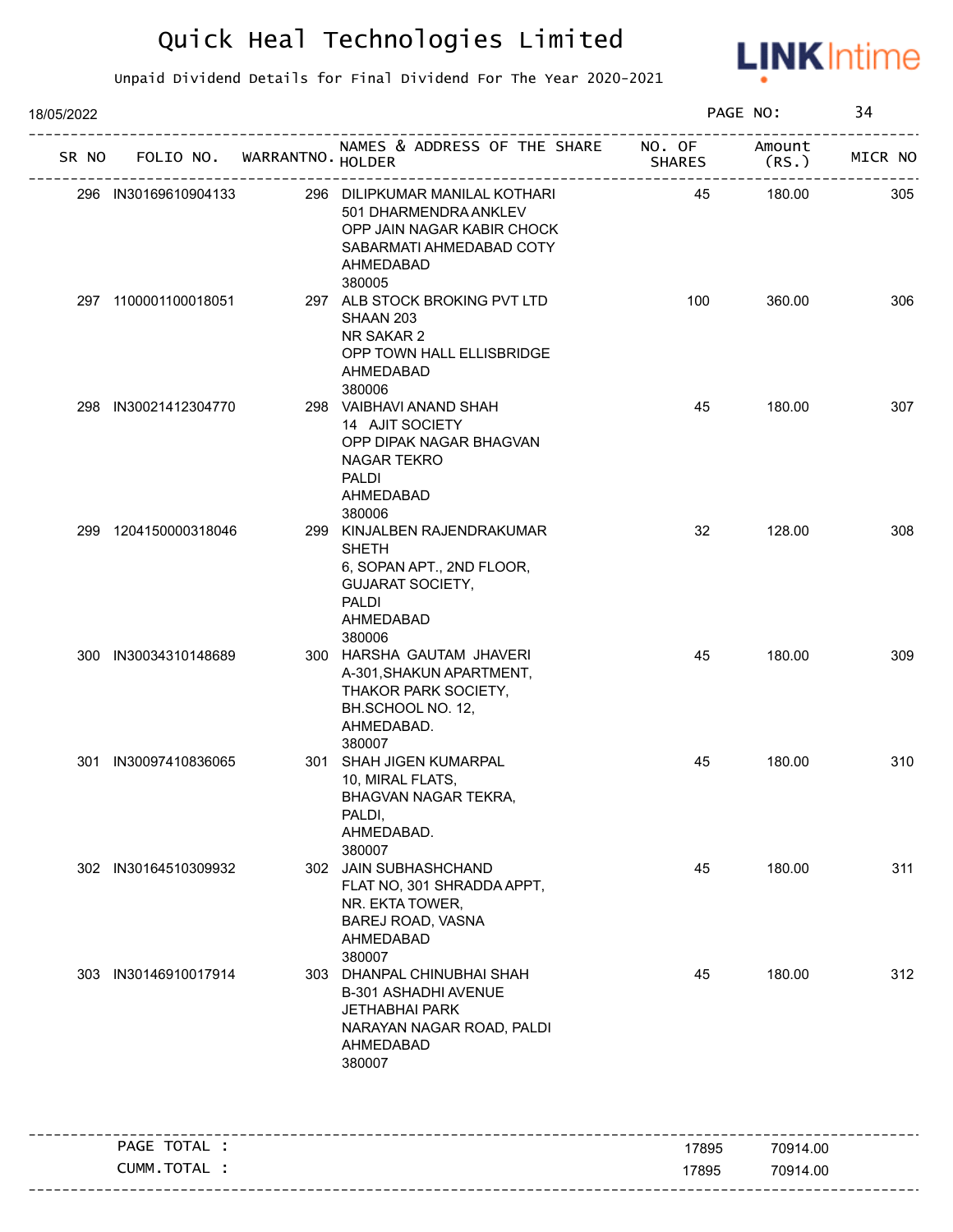

| 18/05/2022 |                      |                             |                                                                                                                                                            |               | PAGE NO:        | 35      |
|------------|----------------------|-----------------------------|------------------------------------------------------------------------------------------------------------------------------------------------------------|---------------|-----------------|---------|
| SR NO      |                      | FOLIO NO. WARRANTNO. HOLDER | NAMES & ADDRESS OF THE SHARE NO. OF                                                                                                                        | <b>SHARES</b> | Amount<br>(RS.) | MICR NO |
|            | 304 IN30229310133510 |                             | 304 SHRUTI DARSHIT SHAH<br>4, ANAND DHARA FLATS<br><b>BHAGWAN NAGAR TEKRO</b><br><b>PALDI</b><br>AHMEDABAD                                                 | 45            | 180.00          | 313     |
|            | 305 IN30034310862670 |                             | 380007<br>305 RATHOD MEHUL MAHENDRABHAI<br>5, ATITHI APPARTMENT,<br>NEAR KUMKUM VIDHYALAY,<br>MANINAGAR,<br>AHMEDABAD.<br>380008                           | 45            | 180.00          | 314     |
|            | 306 IN30047642264522 |                             | 306 NARAYAN SOGAJI PADHIYAR<br>SAKALCHANDMUKHI NAGAR<br>NR JAI HIND HIGH SCHOOL<br>OPP PANCHWATI SOCIETY<br>MANINAGAR<br>AHMEDABAD<br>380008               | 45            | 180.00          | 315     |
|            | 307 IN30148510113677 |                             | 307 PIYUSHBHAI VINODHCHANDRA<br><b>SHAH</b><br>5/2-B, DEVKINANDAN SOCIETY<br>ST XAVIERS SCHOOL ROAD<br>NAVRANGPURA<br>AHMEDABAD<br>380009                  | 45            | 180.00          | 316     |
|            | 308 IN30132110026383 |                             | 308 SHAH DARSHAN GIRISHKUMAR<br>2, STHANAKWASI JAIN SOCIETY,<br>NR NARANPURA RAILWAY<br>CROSSING,<br>AHMEDABAD.<br>380013                                  | 32            | 128.00          | 317     |
|            | 309 IN30039413715429 |                             | 309 RAJESH J SHAH<br>BLOCK NO 13F<br>HARIPARK XAVIER S SCHOOL LTD<br>B/H ANKUR BUS STAND NEAR PAVAN<br><b>PARTY</b><br>PLOOT NARANPURA AHMEDABAD<br>380013 | 50            | 200.00          | 318     |
|            | 310 IN30047641386602 |                             | 310 KOKILA MOHANLAL PANDYA<br>130 MANEK BAUG SOC<br>S M ROAD<br>AMBAWADI<br>AHMEDABAD<br>380015                                                            | 45            | 180.00          | 319     |
|            | 311 IN30132110448204 |                             | 311 SANGITABEN AJITBHAI PATEL<br>41 KAMESHWAR PARK SOCIETY<br>SATELLITE ROAD<br>JODHPUR CHAR RASTA<br>AHMEDABAD<br>380015                                  | 32            | 128.00          | 320     |
|            | PAGE TOTAL :         |                             |                                                                                                                                                            | 18234         | 72270.00        |         |
|            | CUMM.TOTAL :         |                             |                                                                                                                                                            | 18234         | 72270.00        |         |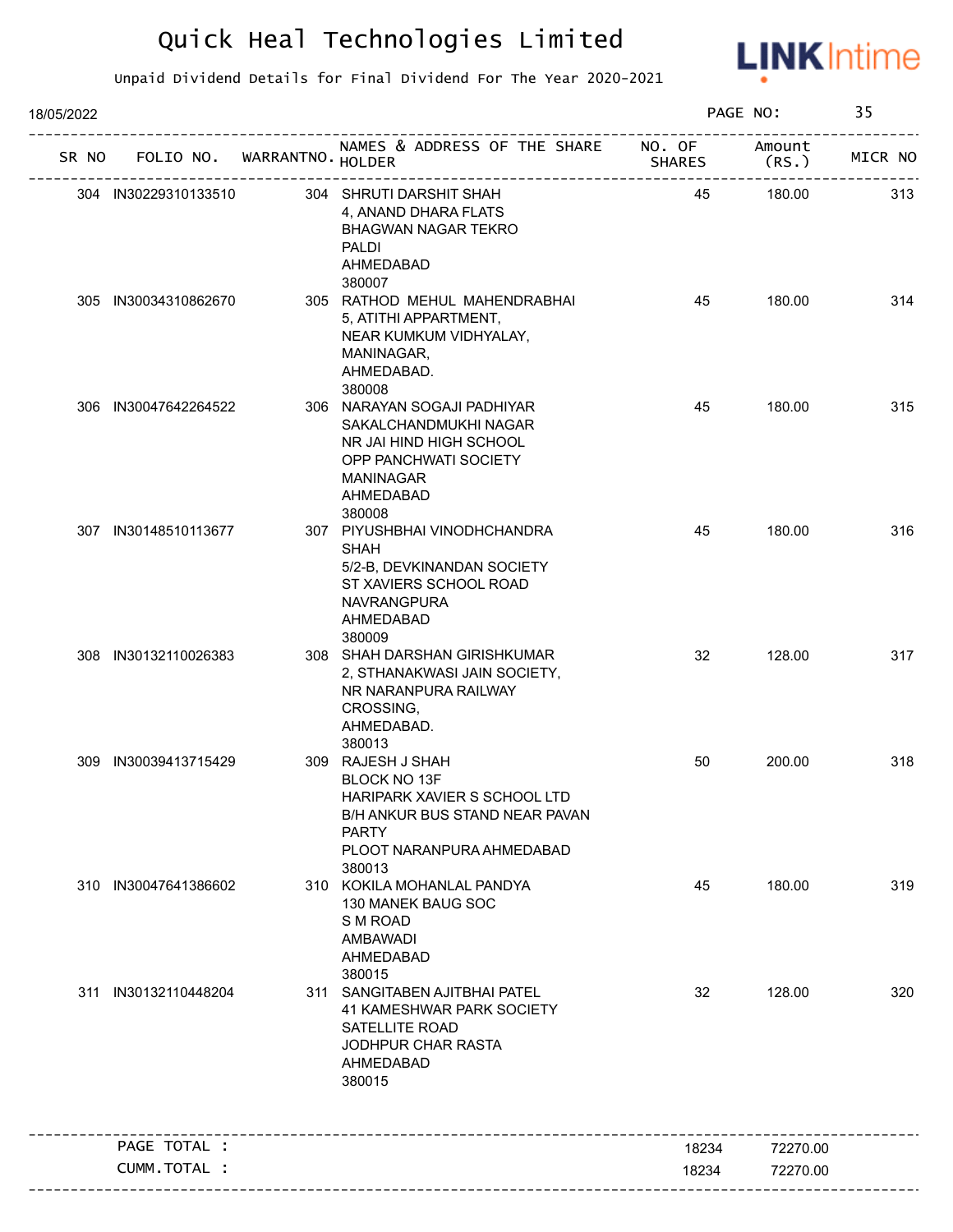

| 18/05/2022 |                      |                             |                                                                                                                                                            |              | PAGE NO:         | 36      |
|------------|----------------------|-----------------------------|------------------------------------------------------------------------------------------------------------------------------------------------------------|--------------|------------------|---------|
| SR NO      |                      | FOLIO NO. WARRANTNO. HOLDER | NAMES & ADDRESS OF THE SHARE NO. OF<br>--------------------------------------                                                                              | SHARES       | Amount<br>(RS. ) | MICR NO |
|            | 312 IN30246110331086 |                             | 312 PURVI HIRENBHAI BHATT<br>TOWER A -32 SOMESHWAR -II<br>NR BIDIWALA PARK<br><b>JODHPUR</b><br>AHMEDABAD<br>380015                                        | 32           | 128.00           | 321     |
|            | 313 IN30223610580616 |                             | 313 ASHINI HEMAL SHAH<br>11/A<br>SANYOJAN NAGAR<br><b>SOC AMBAWADI</b><br>AHMEDABAD<br>380015                                                              | 45           | 180.00           | 322     |
|            | 314 1203320001566789 |                             | 314 AMITA BHARATKUMAR SHAH<br>A/301 RATNAMANI COMPLEX<br>JODHPUR CROSS ROAD N R<br><b>STAR BAZAAR</b><br>AHMEDABAD<br>380015                               | 45           | 180.00           | 323     |
|            | 315 IN30034310426629 |                             | 315 PARESH HIRALAL PATEL<br>1282, SONI WALO KHANCHO<br><b>VASANSHERI</b><br>SARASPUR,<br>AHMEDABAD.<br>380018                                              | $\mathbf{1}$ | 4.00             | 324     |
|            | 316 IN30097410940111 |                             | 316 KOKILA MUKESH PARMAR<br>1801/14, HIRALAL NI CHALI,<br>MARIYAM BIBI, CHAR RASTA,<br>RAJPUR,<br>AHMEDABAD.<br>380021                                     | 50           | 200.00           | 325     |
|            | 317 IN30034311447620 |                             | 317 ANIL KISHANCHAND GOPALANI<br>16/MHATMA GANDHI COLONY<br><b>BEHRAMPURA</b><br><b>ROAD</b><br>AHMEDABAD<br>380022                                        | 100          | 400.00           | 326     |
|            | 318 1203320000974120 |                             | 318 MADHU YOGESHBHAI JAIN<br>B/31 SHAKTIDHARA COLONY<br>OPP JAGAT NAGAR -1 NR DINESH<br>CHAMBERS BAPUNAGAR T B ROAD<br>AHMEDABAD<br>380022                 | 45           | 180.00           | 327     |
|            | 319 IN30246110210218 |                             | 319 Urvashiben Manishkumar Thaker<br>05, SHRI SADGURU HOMES<br>NR. SADGURU TENAMENT<br><b>BARODA EXPRESS HIGHWAY,</b><br>RAMOL ROAD<br>AHMEDABAD<br>380026 | 45           | 180.00           | 328     |

| TOTAL<br>PAGE  | 18597 | 73722.00 |
|----------------|-------|----------|
| TOTAL<br>CUMM. | 18597 | 73722.00 |
|                |       |          |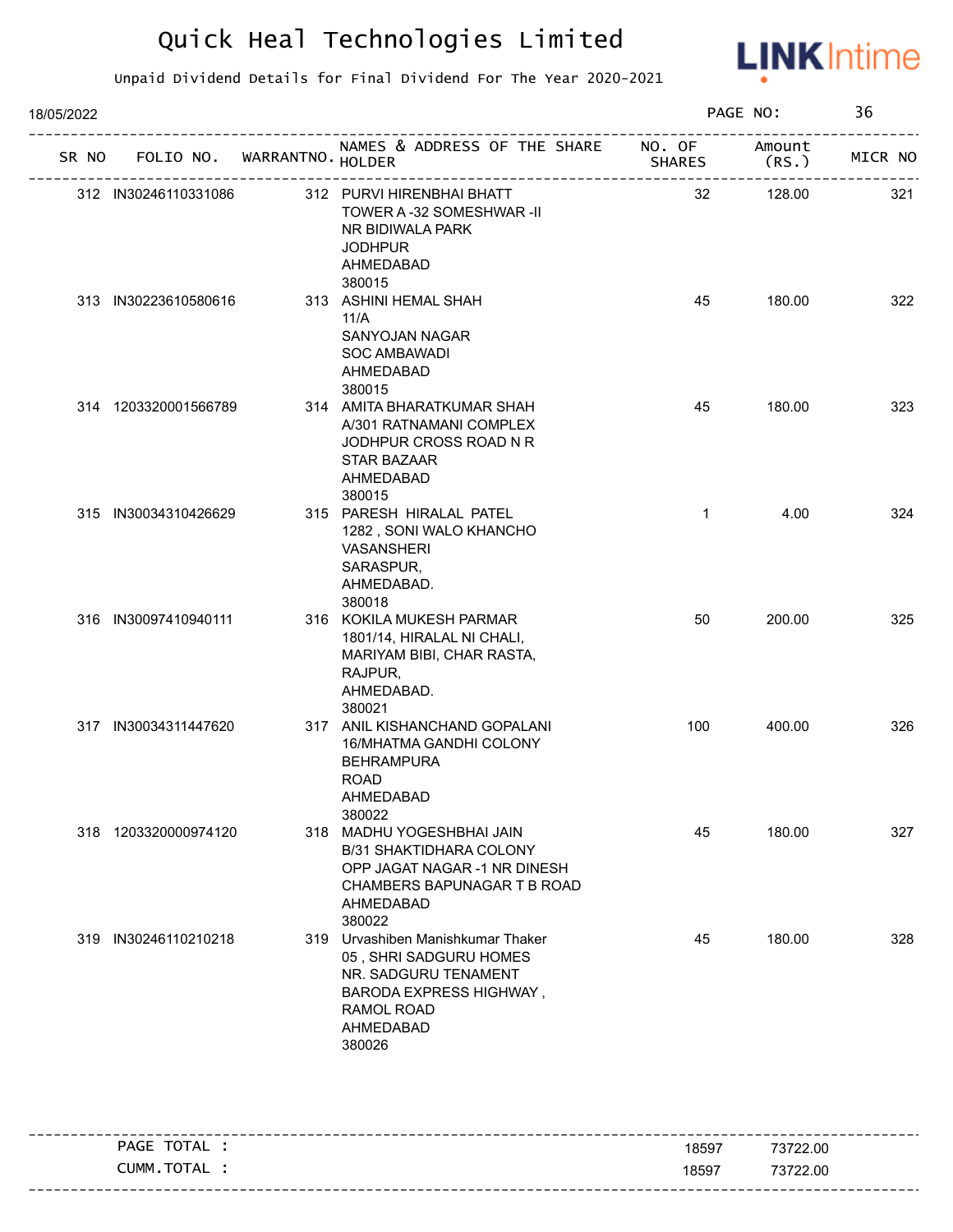

| 18/05/2022 | FOLIO NO. WARRANTNO. HOLDER<br>SR NO<br>320 CHETAS MANUBHAI SACHANIYA<br>320 1301520000061753<br>9, SPANDAN APARTMENT<br><b>KRISHNAKUNJ SOCIETY</b><br>KANKARIA BHAIRAVNATH ROAD<br>AHMEDABAD<br>380028<br>321 1205430000009812<br>321 MINESH RAMESHCHANDRA SHAH<br>13, YASHOVAN RAW HOUSE<br>NR. SMRUTI MANDIR<br><b>GHODASAR</b><br>AHMEDABAD<br>380050<br>322 DIPTI PARESH ANANDPARA<br>322 1204470001798607<br><b>B 170 ANAND TENAMENT</b><br>GHODASAR<br>AHMEDABAD<br>AHMEDABAD<br>380050<br>323 IN30148510222972<br>323 PASI DASHARATH MALHEBHAI<br>7 AMBICA NAGAR SOC<br><b>BH VEJALPUR GAM</b><br>SALPURA ROAD<br>AHMEDABAD<br>380051<br>324 IN30034320013308<br>324 RAVIKUMAR VASANTLAL MODI<br>F-51 PALM GREENS<br>BEHIND DIVYA BHASKAR PRESS<br><b>MAKARBA ROAD</b><br>AHMADABAD<br>380051<br>325 IN30034310216161<br>325 ASHOK PATEL<br>D/201-SHREEJI TOWER<br>OPP HIMALAYA MALL DRIVE IN ROA<br>VASTRAPUR MEMNAGAR<br>AHMEDABAD<br>380052<br>IN30148510277200<br>326 SUHAGINI BINDESH PATEL<br>326<br>201, CASTLE LIVING APPT<br>OPP, SARATHI ROW HOUSE PART-II<br><b>MEMNAGAR</b><br>AHMEDABAD (GUJ)<br>380052 |  |  |                                                                                                | PAGE NO: |                 | 37      |  |
|------------|------------------------------------------------------------------------------------------------------------------------------------------------------------------------------------------------------------------------------------------------------------------------------------------------------------------------------------------------------------------------------------------------------------------------------------------------------------------------------------------------------------------------------------------------------------------------------------------------------------------------------------------------------------------------------------------------------------------------------------------------------------------------------------------------------------------------------------------------------------------------------------------------------------------------------------------------------------------------------------------------------------------------------------------------------------------------------------------------------------------------------|--|--|------------------------------------------------------------------------------------------------|----------|-----------------|---------|--|
|            |                                                                                                                                                                                                                                                                                                                                                                                                                                                                                                                                                                                                                                                                                                                                                                                                                                                                                                                                                                                                                                                                                                                              |  |  | NAMES & ADDRESS OF THE SHARE NO. OF                                                            | SHARES   | Amount<br>(RS.) | MICR NO |  |
|            |                                                                                                                                                                                                                                                                                                                                                                                                                                                                                                                                                                                                                                                                                                                                                                                                                                                                                                                                                                                                                                                                                                                              |  |  |                                                                                                | 45       | 180.00          | 329     |  |
|            |                                                                                                                                                                                                                                                                                                                                                                                                                                                                                                                                                                                                                                                                                                                                                                                                                                                                                                                                                                                                                                                                                                                              |  |  |                                                                                                | 25       | 100.00          | 330     |  |
|            |                                                                                                                                                                                                                                                                                                                                                                                                                                                                                                                                                                                                                                                                                                                                                                                                                                                                                                                                                                                                                                                                                                                              |  |  |                                                                                                | 45       | 180.00          | 331     |  |
|            |                                                                                                                                                                                                                                                                                                                                                                                                                                                                                                                                                                                                                                                                                                                                                                                                                                                                                                                                                                                                                                                                                                                              |  |  |                                                                                                | 45       | 180.00          | 332     |  |
|            |                                                                                                                                                                                                                                                                                                                                                                                                                                                                                                                                                                                                                                                                                                                                                                                                                                                                                                                                                                                                                                                                                                                              |  |  |                                                                                                | 45       | 180.00          | 333     |  |
|            |                                                                                                                                                                                                                                                                                                                                                                                                                                                                                                                                                                                                                                                                                                                                                                                                                                                                                                                                                                                                                                                                                                                              |  |  |                                                                                                | 45       | 180.00          | 334     |  |
|            |                                                                                                                                                                                                                                                                                                                                                                                                                                                                                                                                                                                                                                                                                                                                                                                                                                                                                                                                                                                                                                                                                                                              |  |  |                                                                                                | 15       | 60.00           | 335     |  |
| 327        | IN30246110147348                                                                                                                                                                                                                                                                                                                                                                                                                                                                                                                                                                                                                                                                                                                                                                                                                                                                                                                                                                                                                                                                                                             |  |  | 327 NEELAM<br>A/901, SHREEJI TOWERS<br><b>GURUKUL</b><br>DRIVE IN ROAD,<br>AHMEDABAD<br>380052 | 45       | 180.00          | 336     |  |

| TOTAL<br><b>PAGE</b> | 18907 | 74962.00                          |
|----------------------|-------|-----------------------------------|
| TOTAL<br>CUMM.       | 18907 | 74962.00                          |
|                      |       | --------------------------------- |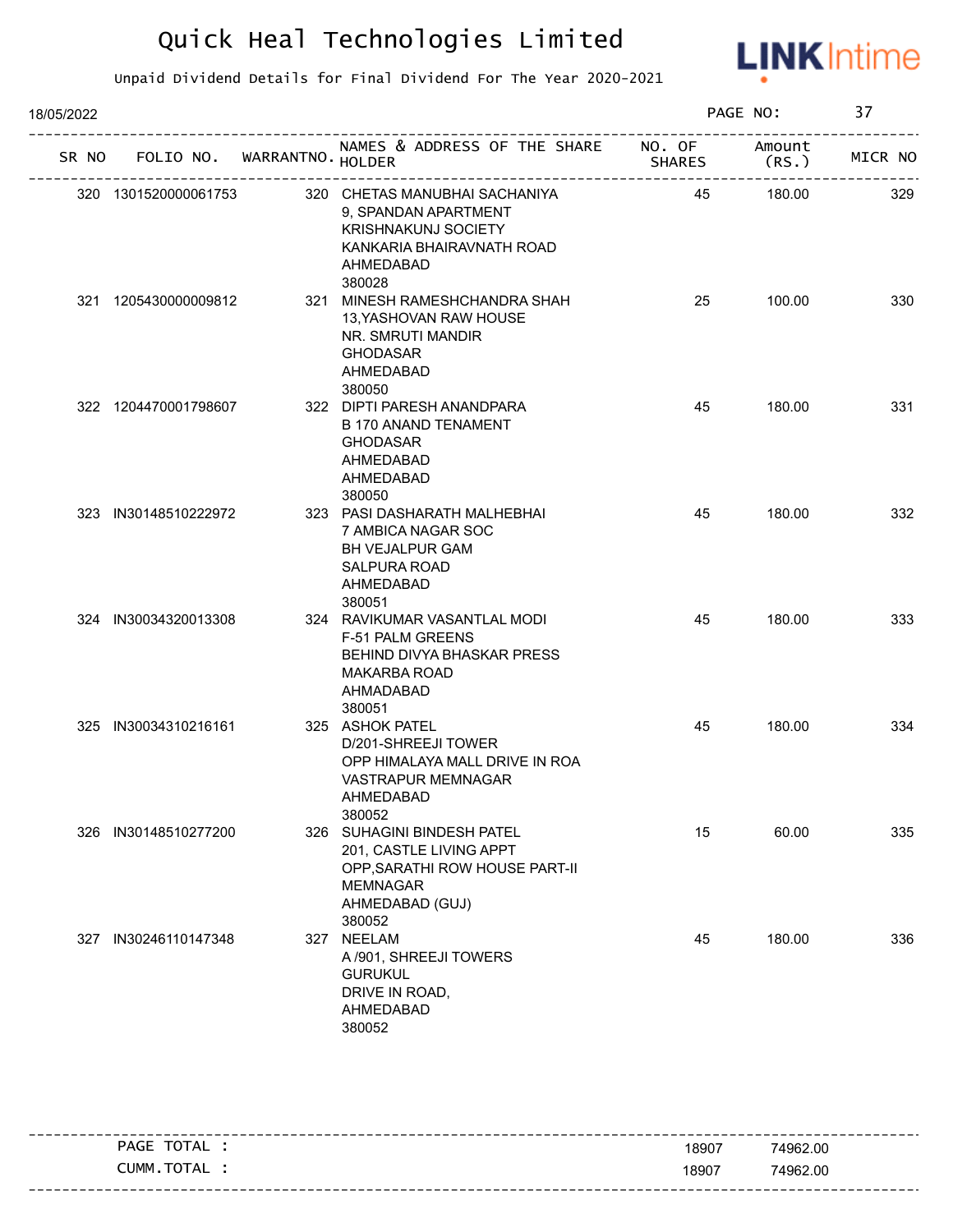

| 18/05/2022 |                                   |                                                                                                                                                       |               | PAGE NO:       | 38      |
|------------|-----------------------------------|-------------------------------------------------------------------------------------------------------------------------------------------------------|---------------|----------------|---------|
|            | SR NO FOLIO NO. WARRANTNO. HOLDER | NAMES & ADDRESS OF THE SHARE NO. OF                                                                                                                   | <b>SHARES</b> | Amount<br>(RS. | MICR NO |
|            | 328 IN30164510417239              | 328 PATEL TARULATTA DEVENDRABHAI<br>10 TRISHALA KUTIR<br>NR SUNVILLA BUNGLOW<br>100FT HEBATPUR ROAD THALTEJ<br>AHMEDABAD                              | 45            | 180.00         | 337     |
|            | 329 IN30051311986783              | 380059<br>329 PATEL GITABEN KALPESHBHAI<br>30 SHANTIPUSHP BUNGLOWS<br><b>BH GOKUL HOTEL</b><br><b>GOTA OGNAJ</b><br>AHMEDABAD GUJARAT INDIA<br>380060 | 32            | 128.00         | 338     |
|            | 330 1201910100219778              | 330 MAULIKKUMAR D PATEL<br>140, MADHVALO VAS<br>AT-BHADAJTA<br><b>DASCORI</b><br>AHMEDABAD<br>380060                                                  | 25            | 100.00         | 339     |
|            | 331 1207100000066757              | 331 DINESH MUKUNDRAY SOMPURA<br>1, MARUTI SOCIETY,<br>NEAR WATER TANK,<br>GHATLODIA,<br>AHMEDABAD<br>380061                                           | 25            | 100.00         | 340     |
|            | 332 IN30123310065078              | 332 PATEL SURESHKUMAR<br>10, SHAYONAKUNJ BUNGLOWS<br>R.C. TECH. ROAD<br><b>GHATLODIYA</b><br>AHMEDABAD<br>380061                                      | 45            | 180.00         | 341     |
|            | 333 1201120000243778              | 333 DHARMENDRA KUMAR<br>PREM KUNJ,<br>ROOP BUS ROAD,<br><b>ALWAR</b><br>381001                                                                        | 200           | 800.00         | 342     |
|            | 334 IN30018311832918              | 334 UNNIKRISHNAN D S<br>A/76<br><b>HARINAGAR SOCIETY</b><br>VAVOL<br><b>GANDHINAGAR</b><br>382016                                                     | 50            | 200.00         | 343     |
| 335        | IN30148540048416                  | 335 VARSHA JALPESHKUMAR SHAH<br>PLOT NO. - 1211<br>SHIVAM SOCIETY<br>SECTOR NO. - 27<br><b>GANDHINAGAR</b><br>382028                                  | 45            | 180.00         | 344     |
|            | 336 1204780000024993              | 336 DIPIKABEN M PATEL<br>TYPE-3, 9/8<br>GSECL COLONY,<br><b>GANDHINAGAR</b><br><b>GANDHINAGAR</b><br>382041                                           | 32            | 128.00         | 345     |
|            | PAGE TOTAL :                      |                                                                                                                                                       | 19406         | 76958.00       |         |
|            | CUMM.TOTAL :                      |                                                                                                                                                       | 19406         | 76958.00       |         |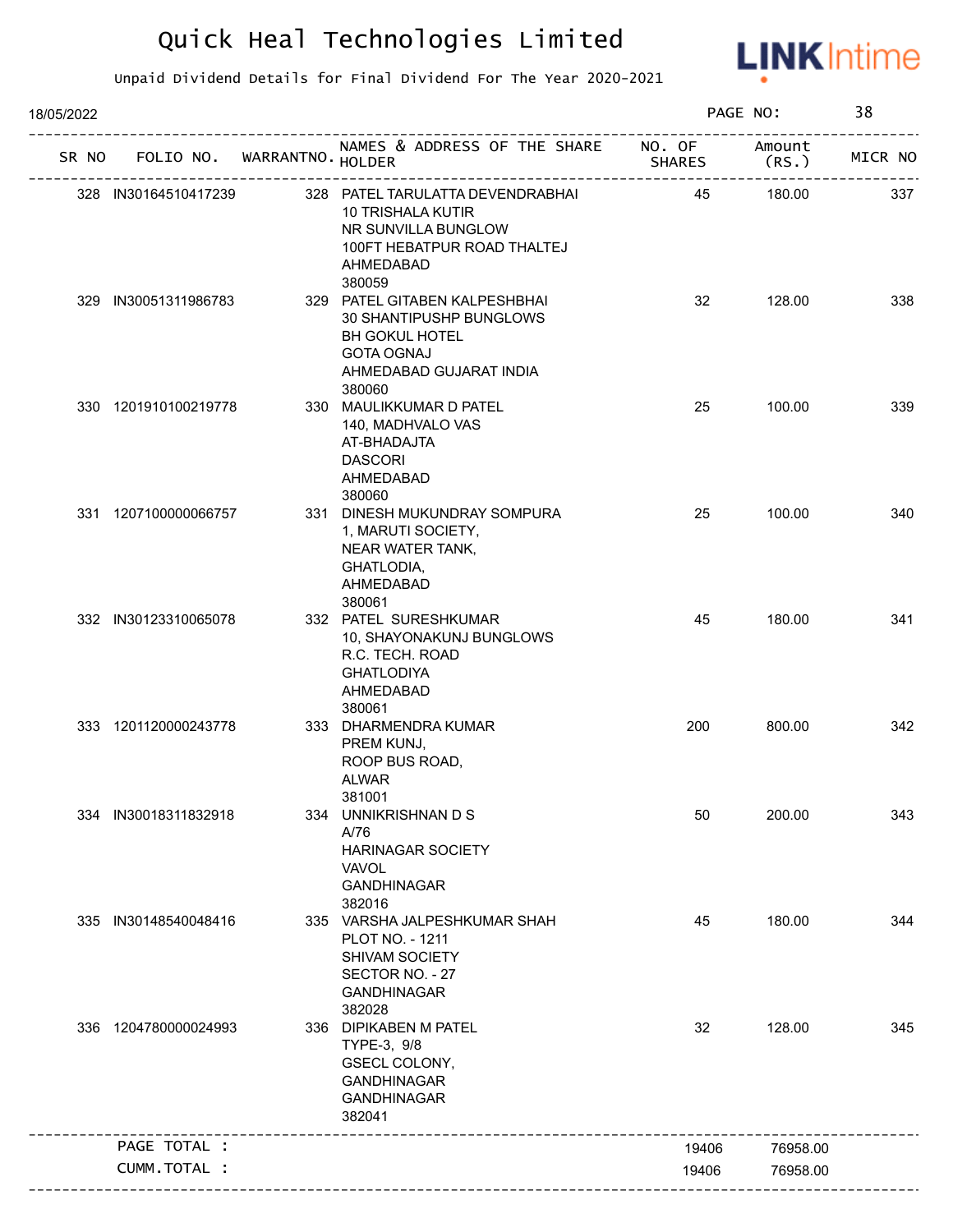

| 18/05/2022 |                             |                                                                                                                                                                           |                         | PAGE NO:        | 39      |
|------------|-----------------------------|---------------------------------------------------------------------------------------------------------------------------------------------------------------------------|-------------------------|-----------------|---------|
| SR NO      | FOLIO NO. WARRANTNO. HOLDER | NAMES & ADDRESS OF THE SHARE                                                                                                                                              | NO. OF<br><b>SHARES</b> | Amount<br>(RS.) | MICR NO |
|            | 337 IN30123310231226        | 337 BHIKHABHAI DHUDABHAI PAVRA<br>92, AT- POST- SALI<br>TA-DASADA<br>DIST-SURENDRANAGAR<br>382130                                                                         | 45                      | 180.00          | 346     |
|            | 338 IN30098210642930        | 338 BHUPENDRAKUMAR GUNVANTBHAI<br><b>PATEL</b><br>B-16, BHAVANI SOCIETY,<br>MITHIKUI,<br><b>DHOLKA</b><br>DIST-AHMEDABAD<br>382225                                        | 45                      | 180.00          | 347     |
|            | 339 IN30034310782969        | 339 SHAH MANJULABEN<br><b>RAJESHKUMAR</b><br>11, RAJASTHAN SOCIETY,<br>DAHEGAM,<br>DIST - GANDHINAGAR.<br>382305                                                          | 45                      | 180.00          | 348     |
|            | 340 IN30034310047433        | 340 AMI DHARMENDRA SHAH<br>16, PANKAJ,<br>SOCIETY-1,<br>DEHGAM,<br>GANDHINAGAR.<br>382305                                                                                 | 45                      | 180.00          | 349     |
|            | 341 IN30034310049951        | 341 PARUL KAMLESH SHAH<br>16, PANKAL SOCIETY NO.1,<br>AT.DAHEGAM,<br>DIST.GANDHINAGAR.<br>DAHEGAM.<br>382305                                                              | 45                      | 180.00          | 350     |
|            | 342 IN30226911171742        | 342 SANTOSH VISHWANATH<br><b>PORCHATTIWAR</b><br>H/202, MANSI APPT,<br>B/H GALAXY CINEMA,<br>NARODA,<br>AHMEDABAD<br>382325                                               | 45                      | 180.00          | 351     |
|            | 343 IN30164510249770        | 343 PATEL HARSHADKUMAR JASUBHAI<br>28, RADHEPARK CO OP HOU SOC<br>OPP. NILKANTH BUNGLOWS<br>NARODA KATHWADA ROAD, B/H<br><b>UDAY TENAM</b><br>NARODA, AHMEDABAD<br>382330 | 100                     | 400.00          | 352     |
|            | 344 IN30034310459780        | 344 KIRTIBEN KALPESHKUMAR PATEL<br>10, PRABHUPARK SOCIETY,<br>NR. NARODA BETHAK,<br>NARODA,<br>AHMEDABAD.<br>382330                                                       | 45                      | 180.00          | 353     |
|            | PAGE TOTAL :                |                                                                                                                                                                           | 19821                   | 78618.00        |         |
|            | CUMM.TOTAL :                |                                                                                                                                                                           | 19821                   | 78618.00        |         |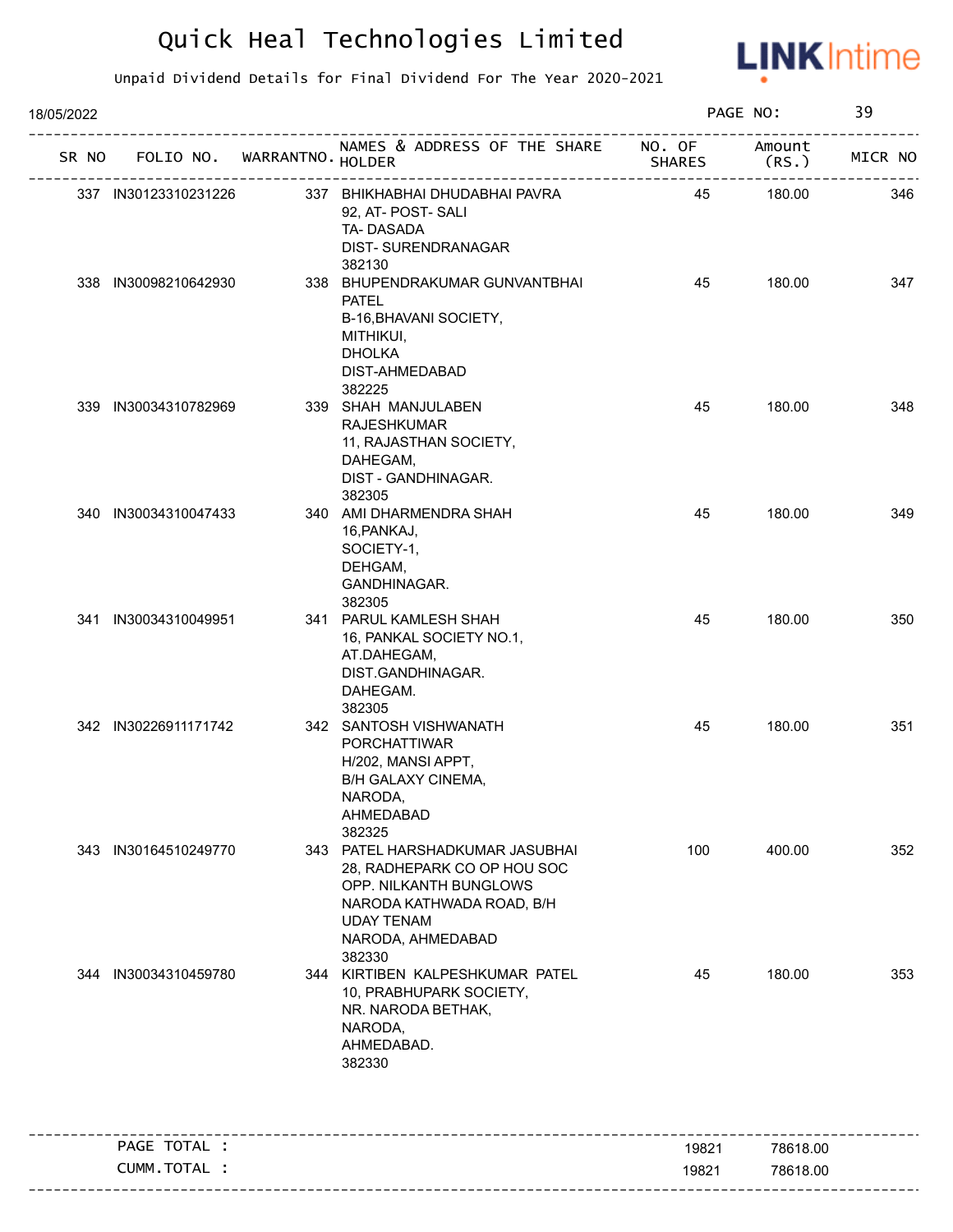

| 18/05/2022 |                             |                                                                                                                                  |                         | PAGE NO:        | 40      |
|------------|-----------------------------|----------------------------------------------------------------------------------------------------------------------------------|-------------------------|-----------------|---------|
| SR NO      | FOLIO NO. WARRANTNO. HOLDER | NAMES & ADDRESS OF THE SHARE                                                                                                     | NO. OF<br><b>SHARES</b> | Amount<br>(RS.) | MICR NO |
|            | 345 IN30246110220636        | 345 SHRADHA ROSHANKUMAR AMBWANI<br>44 BUNGLOW AREA<br><b>KUBER NAGAR</b><br>AHMEDABAD<br>382340                                  | 32                      | 128.00          | 354     |
|            | 346 IN30246110221909        | 346 RAJESH HARESH KUMAR AMBWANI<br>BUNGLOW NO. 18<br><b>BUNGLOW AREA KUBER NAGAR</b><br>NR, MINAXI FLAT,<br>AHMEDABAD<br>382340  | 32                      | 128.00          | 355     |
|            | 347 1204780000071900        | 347 PINAKIN NATVARLAL JADAV<br>B/2, GANGA APPARTMENT.<br>OPP-G D HIGH SCHOOL<br><b>SAIJPUR BOGHA</b><br>AHMEDABAD<br>382345      | 45                      | 180.00          | 356     |
|            | 348 IN30077310302906        | 348 MUKESH S. RATHOD<br>A/27, PRATIK TENAMENT<br>NR. INDIA COLONY<br><b>BAPUNAGAR</b><br>AHMEDABAD<br>382350                     | $\mathbf{1}$            | 4.00            | 357     |
|            | 349 1204460000017135        | 349 VINABEN MANILAL JOSHI<br>114, VIJAYA DASHMI SOCIETY,<br>NR. GAURI CINEMA,<br>ODHAV,<br>AHMEDABAD<br>382415                   | 45                      | 180.00          | 358     |
|            | 350 IN30123310052965        | 350 AMIT KISHOREKUMAR KAMLANI<br>8, NARAYAN BUNGLOW<br>OPP. SHRINATH PARTYPLOT<br><b>BHAT GAM IN CITY</b><br>AHMEDABAD<br>382428 | 15                      | 60.00           | 359     |
|            | 351 1207020000027757        | 351 INDIRABEN MAHENDRABHAI PATEL<br>35, MADHAVBAUG SOC.<br>NIRNAYNAGAR ROAD<br>NIRNAYNAGAR<br>AHMEDABAD<br>382481                | 45                      | 180.00          | 360     |
|            | 352 1204780000092002        | 352 HARDIKKUMAR PANKAJBHAI PATEL<br>RAKHEVAL NEW VAS<br>AT-POST-SARDHAV<br><b>SARDHAV</b><br>382640                              | 45                      | 180.00          | 361     |
|            | 353 IN30123310178599        | 353 CHINUBHAI MAGANLAL PATTNI<br>AMBIKA NAGAR SOCIETY<br>AT- POST- PATDI<br><b>DIST- SURENDRANAGAR</b><br>382765                 | 45                      | 180.00          | 362     |
|            | PAGE TOTAL :                |                                                                                                                                  | 20126                   | 79838.00        |         |
|            | CUMM.TOTAL :                |                                                                                                                                  | 20126                   | 79838.00        |         |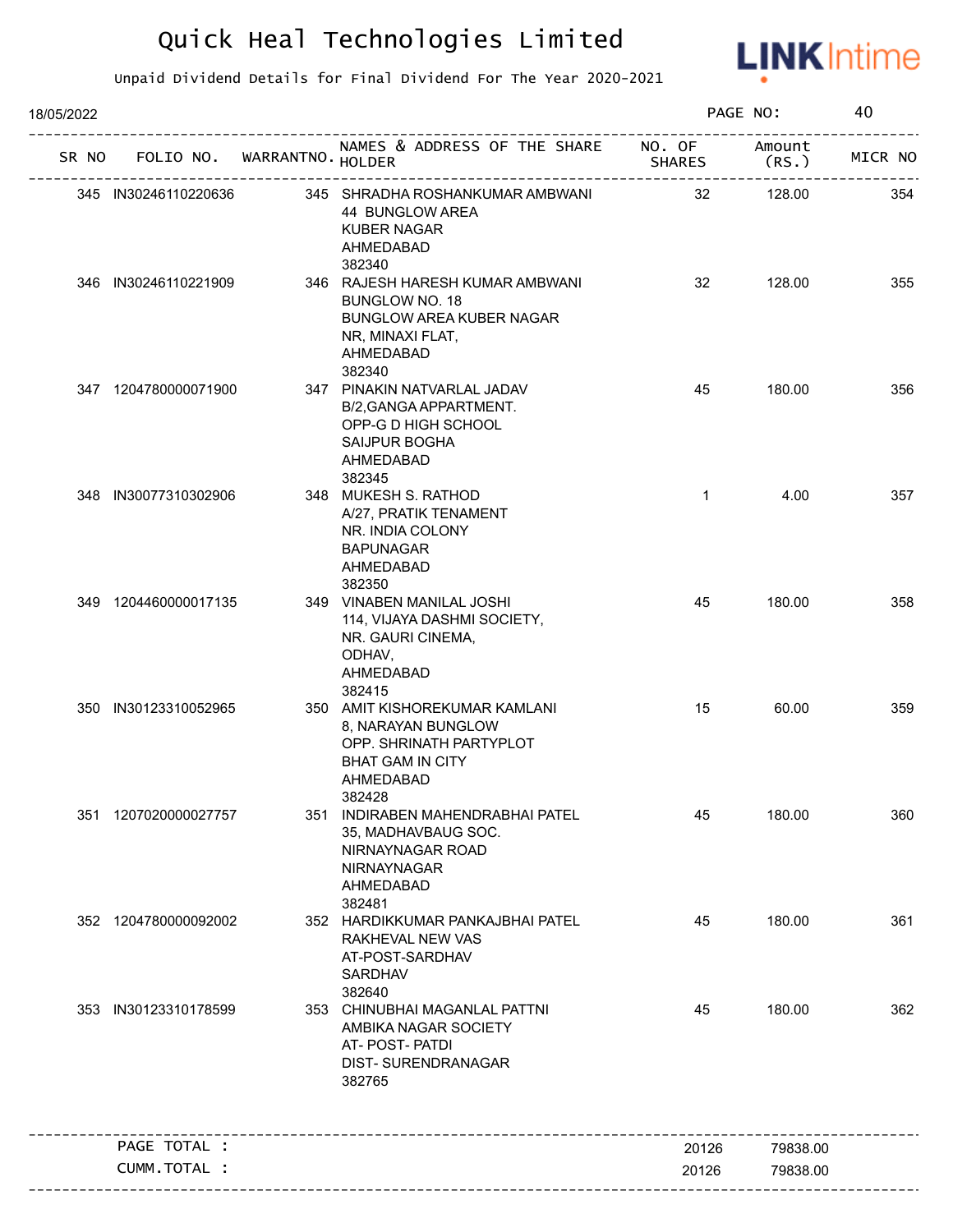

| 18/05/2022 |                      |                            |                                                                                                                                    |               | PAGE NO:       | 41      |
|------------|----------------------|----------------------------|------------------------------------------------------------------------------------------------------------------------------------|---------------|----------------|---------|
| SR NO      |                      | FOLIO NO. WARRANTNO HOLDER | NAMES & ADDRESS OF THE SHARE NO. OF                                                                                                | <b>SHARES</b> | Amount<br>(RS. | MICR NO |
|            | 354 1204470006222512 |                            | 354 ZANKHANA NIKHIL SONI<br>2/SILVERPARK SOC<br>NR DAULATVILAS PALACE<br>MAHAVIR NAGAR HMT<br><b>HIMMATNAGAR</b><br>383001         | 45            | 180.00         | 363     |
|            | 355 IN30305210400762 |                            | 355 MAHETA APEXABEN AMITKUMAR<br><b>VAKHARIA VAD</b><br>DR. GANDHI ROAD<br><b>HIMATNAGAR</b><br><b>SABARKANTHA</b><br>383001       | 45            | 180.00         | 364     |
|            | 356 1203320000723559 |                            | 356 KAMLESH NATHUBHAI PATEL<br>A - 35 SAGUN BANGLOWS<br>SAHKARI GIN CHAR RASTA<br><b>HIMATNAGAR</b><br>383001                      | 45            | 180.00         | 365     |
|            | 357 1204470000976961 |                            | 357 JAGDISHCHANDRA CHINULAL SONI<br>D-37 UMIYANAGAR BERNA<br>AT PO -HIMATNAGAR<br><b>HIMATNAGAR</b><br><b>HIMATNAGAR</b><br>383001 | 45            | 180.00         | 366     |
|            | 358 1204450000321844 |                            | 358 PRAFULCHANDRA JAYANTILAL SHAH<br><b>TALOD BAZAR</b><br><b>TALOD</b><br>383215                                                  | 45            | 180.00         | 367     |
|            | 359 IN30305210241969 |                            | 359 DIPIKABEN JAYESHKUMAR SHAH<br>SHREEJI COLONY<br><b>COLLAGE ROAD</b><br>TA - TALOD<br><b>DIST - SABARKANTHA</b><br>383215       | 30            | 120.00         | 368     |
|            | 360 1201090003062558 |                            | 360 VIMLABEN AJITKUMAR PARMAR<br>5 SIDDHARTH SOC<br>OPP VALMIKINAGAR<br><b>MEHSANA1</b><br><b>MEHSANA</b><br>384001                | 45            | 180.00         | 369     |
|            | 361 IN30021410378921 |                            | 361 SHAH HIMANSHU MANUBHAI<br>PATAVA POLE<br><b>NEAR JAIN TEMPLE</b><br><b>MAHESANA</b><br>384001                                  | 45            | 180.00         | 370     |
|            | 362 IN30021410383212 |                            | 362 SHAH BHARATIBEN BHARATKUMAR<br>PATVA POLE<br>NR JAIN TEMPLE<br><b>MAHESANA</b><br>384001                                       | 45            | 180.00         | 371     |

| TOTAL<br>PAGE | 20516 | 81398.00 |
|---------------|-------|----------|
| CUMM.TOTAL    | 20516 | 81398.00 |
|               |       |          |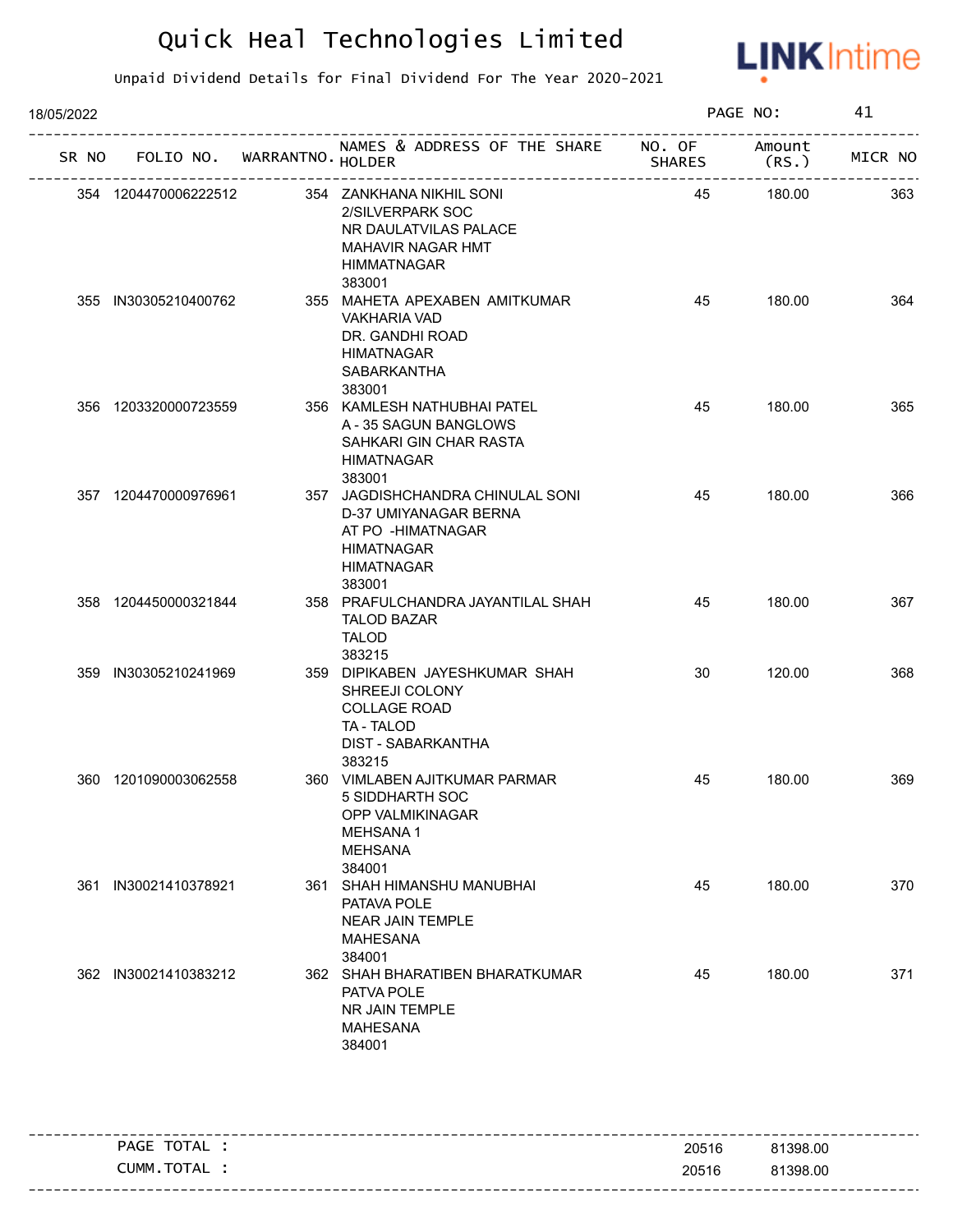

| 18/05/2022 |                                   |  | PAGE NO:                                                                                                                                                                |               | 42       |         |
|------------|-----------------------------------|--|-------------------------------------------------------------------------------------------------------------------------------------------------------------------------|---------------|----------|---------|
|            | SR NO FOLIO NO. WARRANTNO. HOLDER |  | NAMES & ADDRESS OF THE SHARE NO. OF Amount                                                                                                                              | <b>SHARES</b> | (RS.     | MICR NO |
|            | 363 IN30023912188287              |  | 363 MAIYUDDINBHAI USMANBHAI<br><b>MANSURI</b><br>58 AMAN PARK SOCIETY<br>VISNAGAR ROAD<br>MEHSANA                                                                       | 45            | 180.00   | 372     |
|            | 364 IN30051311544602              |  | 384001<br>364 VIRAL ASHESHKUMAR PARIKH<br>20 VAIBHAV SOCIETY<br>NEAR JALARAM SOCIETY<br>OPP NAGALPURA BUS STOP<br><b>HIGHWAY RD</b><br><b>MEHSANA GUJARAT</b><br>384002 | 32            | 128.00   | 373     |
|            | 365 IN30127630269679              |  | 365 PATEL HARIBHAI VITHALDAS<br><b>44 SATELLITE SOCIETY</b><br>OPP MAHASHAKTI GROUND<br>NR SAHKAR NAGAR HIGHWAY<br>MEHSANA<br>384002                                    | 45            | 180.00   | 374     |
|            | 366 1201090001025584              |  | 366 ASHESH LAXMANBHAI PARIKH<br>20- VAIBHAVPARK SOCIETY<br>B/H PB PETROL PUMP<br>MEHSANA<br>MEHSANA<br>384002                                                           | 32            | 128.00   | 375     |
|            | 367 1201090002615813              |  | 367 HARSHADKUMAR B MODI.<br>14 A SVAPNSRUSHTI BUNGLOWS<br>RADHANPUR ROAD OPP PANJARA<br><b>POL</b><br><b>MEHSANA</b><br>MEHSANA<br>384002                               | 32            | 128.00   | 376     |
|            | 368 1201090002634433              |  | 368 HARESH BHAGWANBHAI<br><b>CHAUDHARI</b><br>58 PARAMBIKA<br>SAHAKARNAGAR SOC SAME<br><b>MEHSANA</b><br><b>MEHSANA</b><br>384002                                       | 45            | 180.00   | 377     |
| 369        | IN30226913317679                  |  | 369 NILAM V MODI<br>LALDARVAJA AT UNJHA<br>TA UNJHA DI MEHSANA<br>UNJHA GUJARAT<br><b>INDIA</b><br>384170                                                               | 45            | 180.00   | 378     |
|            | 370 IN30123310215259              |  | 370 PATEL ROSHNIBEN BRIJESHKUMAR<br>5, RAMKRISHNA SOCIETY<br>NR. EYE HOSPITAL ROAD<br>UNJHA (N.G.)<br>384170                                                            | 45            | 180.00   | 379     |
|            | PAGE TOTAL :                      |  |                                                                                                                                                                         | 20837         | 82682.00 |         |
|            | CUMM.TOTAL :                      |  |                                                                                                                                                                         | 20837         | 82682.00 |         |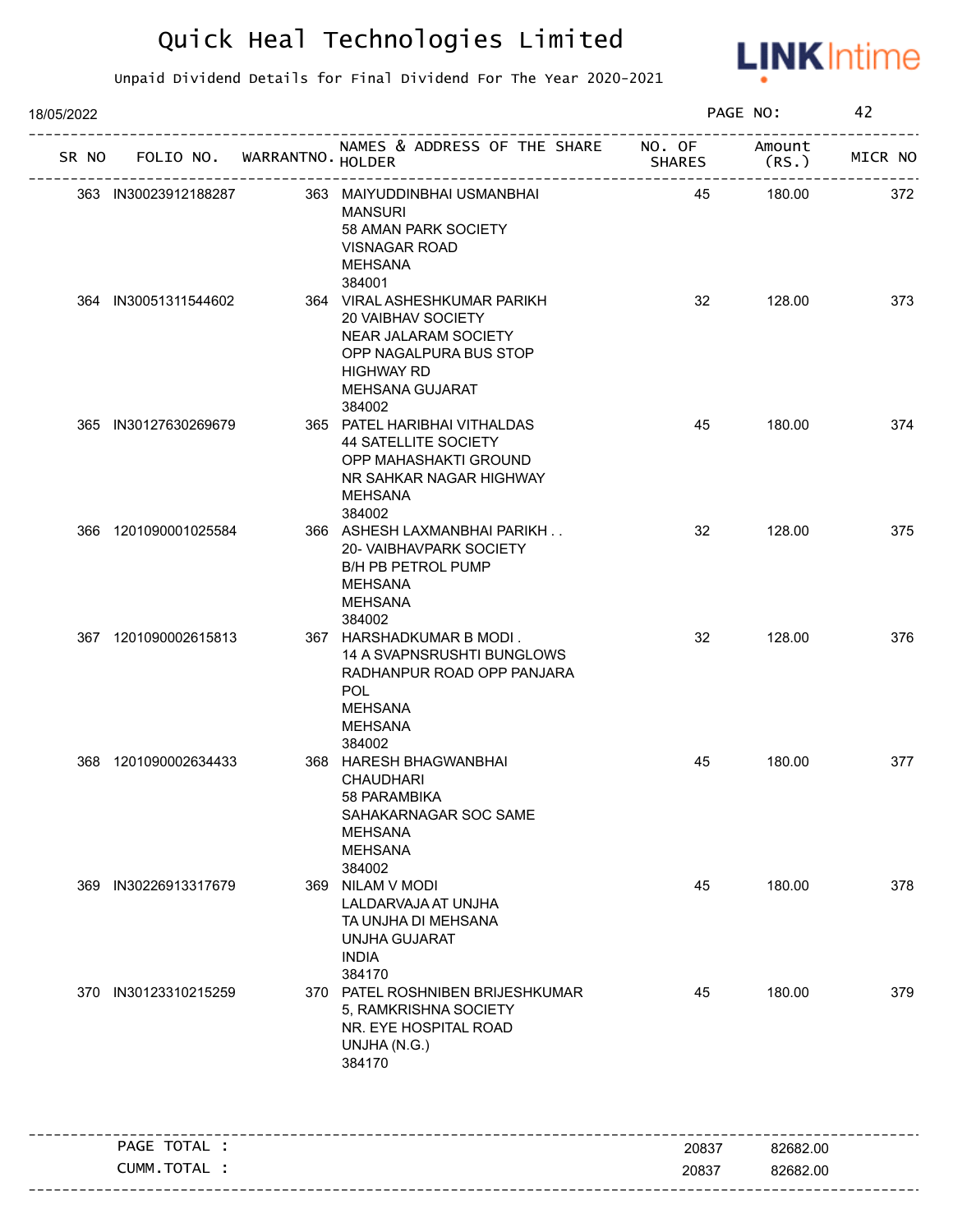

| 18/05/2022 |                             |                                                                                                                                                          |                  | PAGE NO:        | 43      |
|------------|-----------------------------|----------------------------------------------------------------------------------------------------------------------------------------------------------|------------------|-----------------|---------|
| SR NO      | FOLIO NO. WARRANTNO. HOLDER | NAMES & ADDRESS OF THE SHARE                                                                                                                             | NO. OF<br>SHARES | Amount<br>(RS.) | MICR NO |
|            | 371 1202890000470817        | 371 DINESHBHAI VIRSANGBHAI<br><b>CHAUDHARY</b><br>NR DAIRY, HOLI CHAKLA<br>AT & POST - DHINOJ<br>TA - CHANASMA, DIST - PATAN<br><b>MEHSANA</b><br>384225 | 39               | 156.00          | 380     |
|            | 372 IN30246110207615        | 372 MUKUNDKUMAR SHANTILAL<br><b>THAKKAR</b><br><b>GAYTRI SOCIETY</b><br>AT AND PO HARIJ<br>DIAT PATAN<br><b>HARIJ</b><br>384240                          | 32               | 128.00          | 381     |
|            | 373 IN30305210692387        | 373 NIMISHA LALITKUMAR PARIKH<br>KHAJURI-S STREET<br>LAKHUKHAD PATAN<br><b>NORTH GUJ</b><br><b>PATAN</b><br>384265                                       | 32               | 128.00          | 382     |
|            | 374 IN30097410881982        | 374 SHAH HETAL HIMANSHU<br>201, PRERANA TIRTH,<br>2ND FLOOR,<br>OUT CHHINDIYA GATE,<br>PATAN.<br>384265                                                  | 107              | 428.00          | 383     |
|            | 375 IN30034310201814        | 375 MEENABEN VIPULBHAI SHAH<br>MAHALAXMI MATA NO PADO,<br>NEAR THREE GATE,<br>PATAN,<br>N. GUJARAT.<br>384265                                            | 45               | 180.00          | 384     |
|            | 376 IN30034320031452        | 376 KANUBHAI DASHARATHLAL RAVAL<br>PANSYAMJI NO PADO<br><b>GHIVATO</b><br>PATAN - (N.G.)<br>384265                                                       | 225              | 900.00          | 385     |
| 377        | IN30034320046936            | 377 MODI JAGDISHBHAI VINODCHANDRA<br>103, NARNARYAN SOCIETY<br>PATAN.<br>384265                                                                          | 45               | 180.00          | 386     |
|            | 378 IN30034320085522        | 378 KAJAL ALPESHKUMAR MODI<br>$10 - 7 - 36$ ,<br>KALYANESHVAR NI POLE<br><b>PATAN</b><br>PATAN - N.G.<br>384265                                          | 32               | 128.00          | 387     |
|            | 379 1201090003077013        | 379 PREMJIBHAI P PATEL<br>39 A SONA BANGLOJ A<br><b>KANSA</b><br>TA VISNAGAR DIST MEHSANA<br><b>VISNAGAR</b><br>384315                                   | 50               | 200.00          | 388     |
|            | PAGE TOTAL :                |                                                                                                                                                          | 21444            | 85110.00        |         |
|            | CUMM.TOTAL :                |                                                                                                                                                          | 21444            | 85110.00        |         |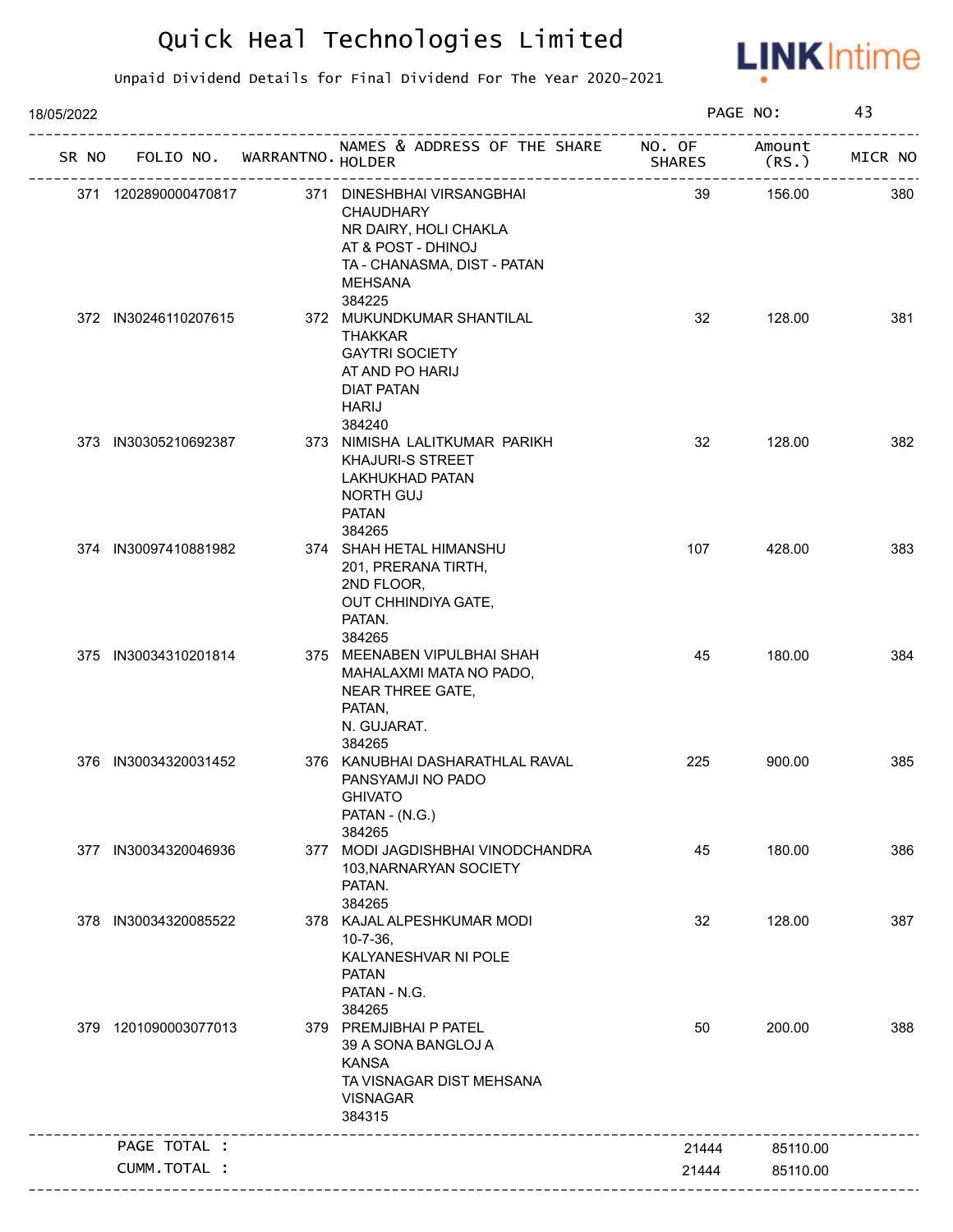

| 18/05/2022 |                                   |                                                                                                                                 |               | PAGE NO:       | 44      |
|------------|-----------------------------------|---------------------------------------------------------------------------------------------------------------------------------|---------------|----------------|---------|
|            | SR NO FOLIO NO. WARRANTNO. HOLDER | NAMES & ADDRESS OF THE SHARE NO. OF                                                                                             | <b>SHARES</b> | Amount<br>(RS. | MICR NO |
|            | 380 IN30305210814868              | 380 POPATBHAI V CHAUDHARY<br>AT CHITRODA MOTA<br>TA VISNAGAR<br><b>DIST MEHSANA</b><br><b>VISNAGAR</b><br>384315                | 50            | 200.00         | 389     |
|            | 381 IN30305210612533              | 381 KIRITKUMAR DASHARATHLAL MODI<br>JIVASETH NO MADH<br>TA-VADNAGAR<br>DIST-MEHSANA<br>384355                                   | 39            | 156.00         | 390     |
|            | 382 IN30127615114142              | 382 PATEL DILIPKUMAR HIRALAL<br>SUSHKON NO MOADH<br>NR. BAROTI BAZAAR<br>PO VADNAGAR<br><b>MEHSANA</b><br>384355                | 50            | 200.00         | 391     |
|            | 383 1201910102267960              | 383 HASHMUKHBHAI SAGARAMBHAI<br><b>CHAUDHARY</b><br>KHADKI VAS AT & PO-BORIVAVI<br>TA-DIST. MEHSANA<br><b>MEHSANA</b><br>384435 | 32            | 128.00         | 392     |
|            | 384 1203320002894099              | 384 ISHWARBHAI MANILAL PARIKH HUF<br><b>GANESHPOLE</b><br>SANTH BAZAR<br><b>NADIAD</b><br>387001                                | 50            | 180.00         | 393     |
|            | 385 1203320002041813              | 385 RAXABEN I PARIKH<br><b>GANESH POLE</b><br>SANTH BAZAAR<br><b>NADIAD</b><br>387001                                           | 50            | 200.00         | 394     |
|            | 386 IN30063620070637              | 386 ALPESHKUMAR BHAGAWATILAL<br><b>SHAH</b><br>31-MAHESHWARI SOCIETY<br>JUNA DUMRAL ROAD<br><b>NADIAD</b><br>387002             | 151           | 604.00         | 395     |
|            | 387 IN30148510328712              | 387 SHAH KANAIYALAL J<br><b>G-SHIVANI FLAT</b><br>NR GEB ROAD<br><b>DHOLKA</b><br>387810                                        | 32            | 128.00         | 396     |
|            | 388 1203320000106109              | 388 SHAH HEMANT JAYANTKUMAR<br><b>MUJPUR ROAD</b><br>MAGHIYA TALAV, HARIOM SOCIETY<br><b>DHOLKA</b><br>AHMEDABAD<br>387810      | 32            | 128.00         | 397     |
|            | PAGE TOTAL :                      |                                                                                                                                 | 21930         | 87034.00       |         |
|            | CUMM.TOTAL :                      |                                                                                                                                 | 21930         | 87034.00       |         |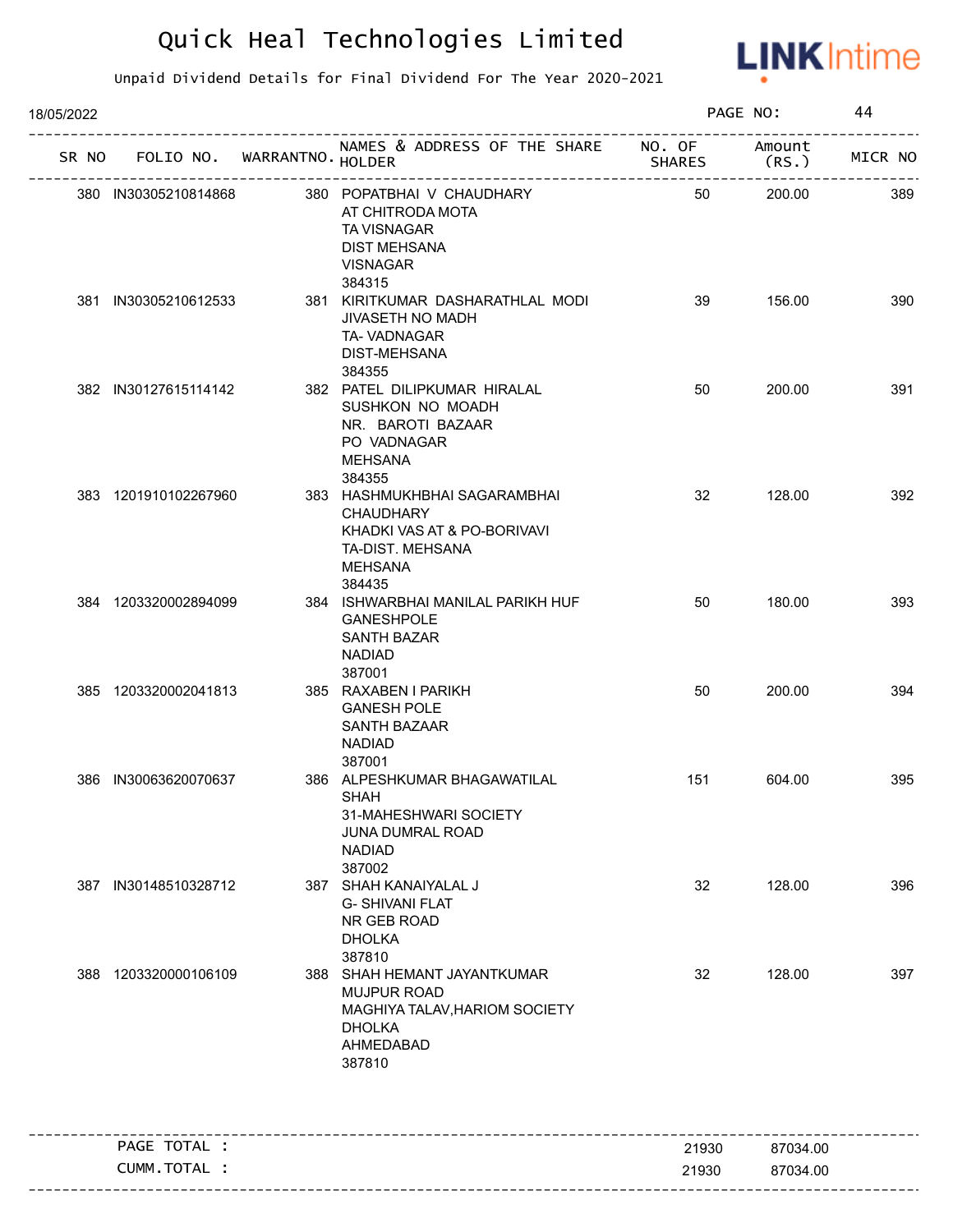

| 18/05/2022 | SR NO FOLIO NO. WARRANTNO. HOLDER<br>389 1204470000700441<br>389 SAMIR B PATEL<br>VACHLI KHADKI VITTHAL CHOWK<br><b>DHARMAJ</b><br><b>DHARMAJ</b><br><b>DHARMAJ</b><br>388430<br>390 IN30199110725727<br>390 GULAMDASTGIR SAIYADALI SAIYAD<br>OPP. BALAMSHAH PIR<br><b>ANKLAV</b><br>388510<br>391 IN30177416420199<br>391 RAKESHBHAI ARVINDBHAI PATEL<br>0 TAMBOLI KHADAKI<br>NEAR RAM PARABADI<br><b>BORSAD</b><br>388540<br>392 IN30199110165753<br>392 PATEL NATVARBHAI DAHYABHAI<br>6-C, HARIDAYA SOCIETY<br>NR. AMBICA CINEMA<br>PANCHMAHAL<br>DIST. GODHRA<br>389001<br>393 IN30169611815219<br>393 JETHABHAI PUNJABHAI PARMAR<br>SALIYA MUVADI<br><b>PANCHMAHALS</b><br>DIWADA COLONY<br><b>PANCHMAHALS</b><br>389250<br>394 SWATI ARUN KARNIK<br>394 1201130000024794<br>1, SUHRUD,<br>BOB EMPLOYEES HSG. SOC.,<br>WAGHODIA ROAD,<br>VADODARA<br>390019<br>395 1204720011101030<br>395 SHAH PRATIK ARUNKUMAR<br>TOWER A 302 NITYAM SQUARE<br>NEAR WATER TANK HARNI COLONY<br>BH CYGNUS WORLD SCHOOL<br>VADODARA<br>390022<br>396 1301670000206334<br>396 NILESH VASANTLAL SHAH<br>25-PARSHWANATH SOC<br><b>GHAYAJ ROAD</b><br>AT & POST:- PADRA<br><b>PADRA</b><br>391440<br>397 1301670000206349<br>397 DHAVAL VASANTLAL SHAH<br>25-PARSHWANATH SOC<br><b>GAYAJ ROAD</b><br>AT-PADRA DIST-VADODARA<br><b>PADRA</b><br>391440 |  | PAGE NO:                            |               | 45             |         |
|------------|----------------------------------------------------------------------------------------------------------------------------------------------------------------------------------------------------------------------------------------------------------------------------------------------------------------------------------------------------------------------------------------------------------------------------------------------------------------------------------------------------------------------------------------------------------------------------------------------------------------------------------------------------------------------------------------------------------------------------------------------------------------------------------------------------------------------------------------------------------------------------------------------------------------------------------------------------------------------------------------------------------------------------------------------------------------------------------------------------------------------------------------------------------------------------------------------------------------------------------------------------------------------------------------------------------------------------------------|--|-------------------------------------|---------------|----------------|---------|
|            |                                                                                                                                                                                                                                                                                                                                                                                                                                                                                                                                                                                                                                                                                                                                                                                                                                                                                                                                                                                                                                                                                                                                                                                                                                                                                                                                        |  | NAMES & ADDRESS OF THE SHARE NO. OF | <b>SHARES</b> | Amount<br>(RS. | MICR NO |
|            |                                                                                                                                                                                                                                                                                                                                                                                                                                                                                                                                                                                                                                                                                                                                                                                                                                                                                                                                                                                                                                                                                                                                                                                                                                                                                                                                        |  |                                     | 239           | 956.00         | 398     |
|            |                                                                                                                                                                                                                                                                                                                                                                                                                                                                                                                                                                                                                                                                                                                                                                                                                                                                                                                                                                                                                                                                                                                                                                                                                                                                                                                                        |  |                                     | 200           | 800.00         | 399     |
|            |                                                                                                                                                                                                                                                                                                                                                                                                                                                                                                                                                                                                                                                                                                                                                                                                                                                                                                                                                                                                                                                                                                                                                                                                                                                                                                                                        |  |                                     | 25            | 100.00         | 400     |
|            |                                                                                                                                                                                                                                                                                                                                                                                                                                                                                                                                                                                                                                                                                                                                                                                                                                                                                                                                                                                                                                                                                                                                                                                                                                                                                                                                        |  |                                     | 53            | 212.00         | 401     |
|            |                                                                                                                                                                                                                                                                                                                                                                                                                                                                                                                                                                                                                                                                                                                                                                                                                                                                                                                                                                                                                                                                                                                                                                                                                                                                                                                                        |  |                                     | 100           | 400.00         | 402     |
|            |                                                                                                                                                                                                                                                                                                                                                                                                                                                                                                                                                                                                                                                                                                                                                                                                                                                                                                                                                                                                                                                                                                                                                                                                                                                                                                                                        |  |                                     | 200           | 800.00         | 403     |
|            |                                                                                                                                                                                                                                                                                                                                                                                                                                                                                                                                                                                                                                                                                                                                                                                                                                                                                                                                                                                                                                                                                                                                                                                                                                                                                                                                        |  |                                     | 45            | 180.00         | 404     |
|            |                                                                                                                                                                                                                                                                                                                                                                                                                                                                                                                                                                                                                                                                                                                                                                                                                                                                                                                                                                                                                                                                                                                                                                                                                                                                                                                                        |  |                                     | 45            | 180.00         | 405     |
|            |                                                                                                                                                                                                                                                                                                                                                                                                                                                                                                                                                                                                                                                                                                                                                                                                                                                                                                                                                                                                                                                                                                                                                                                                                                                                                                                                        |  |                                     | 45            | 180.00         | 406     |
|            | PAGE TOTAL :                                                                                                                                                                                                                                                                                                                                                                                                                                                                                                                                                                                                                                                                                                                                                                                                                                                                                                                                                                                                                                                                                                                                                                                                                                                                                                                           |  |                                     | 22882         | 90842.00       |         |
|            | CUMM.TOTAL :                                                                                                                                                                                                                                                                                                                                                                                                                                                                                                                                                                                                                                                                                                                                                                                                                                                                                                                                                                                                                                                                                                                                                                                                                                                                                                                           |  |                                     | 22882         | 90842.00       |         |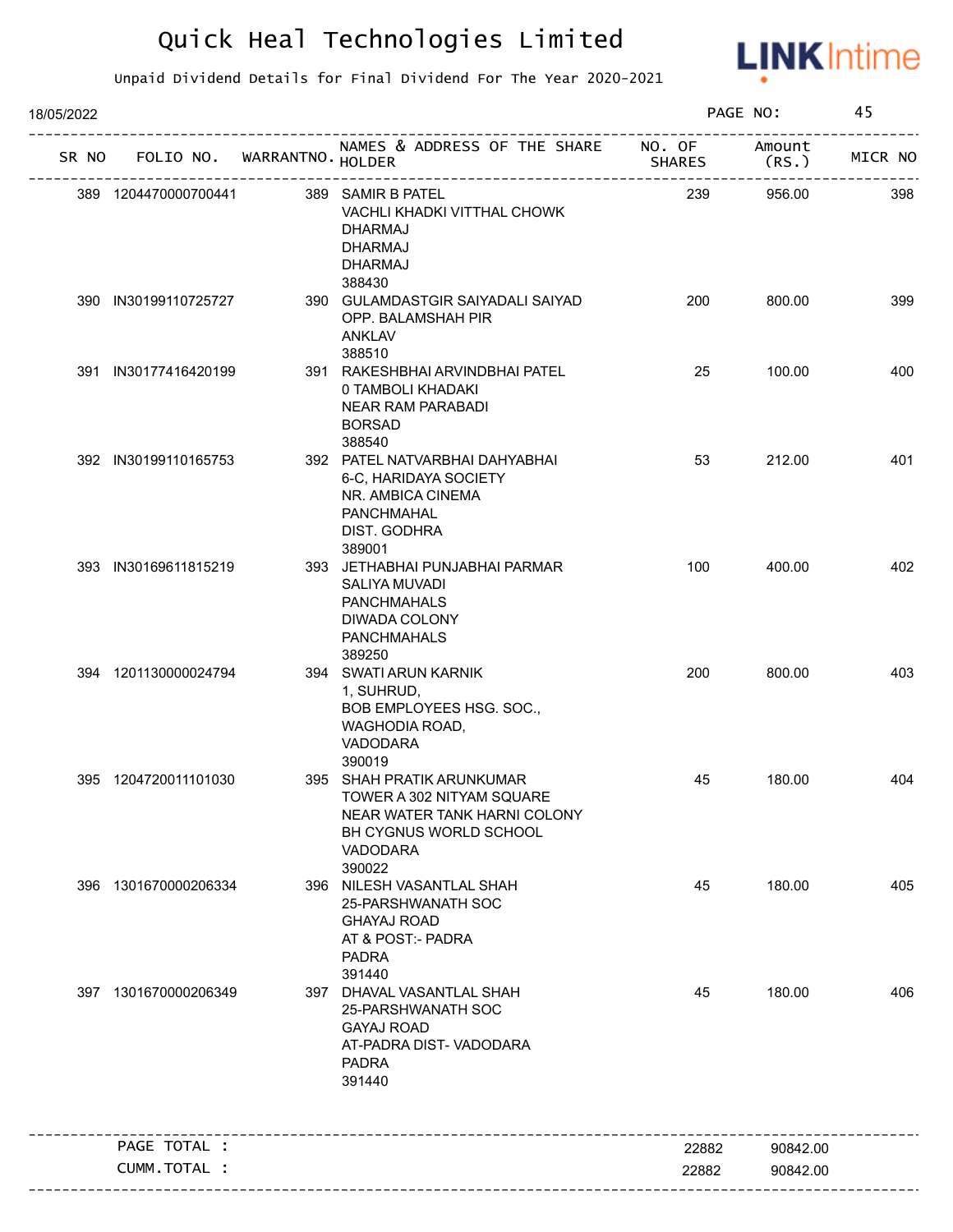

| 18/05/2022 | FOLIO NO. WARRANTNO. HOLDER<br>398 PRAMOD NAGJIBHAI MODI<br>398 1203320001084567<br>L 3 MODI NAGAR<br><b>HANSOT ROAD</b><br>ANKLESHWAR<br>393001<br>399 1203320001304658<br>399 MODI VARSHABEN PRAMOD KUMAR<br>L/3 MODI NAGAR<br><b>HASHUT ROAD</b><br>ANKLESHWAR<br>393001<br>400 IN30123310288213<br>400 PATEL JADAVBHAI THOBHANBHAI<br>148/149, VISHWA NAGAR SOCIETY<br>CHHAPARA BHATHA<br><b>SURAT</b><br>394107<br>401 1201090000378830<br>401 KALPESH JITENDRARAI DESAI<br>B/4, NAND BANGLOW,<br>B/H DHIRAJSONS, M.G. ROAD<br><b>BARDOLI, DIST-SURAT</b><br><b>BARDOLI</b><br>394602<br>402 1204470005181722<br>402 SURESHKUMAR GORDHANBHAI<br><b>PATEL</b><br>25 SHREEJI PARK<br>LAXMIKANT ASHRAM ROAD<br><b>SURAT</b><br>395004<br>403 IN30042510119162<br>403 MOHD. NISAR KHAN<br>HAJI ESMAIL H. QURESHI,<br>QURESHI MANZIL,<br>DEHLA STREET,<br>RANDER, SURAT.<br>395005<br>404 1202470000295576<br>404 JITENDRAKUMAR NAVNITLAL SHAH<br>A-2 PRASTHAVAN APPT<br><b>UMRA</b><br><b>SURAT</b><br>395007<br>1203330000049785<br>405 Akshaykumar R Chinai<br>204 SAHNIP VIEW APP MADHUVAN<br>CEMPUS OPP SHREE RAM PETROL<br>PUMP ANAND MAHAL RD ADAJAN<br>Surat<br>395009<br>IN30042510087047<br>406 NEETA VINOD SHETH<br>47, SAINAGAR SOCIETY<br><b>B/H BHULKABHAVAN SCHOOL</b> |  |                                  |                         | PAGE NO:        | 46      |
|------------|---------------------------------------------------------------------------------------------------------------------------------------------------------------------------------------------------------------------------------------------------------------------------------------------------------------------------------------------------------------------------------------------------------------------------------------------------------------------------------------------------------------------------------------------------------------------------------------------------------------------------------------------------------------------------------------------------------------------------------------------------------------------------------------------------------------------------------------------------------------------------------------------------------------------------------------------------------------------------------------------------------------------------------------------------------------------------------------------------------------------------------------------------------------------------------------------------------------------------------------------------------------------------------------|--|----------------------------------|-------------------------|-----------------|---------|
| SR NO      |                                                                                                                                                                                                                                                                                                                                                                                                                                                                                                                                                                                                                                                                                                                                                                                                                                                                                                                                                                                                                                                                                                                                                                                                                                                                                       |  | NAMES & ADDRESS OF THE SHARE     | NO. OF<br><b>SHARES</b> | Amount<br>(RS.) | MICR NO |
|            |                                                                                                                                                                                                                                                                                                                                                                                                                                                                                                                                                                                                                                                                                                                                                                                                                                                                                                                                                                                                                                                                                                                                                                                                                                                                                       |  |                                  | 45                      | 180.00          | 407     |
|            |                                                                                                                                                                                                                                                                                                                                                                                                                                                                                                                                                                                                                                                                                                                                                                                                                                                                                                                                                                                                                                                                                                                                                                                                                                                                                       |  |                                  | 45                      | 180.00          | 408     |
|            |                                                                                                                                                                                                                                                                                                                                                                                                                                                                                                                                                                                                                                                                                                                                                                                                                                                                                                                                                                                                                                                                                                                                                                                                                                                                                       |  |                                  | 80                      | 320.00          | 409     |
|            |                                                                                                                                                                                                                                                                                                                                                                                                                                                                                                                                                                                                                                                                                                                                                                                                                                                                                                                                                                                                                                                                                                                                                                                                                                                                                       |  |                                  | 5                       | 20.00           | 410     |
|            |                                                                                                                                                                                                                                                                                                                                                                                                                                                                                                                                                                                                                                                                                                                                                                                                                                                                                                                                                                                                                                                                                                                                                                                                                                                                                       |  |                                  | 300                     | 1200.00         | 411     |
|            |                                                                                                                                                                                                                                                                                                                                                                                                                                                                                                                                                                                                                                                                                                                                                                                                                                                                                                                                                                                                                                                                                                                                                                                                                                                                                       |  |                                  | 25                      | 100.00          | 412     |
|            |                                                                                                                                                                                                                                                                                                                                                                                                                                                                                                                                                                                                                                                                                                                                                                                                                                                                                                                                                                                                                                                                                                                                                                                                                                                                                       |  |                                  | 32                      | 128.00          | 413     |
| 405        |                                                                                                                                                                                                                                                                                                                                                                                                                                                                                                                                                                                                                                                                                                                                                                                                                                                                                                                                                                                                                                                                                                                                                                                                                                                                                       |  |                                  | 75                      | 300.00          | 414     |
| 406        |                                                                                                                                                                                                                                                                                                                                                                                                                                                                                                                                                                                                                                                                                                                                                                                                                                                                                                                                                                                                                                                                                                                                                                                                                                                                                       |  | ADAJAN<br><b>SURAT</b><br>395009 | 20                      | 80.00           | 415     |
|            | PAGE TOTAL :                                                                                                                                                                                                                                                                                                                                                                                                                                                                                                                                                                                                                                                                                                                                                                                                                                                                                                                                                                                                                                                                                                                                                                                                                                                                          |  |                                  | 23509                   | 93350.00        |         |
|            | CUMM.TOTAL :                                                                                                                                                                                                                                                                                                                                                                                                                                                                                                                                                                                                                                                                                                                                                                                                                                                                                                                                                                                                                                                                                                                                                                                                                                                                          |  |                                  | 23509                   | 93350.00        |         |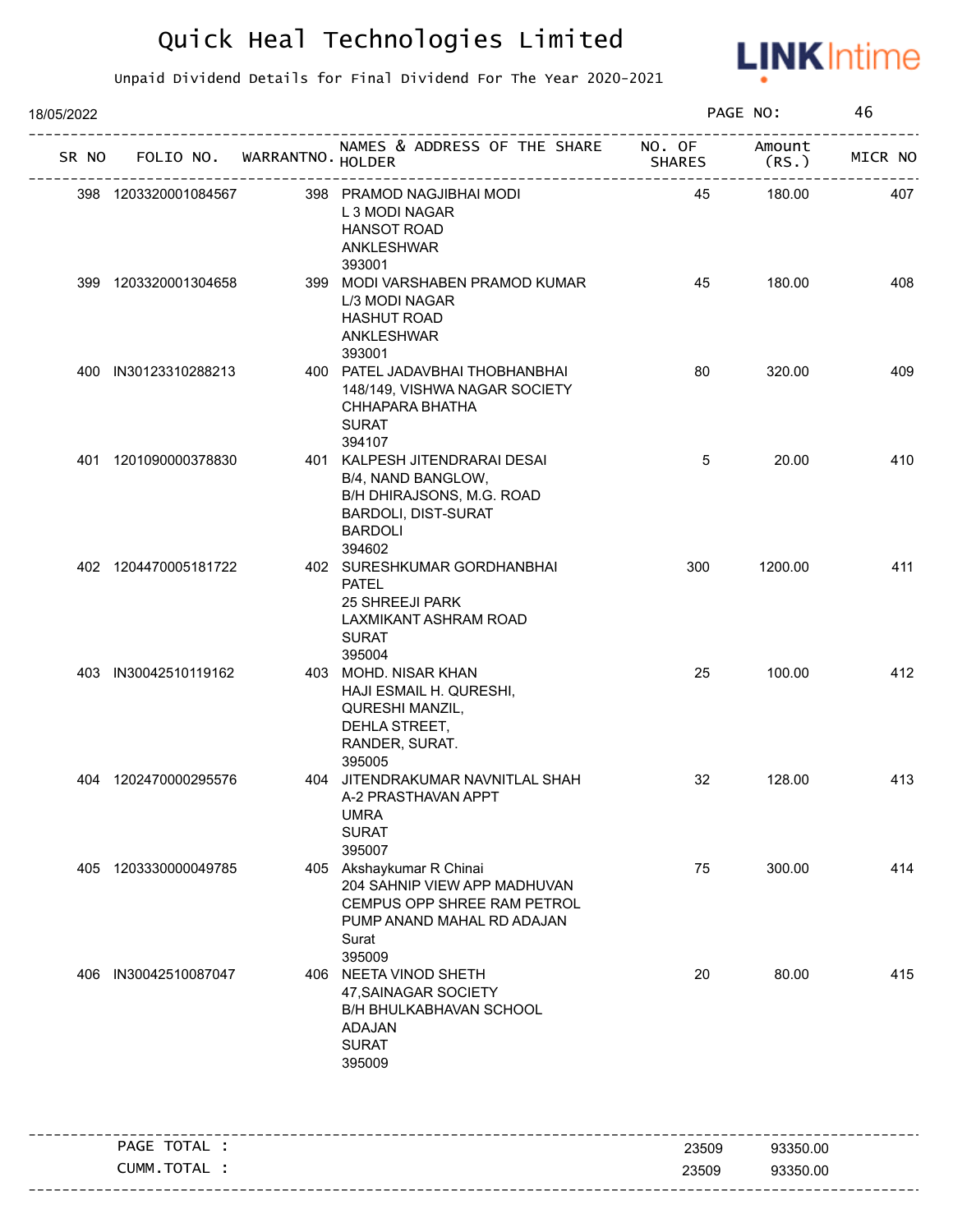

| 18/05/2022 |                             |                                                                                                                                                        |        | PAGE NO:        | 47      |
|------------|-----------------------------|--------------------------------------------------------------------------------------------------------------------------------------------------------|--------|-----------------|---------|
| SR NO      | FOLIO NO. WARRANTNO. HOLDER | NAMES & ADDRESS OF THE SHARE NO. OF                                                                                                                    | SHARES | Amount<br>(RS.) | MICR NO |
|            | 407 IN30220110935757        | 407 DHRUMIL PRADIP SHAH<br>103/104, RUSHABH APT<br>NR. JAIN TEMPLE ADAJAN PATIYA<br>RANDER ROAD<br><b>SURAT</b>                                        | 45     | 180.00          | 416     |
|            | 408 1202000000307240        | 395009<br>408 ABHISHEK SURENDRA NANGALIA<br>704 UMANG APARTMENT<br><b>BHATAR ROAD</b><br><b>SURAT</b><br>395017                                        | 200    | 800.00          | 417     |
|            | 409 1204890000136321        | 409 USHABEN HEMANTKUMAR SHAH<br>OPP. SHRI NATHJI BAWAS TEM<br><b>MOTA BAZAR</b><br>VALSAD<br>VALSAD<br>396001                                          | 200    | 800.00          | 418     |
|            | 410 IN30015910202403        | 410 BHAKTI VIPUL GANDHI<br>POST KHATALWAD<br>TAL. UMARGAM<br>DIST. VALSAD.<br>396191                                                                   | 3      | 12.00           | 419     |
|            | 411 IN30051311993147        | 411 JYOTIBEN S PATEL<br>AT PATEL FALIA<br>POST KOTHAMADI<br><b>NAVSARI</b><br><b>GUJARAT</b><br>396439                                                 | 159    | 636.00          | 420     |
|            | 412 IN30051320058384        | 412 RONY GANDHI<br>119 A SHANTIVAN 2<br>OPP JAY SHANKAR PARTY PLOT<br><b>B/H RESHI APRT GRID ROAD</b><br><b>KABILPORE</b><br>NAVSARI GUJARAT<br>396445 | 22     | 88.00           | 421     |
|            | 413 1100001000012828        | 413 R N PATWA SHARES & STOCK<br><b>BROKERS (P) LTD</b><br>5TH FLOOR JEEVAN SAHAKAR<br>SIR P M ROAD,<br><b>FORT</b><br><b>MUMBAI</b><br>400001          | 200    | 720.00          | 422     |
|            | 414 IN30036022465764        | 414 BHARATI R JHAVERI<br>267 MUMBADEVI ROAD<br><b>GURUKRUPA BLDG</b><br>4TH FLOOR<br><b>MUMBAI</b><br>400002                                           | 45     | 180.00          | 423     |
|            | 415 IN30107180068301        | 415 BIPIN PREMCHAND SHAH<br>C/O MT MADON & CO.<br>346 ABDUL REHMAN STREET<br><b>MUMBAI</b><br>400003<br>_____________________                          | 45     | 162.00          | 424     |
|            | PAGE TOTAL :                |                                                                                                                                                        | 24428  | 96928.00        |         |
|            | CUMM.TOTAL :                |                                                                                                                                                        | 24428  | 96928.00        |         |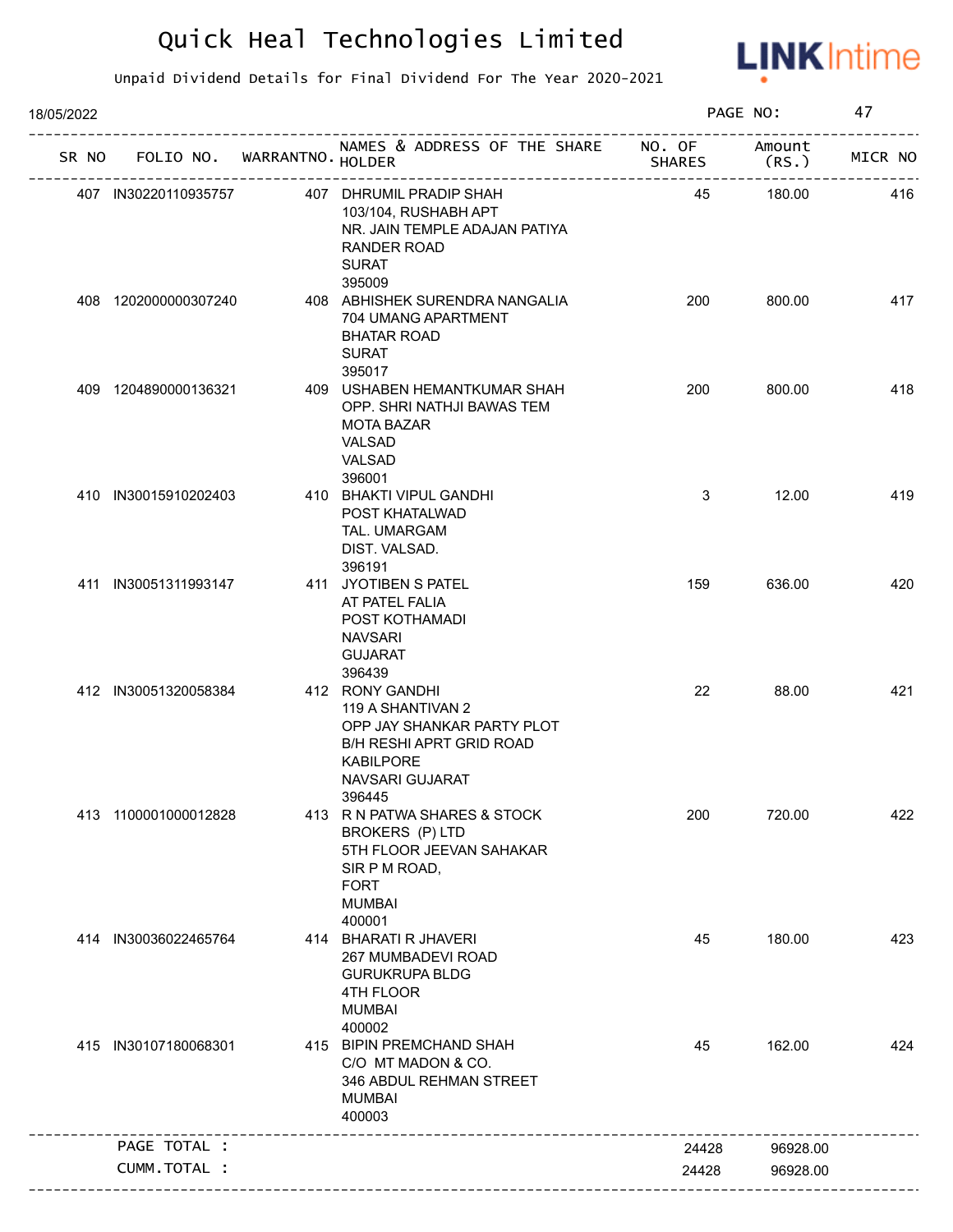

| 18/05/2022 |                      |                             |                                                                                                                                                         |               | PAGE NO:        |         |
|------------|----------------------|-----------------------------|---------------------------------------------------------------------------------------------------------------------------------------------------------|---------------|-----------------|---------|
| SR NO      |                      | FOLIO NO. WARRANTNO. HOLDER | NAMES & ADDRESS OF THE SHARE NO. OF                                                                                                                     | <b>SHARES</b> | Amount<br>(RS.) | MICR NO |
|            | 416 1201750000507981 |                             | 416 AKIL ABEDIN KHOKHAWALA<br>16, SARANG STREET,<br><b>MUMBAI</b>                                                                                       | 100           | 400.00          | 425     |
|            | 417 1201750000068675 |                             | 400003<br>417 RASHIDA SALIM RAJANI<br>FLAT NO 5, 3RD FLOOR, MOHAMED<br>MANZIL, NAWORJI HILL ROAD<br>NO 1, DONGRI,<br><b>MUMBAI</b><br>400009            | 108           | 432.00          | 426     |
|            | 418 1201120000011885 |                             | 418 HARISH AMRITLAL JAIN<br>101-A.GIRIVIHAR DARSHAN,<br>MOOSA KILLEDAR STREET,<br>JACOB CIRCLE.<br><b>MUMBAI</b><br>400011                              | 10            | 40.00           | 427     |
|            | 419 1203710000018957 |                             | 419 VIMALA SAREMALJI JAIN<br>202/A, SAMBHAJI NAGAR<br>N M JOSHI MARG<br>MUMBAI<br>400013                                                                | 45            | 180.00          | 428     |
|            | 420 1203710000030552 |                             | 420 VICKY LALITKUMAR MEHTA<br>A/503, GOD GIFT APT<br>112 - 120, N M JOSHI MARG<br><b>LOWER PAREL</b><br><b>MUMBAI</b><br>400013                         | 200           | 800.00          | 429     |
| 421        | IN30160410340674     |                             | 421 HEMANT PARASHURAM KAMBHLE<br>GURUKRUPA BUILDING, ROOM NO-3<br>S.S.WAGH MARG, GR FLOOR,<br><b>NAIGAON</b><br>DADAR (EAST)<br><b>MUMBAI</b><br>400014 | 34            | 136.00          | 430     |
|            | 422 1203320002315834 |                             | 422 YOGESH PRABHAKAR SHELAR<br><b>MUNICIPAL BLDG F</b><br>R NO 15 2ND FLR SION<br><b>AGARWADA SION</b><br><b>MUMBAI</b><br>400022                       | 4             | 16.00           | 431     |
|            | 423 IN30023911202417 |                             | 423 SOHEL A KHAN<br>C/2 SANGEET<br>N M JOSHI MARG<br><b>BYCULLA</b><br><b>MUMBAI</b><br>400027                                                          | 95            | 380.00          | 432     |

|                |       | -----------------------           |
|----------------|-------|-----------------------------------|
| TOTAL<br>PAGE  | 25024 | 99312.00                          |
| TOTAL<br>CUMM. | 25024 | 99312.00                          |
|                |       | --------------------------------- |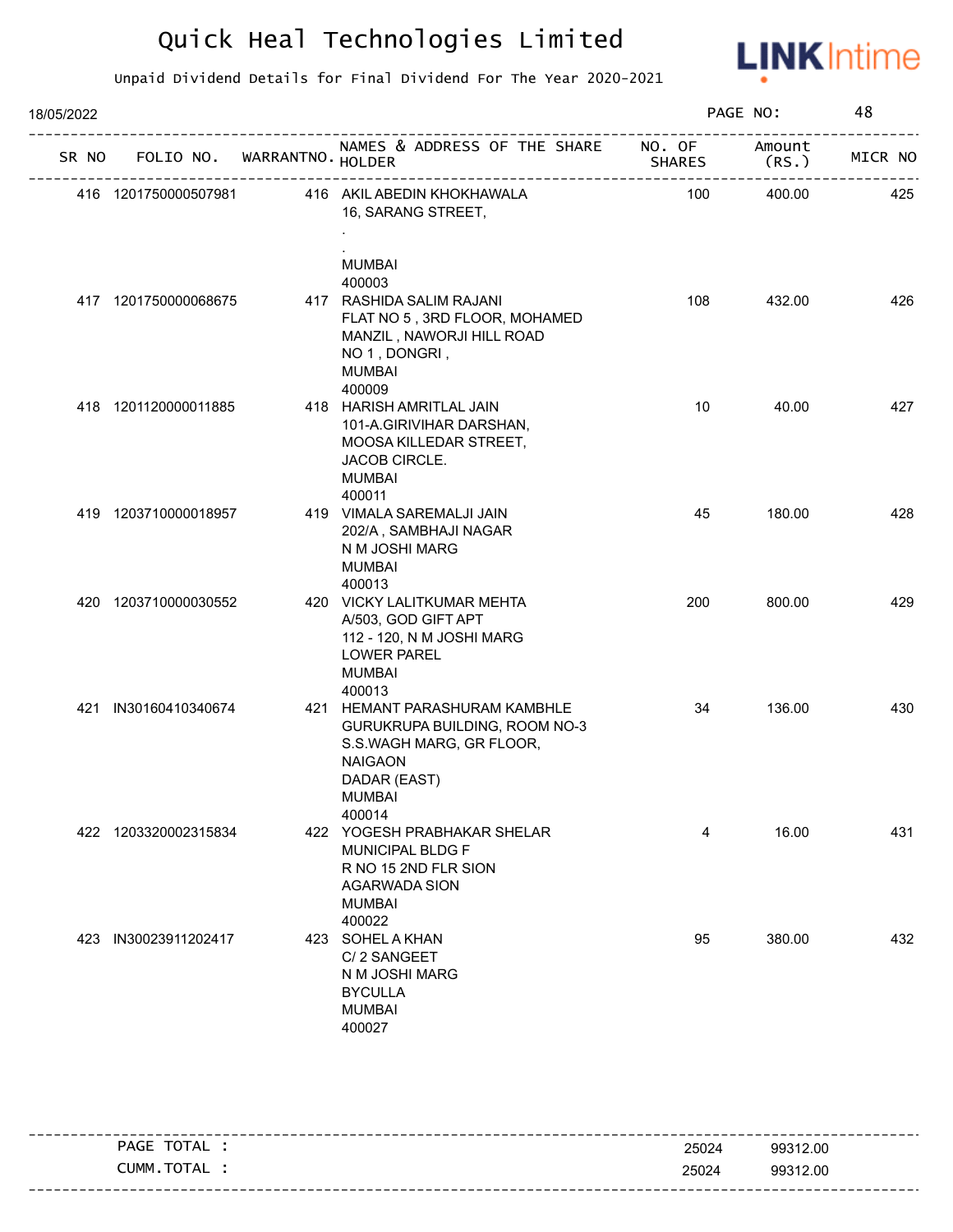

| 18/05/2022 |                      |                                   |                                                                                                                                           |        | PAGE NO:        | 49      |
|------------|----------------------|-----------------------------------|-------------------------------------------------------------------------------------------------------------------------------------------|--------|-----------------|---------|
|            |                      | SR NO FOLIO NO. WARRANTNO. HOLDER | NAMES & ADDRESS OF THE SHARE NO. OF                                                                                                       | SHARES | Amount<br>(RS.) | MICR NO |
|            | 424 1202890000161421 |                                   | 424 URMILA S. SHARMA<br>22, CENTURY CORNER BUILDING<br>PANDURANG BUDHKER MARG<br><b>WORLI</b><br><b>MUMBAI</b><br>400030                  | 100    | 400.00          | 433     |
|            | 425 1302340000187319 |                                   | 425 DEEPAK SHANTILAL SHAH<br>F-13, MADHAV NAGAR, NEAR<br>SUKKUR BHAVAN<br>RAFI AHMED KIDWAI ROAD,<br>WADALA,<br><b>MUMBAI</b><br>400031   | 25     | 100.00          | 434     |
|            | 426 IN30133019301476 |                                   | 426 RASHMI SHETTY<br>A/41 DARSHINA PARK<br>10TH ROAD<br><b>JUHU SCHEME</b><br><b>MUMBAI</b><br>400049                                     | 300    | 1200.00         | 435     |
|            | 427 1203330000760379 |                                   | 427 VINOD MOTI JHANGIANI<br>NO 7 GANGA BHAVAN 24TH<br>ROAD TPS III LINKING ROAD<br><b>BANDRA WEST</b><br><b>MUMBAI</b><br>400050          | 50     | 200.00          | 436     |
|            | 428 1201260000164965 |                                   | 428 SADRUDDIN AKBARALI BOOTWALA.<br>404 RENDEZVOUS CHS LTD<br>PERRY ROAD BANDRA GYMKHANA<br><b>BANDRA WEST</b><br><b>MUMBAI</b><br>400050 | 50     | 200.00          | 437     |
|            | 429 IN30023950076392 |                                   | 429 HIREN C DOSHI<br>7 SAPNA<br>S V ROAD<br>VILEPARLE (W)<br><b>MUMBAI</b><br>400056                                                      | 15     | 60.00           | 438     |
|            | 430 1302590000312099 |                                   | 430 KOMAL PANKAJ CHAG<br>403, EVEREST CLASSIQUE,<br>SUBHASH ROAD,<br><b>VILE PARLE EAST</b><br>Mumbai<br>400057                           | 32     | 128.00          | 439     |
|            | 431 IN30169611345288 |                                   | 431 POPATLAL R BAFNA<br>2ND FLOOR<br>VASANT MANOR<br>DAUGH BAUG J P ROAD<br>ANDHERI WEST MUMBAI<br>400058                                 | 45     | 162.00          | 440     |

| PAGE TOTAL | 25641 | 101762.00 |
|------------|-------|-----------|
| CUMM.TOTAL | 25641 | 101762.00 |
|            |       |           |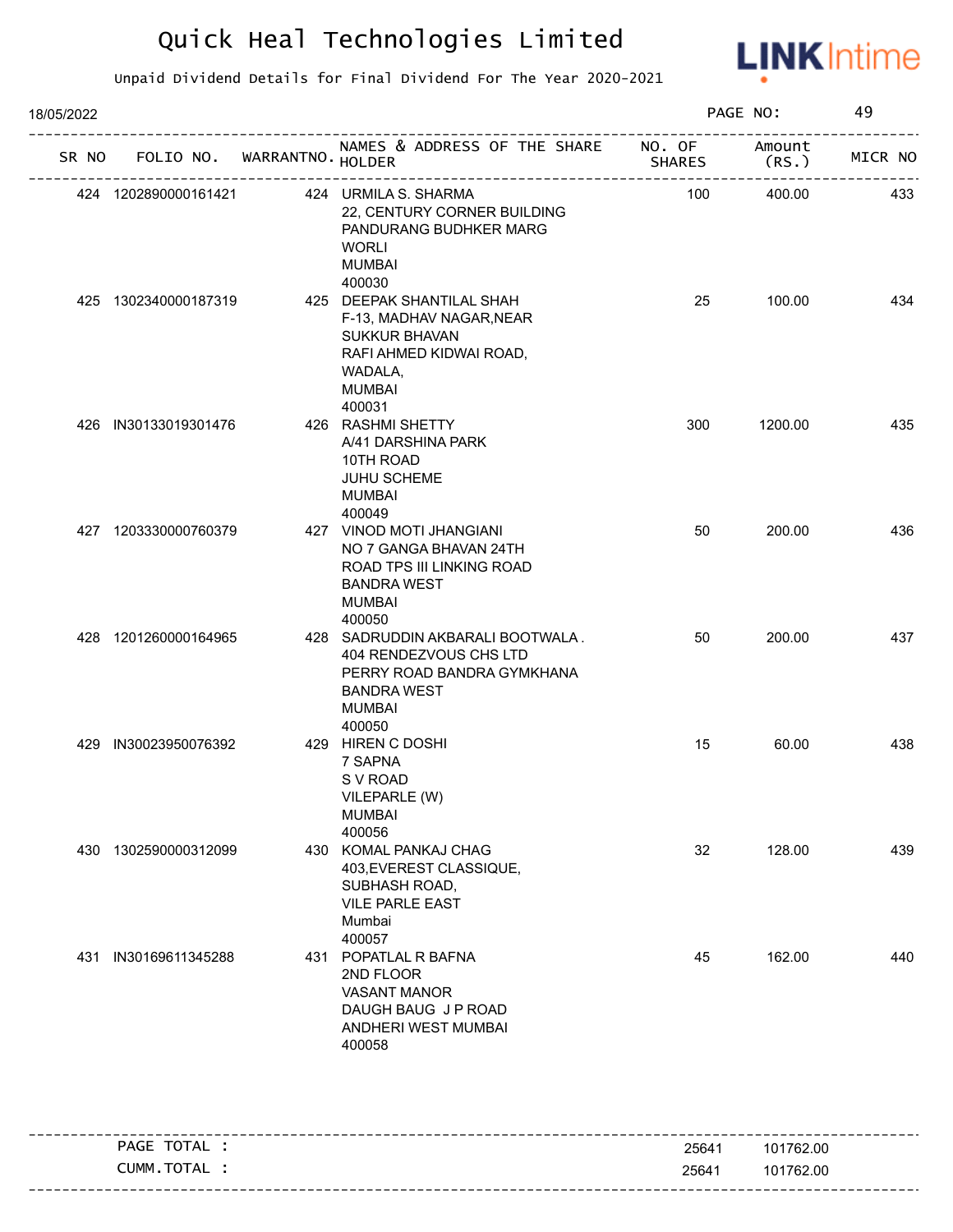

| 18/05/2022 |                             |                                                                                                                                                                            |                  | PAGE NO:         | 50      |
|------------|-----------------------------|----------------------------------------------------------------------------------------------------------------------------------------------------------------------------|------------------|------------------|---------|
| SR NO      | FOLIO NO. WARRANTNO. HOLDER | NAMES & ADDRESS OF THE SHARE<br>--------------------                                                                                                                       | NO. OF<br>SHARES | Amount<br>(RS. ) | MICR NO |
|            | 432 1203230000598402        | 432 SHAWN WILSON ALMEIDA<br>25 BINA APTS B WING N B B K SO<br>3RD CEASER ROAD AMBOLI<br><b>MUMBAI</b><br>400058                                                            | 167              | 668.00           | 441     |
|            | 433 IN30023912451107        | 433 PRAKASHINI GANESH SHENOY<br>2/22, SONAL APPT, JAYPRAKASH<br>NAGA GOREGAON (E)<br><b>MUMBAI</b><br><b>MUMBAI</b>                                                        | $\overline{2}$   | 8.00             | 442     |
|            | 434 IN30018310315285        | 400063<br>434 D V PATEL<br>B/605 PATIDAR CHS LTD BUILDING<br>NO <sub>2</sub><br>SHARDA NAGAR BEHIND SUNDER<br><b>NAGAR</b><br>OFF S. V. ROAD MALAD (WEST)<br><b>MUMBAI</b> | 45               | 180.00           | 443     |
|            | 435 1302340000081145        | 400064<br>435 MEENA MAHESH GALA<br>B/15/16, CHANDRAKIRAN CHSL,<br>S V ROAD, MALAD WEST,<br>OPP. N.L.HIGH SCHOOL,<br><b>MUMBAI</b><br>400064                                | 70               | 280.00           | 444     |
|            | 436 1207160000019791        | 436 RAJUL DHANVANTRAI DOSHI<br>1/6, D S NAGAR,<br>NARSING LANE,<br><b>MALAD WEST</b><br><b>MUMBAI</b><br>400064                                                            | 45               | 180.00           | 445     |
|            | 437 IN30160410317160        | 437 ROHIT VALLABHABHAI JETHAVA<br>1/8, BHATIA CHAWL, DUTT PADA<br><b>ROAD</b><br>NEAR WEL-COME HOTEL<br><b>BORIVALI (EAST)</b><br><b>MUMBAI</b><br>400066                  | 30               | 120.00           | 446     |
|            | 438 IN30160410042730        | 438 BHAVSAR SATISH CHIMANLAL<br>18, JALARAM BHUVAN,<br>CARTER ROAD NO. 3,<br><b>BORIVLI (EAST)</b><br><b>MUMBAI</b><br>400066                                              | 45               | 180.00           | 447     |
| 439        | 1203990000011778            | 439 MAHESH ANANT JOSHI<br>1, SATYAM APARTMENT<br>M G CROSS ROAD NO 3<br>KANDIVALI (WEST)<br><b>MUMBAI</b><br>400067                                                        | 100              | 400.00           | 448     |
|            | PAGE TOTAL :                |                                                                                                                                                                            | 26145            | 103778.00        |         |
|            | CUMM.TOTAL :                |                                                                                                                                                                            | 26145            | 103778.00        |         |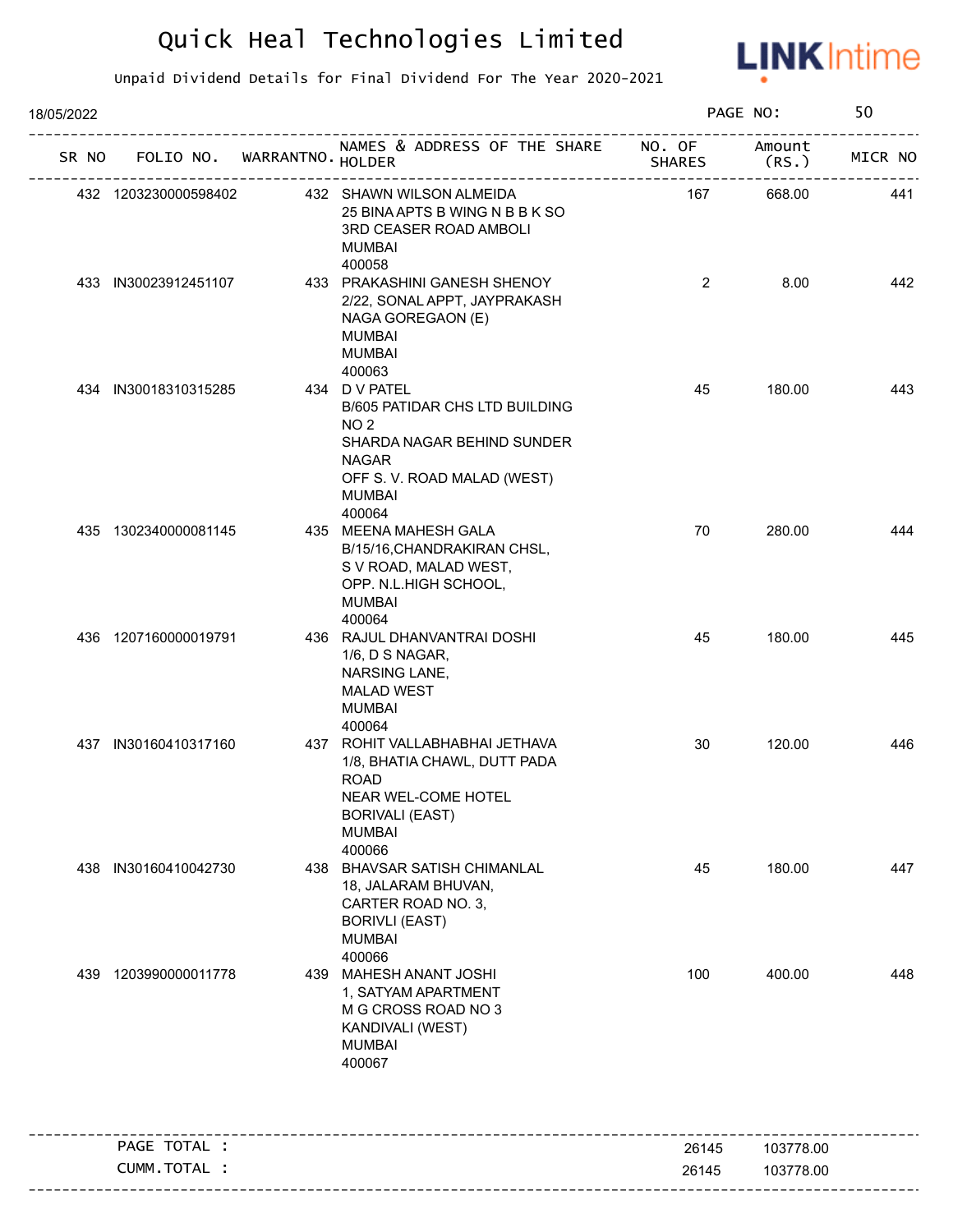

| 18/05/2022 |       |                      |                             |                                                                                                                                                |        | PAGE NO:       | 51      |
|------------|-------|----------------------|-----------------------------|------------------------------------------------------------------------------------------------------------------------------------------------|--------|----------------|---------|
|            | SR NO |                      | FOLIO NO. WARRANTNO. HOLDER | NAMES & ADDRESS OF THE SHARE NO. OF                                                                                                            | SHARES | Amount<br>(RS. | MICR NO |
|            |       | 440 1202350000071480 |                             | 440 BHAVNA VASANJI VIRA.<br>KHOT CHAWL NO.3, ROOM NO.1<br>OPP SAINATH CHOWK<br>S.M.MARG, KURLA (WEST)<br>MUMBAI<br>400070                      | 45     | 180.00         | 449     |
|            |       | 441 IN30290243127190 |                             | 441 FAHEEM AKHTER ANSARI<br>3A 52 LOHIA NAGAR<br><b>TAXIMENS CHS LTD</b><br>306, L B S MARG KURLA (W)<br><b>MUMBAI</b><br>400070               | 20     | 80.00          | 450     |
|            |       | 442 1100001100018334 |                             | 442 SAMYAG BROKING PRIVATE LIMITED<br>C9 GROUND FLOOR<br>SATYAM SHOPPING CENTRE<br>M G ROAD GHATKOPAR EAST<br>MUMBAI<br>400077                 | 144    | 518.00         | 451     |
|            |       | 443 IN30160410541834 |                             | 443 KAPIL GYANCHAND HASWANI<br>PLOT NO 8 / 1002 WILLOWS TOWER<br>VASANT GARDEN SWAPNA NAGAR<br><b>MULUND (WEST)</b><br><b>MUMBAI</b><br>400080 | 45     | 180.00         | 452     |
|            |       | 444 IN30177410989875 |                             | 444 ZAVERBEN HANSRAJ GADA<br>11 B DAYALU CHS LTD<br>B P S CROSS RD NO 2<br><b>MULUND WEST</b><br><b>MUMBAI</b><br>400080                       | 45     | 180.00         | 453     |
|            |       | 445 IN30059710158312 |                             | 445 KETAN RASIKLAL SHAH<br>6 VIDHYAVIHAR BLDG<br>ZAVER ROAD 1ST FLOOR<br><b>MULUND WEST</b><br><b>MUMBAI</b><br>400080                         | 45     | 180.00         | 454     |
|            | 446   | 1203530000004979     |                             | 446 YASHWANTI CHANDRAKANT SHAH<br>8, MADHAYM KUNJ,<br>209/B, J.N. ROAD,<br>MULUND (W),<br><b>MUMBAI</b><br>400080                              | 32     | 128.00         | 455     |
|            | 447   | IN30216410513762     |                             | 447 JYOTI PITAMBER KHATRI<br>NEAR PMC BANK, 41/1 PAWAI<br><b>CHOWK</b><br>MULUND COLONY<br>MUMBAI BHANDUP COMPLEX<br>MUMBAI<br>400082          | 96     | 384.00         | 456     |
|            |       |                      |                             |                                                                                                                                                |        |                |         |

| TOTAL<br>PAGE | 26617 | 105608.00 |
|---------------|-------|-----------|
| TOTAL<br>NMM. | 26617 | 105608.00 |
|               |       |           |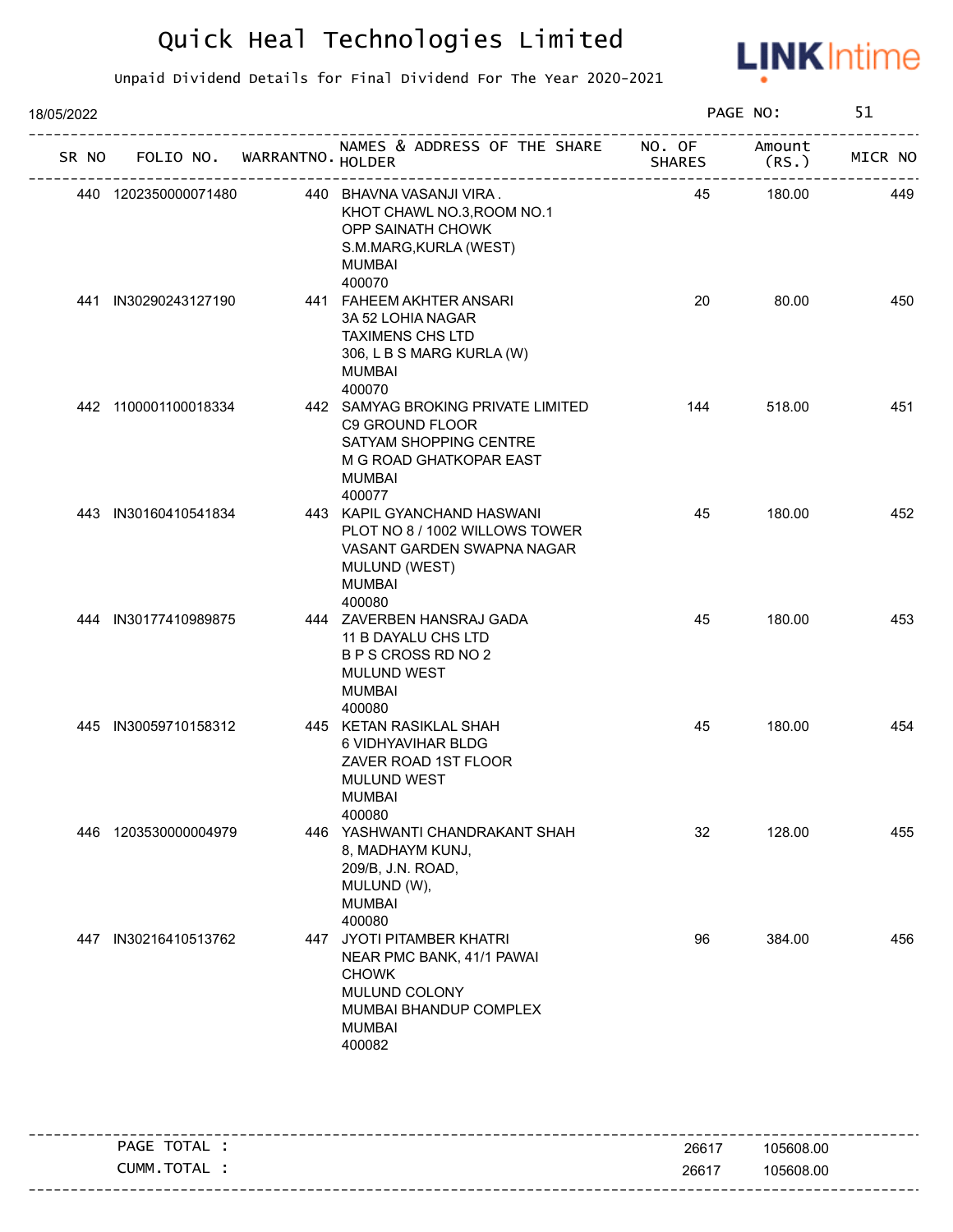

| 18/05/2022 |                             |                                                                                                                                                                                   |                         | PAGE NO:        | 52      |
|------------|-----------------------------|-----------------------------------------------------------------------------------------------------------------------------------------------------------------------------------|-------------------------|-----------------|---------|
| SR NO      | FOLIO NO. WARRANTNO. HOLDER | NAMES & ADDRESS OF THE SHARE                                                                                                                                                      | NO. OF<br><b>SHARES</b> | Amount<br>(RS.) | MICR NO |
|            | 448 IN30036020406596        | 448 ANITA JAIN<br>M/S TEKNOCIATES C-213<br><b>GHATKOPAR IND ESTATE</b><br>L B S MARG GHATKOPAR WEST<br><b>MUMBAI</b>                                                              | 150                     | 600.00          | 457     |
|            | 449 1201370000256319        | 400086<br>449 SURYA PRAKASH SATYANARAYAN<br><b>KARWA</b><br>M4/8 SHOPPING CENTER<br><b>BANGUR NAGAR</b><br>GOREGAON (WEST)<br><b>MUMBAI</b><br>400090                             | 125                     | 500.00          | 458     |
|            | 450 1202000000029221        | 450 N. J. MEHTA (HUF)<br>D/22/401/A<br>YOGI NAGAR<br><b>BORIVALI (W)</b><br><b>MUMBAI</b><br>400091                                                                               | 50                      | 180.00          | 459     |
|            | 451 1204320000005893        | 451 ANITA R. DAMANI.<br>D-26/401A, YOGI ASHRAM CHS<br>YOGI NAGAR<br><b>BORIVILI (W)</b><br><b>MUMBAI</b><br>400091                                                                | 14                      | 56.00           | 460     |
|            | 452 1206290000111601        | 452 ANITA REANA CABRAL RODRIGUES<br>FLAT NO 201 SIDDIVINAYAK<br><b>GARDEN CHS JANKALYAN NGR</b><br>THAKKAR COMPLEX OFF MARVE<br><b>ROAD</b><br><b>MALAD WEST MUMBAI</b><br>400095 | 30                      | 120.00          | 461     |
|            | 453 1203030000023294        | 453 JITESH VINUBHAI GOHIL<br>R. N. 6, HARISH CHAWL,<br>SIDDIK COMPOUND,<br>KURAR VILLAGE, MALAD (E),<br><b>MUMBAI</b><br>400097                                                   | 5                       | 20.00           | 462     |
| 454        | IN30051314474052            | 454 ANAGHA AVINASH MULYE<br>D 303 GOKUL TOWER CHS LTD<br>THAKUR COMPLEX KANDIVLI EAST<br><b>MUMBAI</b><br><b>MAHARASHTRA</b><br>400101                                            | 20                      | 80.00           | 463     |
|            | 455 1202470000180687        | 455 ROHIT UDAYSINH JADEJA<br>E-03 TILAK COMPLEX CHS LTD<br><b>EKSAR ROAD</b><br><b>BORIVALI WEST</b><br><b>MUMBAI</b><br>400103                                                   | 32                      | 128.00          | 464     |
|            | PAGE TOTAL :                |                                                                                                                                                                                   | 27043                   | 107292.00       |         |
|            | CUMM.TOTAL :                |                                                                                                                                                                                   | 27043                   | 107292.00       |         |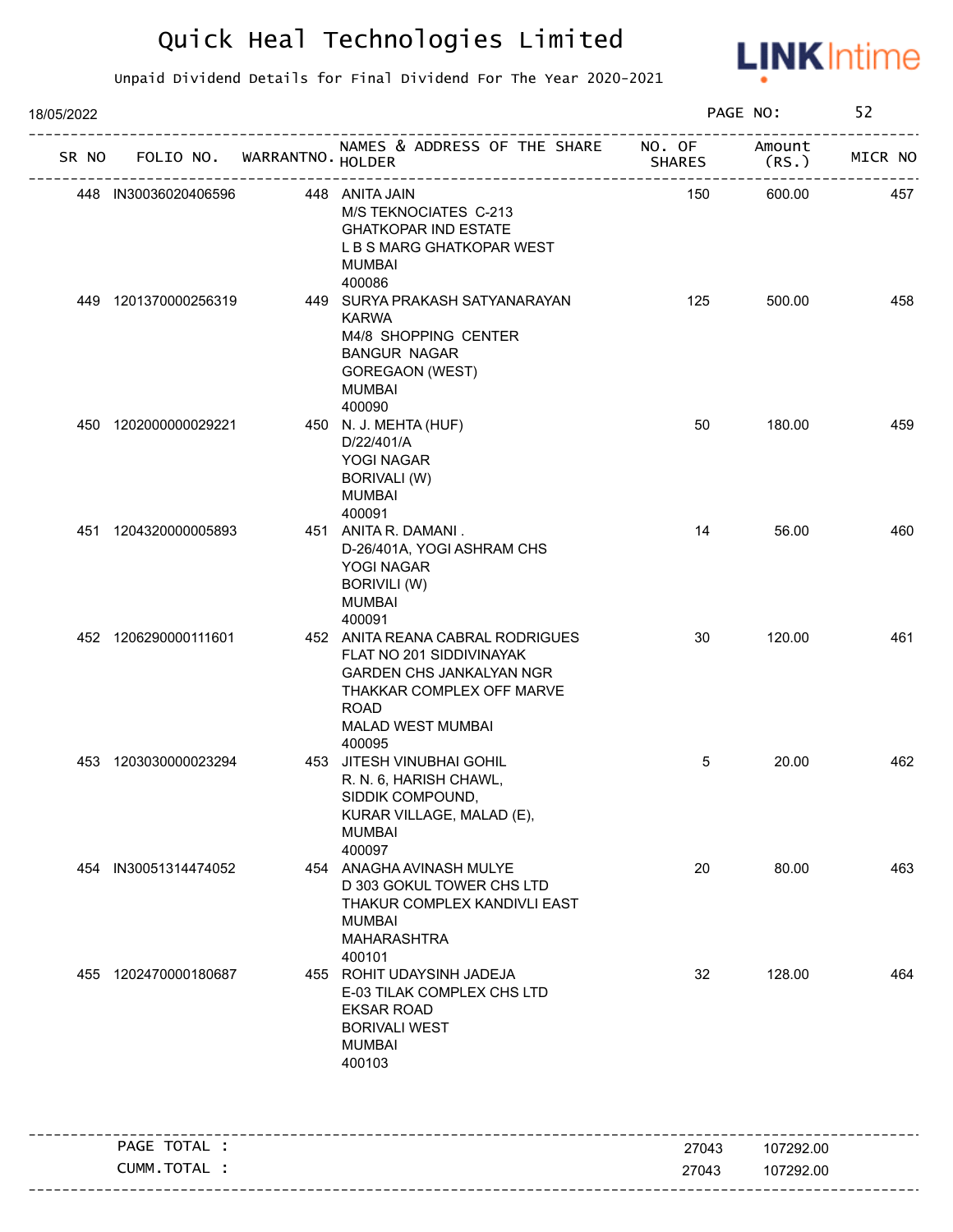

| 18/05/2022 |                      |                             |                                                                                                                                                                             |               | PAGE NO:       | 53      |
|------------|----------------------|-----------------------------|-----------------------------------------------------------------------------------------------------------------------------------------------------------------------------|---------------|----------------|---------|
| SR NO      |                      | FOLIO NO. WARRANTNO. HOLDER | NAMES & ADDRESS OF THE SHARE NO. OF                                                                                                                                         | <b>SHARES</b> | Amount<br>(RS. | MICR NO |
|            | 456 1202890000772802 |                             | 456 GAJENDRA BASTIMAL JAIN<br>ROOM NO 1-2<br><b>HENDRE BLDG</b><br>SAVANI ROAD<br><b>MUMBAI</b><br>400601                                                                   | 100           | 400.00         | 465     |
|            | 457 IN30051319920027 |                             | 457 SHIVAJI D KADAM<br>B 4/1001 VIKAS COMPLEX<br>CASTLE MILL COMPOUND<br>THANE W NR CASTLE MILL CRICLE<br>THANE MAHARASHTRA<br>400601                                       | 45            | 180.00         | 466     |
|            | 458 1204720011038385 |                             | 458 LEO JOSEPH PINTO<br>SNEH RUCHI 303/3RD FLR PARAB<br>WADI NR BHAVANI GEN<br>STORE, MENT<br>AL HOSP RD DNYANSADHAND COL<br><b>RD</b><br>THANE (W)                         | 10            | 40.00          | 467     |
|            | 459 1201320001051148 |                             | 400604<br>459 BABASAHEB G CHAVAN<br>B/403 PL 2/3 SECTOR3<br><b>GREEN PARK CHS LTD</b><br><b>GHANSOLI</b><br><b>NAVI MUMBAI</b><br>400701                                    | 50            | 200.00         | 468     |
|            | 460 1203320000700189 |                             | 460 SANTOSH HARIRAM HEMRAJANI<br>A/1 SANJOG CHS<br>SECTOR 9A VASHI<br><b>NAVI MUMBAI</b><br><b>MUMBAI</b><br>400703                                                         | 11            | 44.00          | 469     |
| 461        | IN30160410241509     |                             | 461 SANJEEV R SHARMA<br>I/1/704 HAPPY HOME COMPLEX<br>SHANTI PARK<br>MIRA ROAD EAST<br><b>DIST THANE</b><br>401107                                                          | 32            | 115.00         | 470     |
|            | 462 IN30023911028452 |                             | 462 MAHENDRA KESHAV MANKAME<br>706 OSTWAL HEIGHTS NO 2 NR<br><b>SHALOM</b><br>GARDEN BEVERLY PARK RD MIRA<br><b>RD EAST</b><br><b>THANE</b><br><b>MAHARASHTRA</b><br>401107 | 100           | 400.00         | 471     |
| 463        | IN30160410088236     |                             | 463 JOEL ALEX CORREIA<br>UNGANBHAT, NANDAKHAL<br>P.O. AGASHI<br>VIA - VIRAR WEST<br><b>THANE</b><br>401301                                                                  | 50            | 200.00         | 472     |
|            | PAGE TOTAL :         |                             |                                                                                                                                                                             | 27441         | 108871.00      |         |
|            | CUMM.TOTAL :         |                             |                                                                                                                                                                             | 27441         | 108871.00      |         |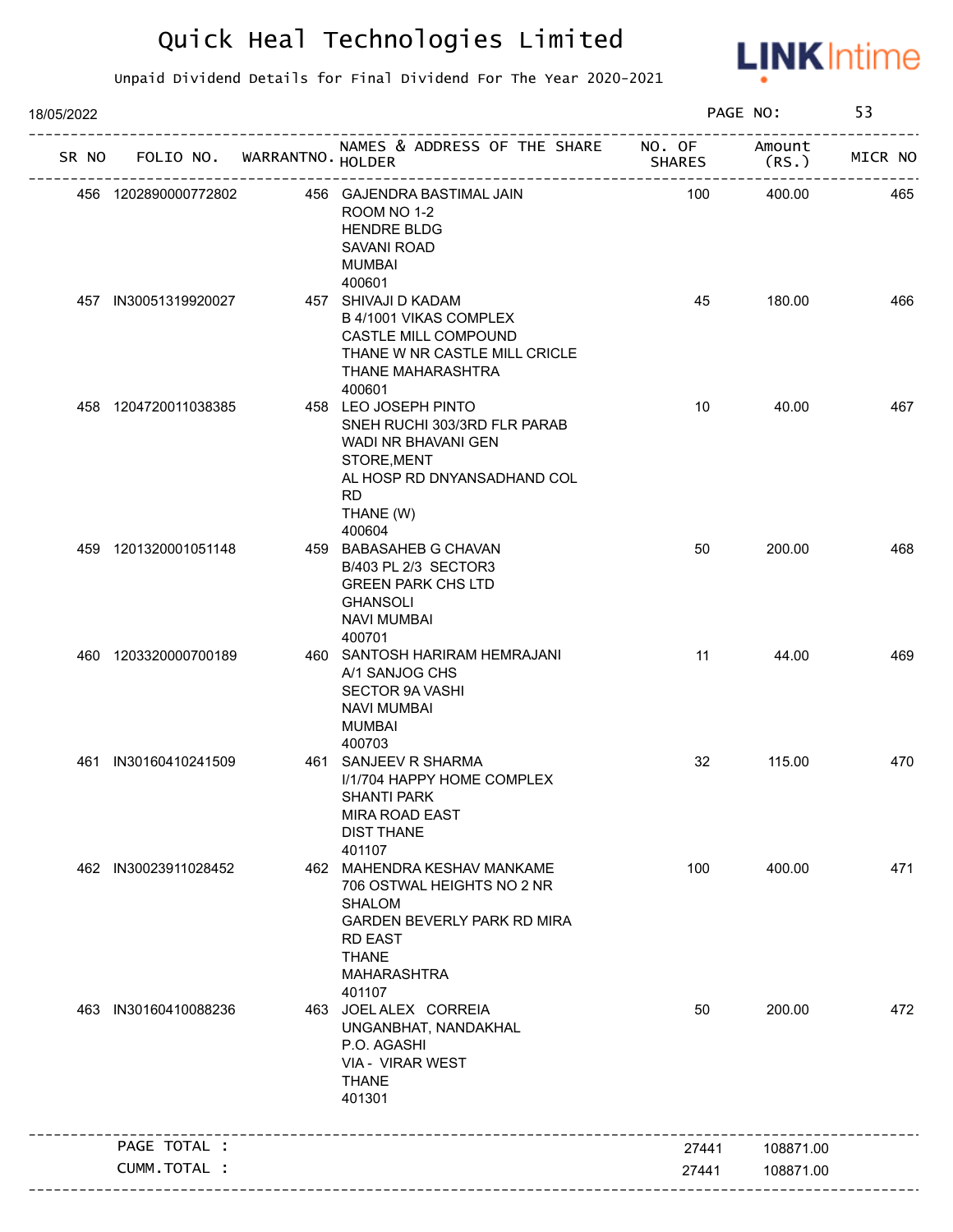

| 18/05/2022 |                      |                                   |                                                                                                                                                        |                         | PAGE NO:       | 54      |
|------------|----------------------|-----------------------------------|--------------------------------------------------------------------------------------------------------------------------------------------------------|-------------------------|----------------|---------|
|            |                      | SR NO FOLIO NO. WARRANTNO. HOLDER | NAMES & ADDRESS OF THE SHARE                                                                                                                           | NO. OF<br><b>SHARES</b> | Amount<br>(RS. | MICR NO |
|            | 464 1208180001745099 |                                   | 464 KEDAR RAJENDRA BHOBE<br>149 SAMARTH NEAR CORPORATION<br><b>BANK PILERNE PILERNE</b><br><b>NORTH GOA</b>                                            | 5                       | 20.00          | 473     |
|            | 465 IN30051315089378 |                                   | 403114<br>465 ANIRUDH VITHAL MAVINKURVE<br>433/14 SARASWAT COLONY<br>SOMAWAR PETH<br><b>PUNE</b><br><b>MAHARASHTRA</b>                                 | 20                      | 80.00          | 474     |
|            | 466 1201091900040600 |                                   | 411001<br>466 NARENDRA NARAYAN HASABNIS<br>FLAT NO.401 SHARAYU SURVEY<br>NO.15 CTS NO.1237 NEAR<br>MUKHARJI GARDEN ERANDAWANA<br><b>PUNE</b><br>411004 | 70                      | 280.00         | 475     |
|            | 467 1204550000181259 |                                   | 467 MANISHA SATISH KAWAD<br><b>BUILDING NO A/38</b><br><b>KONARK CAMPUS</b><br><b>VIMAN NAGAR</b><br><b>PUNE</b><br>411014                             | 15                      | 60.00          | 476     |
|            | 468 IN30051317200857 |                                   | 468 MANISHA A DHARMADHIKARI<br>GOYAL GARIMA A 502<br>KESHAV NAGAR CHINCHWAD<br><b>PUNE</b><br>MAHARASHTRA<br>411033                                    | 25                      | 100.00         | 477     |
|            | 469 IN30051312068832 |                                   | 469 ADVAIT ARUN HALBE<br>C PINAC SADICHHA APT PAUD RD<br>S NO 123/A1/B NR MIT COLLEGE<br><b>KOTHRUD</b><br><b>PUNE</b><br>411038                       | 100                     | 400.00         | 478     |
|            | 470 1204470006368643 |                                   | 470 SHETH NILESH JAWAHAR<br>SHWETA APP F NO A-19 4TH FLOOR<br>S NO 29/1A/2<br><b>WADGAON BK</b><br><b>PUNE</b><br>411041                               | 10                      | 40.00          | 479     |
| 471        | IN30045080074245     |                                   | 471 JAYWANT YASHWANT CHAVAN<br>FLAT NO D-27 NATRAJ RESIDENCY<br>YASHAWANTRAO CHAVAN NAGAR<br><b>DHANKWADI</b><br><b>PUNE</b><br>411043                 | 50                      | 200.00         | 480     |
|            | 472 IN30088814105858 |                                   | 472 RAKESH KUMAR TRIVEDY<br>C 101 PRAKRATI<br><b>BALEWADI</b><br><b>BANER</b><br><b>PUNE</b><br>411045                                                 | 50                      | 200.00         | 481     |
|            | PAGE TOTAL :         |                                   |                                                                                                                                                        | 27786                   | 110251.00      |         |
|            | CUMM.TOTAL :         |                                   |                                                                                                                                                        |                         | 110251.00      |         |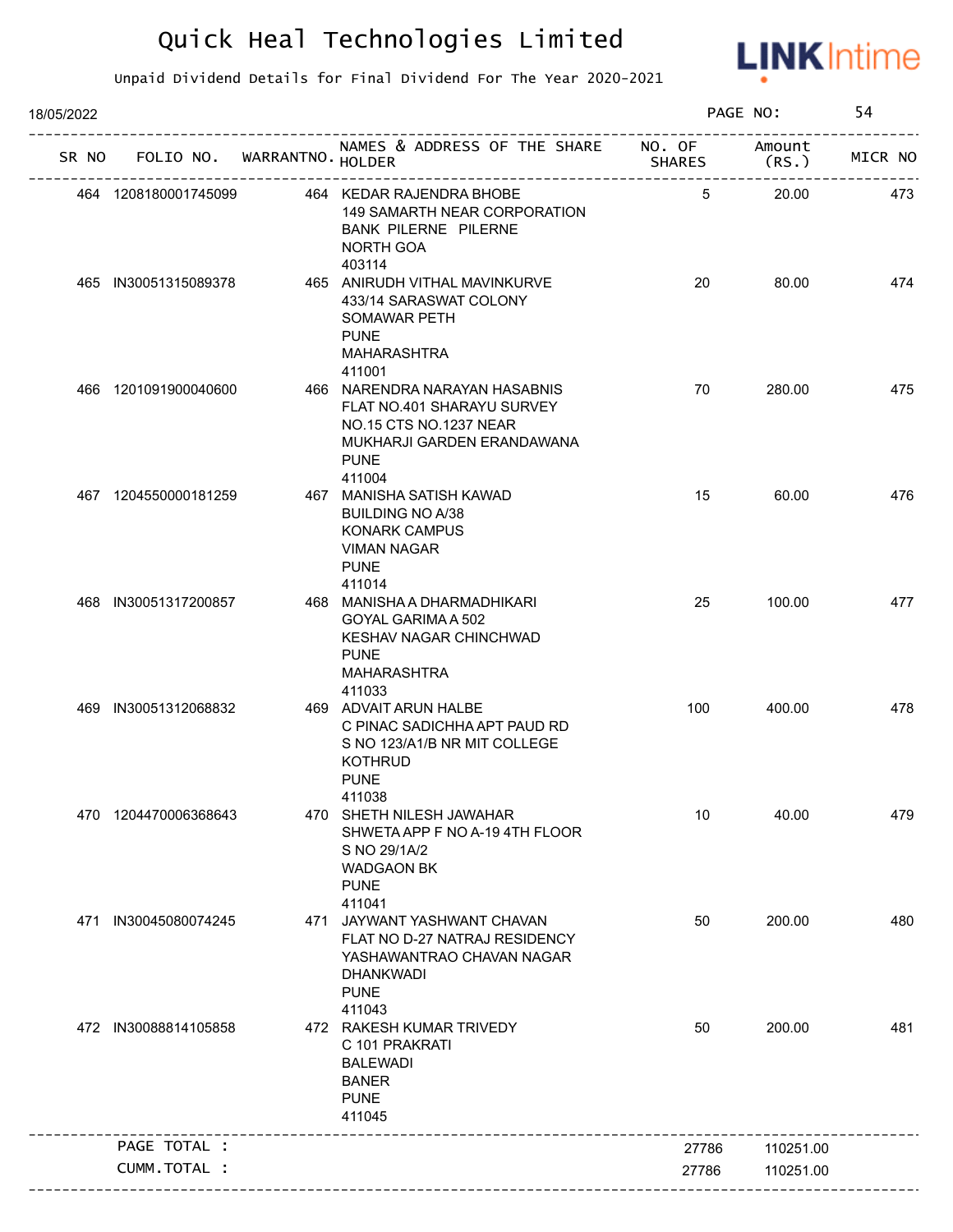

| 18/05/2022 |                             |                                                                                                                                                                                   |        | PAGE NO:        | 55      |
|------------|-----------------------------|-----------------------------------------------------------------------------------------------------------------------------------------------------------------------------------|--------|-----------------|---------|
| SR NO      | FOLIO NO. WARRANTNO. HOLDER | NAMES & ADDRESS OF THE SHARE NO. OF                                                                                                                                               | SHARES | Amount<br>(RS.) | MICR NO |
|            | 473 IN30051323470886        | 473 MALA GUPTA<br>FLAT NO 905 9TH FLOOR OZONE<br><b>SPRINGS</b><br>SURVEY NUMBER 240/1 WAKAD<br><b>DANGE</b><br>CHOWK LINK ROAD WAKAD TENSIL<br><b>HAVELI</b><br>PUNE MAHARASHTRA | 57     | 228.00          | 482     |
|            | 474 IN30051313136390        | 411057<br>474 RAKESH PATIL<br>BLD D4 A FL NO 603<br>SR NO 79/B RAHUL PARK<br>NEAR ATUL NAGAR WARJE<br>PUNE MAHARASHTRA INDIA<br>411058                                            | 200    | 800.00          | 483     |
|            | 475 1202990001657975        | 475 GAURAV GUPTA<br>DR B P GUPTA 7/11 VISHWAKAMAL<br>APTS 4TH MAIN ROAD EXTN KOTTU<br><b>RPURAM</b><br><b>CHANNAI</b><br>411085                                                   | 25     | 100.00          | 484     |
|            | 476 1202350000265905        | 476 KAMAL BHARAT VARMA.<br>CENTRAL BANK ROAD,<br>VAMBORI,<br>AHMEDNAGAR<br>AHMEDNAGAR<br>413704                                                                                   | 50     | 200.00          | 485     |
|            | 477 IN30177415028114        | 477 VARSHA N VADHANI<br><b>BOMBAY MACHINERY AND</b><br><b>HARDWARE MART</b><br>OLD POST OFFICE LANE<br><b>SHRIRAMPUR</b><br>413709                                                | 90     | 360.00          | 486     |
|            | 478 IN30177417003747        | 478 ASHALATA PRAMOD RASANE<br>SHRIROHAU SHRIRAM HOUSING<br><b>KEDGAON DEVIROAD</b><br><b>AGARAKAR MALA</b><br>AHMEDNAGAR<br>414001                                                | 10     | 40.00           | 487     |
| 479        | 1302340000324513            | 479 NEETA RAJU BHANDARI<br>BHAVANI NAGAR,<br>PLOT NO. 3,<br>YASHODEEP BUNGLOW,<br>AHMEDNAGAR<br>414001                                                                            | 36     | 144.00          | 488     |
| 480        | 1201910104048463            | 480 YOGESH MOTICHAND ZAWAR<br>397, BRAMHAN LANE<br><b>BHINGAR</b><br>AHMEDNAGAR<br>414002                                                                                         | 25     | 100.00          | 489     |
|            | PAGE TOTAL :                |                                                                                                                                                                                   | 28279  | 112223.00       |         |
|            | CUMM.TOTAL :                |                                                                                                                                                                                   | 28279  | 112223.00       |         |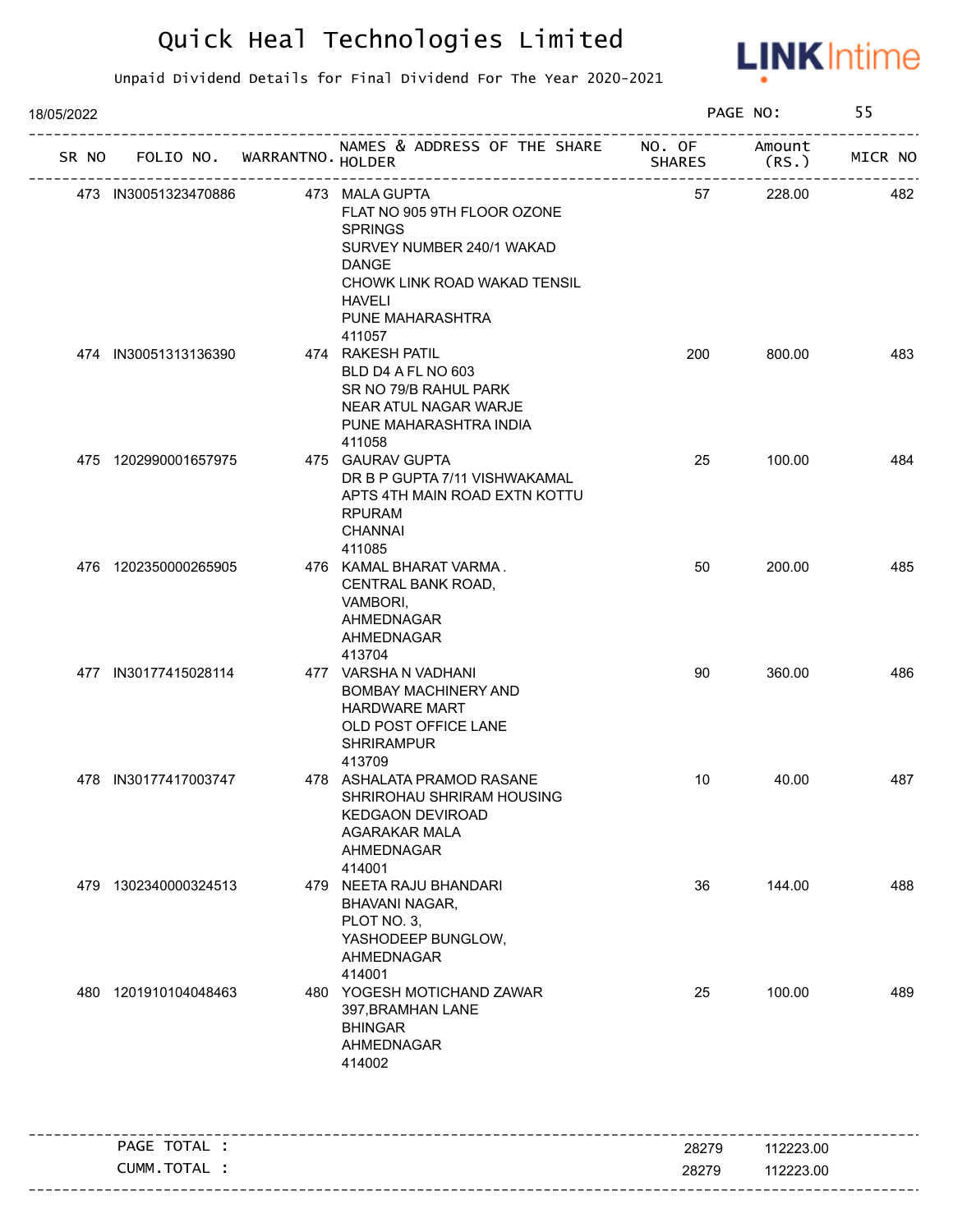

| 18/05/2022 |                      |                             |                                                                                                                                                             |               | PAGE NO:        | 56      |
|------------|----------------------|-----------------------------|-------------------------------------------------------------------------------------------------------------------------------------------------------------|---------------|-----------------|---------|
| SR NO      |                      | FOLIO NO. WARRANTNO. HOLDER | NAMES & ADDRESS OF THE SHARE NO. OF                                                                                                                         | <b>SHARES</b> | Amount<br>(RS.) | MICR NO |
|            | 481 1207100000078950 |                             | 481 LEELABAI DHANRAJ DONGARWAL<br>BHISTBAG,<br>RENAVIKAR NAGAR,<br>SAVEDI ROAD,<br>AHMEDNAGAR<br>414003                                                     | 10            | 40.00           | 490     |
|            | 482 1208160005120889 |                             | 482 RAHUL VASANT JADHAV<br><b>SHEVGAON</b><br><b>SHEVGAON</b><br>414502                                                                                     | 258           | 1032.00         | 491     |
|            | 483 IN30028010214424 |                             | 483 KAMLESH CHHAGANLAL MUTHA<br>FLAT NO 4 DHANASHREE<br>APARTEMNT<br>SADAR BAZAR NEAR KANISHK<br>MANGAL<br><b>KARYALAYA CAMP</b><br><b>SATARA</b><br>415001 | 150           | 600.00          | 492     |
|            | 484 IN30045080541108 |                             | 484 FARIDA MUSHTAQ BAGWAN<br>S.NO.324 B/4<br>PLOT NO.8, NISARG COLONY<br><b>KARANJE TARF</b><br>SATARA, MAHARASHRTA<br>415002                               | 10            | 40.00           | 493     |
|            | 485 IN30311610061996 |                             | 485 CHETAN CHANDRAKANT MANE<br>WAGHMODE BANGLOW<br>25 JAYVIJAY HSG SOC<br><b>GENDAMAL</b><br><b>SATARA</b><br>415002                                        | 9             | 36.00           | 494     |
| 486        | 1203000000385469     |                             | 486 JAKIR AJAM MIRZA<br>20, ANAND HOUSING SOCIETY,<br>SHAHUNAGAR, GODOLI,<br>SATARA,<br><b>SATARA</b><br>415002                                             | 10            | 40.00           | 495     |
| 487        | 1203000000881304     |                             | 487 MARDA BHARAT TULSHIRAM<br><b>RENUK MANDIR PARISAR</b><br>SHANTINAGAR<br>TALUKA - KOREGAON<br><b>SATARA</b><br>415501                                    | 200           | 800.00          | 496     |
| 488        | 1203000000567654     |                             | 488 TEJANAND ANIL GANPATYE<br>AT POST PEDHAMBE<br>TAL CHIPLUN<br><b>DIST RATNAGIRI</b><br><b>CHIPLUN</b><br>415605                                          | 5             | 20.00           | 497     |

|                 | PAGE TOTAL | 28931 | 114831.00 |
|-----------------|------------|-------|-----------|
|                 | CUMM.TOTAL | 28931 | 114831.00 |
| _ _ _ _ _ _ _ _ |            |       |           |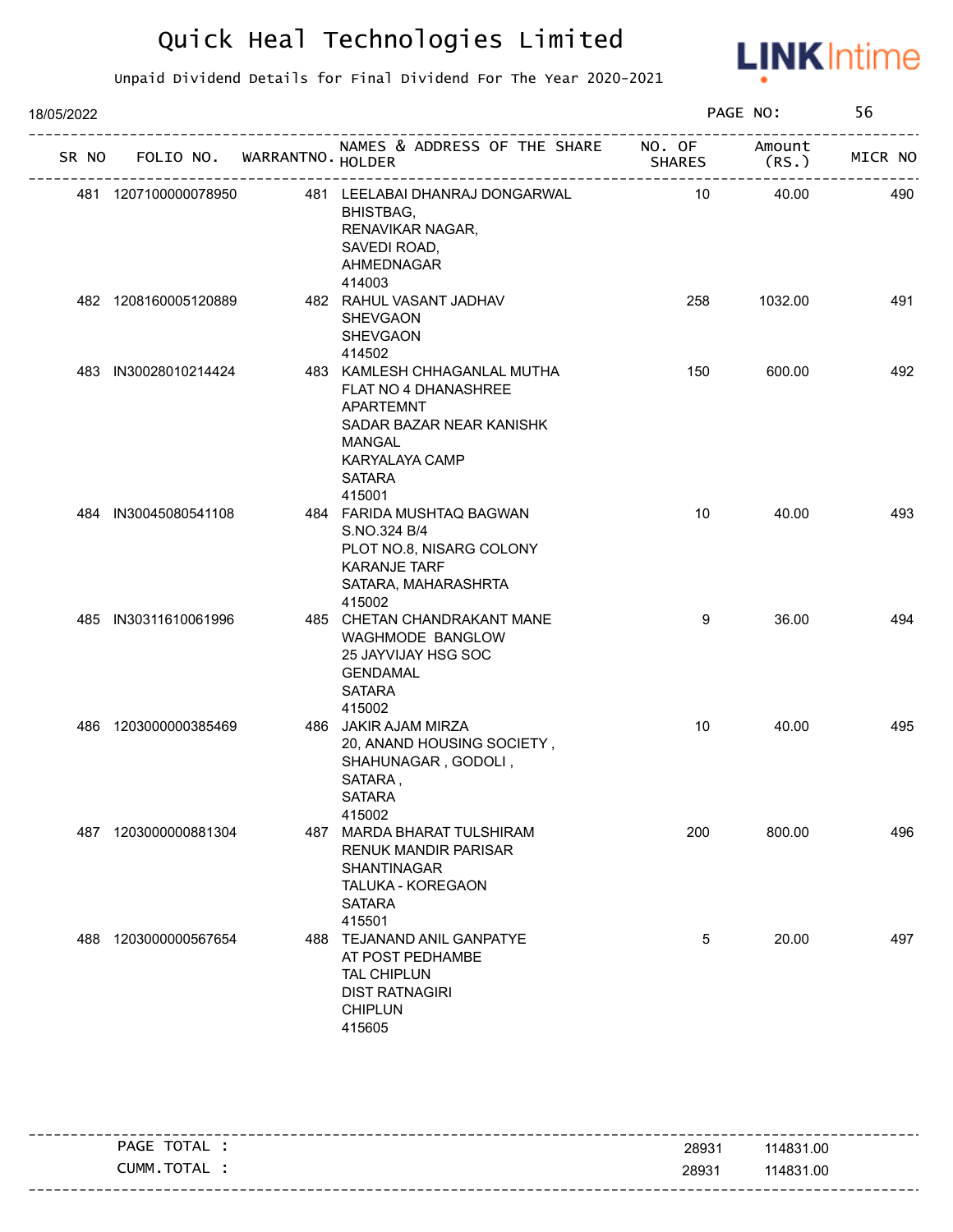

| 18/05/2022 |                             |                                                                                                                                                   |                         | PAGE NO:        | 57      |
|------------|-----------------------------|---------------------------------------------------------------------------------------------------------------------------------------------------|-------------------------|-----------------|---------|
| SR NO      | FOLIO NO. WARRANTNO. HOLDER | NAMES & ADDRESS OF THE SHARE                                                                                                                      | NO. OF<br><b>SHARES</b> | Amount<br>(RS.) | MICR NO |
|            | 489 1201091900155293        | 489 MUKUND SHRIPAD KHANDEKAR<br>A/P-BURMBAD<br>TAL-SANGAMESHWAR<br><b>DIST-RATNAGIRI</b><br><b>BURMBAD</b>                                        | 10                      | 40.00           | 498     |
|            | 490 1204470000463231        | 415611<br>490 ABDULWAHAB ALI BIJLE<br>AT POST KHED, NEAR KHALID<br>HOSPITAL, TAL KHED<br><b>DIST RATNAGIRI</b><br><b>KHAD</b><br>415709           | 10                      | 40.00           | 499     |
|            | 491 1201091900097702        | 491 DINKAR BALI PATIL<br>1936/B, E-WARD,<br>59, RAJARAMPURI,<br>TAL-KARVIR,<br><b>KOLHAPUR</b><br>416008                                          | 50                      | 200.00          | 500     |
|            | 492 1201370000261253        | 492 TULSHIRAM GOVERDHAN<br>KHANDELWAL(HUF)<br>$2/1128$ .<br>VISHNU NIWAS, NR SONI APPATMENT<br>SHREEPAD NAGAR,<br><b>ICHALKARANJI</b><br>416115   | 45                      | 162.00          | 501     |
|            | 493 1203320003575769        | 493 SUCHITA SACHIN RATHI<br>21 MANGALMURTI ADARSH<br><b>HOUSING</b><br>SOCIETY BEHIND ACS COLLEGE<br><b>MAIN ROAD</b><br><b>MIRAJ</b><br>416410   | 10                      | 40.00           | 502     |
|            | 494 IN30133017438385        | 494 ABHIJIT CHANDRAKANT SANKPAL<br>SHIV PARVATI PLOT NO 46<br>VASANTNAGAR HSG SOC NR<br><b>GANESH MANDIR</b><br>VASANT NAGAR,<br>SANGLI<br>416416 | 75                      | 300.00          | 503     |
|            | 495 1203320000182584        | 495 KISHIN UTTAMCHAND KUNDNANI<br>301, RADHA COMPLEX SOCIETY,<br>SECTION-23,<br><b>ULHASNAGAR</b><br>421003                                       | 100                     | 400.00          | 504     |
| 496        | 1203320002496210            | 496 RACHNA HARESH RAHEJA<br>FLAT BO-10 NANIK NIWAS<br>CO-OP HSG SOCIETY OPPOSITE<br><b>BANK OF MAHARASHTRA</b><br><b>ULHASNAGAR</b><br>421004     | 20                      | 80.00           | 505     |
|            | PAGE TOTAL :                |                                                                                                                                                   | 29251                   | 116093.00       |         |
|            | CUMM.TOTAL :                |                                                                                                                                                   | 29251                   | 116093.00       |         |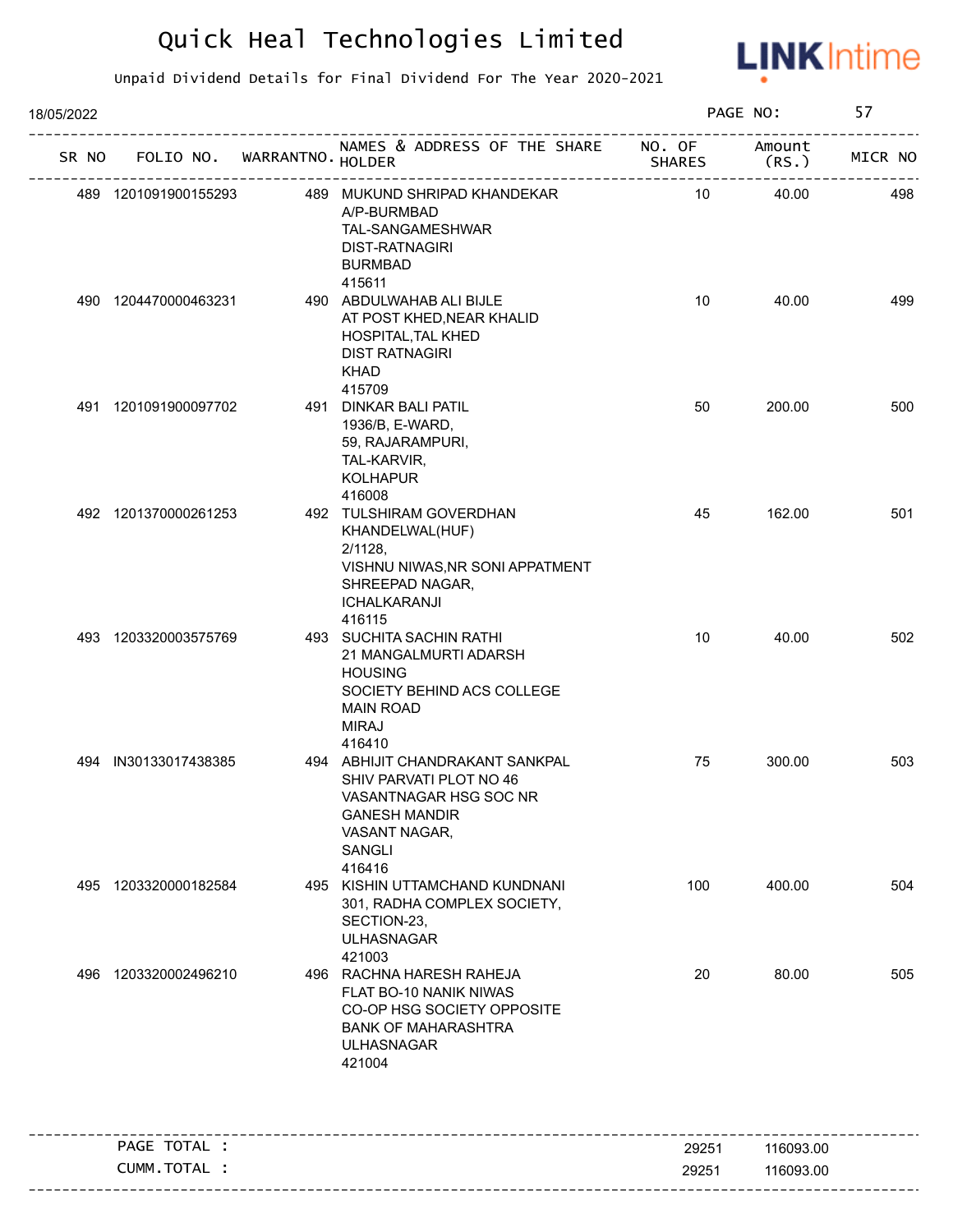

| 18/05/2022 |                      |                             |                                                                                                                                                                                    |               | PAGE NO:        | 58      |
|------------|----------------------|-----------------------------|------------------------------------------------------------------------------------------------------------------------------------------------------------------------------------|---------------|-----------------|---------|
| SR NO      |                      | FOLIO NO. WARRANTNO. HOLDER | NAMES & ADDRESS OF THE SHARE NO. OF                                                                                                                                                | <b>SHARES</b> | Amount<br>(RS.) | MICR NO |
|            | 497 IN30023910898660 | ----------------            | 497 RAJANI A<br>CHITTASHAKTI VILAS 3 SUBASH<br>ROAD T<br>HANE P O VISHNU NAGAR OPP<br>MATAHA MAN<br>KALYAN<br>MAHARASHTRA<br>421202                                                | 100           | 400.00          | 506     |
|            | 498 IN30023912040567 |                             | 498 ROHINI BALKRISHNA NARKHEDE<br>A001, SMIT APT NEAR PRABHUKUNJ<br>BUNGLAO, P AND T COLONY<br><b>GANDHI NAGAR</b><br><b>DOMBIVLY EAST</b><br>421204                               | 310           | 1240.00         | 507     |
|            | 499 1201320001285724 |                             | 499 SHUBHANGI PRAMOD HEDE<br>C/O HEDE PRAMOD PANDIT OPP HAL<br>RAMDAS SWAMI NAGAR TAKALI<br><b>ROAD</b><br><b>NASIK</b><br>422006                                                  | 100           | 400.00          | 508     |
|            | 500 1201320001347632 |                             | 500 M J WILSON<br>FLAT NO 4 AMARJYOT HOUSING<br><b>SOC</b><br>SHIKHAREWADI NASIK ROAD<br><b>NASIK</b><br>422101                                                                    | 15            | 60.00           | 509     |
|            | 501 1201320001210250 |                             | 501 SANJAY JAJU.<br>RAJ APT<br><b>NASIK ROAD</b><br><b>NASIK</b><br>422101                                                                                                         | 50            | 200.00          | 510     |
|            | 502 IN30114311456921 |                             | 502 HARSIMRANSINGH<br>NARENDRASINGH BINDRA<br>HOUSE NO 5/84 AMRITVILLA<br>PUNJABI CLY<br>NASHIK POONA ROAD NR ICICI BANK<br>DEOLALI GAON NASHIK RD NASHIK<br>MAHARASHTRA<br>422101 | 5             | 20.00           | 511     |
|            | 503 IN30373510007637 |                             | 503 KUSUM SUMATILAL BHANDARI<br>FRONT OF LIC BLDG VIDHYANAGAR<br>SAKAR HOUSING SANGAMNER<br><b>DIST AHMEDNAGAR</b><br>SANGAMNER MAHARASHTRA<br>422605                              | 250           | 1000.00         | 512     |
| 504        | 1203000000381217     |                             | 504 VINAYAK HARIBHAU NAGARE<br>NEW NAGAR ROAD,<br>TULASI COMPLEX,<br>SANGAMNER,<br>SANGAMNER<br>422605                                                                             | 50            | 200.00          | 513     |
|            | PAGE TOTAL :         |                             |                                                                                                                                                                                    | 30131         | 119613.00       |         |
|            | CUMM.TOTAL :         |                             |                                                                                                                                                                                    | 30131         | 119613.00       |         |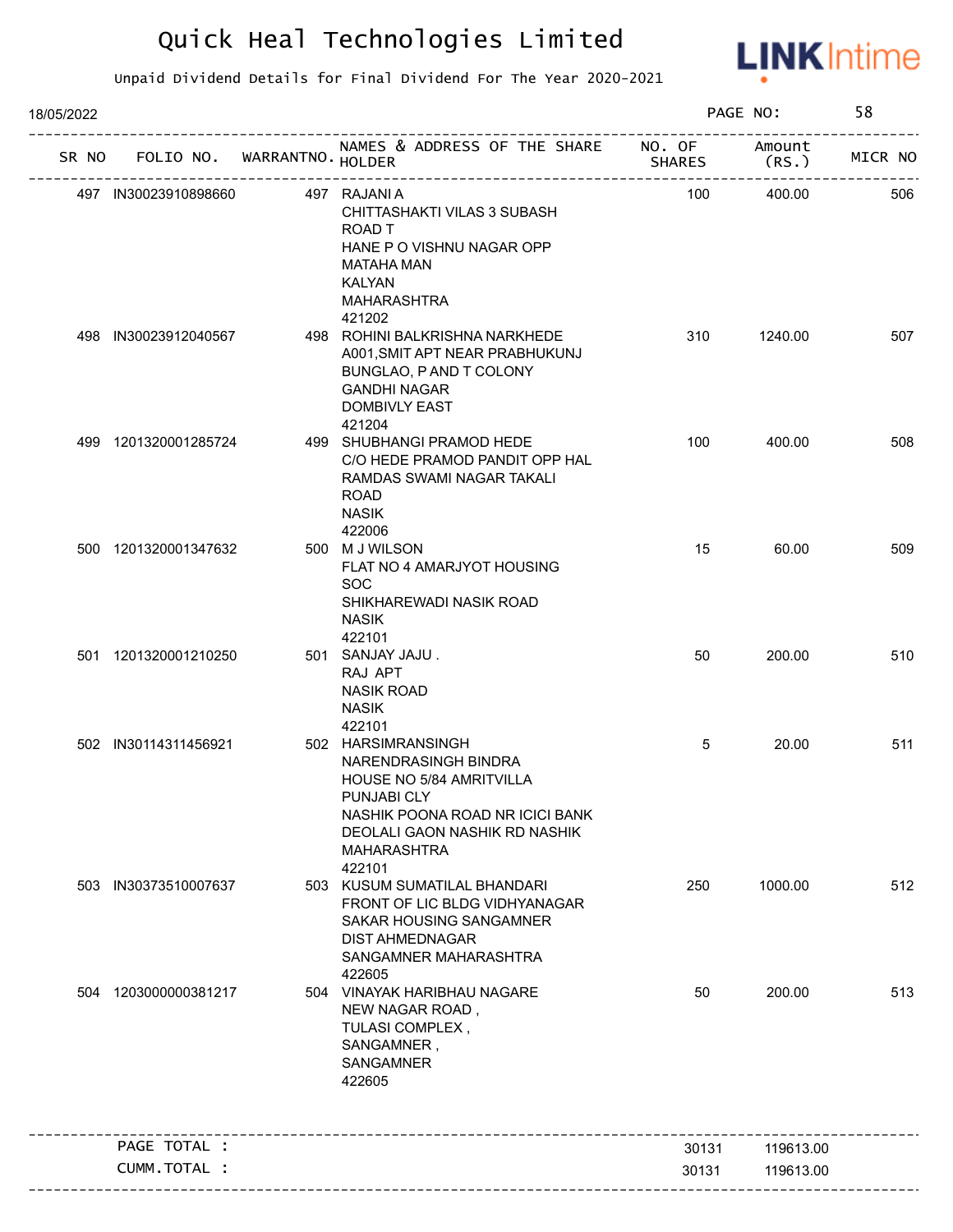

| 18/05/2022 |                             |                                                                                                                            |               | PAGE NO:        | 59      |
|------------|-----------------------------|----------------------------------------------------------------------------------------------------------------------------|---------------|-----------------|---------|
| SR NO      | FOLIO NO. WARRANTNO. HOLDER | NAMES & ADDRESS OF THE SHARE NO. OF                                                                                        | <b>SHARES</b> | Amount<br>(RS.) | MICR NO |
|            | 505 IN30177412529543        | 505 SURENDRA PRATAP SINGH<br>HPCLLTD<br><b>PANEWADI</b><br><b>MANMAD</b>                                                   | 100           | 400.00          | 514     |
|            | 506 IN30198310005582        | 423104<br>506 SAROJ THOLE<br>MANIK BHAWAN,<br>P. B. NO.4,<br><b>KOPERGOAN</b><br>DIST. AHMEDNAGAR (MAH)<br>423601          | 200           | 800.00          | 515     |
|            | 507 IN30051312741200        | 507 THAKRAL DEELIPSINGH SANTSINGH<br>THAKRAL CLOTH CENTER<br><b>MAIN ROAD</b><br><b>KOPARGAON</b><br>423601                | 122           | 488.00          | 516     |
|            | 508 1203330000125262        | 508 Rajesh Abhiman Sonawane<br>A P PRAKASH NAGAR<br>Jamner<br>Dist Jalgaon<br>Jamner<br>424206                             | 10            | 40.00           | 517     |
|            | 509 IN30220110772480        | 509 TEJAS DILIP RANE<br><b>MANASHRI</b><br>47 - SARASWATI NAGAR<br><b>NEAR NERI NAKA</b><br><b>JALGAON</b><br>425001       | 50            | 200.00          | 518     |
|            | 510 IN30133020787689        | 510 BHAVASAR SHRINIVAS S<br>SHIVAJI BARI GALII<br>PIMPARALA<br><b>NEAR SUPAR TAILOR</b><br><b>JALGAON</b><br>425001        | 5             | 20.00           | 519     |
|            | 511 IN30051310186206        | 511 MOTILAL NATHANI<br>H NO 3 3 34 GHASMANDI<br><b>NEAR CITY CHOWK</b><br>POWER HOUSE<br>AURANGABAD (M S)<br>431001        | 5             | 20.00           | 520     |
|            | 512 1201090000788758        | 512 YOGESH PREMKUMAR DEORA<br>$N-4$ ,<br>$E-39$ ,<br>CIDCO,<br>AURANGABAD<br>431001                                        | 100           | 400.00          | 521     |
|            | 513 1208160026580048        | 513 MADHUR ANIL MALPANI<br>R.X- 1/4/9, sainath Housing so<br>Bajajnagar<br>Near hanuman Mandir<br>AURANGABAD(MH)<br>431136 | 8             | 32.00           | 522     |
|            | PAGE TOTAL :                | _______________________________                                                                                            | 30731         | 122013.00       |         |
|            | CUMM.TOTAL :                |                                                                                                                            | 30731         | 122013.00       |         |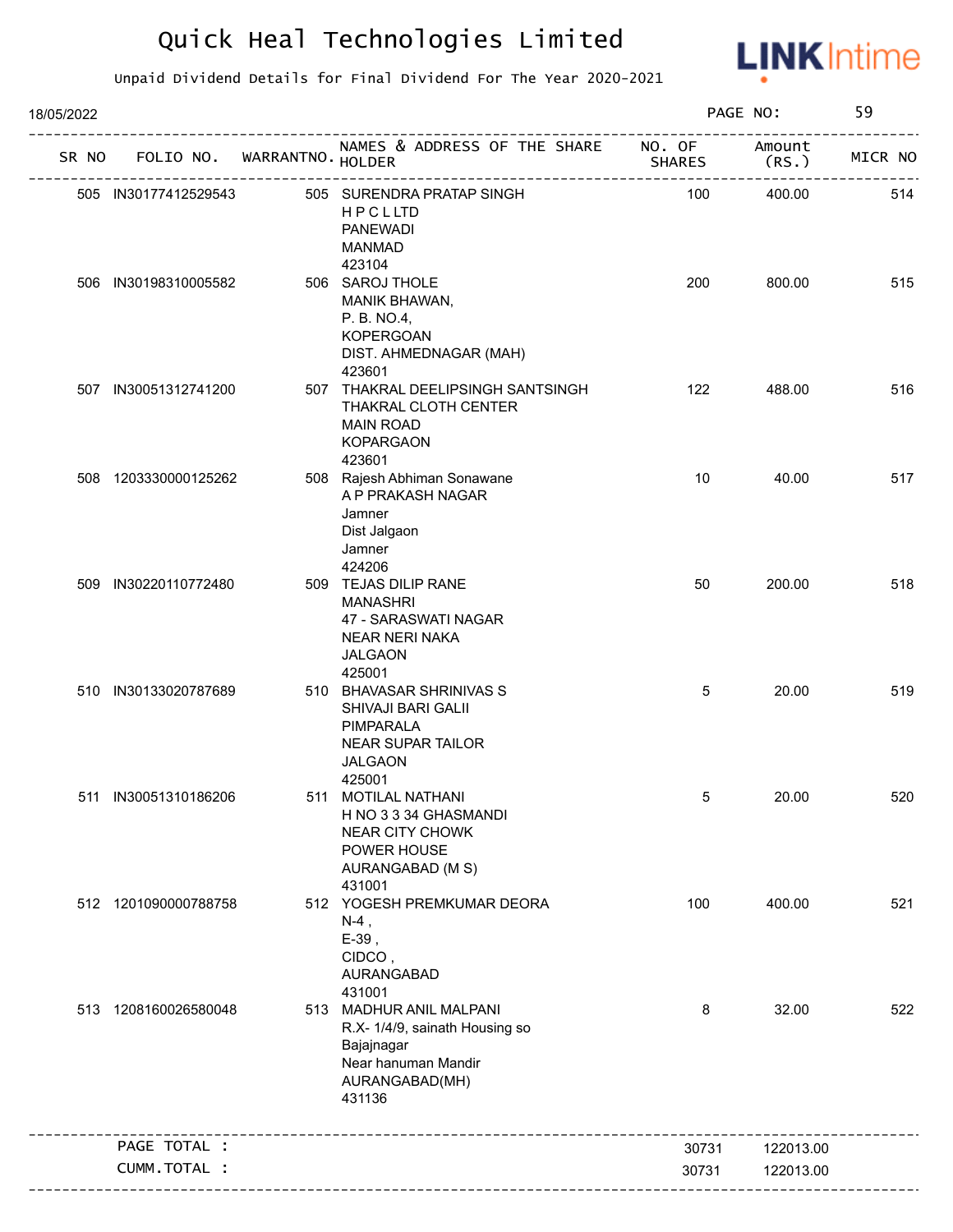

| 18/05/2022 |       |                      |                             |                                                                                                                                              |        | PAGE NO:        | 60      |
|------------|-------|----------------------|-----------------------------|----------------------------------------------------------------------------------------------------------------------------------------------|--------|-----------------|---------|
|            | SR NO |                      | FOLIO NO. WARRANTNO. HOLDER | NAMES & ADDRESS OF THE SHARE NO. OF                                                                                                          | SHARES | Amount<br>(RS.) | MICR NO |
|            |       | 514 1202670000021483 |                             | 514 JANABAI PIRAJI BUTEPWAD<br>H.NO.1/11/1523,<br>NEAR DATTA PLAZA COMPLEX,<br>ANAND NAGAR,<br><b>NANDED</b><br>431602                       | 25     | 100.00          | 523     |
|            |       | 515 1203320004868407 |                             | 515 HARSH RAJKUMAR MEHADIA<br><b>TAYAL KUNJ</b><br><b>GOLCHA MARG</b><br>NR OLD POLICE CHOWKI SADAR<br><b>NAGPUR</b><br>440001               | 50     | 200.00          | 524     |
|            |       | 516 IN30051315196103 |                             | 516 AJIT PENDHARKAR<br>SARGAM SATHE MARG DHANTOLI<br>OPP HIMALAYA MENTION<br>NR AHILYADEVI MANDIR NAGPUR<br><b>MAHARASHTRA</b><br>440012     | 50     | 200.00          | 525     |
|            |       | 517 IN30051317770696 |                             | 517 AVADHUT WAKHARE<br>PLOT NO 86 BEHIND HUDKESHWAR<br><b>NAKA</b><br>DHANGAWLI NAGAR<br>NR DANGHAVLI TEMPLE<br>NAGPUR MAHARASHTRA<br>440034 | 35     | 140.00          | 526     |
|            |       | 518 1301440001345682 |                             | 518 VIKET SHRIKANT BHAMBULKAR<br>NO.9 SUDARSHAN NAGAR<br>VITTHALWADI HUDKESHWAR ROAD<br><b>HUDKESHWAR BK</b><br><b>NAGPUR</b><br>440034      | 41     | 164.00          | 527     |
|            |       | 519 IN30051312742637 |                             | 519 NILESH SHYAM RANE<br>WARD NO 1 POST CHANDUR BISWA<br>TAL NANDURA DIST BULDANA<br><b>BULDANA</b><br><b>MAHARASHTRA</b><br>443401          | 106    | 424.00          | 528     |
|            |       | 520 1201330000846544 |                             | 520 ANITA MANOJ BIYANI<br>W/O MANOJ BIYANI<br>NEAR DAGADI POOL<br>CHAR JIN COMPOUND<br><b>AKOLA</b><br>444001                                | 108    | 432.00          | 529     |
|            | 521   | 1201090000855636     |                             | 521 GOVIND ONKARDAS KELA<br>79 CHITRAKOOT BUILDING<br><b>RAM NAGAR</b><br>DIST.: AKOLA<br><b>AKOLA</b><br>444001                             | 100    | 400.00          | 530     |
|            |       |                      |                             |                                                                                                                                              |        |                 |         |

|                             |       | ---------------------          |
|-----------------------------|-------|--------------------------------|
| TOTAL<br><b>PAGE</b>        | 31246 | 124073.00                      |
| <b>TOTAL</b><br><b>JUMM</b> | 31246 | 124073.00                      |
|                             |       | ------------------------------ |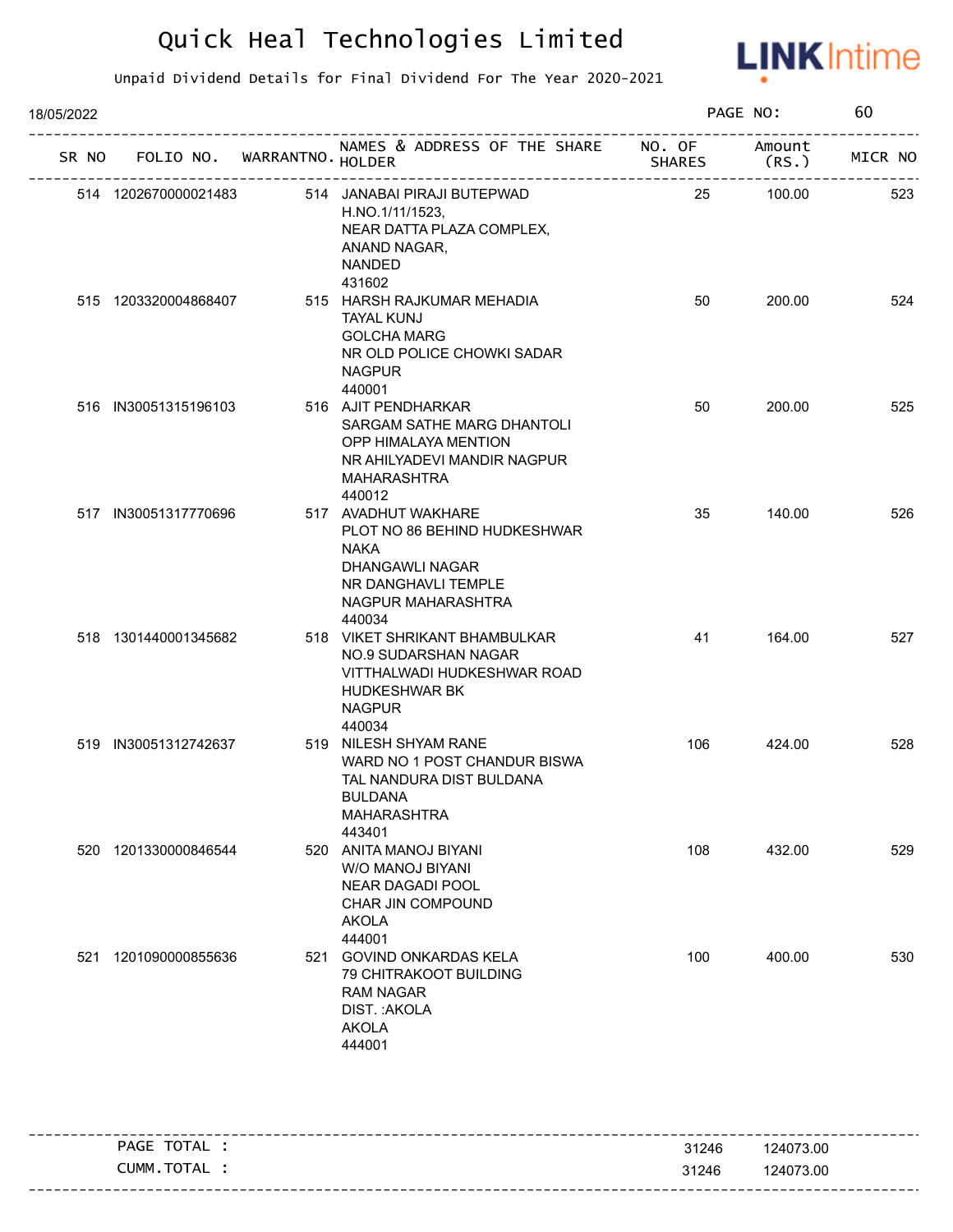

| 18/05/2022 |                            |                                                                                                                                          |                         | PAGE NO:        | 61      |
|------------|----------------------------|------------------------------------------------------------------------------------------------------------------------------------------|-------------------------|-----------------|---------|
| SR NO      | FOLIO NO. WARRANTNO HOLDER | NAMES & ADDRESS OF THE SHARE                                                                                                             | NO. OF<br><b>SHARES</b> | Amount<br>(RS.) | MICR NO |
|            | 522 1201090000857895       | 522 RANUBEN PRAKASH PATEL<br>C/O M.V.PATEL<br><b>MANGALDAS MARKET</b>                                                                    | 100                     | 400.00          | 531     |
|            |                            | <b>AKOLA</b><br>444001                                                                                                                   |                         |                 |         |
|            | 523 1202550000019815       | 523 SUSHMA KIRIT SHAH<br>SHITAL BUILDING,<br>B6, NAVRANG SOCIETY,<br>NEAR MAIN HOSPITAL,<br><b>AKOLA</b><br>444001                       | 100                     | 400.00          | 532     |
|            | 524 1302310000009292       | 524 PRABHAVATI PRAVEENCHANDRA<br>SHAH<br>NISARG VATIKA,<br>4TH ' A', KHOLESHWAR,<br><b>AKOLA</b><br>444001                               | 45                      | 180.00          | 533     |
|            | 525 1302310000066161       | 525 SAKARCHAND PREMCHAND SHAH<br>C/O NATIONAL MEDICAL AGENCIES<br><b>KHETAN GALLI</b><br><b>AKOLA</b><br>444001                          | 45                      | 180.00          | 534     |
|            | 526 1302310000027231       | 526 KAJAL HITESH SHAH<br>C/O NATIONAL MEDICAL ST<br><b>TAJNAPETH</b><br><b>AKOLA</b><br>444001                                           | 45                      | 180.00          | 535     |
|            | 527 1203330000523541       | 527 MANJUSHA AJAY GADAM<br>GADAM MKT WARD NO 40<br>OLD PUSAD NR REST HOUSE<br>NR GULAB NABI COLLAGE PUSAD YE<br><b>YEOTMAL</b><br>445204 | 55                      | 220.00          | 536     |
|            | 528 1204370000102295       | 528 Rahul.<br>C/o Sumit Patidar<br>Gouridham Colony<br>Khargone<br>451001                                                                | 100                     | 400.00          | 537     |
| 529        | IN30023913313662           | 529 SAPNA KANKRECHA<br>129 B<br><b>GOYAL VIHAR COLONY</b><br><b>KHAJRANA</b><br><b>INDORE</b><br>452001                                  | 25                      | 100.00          | 538     |
|            | 530 IN30198310412517       | 530 MANISH SHARMA<br>121, RAMCHANDRA NAGAR EXT.,<br>INDORE (M.P.)<br>452001                                                              | 8                       | 32.00           | 539     |
| 531        | IN30198310545052           | 531 ARJUN KUMAR VERMA<br>24, OLD RAJMOHALLA,<br>INDORE (M.P.)<br>452001                                                                  | 45                      | 180.00          | 540     |
|            | PAGE TOTAL :               |                                                                                                                                          | 31814                   | 126345.00       |         |
|            | CUMM.TOTAL :               |                                                                                                                                          | 31814                   | 126345.00       |         |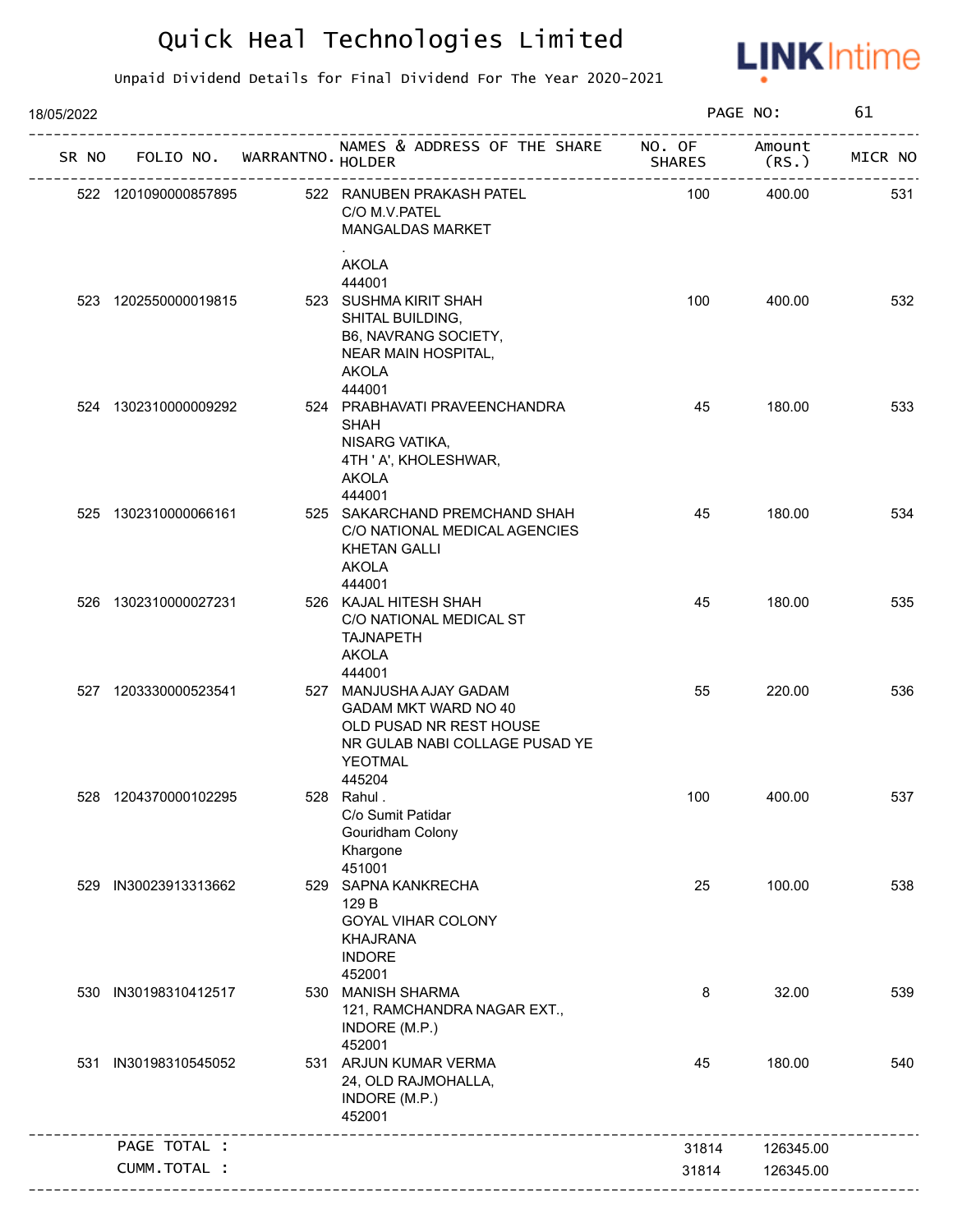

| 18/05/2022 |                      |                            |                                                                                                                                                   |                | PAGE NO:               | 62      |
|------------|----------------------|----------------------------|---------------------------------------------------------------------------------------------------------------------------------------------------|----------------|------------------------|---------|
| SR NO      |                      | FOLIO NO. WARRANTNO HOLDER | NAMES & ADDRESS OF THE SHARE NO. OF<br>۱۸۱۸ د<br>-----------------------------                                                                    | <b>SHARES</b>  | Amount<br>(RS.)        | MICR NO |
|            | 532 IN30198310842026 |                            | 532 MAHESH KUMAR<br>223, GRAM KISHANGANJ,<br>TEHSIL MHOW,                                                                                         | 57             | 228.00                 | 541     |
|            |                      |                            | DIST. INDORE (M.P.)<br>452001                                                                                                                     |                |                        |         |
|            | 533 IN30198310938586 |                            | 533 PRITI SHARMA<br>36 NALIYA BAKHAL                                                                                                              | 8              | 32.00                  | 542     |
|            | 534 IN30198310927313 |                            | INDORE (MP)<br>452001<br>534 PRAHALAD SHARMA<br>44 LOHARPATTI MOLANA AZAD                                                                         | 8              | 32.00                  | 543     |
|            |                      |                            | <b>MARG</b><br>$\sim$                                                                                                                             |                |                        |         |
|            |                      |                            | INDORE (M.P)<br>452002                                                                                                                            |                |                        |         |
|            | 535 IN30198310938300 |                            | 535 DHAPU BAI SHARMA<br>36 NALIYA BAKHAL                                                                                                          | 8              | 32.00                  | 544     |
|            |                      |                            | INDORE (MP)<br>452002                                                                                                                             |                |                        |         |
|            | 536 IN30198311114731 |                            | 536 MADHU SHARMA<br>MALGANJ 64<br><b>BHAGAT SINGH MARG</b>                                                                                        | 8              | 32.00                  | 545     |
|            |                      |                            | INDORE (M.P.)                                                                                                                                     |                |                        |         |
|            | 537 IN30198310517462 |                            | 452002<br>537 SHAILENDRA VERMA<br>49/2, JAI BHAWANI NAGAR<br>PUNCH KUNIYA ROAD,<br>INDORE (M.P.)                                                  | 57             | 228.00                 | 546     |
|            | 538 IN30198310240815 |                            | 452002<br>538 SARITA MAHESHWARI<br>190, DRAVID NAGAR,<br>INDORE (M.P.)                                                                            | 6              | 24.00                  | 547     |
| 539        | IN30198311148804     |                            | 452003<br>539 REKHA BATHAM<br>W/O PRAKASHCHANDRA BATHAM<br>FLAT NO 501 SHRINATH VIHAR<br>29 SNEHLATA GANJ VALLABHNAGAR<br>INDORE (M.P.)<br>452003 | 25             | 100.00                 | 548     |
|            | 540 1208160038768642 |                            | 540 MAHENDRA KALYANE<br>77, JAIL ROAD, NEAR SAI MANDIR,<br>USHAFATAK, VALLABHNAGAR,<br><b>INDORE</b><br>452003                                    | 30             | 120.00                 | 549     |
|            | PAGE TOTAL :         |                            | _______________________________                                                                                                                   |                |                        |         |
|            | CUMM.TOTAL :         |                            |                                                                                                                                                   | 32021<br>32021 | 127173.00<br>127173.00 |         |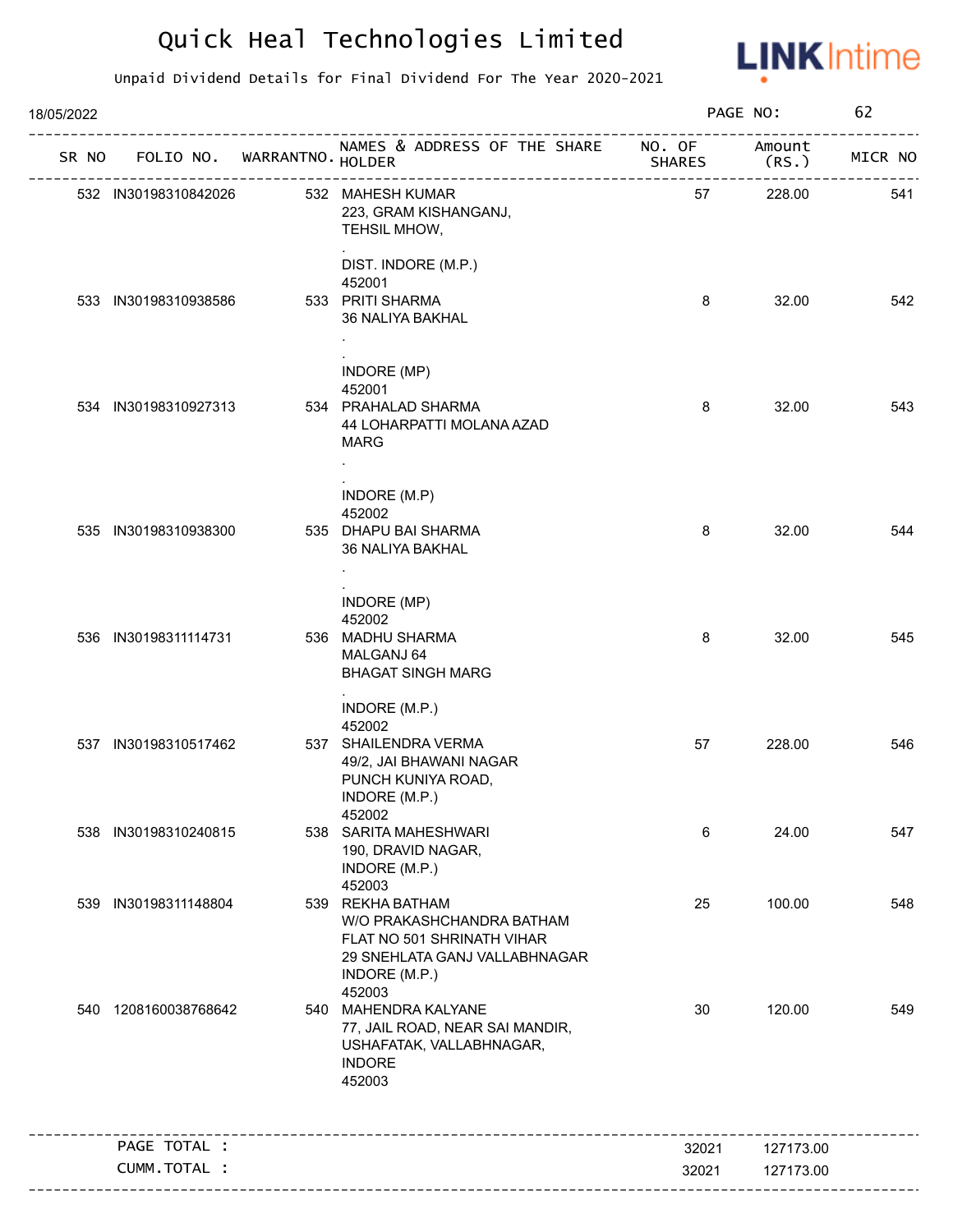

| 18/05/2022 |                             |                                                                                                                            |                         | PAGE NO:        | 63      |
|------------|-----------------------------|----------------------------------------------------------------------------------------------------------------------------|-------------------------|-----------------|---------|
| SR NO      | FOLIO NO. WARRANTNO. HOLDER | NAMES & ADDRESS OF THE SHARE                                                                                               | NO. OF<br><b>SHARES</b> | Amount<br>(RS.) | MICR NO |
|            | 541 IN30198310891219        | 541 SUNEETA PRADEEP YADAV<br>874/9 NANDA NAGAR                                                                             | 10                      | 40.00           | 550     |
|            |                             | INDORE (M.P)<br>452010                                                                                                     |                         |                 |         |
|            | 542 1301760000261805        | 542 SUMITRA DEVI KHEMANI<br>54, FAWARA CHOWK,<br><b>UJJAIN</b><br>456001                                                   | 100                     | 400.00          | 551     |
|            | 543 1203760000043341        | 543 SATISH KUMAR VYAS.<br><b>H NO C/15</b><br>E D COLONY<br>DURGAPURA BIRLAGRAM NAGDA<br><b>UJJAIN</b><br>456331           | 5                       | 20.00           | 552     |
|            | 544 IN30198310021106        | 544 ARUN JHANWAR<br>SADAR BAZAR,<br>MANASA (M.P.)<br>458110                                                                | 50                      | 200.00          | 553     |
|            | 545 1203600000064485        | 545 RAKHEE AGRAWAL<br>CIVIL LINE GANESH WARD<br>BESIDE DR LASHKARE HOSPITAL<br><b>BETUL GANJ</b><br><b>BETUL</b><br>460001 | 31                      | 124.00          | 554     |
|            | 546 1203320004459593        | 546 NEELAM K GAIKWAD<br>PLOT NO-78 5TH FLR RM NO-5 A<br>SORAI OM SHREE SAI SADAN CHS<br><b>BORIVALI E</b><br><b>MUMBAI</b> | 3                       | 12.00           | 555     |
|            | 547 IN30039417173243        | 460092<br>547 ZAFAR ALAM<br><b>NEAR LIC</b><br><b>MAIN ROAD</b><br>BAGDONA POST-PATHAKHERA<br><b>BETUL</b><br>460449       | 16                      | 64.00           | 556     |
|            | 548 1201330001291604        | 548 YASIR MASOOD<br>HOUSE N 23 SALAIYA WARD N 01<br>SALAIYA PATHAKHEDA<br><b>BETUL 460449</b><br><b>BETUL</b><br>460449    | 200                     | 800.00          | 557     |
|            | 549 1201060800076357        | 549 SRAJAN SINGH PATEL<br>A-104, SHAHPURA<br>MANSAROVAR COLONY<br><b>BHOPAL</b><br>462016                                  | 135                     | 540.00          | 558     |
|            | 550 IN30018312968815        | 550 RAJESH PRASAD MISRA<br>E-1/183 ARERA COLONY<br><b>BHOPAL</b><br>462016                                                 | 150                     | 600.00          | 559     |
|            | PAGE TOTAL :                |                                                                                                                            | 32721                   | 129973.00       |         |
|            | CUMM.TOTAL :                |                                                                                                                            | 32721                   | 129973.00       |         |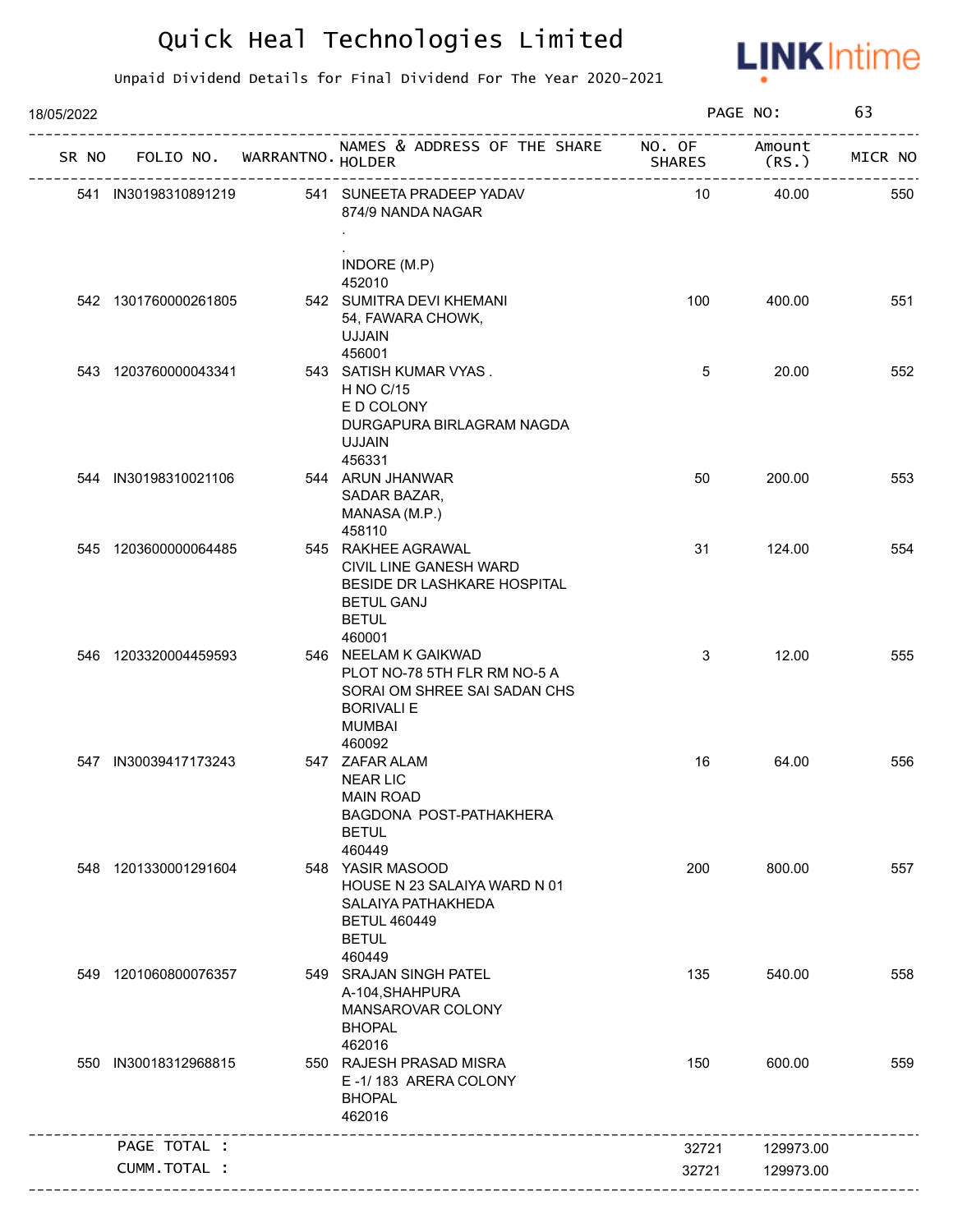

| 18/05/2022 |                             |                                                                                                                                                   |               | PAGE NO:        | 64      |
|------------|-----------------------------|---------------------------------------------------------------------------------------------------------------------------------------------------|---------------|-----------------|---------|
| SR NO      | FOLIO NO. WARRANTNO. HOLDER | NAMES & ADDRESS OF THE SHARE NO. OF                                                                                                               | <b>SHARES</b> | Amount<br>(RS.) | MICR NO |
|            | 551 IN30220110401844        | 551 ATUL K SHRIVASTAVA<br>H. NO 67<br><b>VIVEKANAND NAGAR</b><br><b>RAISEN ROAD</b><br><b>BHOPAL</b>                                              | 3             | 12.00           | 560     |
|            | 552 1204370000078037        | 462021<br>552 Subhash Kumar Verma<br>H.No. 4, Sector B Sachidanand<br>Nagar bh<br>Nizamudin Bhopal<br>Bhopal                                      | 80            | 320.00          | 561     |
|            | 553 IN30051316367896        | 462021<br>553 CHOUDHARY SUNIL<br>A/170 ALKAPURI<br><b>BHOPAL</b><br>MADHYA PRADESH<br>462023                                                      | 5             | 20.00           | 562     |
|            | 554 1204370000160421        | 554 BABITA TEWATIA<br>H NO 20 ASHA HOMES, NEAR<br>SHIWANI HOMES<br>M.L. NAGAR, HUZUR<br><b>BHOPAL</b><br>462038                                   | 30            | 120.00          | 563     |
|            | 555 1204370000169424        | 555 SANJAY KUMAR<br>S/O SARDAR SINGH TEOTIA<br>20 ASHA HOMES, NEAR SHIVANI<br><b>HOMES</b><br>M.L. NAGAR HUZUR, BHOPAL<br><b>BHOPAL</b><br>462038 | 20            | 80.00           | 564     |
|            | 556 1204720001290732        | 556 SUMAN LATA KASAT<br>SADAR BAZAR KUMBHRAJ<br><b>KUMBHRAJ</b><br><b>GUNA</b><br>473222                                                          | 45            | 180.00          | 565     |
|            | 557 IN30155721277459        | 557 DINESH PRASAD BHATNAGAR<br>102-RAJ APPARTMENT<br>R P COLONY<br><b>GWALIOR</b><br>474002                                                       | 5             | 20.00           | 566     |
|            | 558 IN30133020607453        | 558 SEEMA KHARE<br>H NO 881 6B<br>BEHIND ADINATH JAIN TEMPLE<br>GULAB SINGH WARD SHAKTI NAGAR<br>JABALPUR MP<br>482001                            | 100           | 400.00          | 567     |
|            | 559 1203320007402692        | 559 YADVENDRA SINGH BAGHEL<br>55MC<br><b>REWA</b><br>NEAR DOCTORS COLONY<br><b>REWA</b><br>486001                                                 | 100           | 400.00          | 568     |
|            | PAGE TOTAL :                |                                                                                                                                                   | 33109         | 131525.00       |         |
|            | CUMM.TOTAL :                |                                                                                                                                                   | 33109         | 131525.00       |         |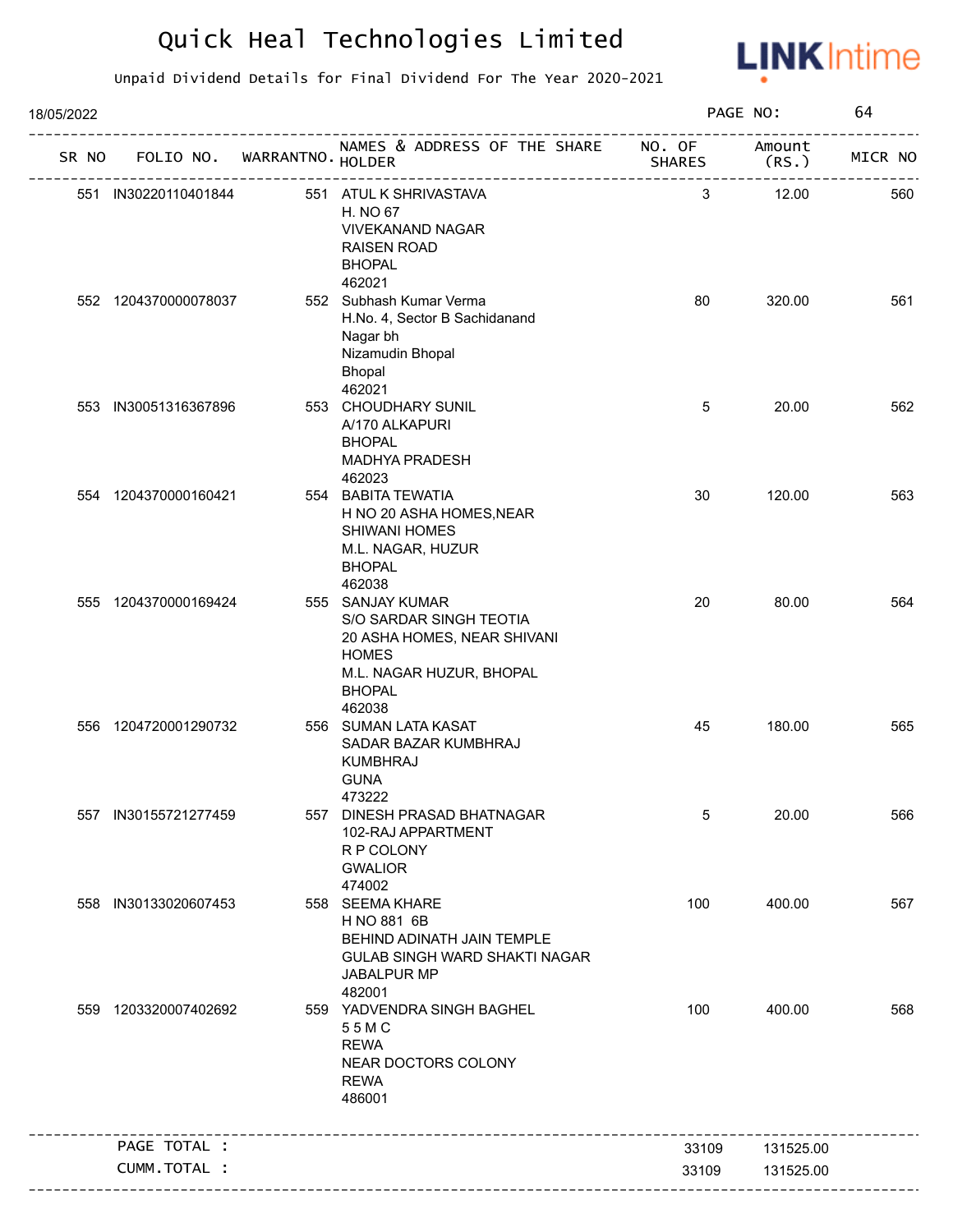

| 18/05/2022 |                             |                                                                                                                                                                     |                         | PAGE NO:        | 65      |
|------------|-----------------------------|---------------------------------------------------------------------------------------------------------------------------------------------------------------------|-------------------------|-----------------|---------|
| SR NO      | FOLIO NO. WARRANTNO. HOLDER | NAMES & ADDRESS OF THE SHARE                                                                                                                                        | NO. OF<br><b>SHARES</b> | Amount<br>(RS.) | MICR NO |
|            | 560 IN30007910074454        | 560 NIDHI DANGAYACH<br>NH - 2, C - 113<br>N. T. P. C. COLONY<br>VINDHYANAGAR<br>SIDHI, MADHYA PRADESH<br>486885                                                     | 15                      | 60.00           | 569     |
| 561        | 1203320000536657            | 561 LALIT KARNAWAT<br>NEAR J J NURSING HOME<br>MALVIYA NAGAR<br><b>DURG</b><br>491001                                                                               | 100                     | 400.00          | 570     |
|            | 562 1204370000004711        | 562 Abhay Golchha<br>K. D. Financial Services,<br>Marudhar Complex,<br>Shyam Talkies Road, Budha Para<br>Raipur<br>492001                                           | 64                      | 256.00          | 571     |
|            | 563 IN30045010788905        | 563 SAROJ JAIN<br>C/O CHHATTISGARH BEARING<br><b>AGENCIES</b><br>14 LAL GANGA APT<br>PATWA COMPLEX<br>K K ROAD RAIPUR<br>492001                                     | $\overline{2}$          | 8.00            | 572     |
|            | 564 1201910101955768        | 564 ARCHNA DUBEY<br>H.NO 51, G,<br>SHIVDHARI KALONI<br><b>VILL AMBIKAPUR</b><br><b>DISTT-SURGUJA</b><br>497001                                                      | 26                      | 104.00          | 573     |
|            | 565 1205450000005888        | 565 ARJUN VYAS<br>14-4-239/14 PANCHSHEEL VILLA<br>SHAHINAYAT GUNJ<br>SHAHINAYAT GUNJ<br><b>HYDERABAD</b><br>500012                                                  | 100                     | 400.00          | 574     |
| 566        | IN30286310029126            | 566 BADAMPUDI SUBBA LAKSHMI<br>H NO 13-1-84/1/C/1, PLOT NO.88/5<br>MOTINAGAR (NEAR KABIRNAGAR<br><b>BUS STOP)</b><br><b>ERRAGADDA</b><br><b>HYDERABAD</b><br>500018 | 90                      | 360.00          | 575     |
|            | 567 IN30021410814703        | 567 KETAN SHAH<br>503 SAI SURBHI LAXMI<br>3-4-827<br><b>BARKATPURA</b><br><b>HYDERABAD</b><br>500027                                                                | 200                     | 800.00          | 576     |
|            | PAGE TOTAL :                |                                                                                                                                                                     | 33706                   | 133913.00       |         |

| PAGE<br>$\mathsf{H}\mathsf{A}\mathsf{L}$<br>ີ | 33706 | $\sqrt{2}$<br>13.00<br>$\mathcal{L}$<br>א≻∹<br>. UU |
|-----------------------------------------------|-------|-----------------------------------------------------|
| TOTAL<br>CUMM                                 | 33706 | 3.00<br>.000<br>៱៱៱<br>א≻∹<br>$\cdots$              |
|                                               |       |                                                     |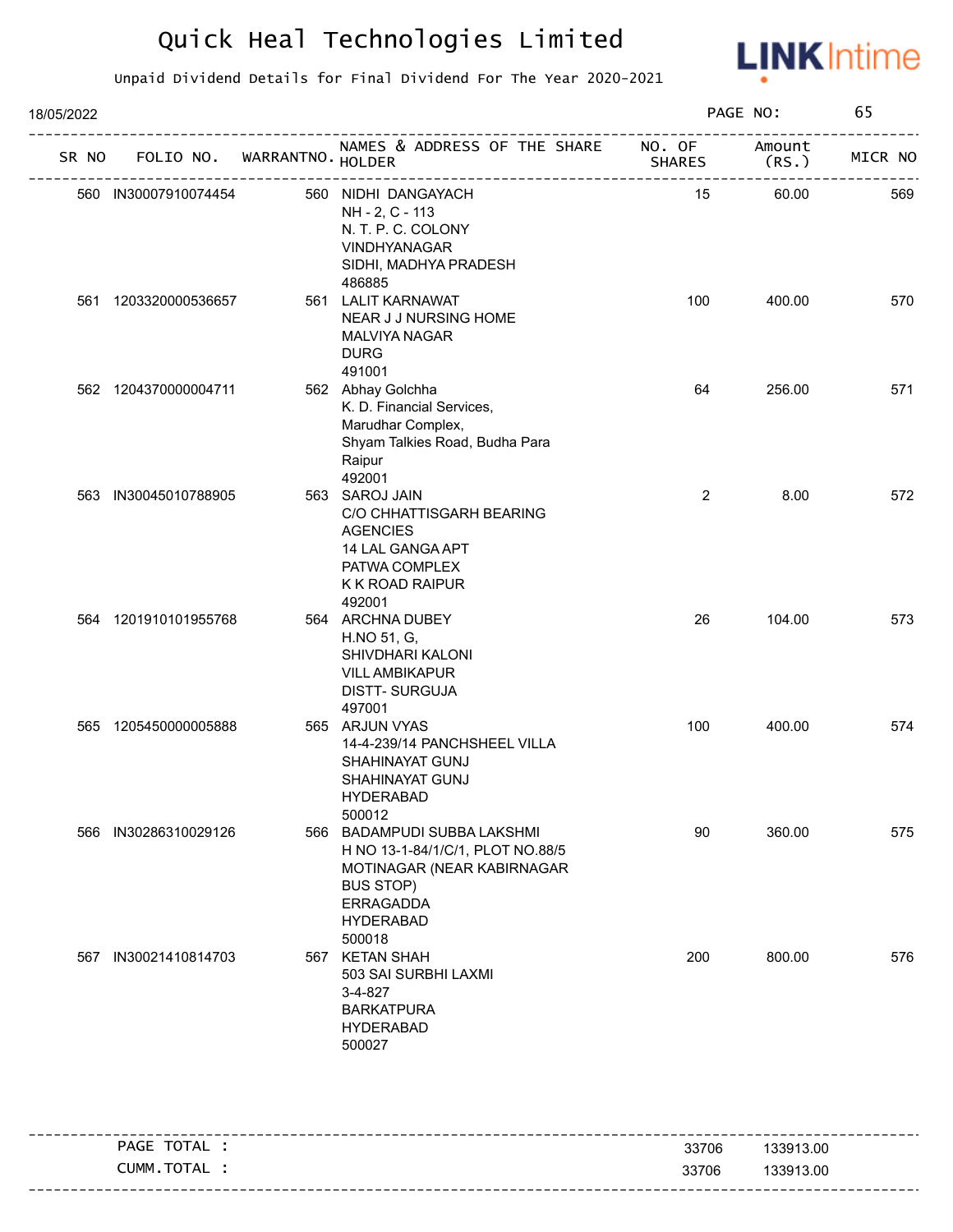

| 18/05/2022 |                             |                                                                                                                                                                                                                  |                | PAGE NO:        | 66      |
|------------|-----------------------------|------------------------------------------------------------------------------------------------------------------------------------------------------------------------------------------------------------------|----------------|-----------------|---------|
| SR NO      | FOLIO NO. WARRANTNO. HOLDER | NAMES & ADDRESS OF THE SHARE NO. OF                                                                                                                                                                              | <b>SHARES</b>  | Amount<br>(RS.) | MICR NO |
|            | 568 IN30232410237952        | 568 GUNJARI MANORANJAN<br>H NO 9-4-86/247<br>ANEES VILLA<br>SALARJUNG COLONY, NANAL<br><b>NAGAR</b><br>MAHDIPATNAM, HYDERABAD<br>500028                                                                          | 14             | 56.00           | 577     |
|            | 569 IN30039410660969        | 569 P CHALMA REDDY<br>8-2-68 A/111/D<br>PLOT NO-130 ROAD NO 12<br><b>B/H KANAKADURGA TEMPLE</b><br><b>HYDERABAD</b><br>500034                                                                                    | 5              | 20.00           | 578     |
|            | 570 1203320003107069        | 570 BALYPALLY SHANKAR<br>2 20 3 K 101 APURUPA<br>SRINIVAS HEIGHTS ADARSH NAGAR<br>CHILKA NAGAR ROAD<br><b>HYDERABAD</b><br>500039                                                                                | 20             | 80.00           | 579     |
|            | 571 IN30102221362145        | 571 RAJGOPAL SHARMA<br>H NO 19 1 912/A<br><b>GOLLA KHIDKI</b><br><b>MURALI NAGAR</b><br><b>HYDERABAD</b><br>500064                                                                                               | 100            | 400.00          | 580     |
|            | 572 IN30223610645996        | 572 LALIT B BALDEV<br>H NO 4/4/926 D/3<br>PREMBAGH KANDA SWAMY LANE<br><b>SULTAN BAZAR</b><br><b>HYDERABAD</b><br>500095                                                                                         | 10             | 40.00           | 581     |
|            | 573 IN30051311944977        | 573 SEELI RAJARAM<br>3 E SAMRAT APTS SAIFABAD<br><b>HYDERABAD</b><br>ANDHRA PRADESH<br>500195                                                                                                                    | $\overline{2}$ | 8.00            | 582     |
|            | 574 1208870022948325        | 574 RAKESH SUNIGANTI<br>285 TORRUR VIL ABDULLAPUR<br><b>MANDAL</b><br><b>RANGA REDDY</b>                                                                                                                         | 10             | 40.00           | 583     |
|            | 575 IN30154914132552        | 501511<br>575 PURSHOTTAM GANDHI<br>S/O BANSILALGANDHI HNO 11-62<br>OLD BEAT BAZAR ROAD NEAR<br><b>BHUTTADA</b><br>AND COMPANY OLD BEAT BAZAR<br><b>ROAD</b><br>ADILABAD MANCHERIAL<br><b>TELANGANA</b><br>504208 | 50             | 200.00          | 584     |
|            | PAGE TOTAL :                |                                                                                                                                                                                                                  | 33917          | 134757.00       |         |
|            | CUMM.TOTAL :                |                                                                                                                                                                                                                  | 33917          | 134757.00       |         |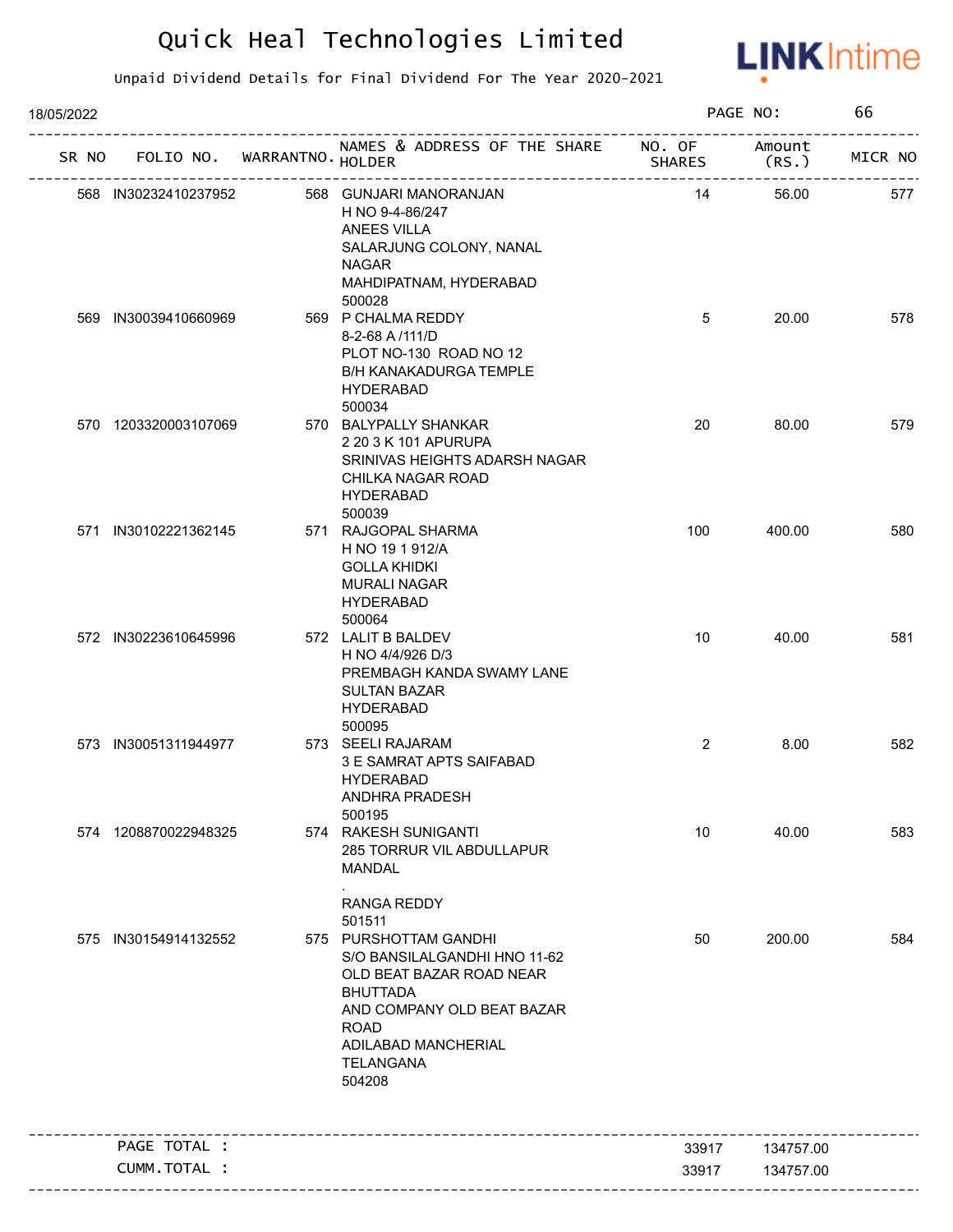

| 18/05/2022 |                      |  |                                   |                                                                                                                                      | PAGE NO:      |                | 67      |  |
|------------|----------------------|--|-----------------------------------|--------------------------------------------------------------------------------------------------------------------------------------|---------------|----------------|---------|--|
|            |                      |  | SR NO FOLIO NO. WARRANTNO. HOLDER | NAMES & ADDRESS OF THE SHARE NO. OF                                                                                                  | <b>SHARES</b> | Amount<br>(RS. | MICR NO |  |
|            | 576 IN30177410911158 |  |                                   | 576 VENKATA RATNAM VELPULA<br>H NO 11-6-151<br><b>NEHRU NAGAR</b><br>KHAMMAM<br>507001                                               | 10            | 40.00          | 585     |  |
|            | 577 IN30066910165955 |  |                                   | 577 K V SIVA PRASAD<br>H NO 2-5-508 509<br><b>VENKATA LAXMI TALKIES ROAD</b><br><b>KHAMMAM</b><br>507003                             | 11            | 44.00          | 586     |  |
|            | 578 IN30051315725876 |  |                                   | 578 RAMAMURTHY RENUKUNTLA<br><b>THIPPARTHY</b><br>NALGONDA<br>ANDHRA PRADESH<br>508247                                               | 100           | 400.00         | 587     |  |
|            | 579 1203810000002204 |  |                                   | 579 KUNA NARINDAR<br>$6 - 145$<br><b>ACHAMPET</b><br>MAHBOOBNAGAR<br><b>ACHAMPET</b><br>509375                                       | 10            | 40.00          | 588     |  |
|            | 580 1203810000121604 |  |                                   | 580 T SIVA SANKARA LAKSHMI PRASAD<br>FLAT NO 401<br>ADARNA BRUNDAVAN RESIDENCY<br><b>TRIVENI TALKIES ROAD</b><br>ANANTAPUR<br>515001 | 25            | 100.00         | 589     |  |
|            | 581 IN30232410958286 |  |                                   | 581 SRIVANI S<br>DOOR NO 5-8-40<br><b>LAKSHMI PURAM</b><br><b>HINDUPUR</b><br><b>ANANTAPUR DIST</b><br>515201                        | 50            | 200.00         | 590     |  |
|            | 582 IN30039413717973 |  |                                   | 582 T KUMARA SWAMY<br>4/380<br><b>VENKATESWARA PET</b><br>PRODDATUR-PO<br><b>KADAPA DIST</b><br>516360                               | 10            | 40.00          | 591     |  |
|            | 583 1204470002873050 |  |                                   | 583 SHAIK ABDULSALAM<br>NO 2-630<br>S S KOLONY K R PALLI<br><b>CHITTOOR</b><br>517001                                                | 18            | 72.00          | 592     |  |
|            | 584 1203520000040351 |  |                                   | 584 CHILLALE UMA MAHESHWARI.<br>D NO:18-131<br>NEAR OLD BUS STAND<br><b>ADONI</b><br>518301                                          | 321           | 1284.00        | 593     |  |

| TOTAL<br>PAGE    | 34472 | 136977.00 |
|------------------|-------|-----------|
| ' TOTAL<br>CUMM. | 34472 | 136977.00 |
|                  |       |           |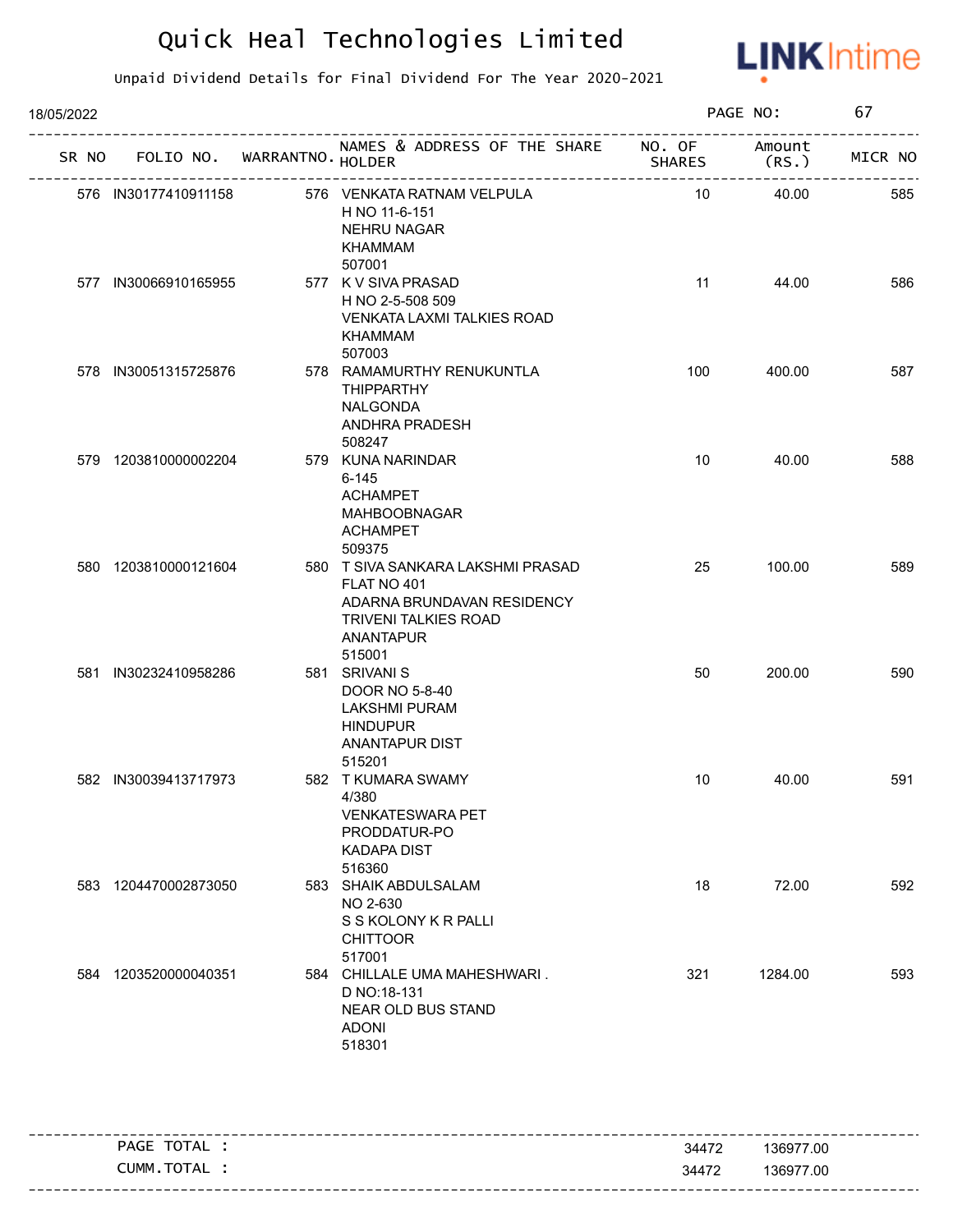

| 18/05/2022 |                             |                                                                                                                                                      |               | PAGE NO:        | 68      |
|------------|-----------------------------|------------------------------------------------------------------------------------------------------------------------------------------------------|---------------|-----------------|---------|
| SR NO      | FOLIO NO. WARRANTNO. HOLDER | NAMES & ADDRESS OF THE SHARE NO. OF                                                                                                                  | <b>SHARES</b> | Amount<br>(RS.) | MICR NO |
|            | 585 IN30316510016598        | 585 BANKA SATYA VANI<br>D NO 26-58<br>SRI VENKATA NIVAS, KABELA<br><b>CENTRE</b><br>RAMARAJYA NAGAR, KOTA<br>NAGESWARAO ROAD<br>VIJAYAWADA<br>520012 | 100           | 400.00          | 594     |
|            | 586 IN30232411056062        | 586 VUTUKURI BALASRINIVASULU<br>C/O KANAKABHUSHANA RAO<br>DOOR NO 13-68<br>KANAKAM COMPLEX<br><b>NUZVID</b><br>521201                                | 20            | 80.00           | 595     |
|            | 587 1202230000118498        | 587 VIKRUTHI SYAMALA<br>D NO 648<br><b>KRISHNA</b><br>ANGALURU<br><b>KOTTAPETA</b><br>521330                                                         | 100           | 400.00          | 596     |
|            | 588 IN30177411030302        | 588 VENKATESWARA RAO PUVVULA<br>D NO 1-37-29<br>NAZERPET<br><b>KOTHAPET</b><br><b>TENALI</b><br>522201                                               | 21            | 84.00           | 597     |
|            | 589 IN30102220573818        | 589 KESANA SWARAJYA LAKSHMI<br>W/O K SRINIVASA RAO<br><b>DNO 6 10</b><br>42/5, NIMMAGADDAVARIVEEDHI<br>18TH WARD, REPALLE<br>GUNTUR(DT)<br>522265    | 50            | 200.00          | 598     |
|            | 590 IN30051317155770        | 590 K V RATNA KUMARI<br>DR NO 23 311 MAIN ROAD<br>CHILAKLURIPET<br>ANDHRA PRADESH<br>522616                                                          | 19            | 76.00           | 599     |
|            | 591 1203320006119503        | 591 VENKATA NAGESH BABU<br><b>SREEKANTHA</b><br>D NO 8 305 A<br>MANGAMOOR DONKA<br>WARD 29<br>ONGOLE<br>523002                                       | 75            | 300.00          | 600     |
|            | 592 1301440002105621        | 592 REBALA SRIDEVI<br>THAPALA OFFICE STREET<br>NORTH MOPURU<br>NORTH MOPURU<br><b>NELLORE</b><br>524315                                              | 100           | 400.00          | 601     |
|            | PAGE TOTAL :                | -------------                                                                                                                                        | 34957         | 138917.00       |         |
|            | CUMM.TOTAL :                |                                                                                                                                                      | 34957         | 138917.00       |         |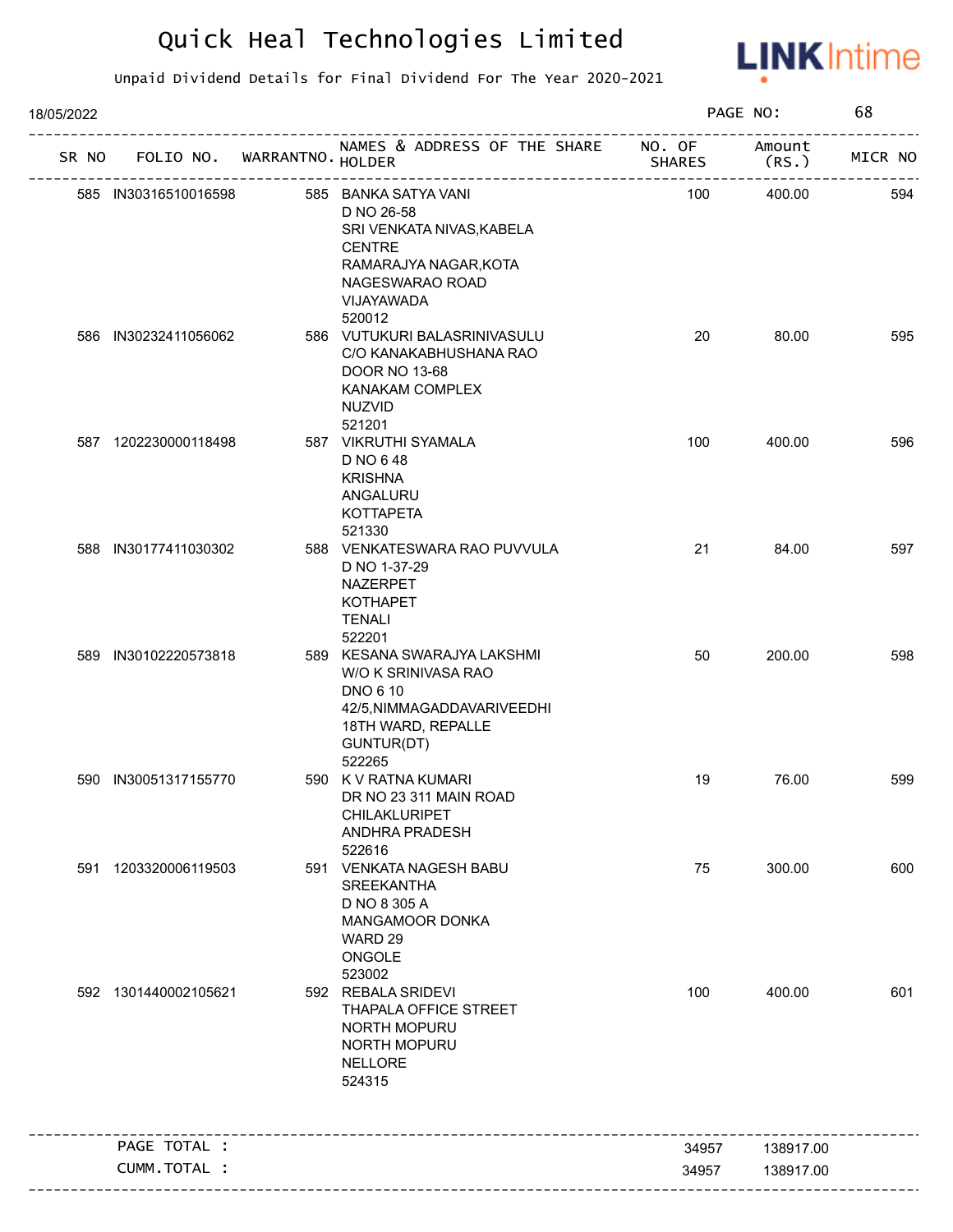

| FOLIO NO. WARRANTNO. HOLDER<br>SR NO<br>593 IN30077310101653<br>594 1204470002550448 | NAMES & ADDRESS OF THE SHARE NO. OF Amount<br>593 NIHARIKAA HOLANI<br>50-121-37 BALLYA SHASTRI LAYOUT<br><b>SEETHAMDHARA</b><br><b>VISHAKAPATNAM</b><br>530003<br>594 K GANGA RATNAM<br>2-448 BAPPANNADORA COLONY<br>KAKINADA RURAL RAMANAYYAPETA<br>APSP CAMP EAST GODAVARI<br><b>KAKINADA</b><br>533005 | <b>SHARES</b><br>$\mathbf{1}$<br>100 | (RS.<br>4.00<br>400.00 | MICR NO<br>602<br>603 |
|--------------------------------------------------------------------------------------|-----------------------------------------------------------------------------------------------------------------------------------------------------------------------------------------------------------------------------------------------------------------------------------------------------------|--------------------------------------|------------------------|-----------------------|
|                                                                                      |                                                                                                                                                                                                                                                                                                           |                                      |                        |                       |
|                                                                                      |                                                                                                                                                                                                                                                                                                           |                                      |                        |                       |
|                                                                                      |                                                                                                                                                                                                                                                                                                           |                                      |                        |                       |
| 595 1204470002897555                                                                 | 595 L VENKATA RADHAKRISHNA<br>$2 - 17$<br><b>RAJOLU</b><br>RAJOLU E G DT<br><b>RAJOLU</b><br>533242                                                                                                                                                                                                       | 9                                    | 36.00                  | 604                   |
| 596 1203320064437998                                                                 | 596 MADHUBALA VADDADI<br>WO SRINIVASA RAO VADDADI<br>27 13 1 1ST FLOOR APHB<br><b>COLONY BABAMETTA</b><br>VIZIANAGARAM<br>VIZIANAGARAM<br>535002                                                                                                                                                          | 30                                   | 120.00                 | 605                   |
| 597 IN30214811141173                                                                 | 597 MAHESHAMP<br>NO C54 KAILASA NILAYA<br>3RD CROSS SAMEERPURAM<br>K G NAGAR CHAMARAJPET<br><b>BANGALORE</b><br>560018                                                                                                                                                                                    | 44                                   | 176.00                 | 606                   |
| 598 IN30051314704280                                                                 | 598 SANTHOSH K MATHEW<br>C/48 DOS HOUSING COLONY<br><b>INDIRANAGAR</b><br>NEW LAND DOMLUR 02 STAGE<br>BAGAR SUPER BAZAR BANGALORE<br><b>KARNATAKA</b><br>560071                                                                                                                                           | 100                                  | 400.00                 | 607                   |
| IN30189510394878<br>599                                                              | 599 MEGHASREE T G<br>NO 1518/14<br><b>B BLOCK</b><br><b>SAHAKAR NAGAR</b><br>BANGALORE, KARNATAKA<br>560092                                                                                                                                                                                               | 50                                   | 200.00                 | 608                   |
| 1207650000107404<br>600                                                              | 600 ROSHAN GANAPATHY<br>NO 500 F BLOCK<br>60 FEET ROAD<br>SAHAKARANAGAR<br><b>BANGALORE</b><br>560092                                                                                                                                                                                                     | 13                                   | 52.00                  | 609                   |

| TOTAL            |       |           |
|------------------|-------|-----------|
| PAGE             | 35304 | 140305.00 |
| ` TOTAL<br>CUMM. | 35304 | 140305.00 |
|                  |       |           |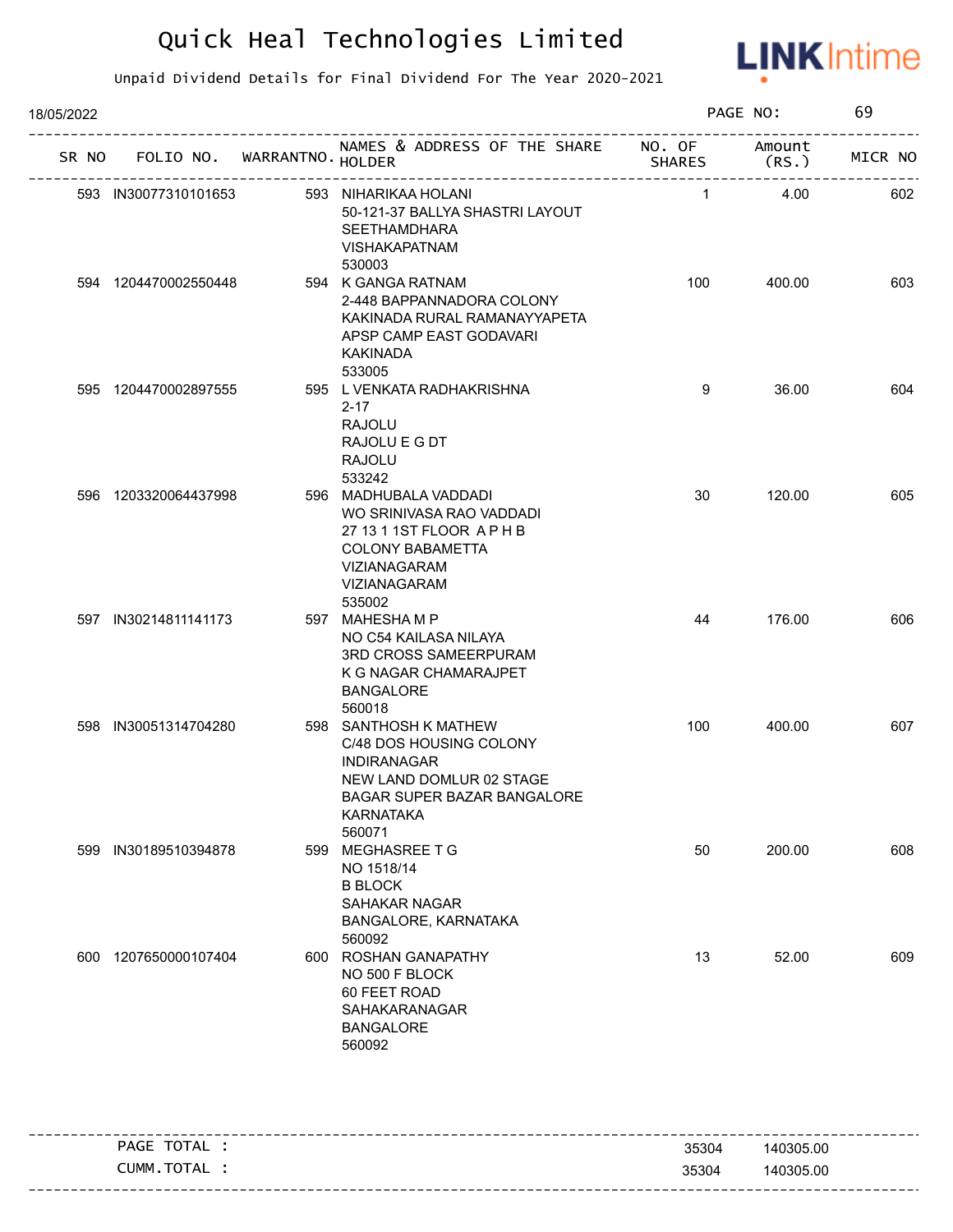

| 18/05/2022 |                      |                             |                                                                                                                                    |               | PAGE NO:        | 70      |
|------------|----------------------|-----------------------------|------------------------------------------------------------------------------------------------------------------------------------|---------------|-----------------|---------|
| SR NO      |                      | FOLIO NO. WARRANTNO. HOLDER | NAMES & ADDRESS OF THE SHARE NO. OF                                                                                                | <b>SHARES</b> | Amount<br>(RS.) | MICR NO |
|            | 601 IN30113526146508 |                             | 601 S ANIL KUMAR<br>SAMPATH JEWELLERS<br><b>1ST CROSS ROAD</b><br><b>ROBERTSONPET</b><br>KOLAR GOLD FIELDS                         | 200           | 800.00          | 610     |
|            | 602 1203600000363771 |                             | 563122<br>602 BALBHADRA SINH KARKI<br>VILLA NO 383 TRANQUILA<br>THE EMPYREAN PHASE 1<br>CHIKKATHIRUPATHI MAIN ROAD<br><b>KOLAR</b> | 100           | 400.00          | 611     |
|            | 603 IN30113526778368 |                             | 563160<br>603 S GOTHAMA CHAND<br><b>NO 2054</b><br><b>MADHAVACHAR ROAD</b><br>K R MOHALLA<br><b>MYSORE</b><br>570004               | 200           | 720.00          | 612     |
|            | 604 1201090004971695 |                             | 604 REKHA P JAIN<br>#1214-29<br><b>1ST CROSS</b><br><b>ITTIGE GUDU</b><br><b>MYSORE</b><br>570010                                  | 4             | 16.00           | 613     |
|            | 605 IN30169610414504 |                             | 605 SUDHA SRINIVAS<br>2 2ND CROSS<br>BLOCK 31<br>SHAKTHI NAGAR<br><b>MYSORE</b><br>570019                                          | 10            | 40.00           | 614     |
|            | 606 IN30113526240575 |                             | 606 TARANATH DIXIT<br>1/179 D<br><b>DUNDHUBHI</b><br>9TH MAIN V M NAGAR<br>NEAR RAILWAY BRIDGE<br>DODDANAGUDDE UDUPI<br>576102     | 10            | 40.00           | 615     |
| 607        | IN30214810329738     |                             | 607 RAGHAVENDRA RAIKAR<br>NO 853 VADIRAJ NILAY<br><b>1ST MAIN 5TH CROSS</b><br>NIJALINGAPPA LAYOUT<br><b>DAVANGERE</b><br>577001   | 50            | 200.00          | 616     |
|            | 608 IN30214811018572 |                             | 608 KUMARASWAMY G S<br><b>NC-14</b><br><b>DCM QUARTERS</b><br><b>DCM LAYOUT</b><br><b>DAVANGERE</b><br>577003                      | 10            | 40.00           | 617     |
| 609        | IN30177415160280     |                             | 609 B E HONNESHA<br>SIDDESHWARA NILAYA 1ST FLOOR<br>OLD TOWN NEAR SLN TEMPLE<br><b>BHADRAVATHI</b><br>577301                       | 100           | 400.00          | 618     |
|            | PAGE TOTAL :         |                             |                                                                                                                                    | 35988         | 142961.00       |         |
|            | CUMM.TOTAL :         |                             |                                                                                                                                    | 35988         | 142961.00       |         |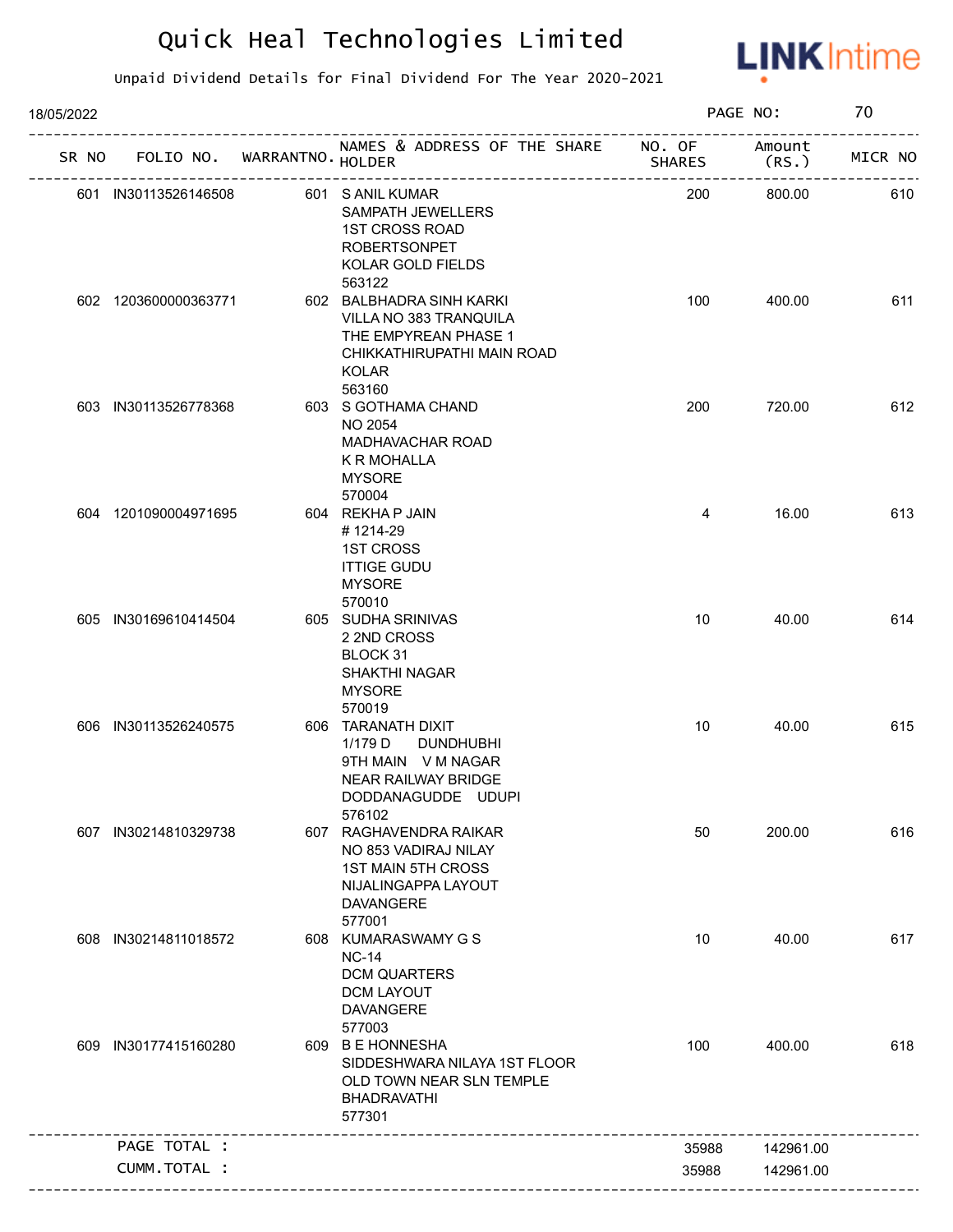

| 18/05/2022 |                      |                                   |                                                                                                                                                       |                | PAGE NO:        | 71      |
|------------|----------------------|-----------------------------------|-------------------------------------------------------------------------------------------------------------------------------------------------------|----------------|-----------------|---------|
|            |                      | SR NO FOLIO NO. WARRANTNO. HOLDER | NAMES & ADDRESS OF THE SHARE NO. OF                                                                                                                   | <b>SHARES</b>  | Amount<br>(RS.) | MICR NO |
|            | 610 1201060001596005 |                                   | 610 CHANDRAHAS S VERNEKAR<br><b>CTS NO 4659/B</b><br><b>NEAR SHIRUR PARK</b><br><b>VIDYANAGAR</b><br><b>HUBLI</b>                                     | 200            | 800.00          | 619     |
|            | 611 IN30192610573966 |                                   | 580021<br>611 K H LAKSHMI<br>W/O K HARIMOHAN GUPTHA<br>NO 13 AND 14 VEDATRAYEE<br>AGADI MOREPPA COMPOUND<br>BELLARY (KARNATAKA)<br>583101             | 50             | 200.00          | 620     |
|            | 612 IN30113526920068 |                                   | 612 M VAHNITHA<br>9 17 4TH CROSS<br><b>SNPETH</b><br>BEHIND SATYANARAYAN TEMPLE<br><b>BELLARY</b><br>583101                                           | 98             | 392.00          | 621     |
|            | 613 IN30177415849523 |                                   | 613 T SIDDARAMAIAH<br>VIVEKANAND WARD NO 26 NEAR<br>SANKALSSWATANTRA GANGAVATHI<br><b>KOPPAL D</b><br><b>GANGAVATHI</b><br><b>KARNATAKA</b><br>583227 | $\overline{2}$ | 8.00            | 622     |
|            | 614 1202470000370463 |                                   | 614 SHARANAGOUDA RAMREDDY<br>PLOT NO 237 NEW JEWARGI RD<br>NEAR KOTHARI BHAVAN<br><b>GODUTAI NAGAR</b><br><b>GULBARGA</b><br>585102                   | 114            | 456.00          | 623     |
|            | 615 1301440000787233 |                                   | 615 BASAVARAJ N NESARAGI<br>892 HUNASHAL PG<br><b>GOKAKTQ</b><br><b>BELGAUM</b><br>591306                                                             | 4              | 16.00           | 624     |
|            | 616 1301440000964416 |                                   | 616 SIDRAM RAYAPPA JETTANNAVAR<br>NO 398 RAJAPUR<br><b>GOKAK</b><br><b>BELGAUM</b><br>591307                                                          | $\overline{2}$ | 8.00            | 625     |
|            | 617 1301440000965059 |                                   | 617 BHIMAPPA L CHOUGALA<br><b>PALLOLI</b><br><b>GOKAK</b><br><b>BELGAUM</b><br>591307                                                                 | $\overline{2}$ | 8.00            | 626     |
|            | 618 1203320002831648 |                                   | 618 MANISHA P HARKHANI<br><b>34 PANTHEON LANE</b><br>PARSTOWERS A BLOCK<br>FLAT 6 7TH FLOOR EGMORE<br><b>CHENNAI</b><br>600008                        | 45             | 180.00          | 627     |
|            | PAGE TOTAL :         |                                   |                                                                                                                                                       | 36505          | 145029.00       |         |
|            | CUMM.TOTAL :         |                                   |                                                                                                                                                       | 36505          | 145029.00       |         |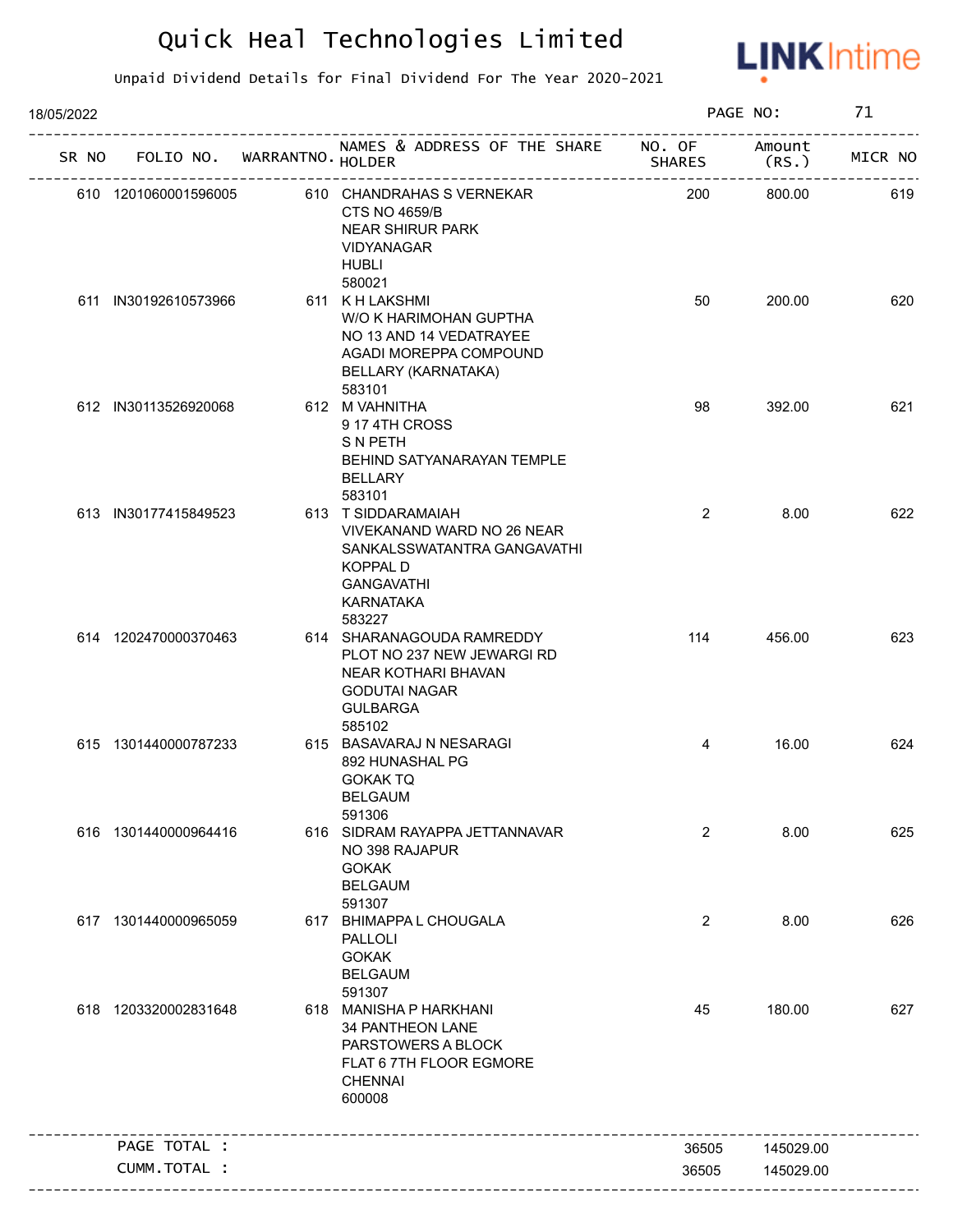

| 18/05/2022 |                             |                                                                                                                                        |               | PAGE NO:       | 72      |
|------------|-----------------------------|----------------------------------------------------------------------------------------------------------------------------------------|---------------|----------------|---------|
| SR NO      | FOLIO NO. WARRANTNO. HOLDER | NAMES & ADDRESS OF THE SHARE NO. OF                                                                                                    | <b>SHARES</b> | Amount<br>(RS. | MICR NO |
|            | 619 1202990003232208        | 619 SANTOSHCHAND SANDEEP CHOPDA<br>23<br>SHANMUGARAYAN STREET<br>O W PET<br><b>CHENNAI</b>                                             | 45            | 180.00         | 628     |
|            | 620 1201090016212910        | 600021<br>620 M. VIMALA.<br>NO.1010 B, 7TH STREET,<br>MOGAPPAIR ERI SCHEME,<br><b>CHENNAI</b>                                          | 100           | 400.00         | 629     |
|            | 621 IN30163741176882        | 600037<br>621 RAVILAL VIRJI PATEL<br>90 VELACHERY MAIN ROAD<br><b>MAHALAKSHMI NAGAR</b><br><b>SELAIYUR</b><br><b>CHENNAI</b><br>600073 | 40            | 160.00         | 630     |
|            | 622 IN30021412460098        | 622 K PARTHASARATHY<br>NO 22/7 SRINIVASA STREET WEST K<br>K<br><b>NAGAR</b><br>CHENNAI TAMILNADU<br>600078                             | 100           | 400.00         | 631     |
|            | 623 IN30047642770272        | 623 HARSHAD V MEHTA<br>NO 15 NARAYANA MUDALI LANE<br><b>IIND FLOOR</b><br><b>CHENNAI</b><br>600079                                     | 45            | 162.00         | 632     |
|            | 624 IN30047642825686        | 624 VADILAL P MEHTA<br>NO 15 NARAYANA MUDALI LANE<br><b>IIND FLOOR</b><br><b>CHENNAI</b><br>600079                                     | 45            | 162.00         | 633     |
|            | 625 IN30039415629347        | 625 R SOMASUNDARAM<br>41 — 1<br><b>MALAIKATTI STREET</b><br><b>CHIDAMBARAM</b><br>608001                                               | 10            | 40.00          | 634     |
|            | 626 IN30267930469859        | 626 BASHEER AHAMED K<br><b>HOUSE NO 8C/NA</b><br>STREET NO 4<br>ANNA NAGAR VALLAM POST<br>THANJAVUR TAMILNADU<br>613403                | $\mathbf{1}$  | 4.00           | 635     |
|            | 627 IN30226911376412        | 627 M LAKSHMANAN<br>G-3 ROHINI STERLING APPTS,<br>71 OFFICERS COLONY,<br>PUTHUR, TRICHY,<br><b>TAMILNADU</b><br>620017                 | 10            | 40.00          | 636     |
|            | PAGE TOTAL :                |                                                                                                                                        | 36901         | 146577.00      |         |
|            | CUMM.TOTAL :                |                                                                                                                                        | 36901         | 146577.00      |         |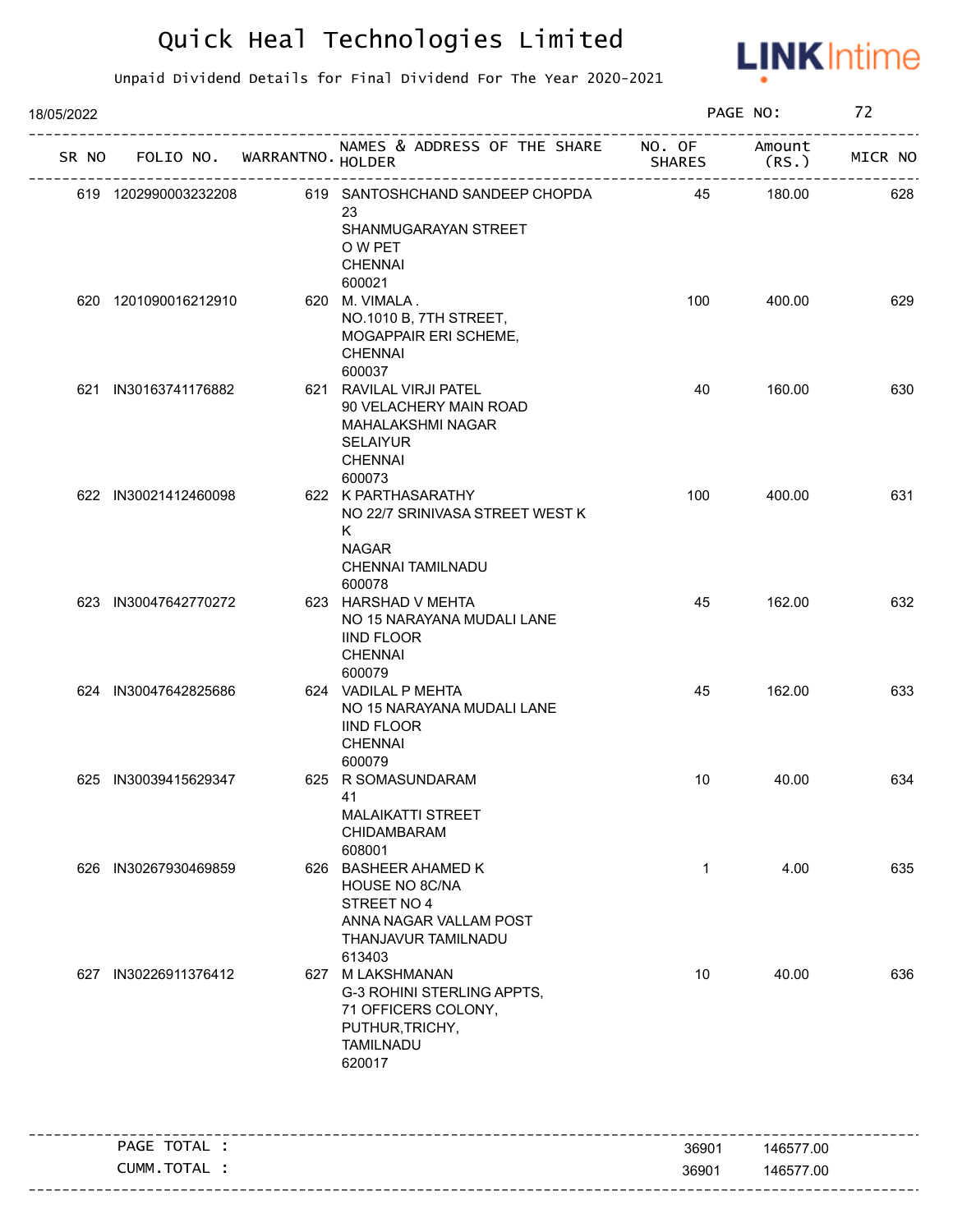

| 18/05/2022 |                      |                                   | PAGE NO:                                                                                                                                        | 73            |                 |         |
|------------|----------------------|-----------------------------------|-------------------------------------------------------------------------------------------------------------------------------------------------|---------------|-----------------|---------|
|            |                      | SR NO FOLIO NO. WARRANTNO. HOLDER | NAMES & ADDRESS OF THE SHARE NO. OF                                                                                                             | <b>SHARES</b> | Amount<br>(RS.) | MICR NO |
|            | 628 IN30226910626185 |                                   | 628 G R CHANDRA KUMAR<br>19, KHANPALAYAM,<br>5TH STREET,<br>MADURAI,<br><b>TAMILNADU</b><br>625009                                              | 100           | 400.00          | 637     |
|            | 629 IN30051318061964 |                                   | 629 BALAJI B M<br>56 VALLUVAR COLONY<br>NEAR BY MOTO TECH WORKSHOP<br><b>MADURAI TAMILNADU</b><br>625017                                        | 23            | 92.00           | 638     |
|            | 630 IN30059710214395 |                                   | 630 SHANTHI MEENA<br>NO - 24/74<br>PERUMAL SANNATHI STREET<br>PERUMAL SANNATHI STREET<br><b>TIRUNELVELI</b><br>627001                           | 100           | 400.00          | 639     |
|            | 631 IN30059710089653 |                                   | 631 PALANI VEL C<br>NO.10/649 D, INDIAN BANK<br><b>15TH SOUTH STREET</b><br>THIYAGARAJA NAGAR,<br>PALAYAMKOTTAI<br><b>TIRUNELVELI</b><br>627011 | 56            | 224.00          | 640     |
|            | 632 IN30059710223146 |                                   | 632 SURIANARAYANAN A<br>NO - 25 B<br><b>EAST CAR STREET</b><br>VALLIYOOR<br>VALLIYOOR<br>627117                                                 | 59            | 236.00          | 641     |
|            | 633 IN30177411981067 |                                   | 633 K KANAGAVEL<br>C 40<br>ANUVIJAY TOWNSHIP<br>CHETTIKULAM<br><b>TIRUNELVELI</b><br>627120                                                     | 35            | 140.00          | 642     |
|            | 634 IN30108013375433 |                                   | 634 S. MUNILAL<br>NO 3, UPPUKINAR LANE<br>RAJA STREET<br><b>COIMBATORE</b><br><b>COIMBATORE</b><br>641001                                       | 32            | 128.00          | 643     |
|            | 635 IN30023913950542 |                                   | 635 SARASWATHI MANI<br><b>GURUKRIPA</b><br><b>TALAP PO</b><br><b>TALAP PO</b><br><b>KANNUR</b><br>670002                                        | 100           | 400.00          | 644     |

| TOTAL<br>PAGE    | 37406 | 148597.00                         |
|------------------|-------|-----------------------------------|
| TOTAL T<br>CUMM. | 37406 | 148597.00                         |
|                  |       | --------------------------------- |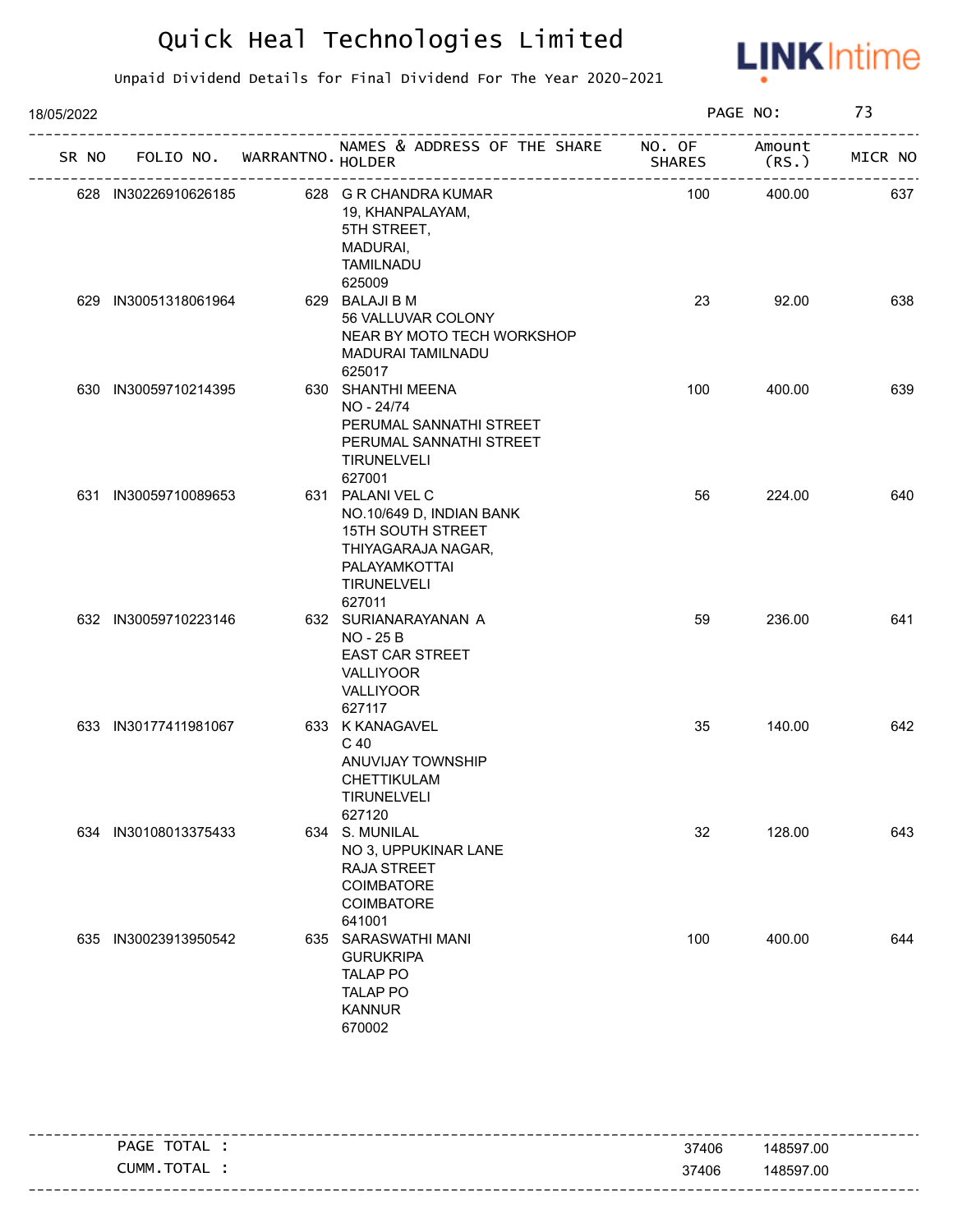

| SR NO |                      | FOLIO NO. WARRANTNO. HOLDER | NAMES & ADDRESS OF THE SHARE NO. OF                                                                                        | SHARES | Amount<br>(RS. ) | MICR NO |
|-------|----------------------|-----------------------------|----------------------------------------------------------------------------------------------------------------------------|--------|------------------|---------|
|       | 636 IN30023910797126 |                             | 636 GOPALAKRISHNAN V.N<br>2/451B, KALA<br>NELLIKAVU<br>KARAPARAMBA<br><b>CALICUT</b><br>673010                             | 50     | 200.00           | 645     |
|       | 637 IN30023912672337 |                             | 637 JOSEPH TT<br>THENGADAYIL 9/996<br>KOLLERY PARAMBU<br>CHEVARAMBALAM PO<br><b>KOZHIKODE</b><br>KERALA<br>673017          | 110    | 440.00           | 646     |
| 638   | IN30023912951902     |                             | 638 THOMAS JOSEPH<br>NO 33/3389-A, THENGADAYIL<br>FRIENDS ROAD, PAROPPADY<br>CHEVARAMBALAM P O<br><b>CALICUT</b><br>673017 | 150    | 600.00           | 647     |
|       | 639 IN30169611613890 |                             | 639 PUTHANVEEDU UDAYAN VIKNESH<br>46/313<br>TIRUPURAICKAL NAGAR<br>KARNAKI NAGAR<br>PALAKKAD<br>678012                     | 15     | 60.00            | 648     |
|       | 640 IN30163740756533 |                             | 640 SUBHAVU KUMAR K<br>AMANAKARA MANA<br>THIRUVANATH ROAD<br>AYYANTHOLE<br><b>THRISSUR</b><br>680003                       | 273    | 1092.00          | 649     |
|       | 641 IN30220111270295 |                             | 641 LISA ANOJ<br><b>CHERUVATHUR HOUSE</b><br>PO - CHEMBUKAVU<br><b>KUNDUVARA</b><br><b>THRISSUR</b><br>680020              | 10     | 40.00            | 650     |
|       | 642 IN30220110915108 |                             | 642 MANOJ DAVIS<br><b>CHERUVATHUR HOUSE</b><br><b>KUNDUVARA</b><br>CHEMBUKAVU<br><b>THRISSUR</b><br>680020                 | 20     | 80.00            | 651     |
|       | 643 IN30023911694498 |                             | 643 SAJIN P ANTONY<br>PAREKADEN HOUSE<br>VETTUKADAVU<br>CHALAKUDY P.O<br><b>TRICHUR</b><br>680307                          | 300    | 1200.00          | 652     |

|         | TOTAL<br>PAGE | 38334 | 152309.00 |
|---------|---------------|-------|-----------|
|         | CUMM.TOTAL    | 38334 | 152309.00 |
| ------- |               |       |           |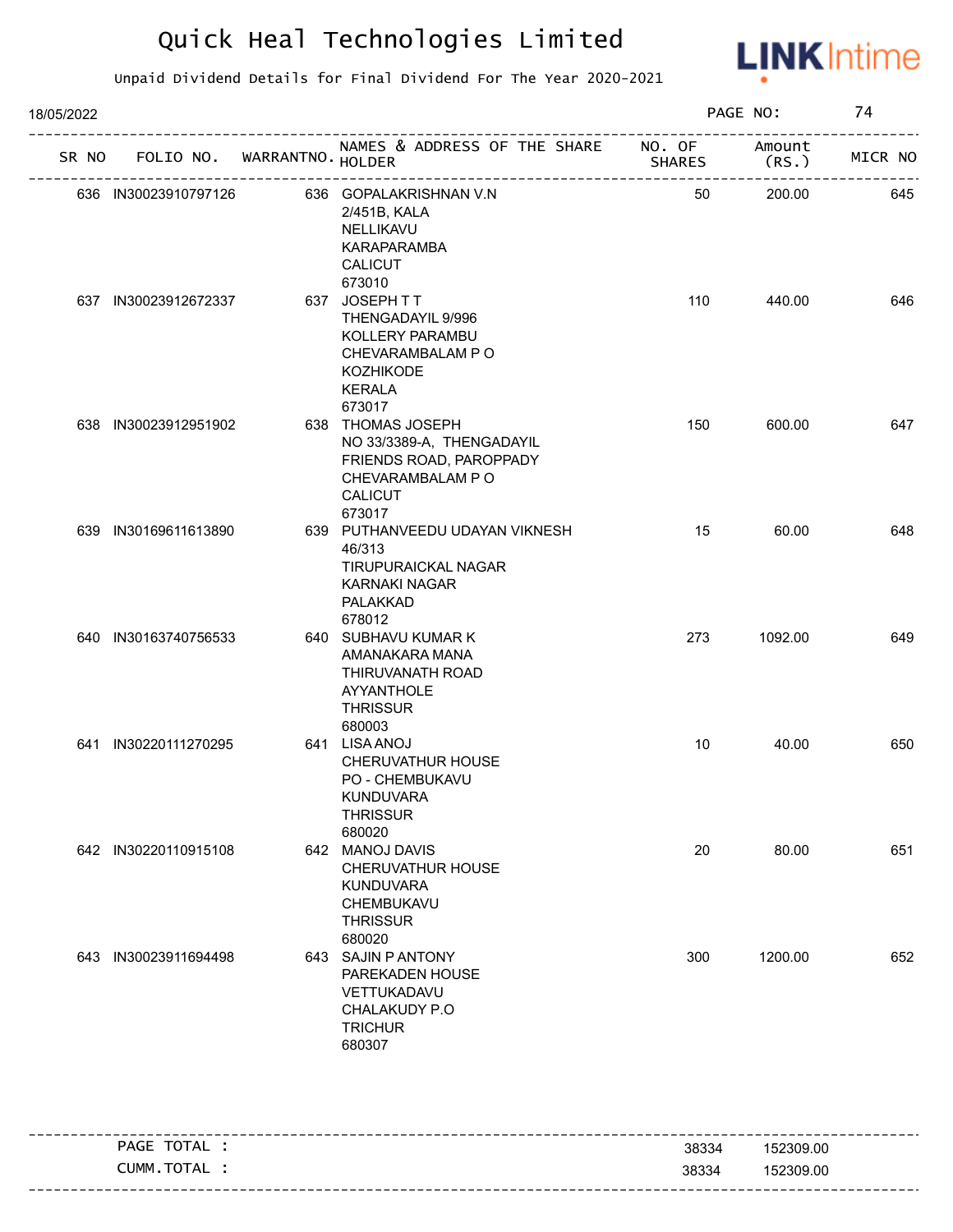

| 18/05/2022 |                                   |                                                                                                                                  |                | PAGE NO:       | 75      |
|------------|-----------------------------------|----------------------------------------------------------------------------------------------------------------------------------|----------------|----------------|---------|
|            | SR NO FOLIO NO. WARRANTNO. HOLDER | NAMES & ADDRESS OF THE SHARE NO. OF<br>SH<br>----------------------------                                                        | <b>SHARES</b>  | Amount<br>(RS. | MICR NO |
|            | 644 IN30023911652377              | 644 VIDHYA RAJAGOPAL<br>37/1588 E<br><b>NAINIKA</b><br><b>BOSE NAGAR</b><br>ELAMKULAM, COCHIN                                    | 50             | 200.00         | 653     |
|            | 645 1202390000130381              | 682020<br>645 SEETHA LEKSHMIPG.<br>G 198, KAVITHA<br>PANAMPILLY NAGAR<br><b>COCHIN</b><br>682036                                 | 10             | 40.00          | 654     |
|            | 646 1301440004402983              | 646 ANITHA BLESSEN.<br><b>BLESSEN VILLA</b><br>PANANGADU P O<br>KOZHENCHERY, PATHANAMTHITTA, P<br>AN<br>PATHANAMTHITTA<br>689503 | 200            | 800.00         | 655     |
|            | 647 1206690000456794              | 647 MANIMOHAN K S<br>SREERANGAM<br>PATHANAMTHITTA<br>PATHANAMTHITTA<br>689645                                                    | $\overline{2}$ | 8.00           | 656     |
|            | 648 IN30023910003408              | 648 DR BABU THOMAS<br><b>BELVIDAYAR</b><br>ANCHU KALLUMOOD JUNCTION<br><b>KOLLAM</b><br><b>KERALA</b><br>691012                  | 350            | 1400.00        | 657     |
|            | 649 IN30210510007015              | 649 APSON FINANCIAL SERVICES PVT.<br>LTD.<br>56 NETAJI SUBHAS ROAD<br>3RD FLOOR<br><b>KOLKATA</b><br>700001                      | 214            | 770.00         | 658     |
|            | 650 1202350000164039              | 650 CHIRAG KABRA.<br>25 GOPI KRISHNA PAUL LANE<br><b>KMC JORABAGAN</b><br><b>BEADON STREET</b><br><b>KOLKATA</b><br>700006       | 50             | 200.00         | 659     |
| 651        | IN30077310219613                  | 651 PRAMOD KUMAR BHUTORIA<br>15, NOORMAL LOHIA LANE<br>2ND FLOOR<br><b>KOLKATA</b><br>700007                                     | 45             | 162.00         | 660     |
|            | 652 IN30321210009906              | 652 RAMESH KUMAR JAIN<br>46 STAND ROAD<br>2ND FLOOR<br><b>KOLKATA</b><br>700007                                                  | 100            | 360.00         | 661     |
|            | PAGE TOTAL :                      |                                                                                                                                  | 39355          | 156249.00      |         |
|            | CUMM.TOTAL :                      |                                                                                                                                  | 39355          | 156249.00      |         |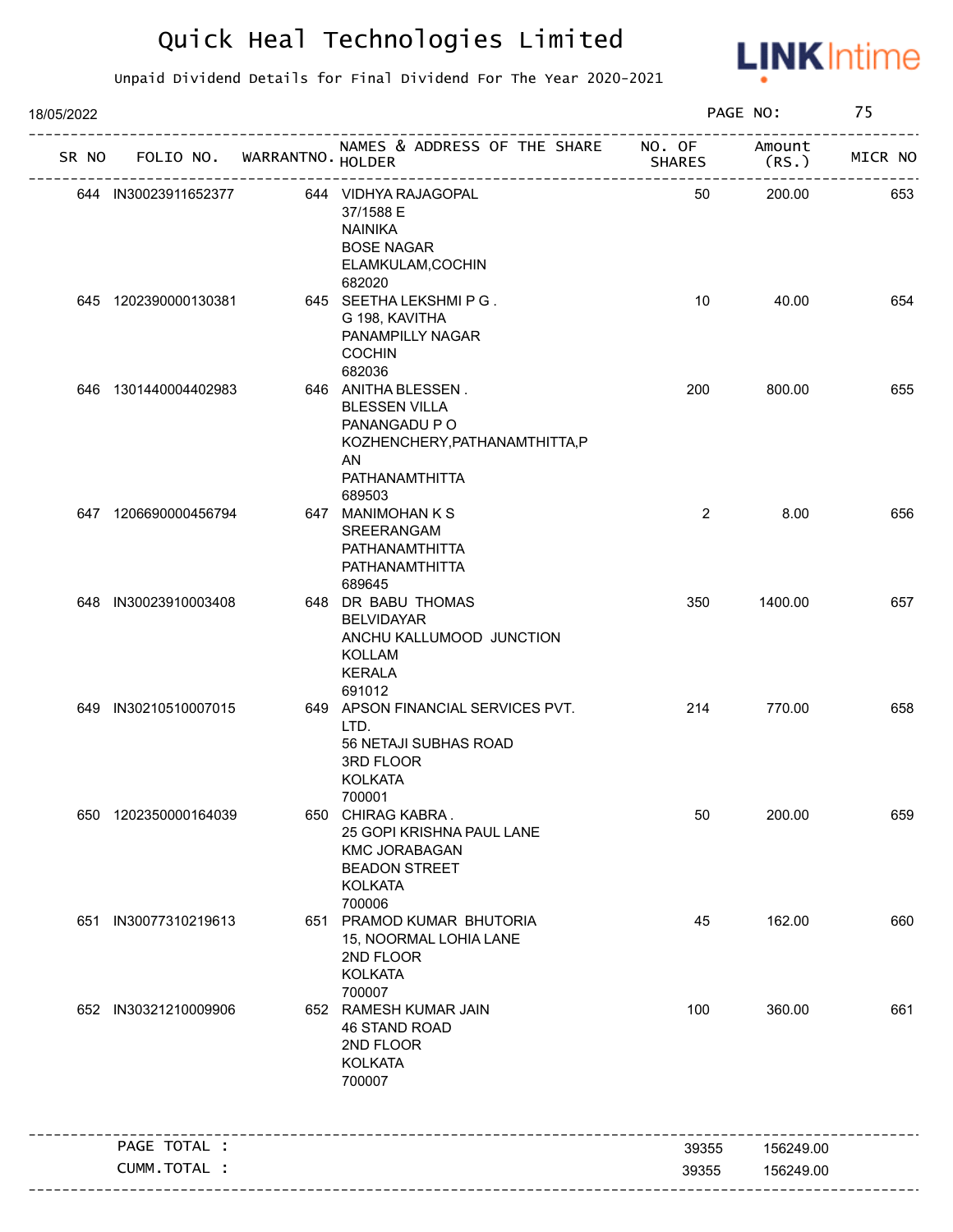

| 18/05/2022 |                      |                             |                                                                                                                                       |                         | PAGE NO:        | 76      |
|------------|----------------------|-----------------------------|---------------------------------------------------------------------------------------------------------------------------------------|-------------------------|-----------------|---------|
| SR NO      |                      | FOLIO NO. WARRANTNO. HOLDER | NAMES & ADDRESS OF THE SHARE                                                                                                          | NO. OF<br><b>SHARES</b> | Amount<br>(RS.) | MICR NO |
|            | 653 IN30096610068333 |                             | 653 RAHUL KOTHARI<br>8/1, ABDUL RASUL AVENUE<br>KOLKATA.<br>700026                                                                    | 45                      | 180.00          | 662     |
|            | 654 1204720010536334 |                             | 654 RAJESH KUMAR SINGH<br>296/1 KABI NABIN SEN ROAD<br><b>DUMDUM</b>                                                                  | 12                      | 48.00           | 663     |
|            | 655 1202990003873808 |                             | <b>DUMDUM</b><br>700028<br>655 MANOJ SHARMA<br>LAKE TOWN COMPLEX<br>862 JESSORE ROAD<br>BLOCK G FLAT 3 GROUND FLOOR<br><b>KOLKATA</b> | 46                      | 184.00          | 664     |
|            | 656 IN30021411812362 |                             | 700055<br>656 SAS INTERNATIONAL PVT LTD<br>5 KHAIRU PLACE 1ST FLOOR<br>KOLKATA WEST BENGAL<br>700072                                  | 127                     | 457.00          | 665     |
|            | 657 IN30096610028923 |                             | 657 GOURI SHANKAR KOTHARI<br>P-40 PRINCEP STREET,<br>KOLKATA.<br>700072                                                               | 45                      | 180.00          | 666     |
|            | 658 IN30032710557196 |                             | 658 SACHCHIDANANDA MITRA<br>E/617/A, BAGHAJATIN COLONY<br><b>KOLKATA</b>                                                              | $\overline{2}$          | 8.00            | 667     |
|            | 659 1201910300112394 |                             | 700086<br>659 MADHULATA CHOUDHARY<br>P-243, BLOCK-A,<br><b>LAKE TOWN</b><br><b>KOLKATA</b><br>700089                                  | 50                      | 200.00          | 668     |
|            | 660 IN30210510281632 |                             | 660 SHREE BHAGWAN MISHRA<br>10, HAT LANE,<br>1ST FLOOR,<br>HOWRAH(S)<br>711101                                                        | 25                      | 100.00          | 669     |
|            | 661 IN30105510096524 |                             | 661 KAMAL PRASAD HARBHAJANKA<br>C/O RAMDEO GUPTA, 489/1,<br>G.T. ROAD, 3RD FLOOR<br><b>SHIBPUR</b><br><b>HOWRAH</b><br>711102         | 45                      | 180.00          | 670     |
|            | 662 IN30105510100646 |                             | 662 MANJU GUPTA<br>C/O RAMDEO GUPTA<br>489/1, G. T. ROAD<br>3RD FLOOR, BLOCK F/3, SHIBPUR<br><b>HOWRAH</b><br>711102                  | 45                      | 180.00          | 671     |
|            | PAGE TOTAL :         |                             |                                                                                                                                       | 39797                   | 157966.00       |         |
|            | CUMM.TOTAL :         |                             |                                                                                                                                       | 39797                   | 157966.00       |         |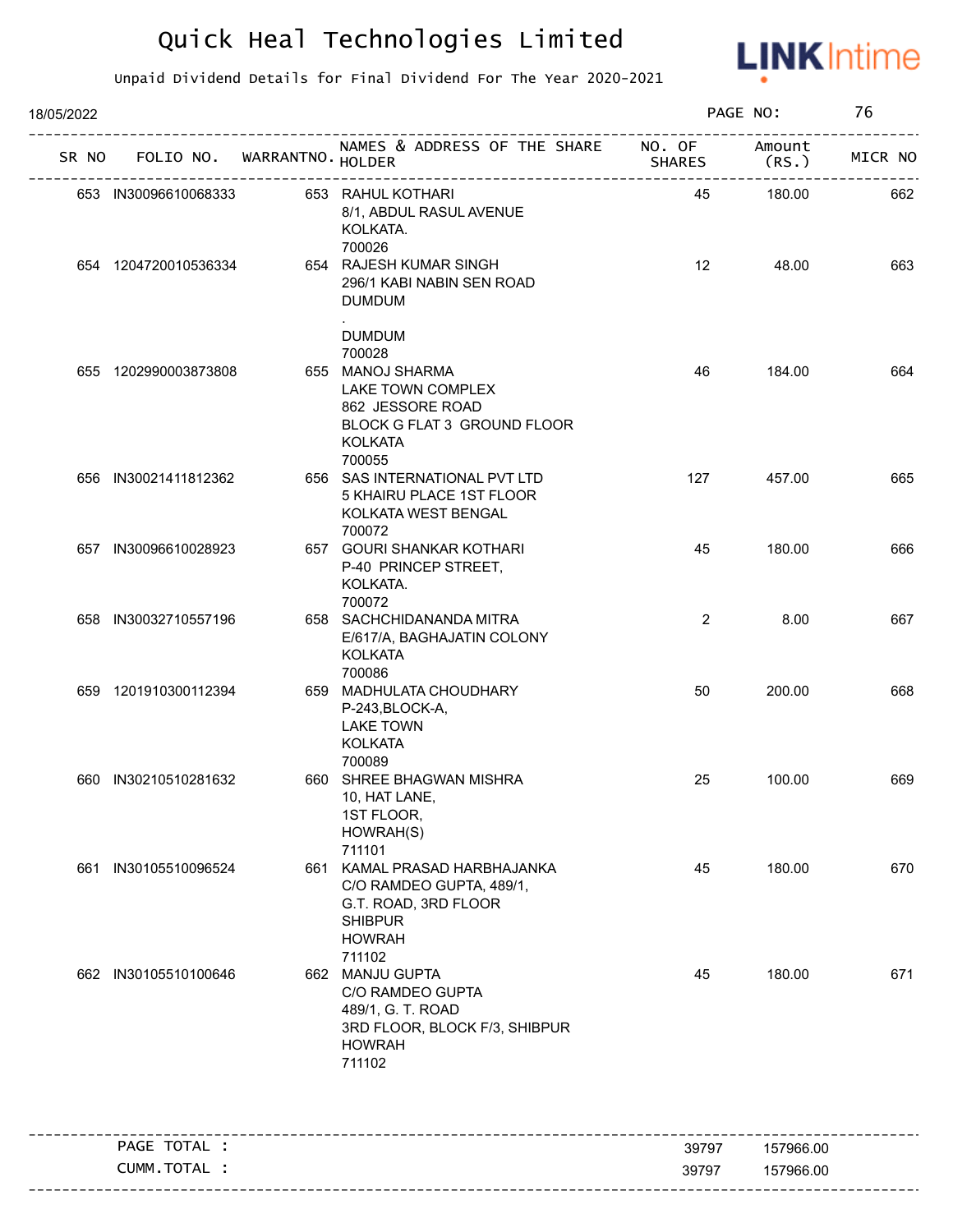

| 18/05/2022 |                      |                                   |                                                                                                                                         |               | PAGE NO:        | 77      |
|------------|----------------------|-----------------------------------|-----------------------------------------------------------------------------------------------------------------------------------------|---------------|-----------------|---------|
|            |                      | SR NO FOLIO NO. WARRANTNO. HOLDER | NAMES & ADDRESS OF THE SHARE NO. OF                                                                                                     | <b>SHARES</b> | Amount<br>(RS.) | MICR NO |
|            | 663 IN30105510441707 |                                   | 663 RATAN KUMAR GUPTA<br>489/1 G T ROAD<br>3 RD FLOOR, BLOCK F/3<br><b>SHIBPUR</b><br><b>HOWRAH</b>                                     | 45            | 180.00          | 672     |
|            | 664 IN30051317617330 |                                   | 711102<br>664 POLY MITRA<br>4/3 THAKUR RAMKRISHNA LANE<br>NEAR CHARABAGAN HP GAS<br><b>GODOWN</b><br>HOWRAH WEST BENGAL<br>711104       | 214           | 856.00          | 673     |
|            | 665 IN30218910019315 |                                   | 665 OMPRAKASH AGARWAL<br>14/15 - PANCHANANTALA ROAD<br>P.O-LILUAH<br>HOWRAH, WEST BENGAL<br>711204                                      | 45            | 162.00          | 674     |
|            | 666 IN30026310037819 |                                   | 666 BHADRA BISWAS<br>TARA PADA DAS ROAD<br><b>KALUPUKUR</b><br>PO- CHANDANNAGAR<br>DIST-HOOGHLY<br>712136                               | 25            | 100.00          | 675     |
|            | 667 1201910300484213 |                                   | 667 PARTHA SARATHI GHOSH<br>7/3 PARMHANSA DEY ROAD<br>(NEAR SCHOOL KHELAR MATH)<br>PO-NABAGRAM PS-UTTARPARA<br><b>HOOGHLY</b><br>712246 | 200           | 800.00          | 676     |
|            | 668 IN30210510497239 |                                   | 668 JAYANTA SADHUKHAN<br><b>BAKSA DAKSHINPARA</b><br>POST-BAKSA<br>DIST-HOOGHLY<br>712304                                               | 10            | 40.00           | 677     |
|            | 669 1203450000444823 |                                   | 669 C S GANESH<br>ST. NO-36, QRS. NO-28/1B,<br>CHITTARANJAN, DIST - BURDWAN<br>CHITTARANJAN<br>713331                                   | 30            | 120.00          | 678     |
|            | 670 IN30220111222948 |                                   | 670 MANJULA DEVI BHADANI<br>45, SHIV MANDIR ROAD<br><b>RANIGANJ</b><br><b>DIST - BURDWAN</b><br>713347                                  | 4             | 16.00           | 679     |
| 671        | 1203840001524713     |                                   | 671 ABHISHEK NANDI<br><b>UKHRA</b><br>RATH TOLA<br>ANDAL<br><b>BURDWAN</b><br>713363                                                    | 100           | 400.00          | 680     |
|            | PAGE TOTAL :         |                                   |                                                                                                                                         | 40470         | 160640.00       |         |
|            | CUMM.TOTAL :         |                                   |                                                                                                                                         | 40470         | 160640.00       |         |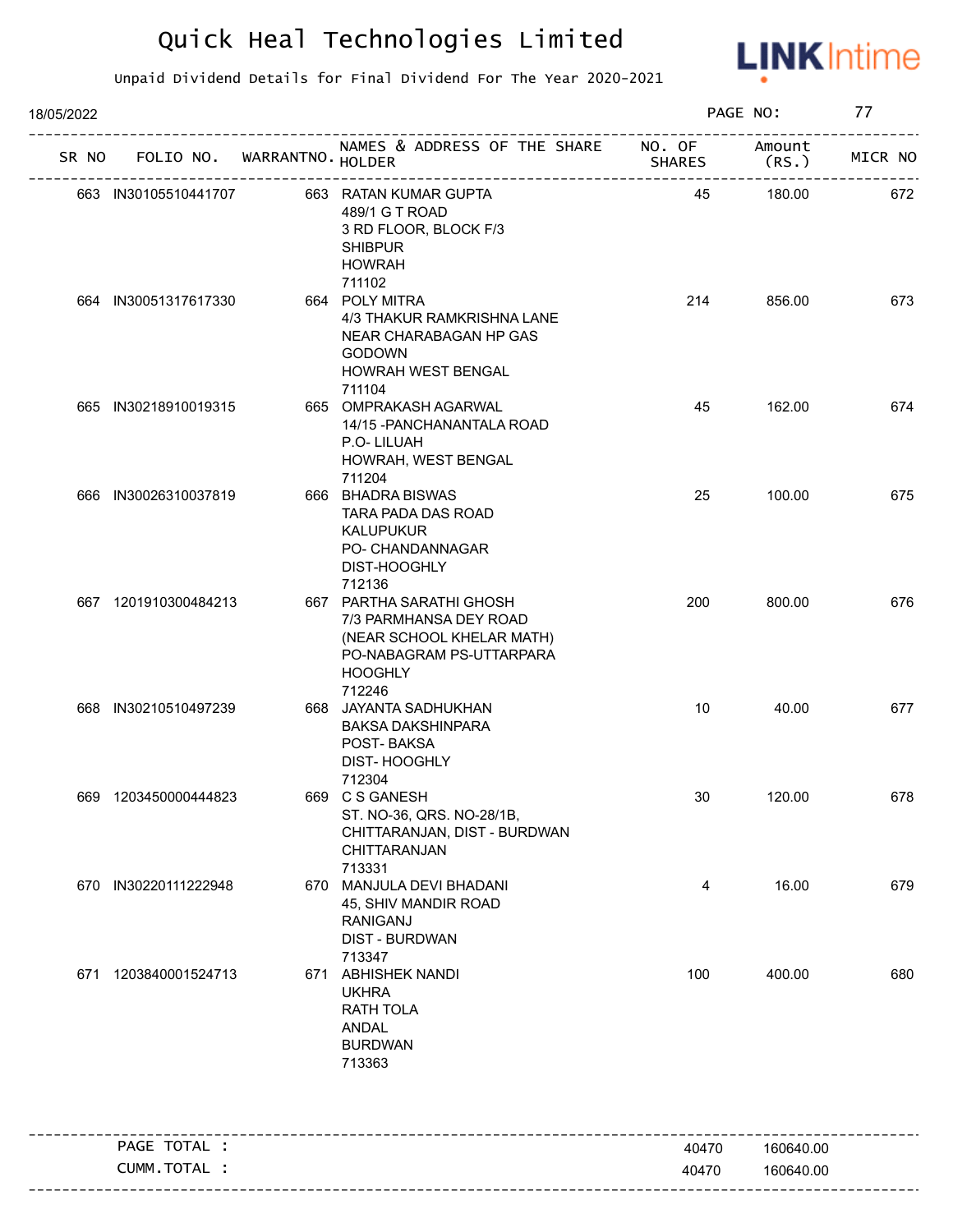

| 18/05/2022 |                                   |                                                                                                                                                      |       | PAGE NO:  | 78      |
|------------|-----------------------------------|------------------------------------------------------------------------------------------------------------------------------------------------------|-------|-----------|---------|
|            | SR NO FOLIO NO. WARRANTNO. HOLDER | NAMES & ADDRESS OF THE SHARE NO. OF                                                                                                                  |       | Amount    | MICR NO |
|            | 672 1203840000129843              | 672 MONOJ KUMAR NANDI<br><b>BAJPAI MORE</b><br><b>BUS STAND</b><br><b>DIST-BURDWAN</b><br>PO- UKHRA<br>713363                                        | 100   | 400.00    | 681     |
|            | 673 IN30096610067015              | 673 SABITA JANA<br><b>SWAN'S COMPOUND</b><br>HATERMATH, MIDNAPORE<br><b>WEST BENGAL.</b><br>721101                                                   | 200   | 800.00    | 682     |
|            | 674 1203450000249251              | 674 SUNIL KUMAR MUHURI<br>20 SAHAR PARA ROAD<br>P.O-BHATPARA<br>24 PGS(N)<br><b>BHATPARA</b><br>743123                                               | 20    | 80.00     | 683     |
|            | 675 1204330000024651              | 675 SANJAY KUMAR PRADHAN<br>QR NO.427/B<br>(RETANG COLONY) PO JATNI<br>PS JATNI DIST-KHURDA<br><b>KHURDA</b><br>752050                               | 63    | 252.00    | 684     |
|            | 676 1204470002413022              | 676 DEBASIS NANDA<br>AT- MADANMOHAN PADA<br>PO-DIST- ANGUL<br>ANGUL<br>759122                                                                        | 62    | 248.00    | 685     |
|            | 677 IN30232410814798              | 677 SWET PADMAPAL<br><b>BRAJA NAGAR</b><br><b>3RD LANE</b><br><b>BERHAMPUR</b><br>760001                                                             | 10    | 40.00     | 686     |
|            | 678 IN30133019036475              | 678 RAJ KUMAR KHETAN<br><b>BHAWANI TYRE CENTRE</b><br><b>BHAWANIPATNA</b><br>KALAHANDI ORISSA<br>766001                                              | 100   | 400.00    | 687     |
|            | 679 IN30198310637005              | 679 PRAKASH SETHIA<br>P. K. SETHI AND CO.,<br>107, SHANTINIKETAN, 1ST FLR JAIL<br>ROAD,<br>FANCY BAZAR, KAMRUP,<br><b>GUWAHATI (ASSAM)</b><br>781001 | 200   | 800.00    | 688     |
|            | 680 IN30125028933370              | 680 MANOJ KR CHOWDHURY<br>PURPLE CROWN FLAT NO 3D<br>K C ROAD<br><b>SATRIBARI</b><br><b>GUWAHATI</b><br>781001                                       | 50    | 200.00    | 689     |
|            | PAGE TOTAL :                      |                                                                                                                                                      | 41275 | 163860.00 |         |
|            | CUMM.TOTAL :                      |                                                                                                                                                      | 41275 | 163860.00 |         |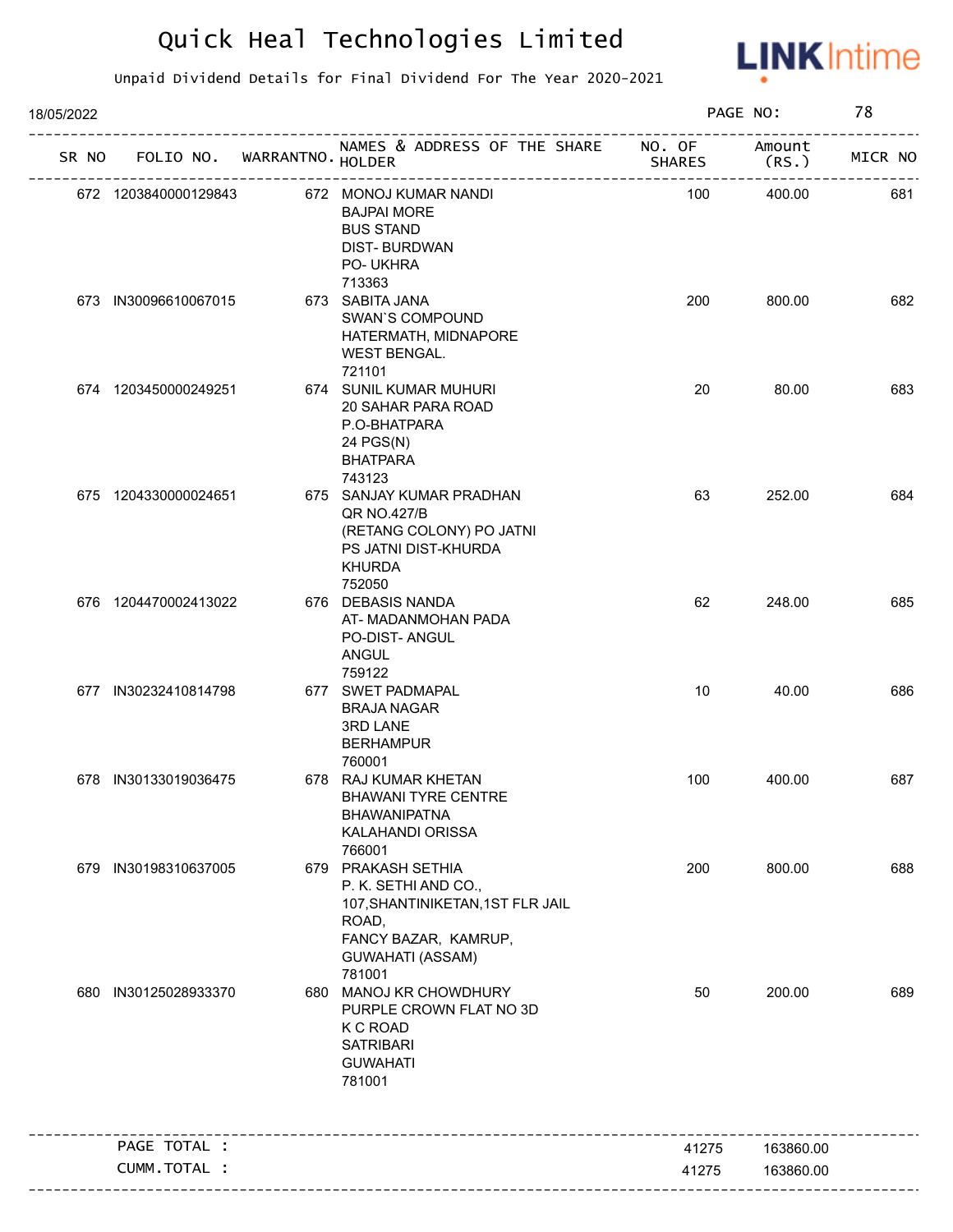

| 18/05/2022 |                             |  | PAGE NO:                                                                                                                                            | 79                      |                 |         |
|------------|-----------------------------|--|-----------------------------------------------------------------------------------------------------------------------------------------------------|-------------------------|-----------------|---------|
| SR NO      | FOLIO NO. WARRANTNO. HOLDER |  | NAMES & ADDRESS OF THE SHARE                                                                                                                        | NO. OF<br><b>SHARES</b> | Amount<br>(RS.) | MICR NO |
|            | 681 1202470000358323        |  | 681 SATISH KHAITAN<br>SARDA SADAN RUNGAGORA ROAD<br><b>TINSUKIA</b><br><b>TINSUKIA</b><br>786125                                                    | 150                     | 600.00          | 690     |
|            | 682 IN30039413682119        |  | 682 DEEPAK BHUYAN<br><b>BORBIL NO 2</b><br>PO DIGBOI<br><b>TINSUKIA</b><br>786171                                                                   | 15                      | 60.00           | 691     |
|            | 683 1204470004407142        |  | 683 HEMA GALA<br>B/303 SAKET PLAZA<br><b>JAMAL ROAD</b><br><b>PATNA</b><br>800001                                                                   | 25                      | 100.00          | 692     |
|            | 684 1203350001459961        |  | 684 ARUN KUMAR<br>53 BARI NAGLA<br>PATNA CITY<br>PATNA SADAR<br><b>PATNA</b><br>800008                                                              | 100                     | 400.00          | 693     |
|            | 685 IN30021411447149        |  | 685 DINESH KUMAR<br>FLAT NO 402 BLOCK A S B<br><b>RESIDENCY</b><br>APARTMENT OPP ALLAHABAD BANK<br>SHEIKHPURA BAILEY ROAD<br>Patna, BIHAR<br>800014 | $\mathbf{1}$            | 4.00            | 694     |
|            | 686 1204720011271021        |  | 686 INDRAJEET KUMAR<br>VILL-BALIAGRAM<br>PO.BRANDI, P.S.RAHUI<br>DIST-NALANDA<br>NALANDA<br>803119                                                  | 30                      | 120.00          | 695     |
|            | 687 1201910300191644        |  | 687 RAJNI JAIN<br>W/O SANJAY JAIN<br><b>MANORMA MARKET</b><br><b>MARWARI TOLA</b><br><b>BHAGALPUR</b><br>812002                                     | 100                     | 400.00          | 696     |
|            | 688 1201910300423198        |  | 688 SANDEEP KUMAR LATH<br>S/O OM PRAKASH LATH<br>MANDROZA ROAD<br>Bhagalpur (M.Corp)<br>812002                                                      | 50                      | 200.00          | 697     |
| 689        | 1201910101754422            |  | 689 RAJ NARAYAN CHAUBEY<br>PIPRAKALAN<br>CHINIYA ROAD<br>Garhwa<br>822114                                                                           | 20                      | 80.00           | 698     |
|            | PAGE TOTAL :                |  |                                                                                                                                                     | 41766                   | 165824.00       |         |
|            | CUMM.TOTAL :                |  |                                                                                                                                                     | 41766                   | 165824.00       |         |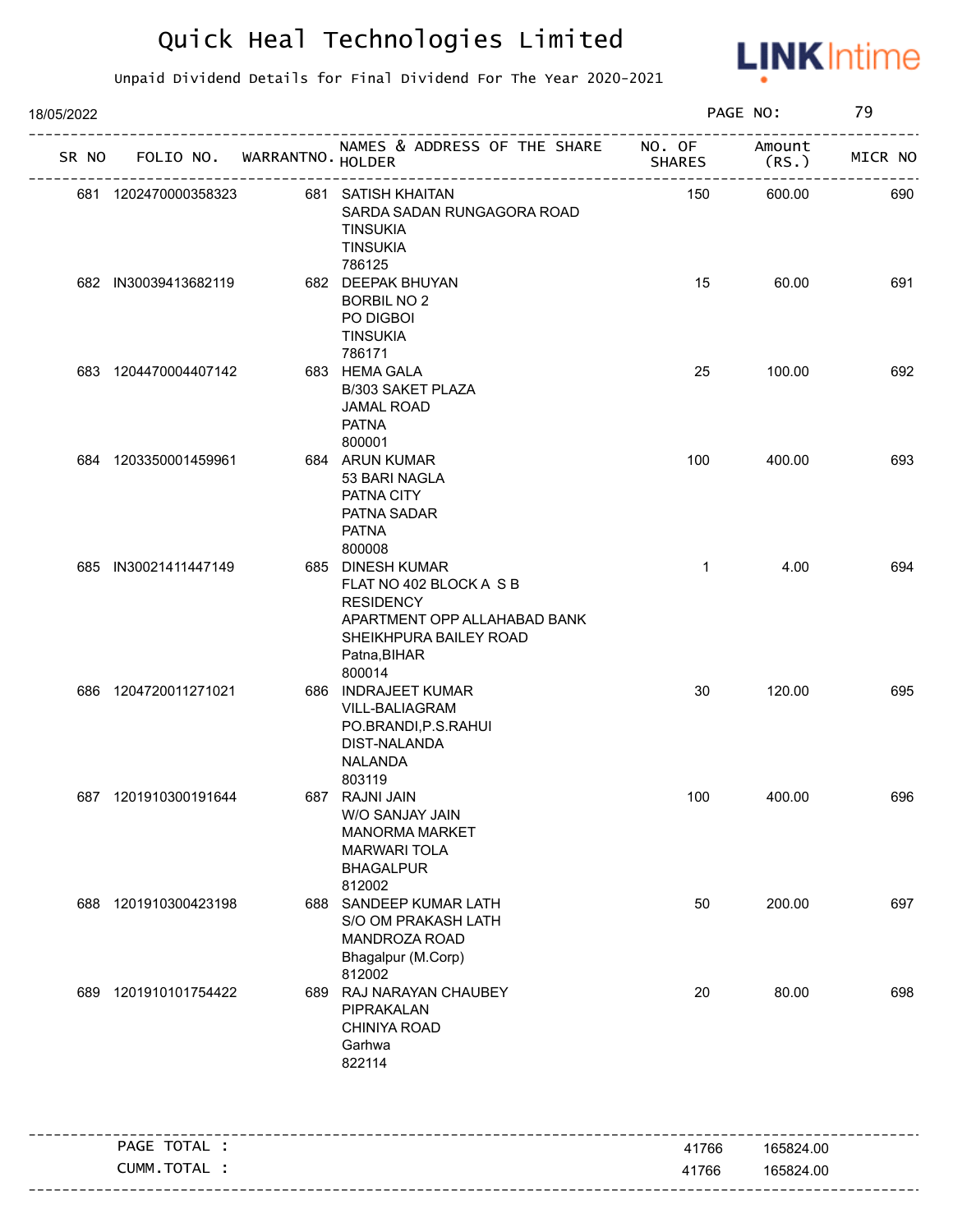

| 18/05/2022 |                                   |                                                                                                                                                        |        | PAGE NO:        | 80      |
|------------|-----------------------------------|--------------------------------------------------------------------------------------------------------------------------------------------------------|--------|-----------------|---------|
|            | SR NO FOLIO NO. WARRANTNO. HOLDER | NAMES & ADDRESS OF THE SHARE NO. OF                                                                                                                    | SHARES | Amount<br>(RS.) | MICR NO |
|            | 690 IN30177411059572              | 690 MAHESH PRASAD BARNWAL<br>DR ASHOK K BARNWAL ORTHO<br>SHYAM BABA PATH ADDY BUNGLO<br>JHUMRI TELAIYA DIST KODERMA<br><b>JHUMRI TELAIYA</b><br>825409 | 25     | 100.00          | 699     |
|            | 691 IN30177417763564              | 691 SURUCHI MAHESHWARI<br><b>VISHNU TALKIES LANE</b><br><b>RANCHI</b><br><b>RANCHI</b><br>834001                                                       | 32     | 128.00          | 700     |
|            | 692 1204720010800363              | 692 RAJEEV RANJAN<br>VILL POST SAHPURMARICHA<br><b>VIA BAGHI MUZAFFARPUR</b>                                                                           | 5      | 20.00           | 701     |
|            | 693 IN30088813696199              | <b>MUZAFFARPUR</b><br>842001<br>693 SUMITRA SUREKA<br>A.R SUREKA & CO.,<br>CHOUDHARY MARKET, 1ST FLOOR,<br>SUTAPATTY,<br>MUZAFFARPUR, BIHAR            | 100    | 400.00          | 702     |
|            | 694 IN30007910255960              | 842001<br>694 RAMBHOOL SINGH<br>R Z - B / 37<br>DABRI EXTENSION<br>NEW DELHI<br>110045                                                                 | 500    | 2000.00         | 703     |
|            | 695 IN30115112291689              | 695 SANGITA MEHTA<br>11/26 OLD RAJINDER NAGAR<br><b>NEW DELHI</b><br>110060                                                                            | 400    | 1600.00         | 704     |
|            | 696 IN30007910144217              | 696 SEEMA BHATIA<br>27 - C, PKT D<br>SFS, MU - III<br>DELHI<br>110096                                                                                  | 400    | 1600.00         | 705     |
|            | 697 IN30135620330298              | 697 MUKESH BHAGWANJI SOLANKI<br>HOSTEL 2/37<br>DERA BABA JAIMAL SINGH<br><b>BEAS</b><br>143204                                                         | 704    | 2816.00         | 706     |
|            | 698 IN30021413048158              | 698 AJAY SOOD<br>4/58 NABAB NYAMAT KHAN WEST<br><b>NABAB</b><br>FARRUKHABAD UTTAR PRADESH<br>209625                                                    | 500    | 2000.00         | 707     |
|            | 699 1201330000024453              | 699 SHREY GOEL<br>S/O NARESH GOEL<br>A-18 AGARSEN NAGAR<br>AJMER ROAD, KISHANGARH<br><b>AJMER</b><br>305801                                            | 500    | 2000.00         | 708     |
|            | PAGE TOTAL :                      |                                                                                                                                                        | 44932  | 178488.00       |         |
|            | CUMM.TOTAL :                      |                                                                                                                                                        | 44932  | 178488.00       |         |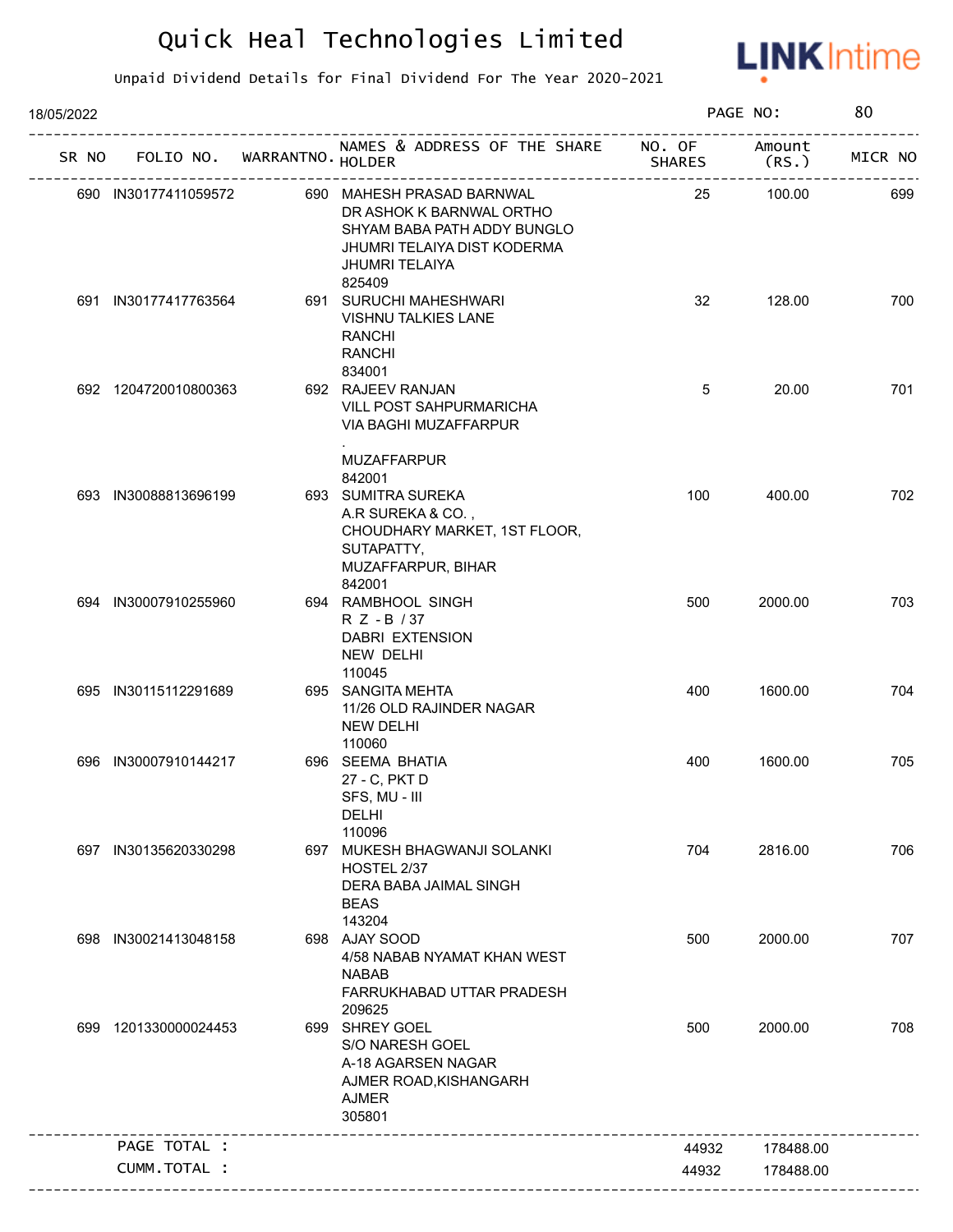

| 18/05/2022 |                      |                             |                                                                                                                                                      |                         | PAGE NO:        | 81      |
|------------|----------------------|-----------------------------|------------------------------------------------------------------------------------------------------------------------------------------------------|-------------------------|-----------------|---------|
| SR NO      |                      | FOLIO NO. WARRANTNO. HOLDER | NAMES & ADDRESS OF THE SHARE                                                                                                                         | NO. OF<br><b>SHARES</b> | Amount<br>(RS.) | MICR NO |
|            | 700 1203300000035929 |                             | 700 SUMAN RATHI<br>RATHI MANSIONS,<br>SHAHPURA MOHALLA,<br><b>BEAWAR</b><br>305901                                                                   | 500                     | 1800.00         | 709     |
|            | 701 IN30264610068410 |                             | 701 MANIK CHAND NAHAR<br>7<br>PANCHARATNA COMPLEX<br><b>BEDLA ROAD</b><br><b>UDAIPUR (RAJ.)</b>                                                      | 1000                    | 4000.00         | 710     |
|            | 702 IN30097411707800 |                             | 313001<br>702 NITINKUMAR D FALDU<br>JYOTI,<br>KAMDAR COLONY,<br>STREET NO 4,<br><b>JAMNAGAR</b><br>361005                                            | 1000                    | 4000.00         | 711     |
|            | 703 IN30097411707826 |                             | 703 BINITA NITINKUMAR FALDU<br>KAMDAR COLONY,<br>STREET NO 4, NR SHAKTI VIDEO,<br><b>JAMNAGAR</b><br>361005                                          | 3000                    | 10800.00        | 712     |
|            | 704 IN30097410476171 |                             | 704 JAYESH VITHALDAS KALOLA<br>'NILKAMAL',<br>4, KAILASHNAGAR SOCIETY,<br>MANAVADAR.<br>362630                                                       | 781                     | 3124.00         | 713     |
|            | 705 IN30097411092485 |                             | 705 HASANALI MULJIBHAI VALIYANI<br>4, KALIKA PLOT,<br>RAVAPAR ROAD,<br>MORBI.<br>363641                                                              | 614                     | 2456.00         | 714     |
|            | 706 1301520000078273 |                             | 706 ANKIT KALPESH SHAH<br>34, PARADISE APPARTMENT<br>OPP. KETAV PETROL PUMP<br>AMBAWADI<br>AHMEDABAD<br>380015                                       | 440                     | 1760.00         | 715     |
|            | 707 1202890000661071 |                             | 707 ZEHRA ASGAR DHILAWALA<br>OPP. SHAYKA SHOPPING CENTER<br>OPP. BAROT CHAL<br><b>GODI ROAD</b><br><b>DAHOD</b><br>389151                            | 1000                    | 4000.00         | 716     |
|            | 708 1202940000012751 |                             | 708 SANJAY MAHENDRA SINGH<br>5/506, 'B'WING, DR, SHIRODKAR RD<br><b>GANESH LEELA</b><br>CO-OP-HSG-SOCIETY<br><b>PAREL</b><br><b>MUMBAI</b><br>400012 | 800                     | 3200.00         | 717     |
|            | PAGE TOTAL :         |                             |                                                                                                                                                      | 54067                   | 213628.00       |         |
|            | CUMM.TOTAL :         |                             |                                                                                                                                                      | 54067                   | 213628.00       |         |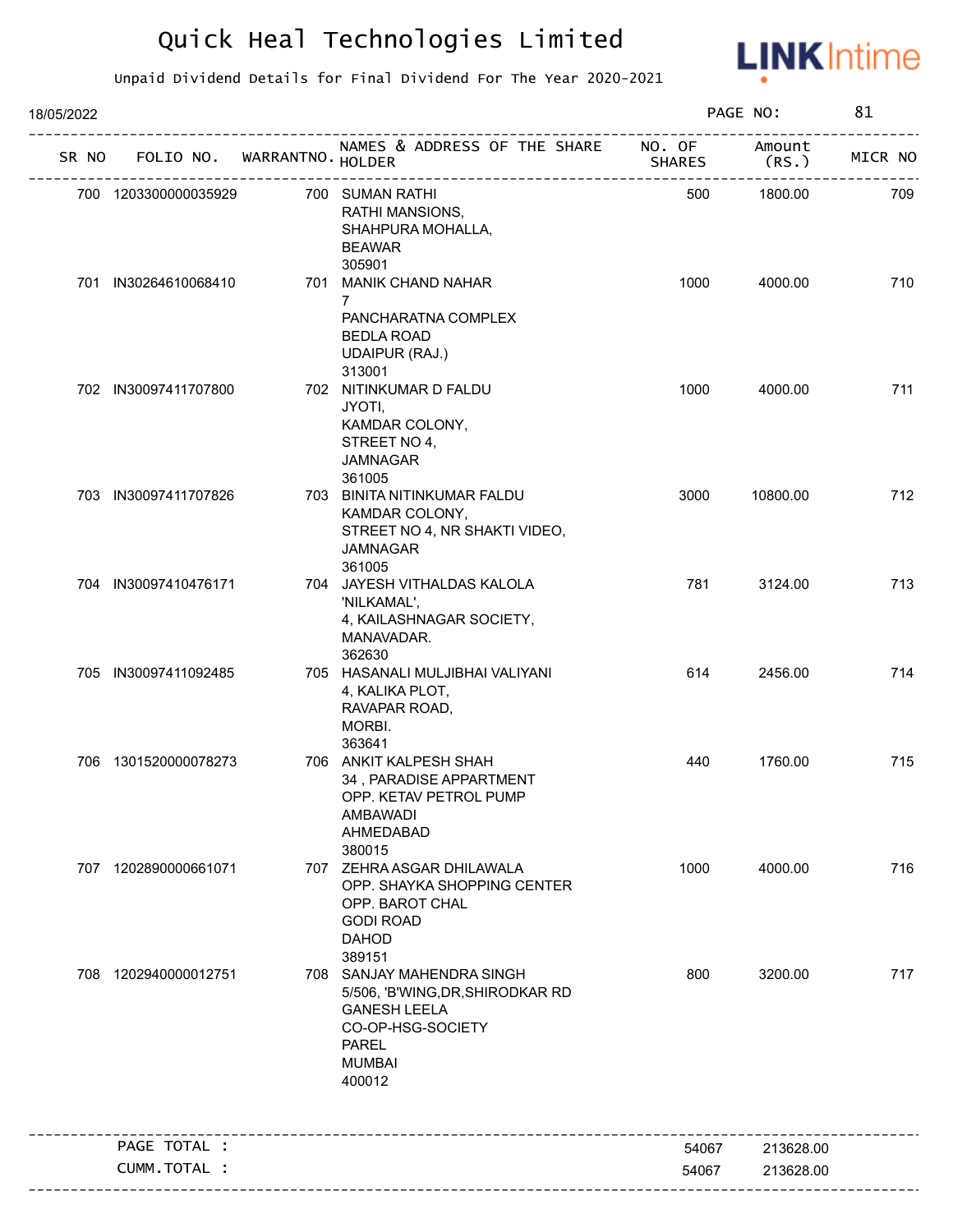

| 18/05/2022 |       |                      |  |                             | PAGE NO:                                                                                                                                                        |                         |                 |         |
|------------|-------|----------------------|--|-----------------------------|-----------------------------------------------------------------------------------------------------------------------------------------------------------------|-------------------------|-----------------|---------|
|            | SR NO |                      |  | FOLIO NO. WARRANTNO. HOLDER | NAMES & ADDRESS OF THE SHARE                                                                                                                                    | NO. OF<br><b>SHARES</b> | Amount<br>(RS.) | MICR NO |
|            |       | 709 1203410000008003 |  |                             | 709 PARRK PETROCHEM PVT. LTD.<br>97, MAKER CHAMBER - III,<br>NARIMAN POINT,<br><b>MUMBAI</b><br>400021                                                          | 3000                    | 10800.00        | 718     |
|            |       | 710 IN30088813505382 |  |                             | 710 R J CONSULTANTS PVT LTD<br>515 TULSIANI CHAMBERS<br><b>NARIMAN POINT</b><br><b>MUMBAI</b><br><b>MUMBAI</b><br>400021                                        | 1000                    | 3600.00         | 719     |
|            |       | 711 IN30074910146542 |  |                             | 711 MALA A LOHIYA<br>4/3, SONAL APARTMENT<br>SONAWALA X ROAD NO. 1<br><b>GOREGAON (EAST)</b><br><b>MUMBAI</b><br>400063                                         | 392                     | 1568.00         | 720     |
|            |       | 712 1202350000226439 |  |                             | 712 CHIRAG RAMESHCHANDRA<br>LATHIGRA.<br>A/501, MADHAV KUNJ, 5TH FLOOR,<br>M G ROAD, BEHIND SWAMINARAYAN<br>TEMPLE, KANDIVALI (WEST)<br><b>MUMBAI</b><br>400067 | 1300                    | 4680.00         | 721     |
|            |       | 713 1203320000726049 |  |                             | 713 JIGNESH DHARAMDAS MEHTA<br>A-104 SARSWATI APARTMENT<br>C S ROAD NO 4 SHAKTI NAGAR<br><b>DAHISAR EAST</b><br><b>MUMBAI</b><br>400068                         | 500                     | 2000.00         | 722     |
|            |       | 714 IN30160411061165 |  |                             | 714 HARSH CHANDAK<br>N-7/3 & 4, GANPATI NIWAS.<br><b>BANGUR NAGAR</b><br><b>GOREGAON WEST</b><br><b>MUMBAI</b><br>400090                                        | 1000                    | 4000.00         | 723     |
|            |       | 715 1202300000516128 |  |                             | 715 JYOTI NAGENDRA BHUTRA<br>6, SILVER GOLD,<br>S.V.P. ROAD,<br><b>BORIVLI (WEST)</b><br><b>MUMBAI</b><br>400092                                                | 500                     | 2000.00         | 724     |
|            |       | 716 IN30311610138185 |  |                             | 716 SANGEETA LALIT GUPTA<br>E 503<br><b>SITAVIHAR</b><br><b>NEAR DAMANI ESTATE</b><br><b>THANE WEST</b><br>400602                                               | 400                     | 1600.00         | 725     |

|                |       | -----------------------           |
|----------------|-------|-----------------------------------|
| TOTAL<br>PAGE  | 62159 | 243876.00                         |
| TOTAL<br>CUMM. | 62159 | 243876.00                         |
|                |       | --------------------------------- |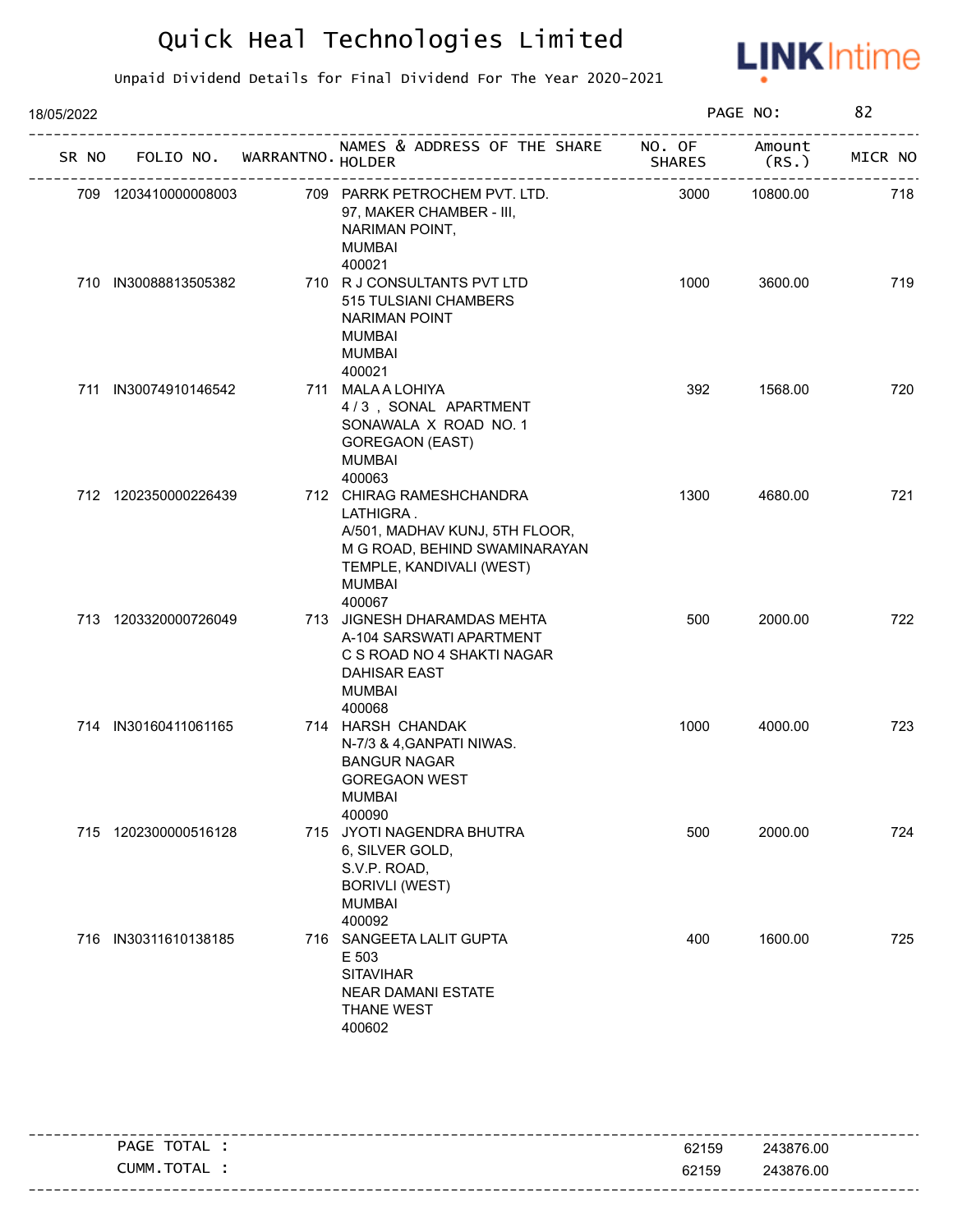

| 18/05/2022 |                             |                                                                                                                                |               | PAGE NO:        | 83      |
|------------|-----------------------------|--------------------------------------------------------------------------------------------------------------------------------|---------------|-----------------|---------|
| SR NO      | FOLIO NO. WARRANTNO. HOLDER | NAMES & ADDRESS OF THE SHARE NO. OF                                                                                            | <b>SHARES</b> | Amount<br>(RS.) | MICR NO |
|            | 717 IN30311610566180        | 717 NIRMALKUMAR L JAKHOTIA<br>BLD NO-4 FLAT NO-62<br>DAULAT NAGAR KOPRI COLONY<br><b>THANE EAST</b><br><b>THANE</b><br>400603  | 500           | 2000.00         | 726     |
|            | 718 IN30364710046506        | 718 SATISH BUDHAMAL KUNKULOL<br><b>MAIN ROAD</b><br><b>NEAR RAM MANDIR</b><br>DIST.AHMEDNAGAR<br><b>SHRIRAMPUR</b><br>413709   | 930           | 3720.00         | 727     |
|            | 719 1202000000024981        | 719 RAJKUMAR SUGANCHAND BUMB<br><b>GANDHI CHOWK</b><br><b>KOPARGAON</b><br>423601                                              | 550           | 2200.00         | 728     |
|            | 720 1201330000976399        | 720 GIRISH RAMESH GULATI<br>HANUMAN MANDIR PARISAR<br><b>KOLPEWADI</b><br><b>DIST AHMEDNAGAR</b><br><b>KOLPEWADI</b><br>423602 | 500           | 2000.00         | 729     |
|            | 721 1201090000177381        | 721 SURESH PARASMAL BORA<br>B-202, DISHA KARISHMA,<br>ANGURI BAG,<br>AURANGABAD<br>AURANGABAD<br>431001                        | 1405          | 5058.00         | 730     |
|            | 722 1302310000014530        | 722 AJAY VITTHALDAS MOHTA<br><b>GEETA NAGAR</b><br>BYPASS, AKOLA<br><b>AKOLA</b><br>444001                                     | 500           | 2000.00         | 731     |
|            | 723 1201060100124927        | 723 JAYESH SURESH KARIYA<br><b>RENUKA APT</b><br><b>MAINDE CHOWK</b><br>YAVATMAL<br>YAVATMAL<br>445001                         | 537           | 2148.00         | 732     |
|            | 724 1204330000069070        | 724 CHANDA JAIN<br><b>JAWAHAR MARG</b><br><b>THANDLA</b><br><b>DISTT-JHABUA</b><br><b>THANDLA</b><br>457777                    | 500           | 2000.00         | 733     |
|            | 725 IN30267931078326        | 725 RAMESH KUMAR MATHUR<br>MIG 49 DARPAN COLONY<br><b>THATIPURA</b><br><b>GWALIOR</b><br>474011                                | 600           | 2400.00         | 734     |
|            | PAGE TOTAL :                |                                                                                                                                | 68181         | 267402.00       |         |
|            | CUMM.TOTAL :                |                                                                                                                                | 68181         | 267402.00       |         |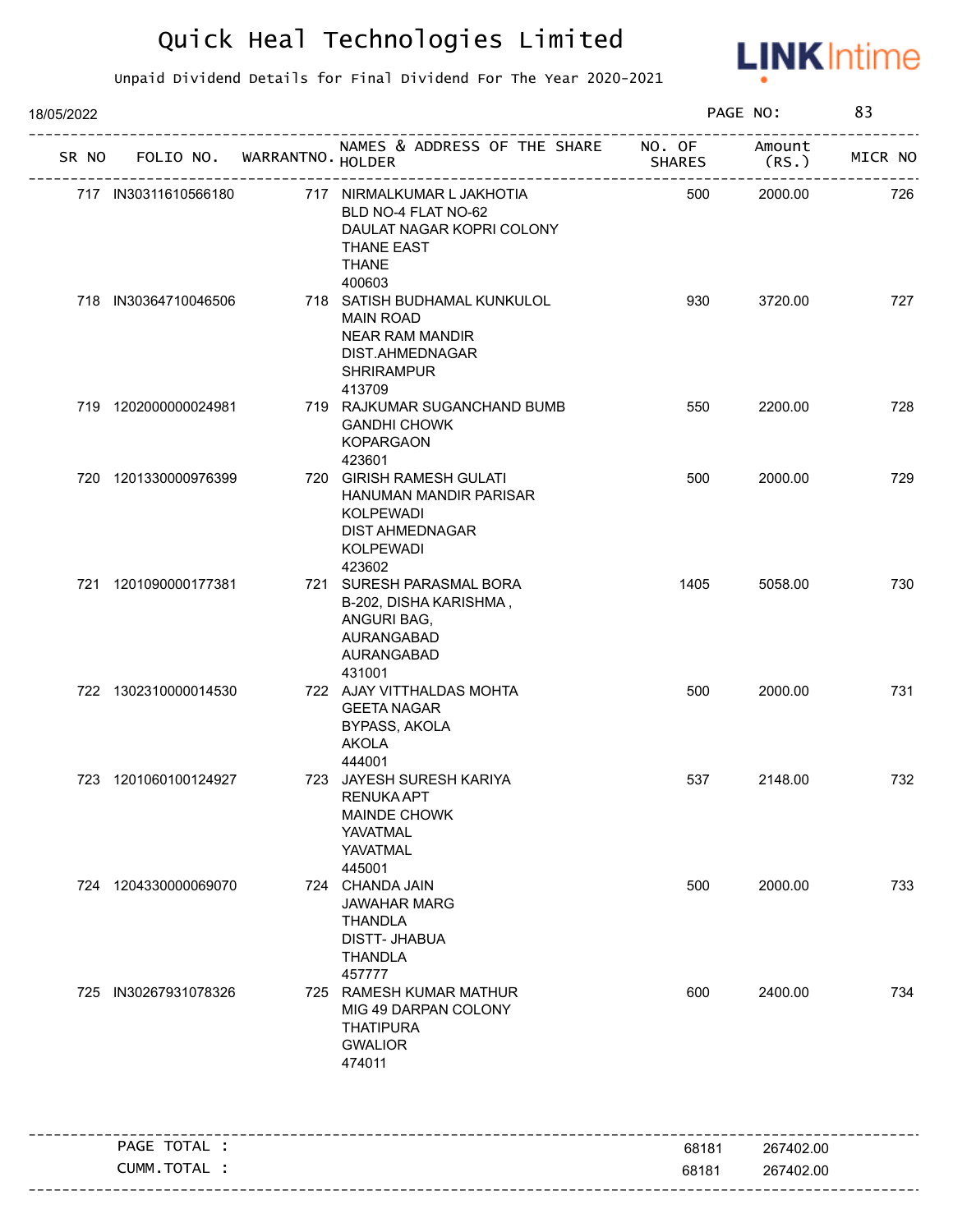

| 18/05/2022 |                      |                             |                                                                                                                                                      |                         | PAGE NO:        | 84      |
|------------|----------------------|-----------------------------|------------------------------------------------------------------------------------------------------------------------------------------------------|-------------------------|-----------------|---------|
| SR NO      |                      | FOLIO NO. WARRANTNO. HOLDER | NAMES & ADDRESS OF THE SHARE<br>-------------------------                                                                                            | NO. OF<br><b>SHARES</b> | Amount<br>(RS.) | MICR NO |
|            | 726 IN30198310726972 |                             | 726 DEVENDRA KUMAR MISHRA<br>BLOCK NO. 4, GOLDEN HOMES,<br>PHASE II, NEW RAM NAGAR,<br>ADHARTAL,<br>JABALPUR (M.P.)                                  | 637                     | 2548.00         | 735     |
|            | 727 IN30051317825724 |                             | 482004<br>727 GOPICHAND KHATRI<br>E 1 JALVIHAR COLONY<br><b>NEAR S S C OFFICE</b><br>RAIPUR CHHATTISGARH<br>492001                                   | 426                     | 1704.00         | 736     |
|            | 728 IN30133018834837 |                             | 728 RAIPUR HERBALS PVT LTD<br>103 FIRST FLOOR<br>SHIVAJI APARTMENTS<br>AVANTI BAI CHOWK PANDRI<br><b>RAIPUR</b><br>492005                            | 500                     | 1800.00         | 737     |
|            | 729 1205140000023220 |                             | 729 NIZAM NARESH<br>$# 2 - 2 - 55$ ,<br><b>GHANDI NAGAR,</b><br>VEMULAWADA,<br>KARIMNAGAR<br>505302                                                  | 850                     | 3400.00         | 738     |
|            | 730 IN30039414495276 |                             | 730 G SANGEETHA LAKSHMI<br>7/4566-A<br>SRINIVASA NAGAR<br><b>PRODDATUR</b><br>516360                                                                 | 400                     | 1600.00         | 739     |
|            | 731 1203520000004912 |                             | 731 CHILLALE SRI HARI RAO.<br>18-131<br>NEAR OLD BUS STAND<br><b>ADONI</b><br>518301                                                                 | 800                     | 3200.00         | 740     |
|            | 732 IN30232411173194 |                             | 732 DINDI MADHU<br>PLOT NO 310<br>H B COLONY<br>SIMHADRIPURAM<br><b>VISAKHAPATNAM</b><br>530022                                                      | 900                     | 3600.00         | 741     |
|            | 733 1204470007274873 |                             | 733 ANJALI DAGA<br>65/1, SVM MANSION FLAT NO T-3<br>3RD MAIN ROAD, SUBBANNA<br><b>GARDEN</b><br>VIJAYANAGAR, BANGALORE<br><b>BANGALORE</b><br>560040 | 1000                    | 4000.00         | 742     |
| 734        | 1203840001356110     |                             | 734 MUNIYAPPAN A<br>A <sub>3</sub><br>CENTRAL PRISON OLD QUATERS<br><b>CAPPER HILLS</b><br>CUDDALORE<br>607004                                       | 500                     | 2000.00         | 743     |
|            | PAGE TOTAL :         |                             |                                                                                                                                                      | 74194                   | 291254.00       |         |
|            | CUMM.TOTAL :         |                             |                                                                                                                                                      | 74194                   | 291254.00       |         |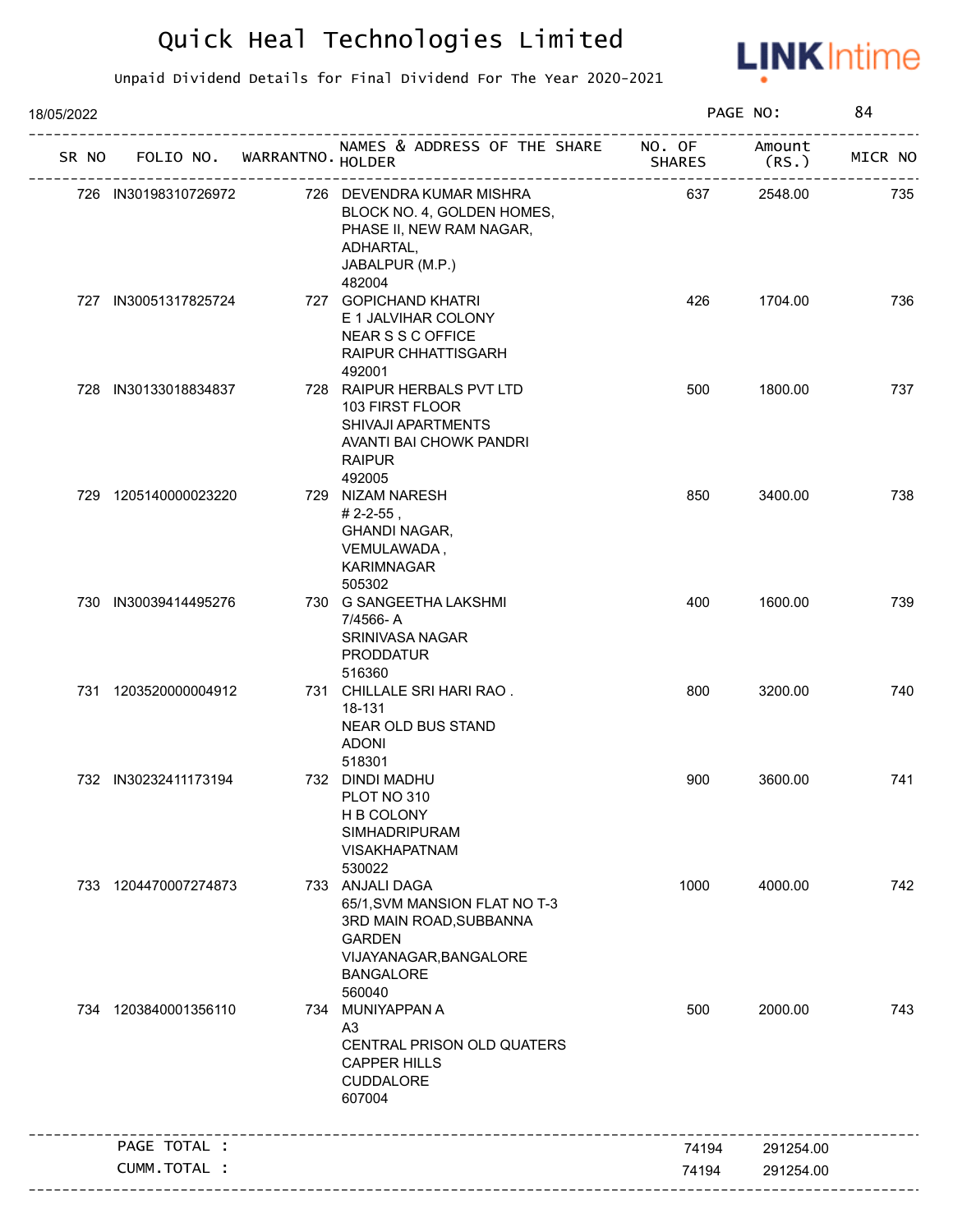

| 18/05/2022 |       |                      |                             |                                                                                                                                                                                      |               | PAGE NO:        | 85      |
|------------|-------|----------------------|-----------------------------|--------------------------------------------------------------------------------------------------------------------------------------------------------------------------------------|---------------|-----------------|---------|
|            | SR NO |                      | FOLIO NO. WARRANTNO. HOLDER | NAMES & ADDRESS OF THE SHARE NO. OF                                                                                                                                                  | <b>SHARES</b> | Amount<br>(RS.) | MICR NO |
|            |       | 735 IN30169611043342 |                             | 735 SATHYA K<br>S K NIVAS 13/345 CHAMUNDI NAGAR<br>NEAR SSP 1ST GATE<br><b>GANAPATHIPALAYAM</b><br><b>SALEM TAMILNADU</b><br>SALEM<br>636030                                         | 500           | 2000.00         | 744     |
|            |       | 736 1203760000450268 |                             | 736 SUDHEER.<br>NO 85 A UNNIKKOTH HOUSE<br>13 ARAKKINAR<br>BEYPORE PANCHAYATH<br><b>KOZHIKODE</b><br>673028                                                                          | 1500          | 5400.00         | 745     |
|            |       | 737 IN30023910776234 |                             | 737 SHAMSUDHEEN K M<br><b>KARUKAMANNIL HOUSE</b><br><b>WEST KODUR</b><br>KODUR P.O<br><b>MALAPPURAM</b><br>676504                                                                    | 475           | 1900.00         | 746     |
|            |       | 738 IN30077310190229 |                             | 738 PAWAN COMMOTRADE PVT. LTD.<br>12, INDIA EXCHANGE PLACE<br><b>1ST FLOOR</b><br>ROOM NO.-106<br><b>KOLKATA</b><br>700001                                                           | 857           | 3085.00         | 747     |
|            |       | 739 IN30032710528040 |                             | 739 ANUBANDH FINANCIAL SERVICES<br>PRIVATE LIMITED<br>111, PARK STREET<br><b>KOLKATA</b><br>700016                                                                                   | 7700          | 27720.00        | 748     |
|            |       | 740 IN30297810575574 |                             | 740 SHUBHRA SARAF<br>WO ANURAG SARAF A 4 BRINDAVAN<br>GARDENS 1ST FLOOR FLAT 3 98<br>CHRISTOPHER ROAD GOBINDA<br>KHATICK<br>ROAD SO GOBINDA KHATICK ROAD<br><b>KOLKATA</b><br>700046 | 1500          | 5400.00         | 749     |
|            |       | 741 IN30220110683128 | 741                         | DINESH KUMAR CHANDAK<br><b>BALLABHPUR WARD NO 18</b><br><b>MIDNAPORE</b><br><b>SADAR KOTOWALI</b><br>PASCHIM MEDINIPUR<br>721101                                                     | 1000          | 4000.00         | 750     |
|            |       | 742 1204470004579673 |                             | 742 MUKESH NAHATA<br><b>CLASSIC COLLECTION</b><br>SETH SRILAL MARKET<br><b>SILIGURI</b><br>734401                                                                                    | 500           | 2000.00         | 751     |

| TOTAL<br>PAGE | 88226 | 342759.00 |
|---------------|-------|-----------|
| TOTAL<br>NMM. | 88226 | 342759.00 |
|               |       |           |